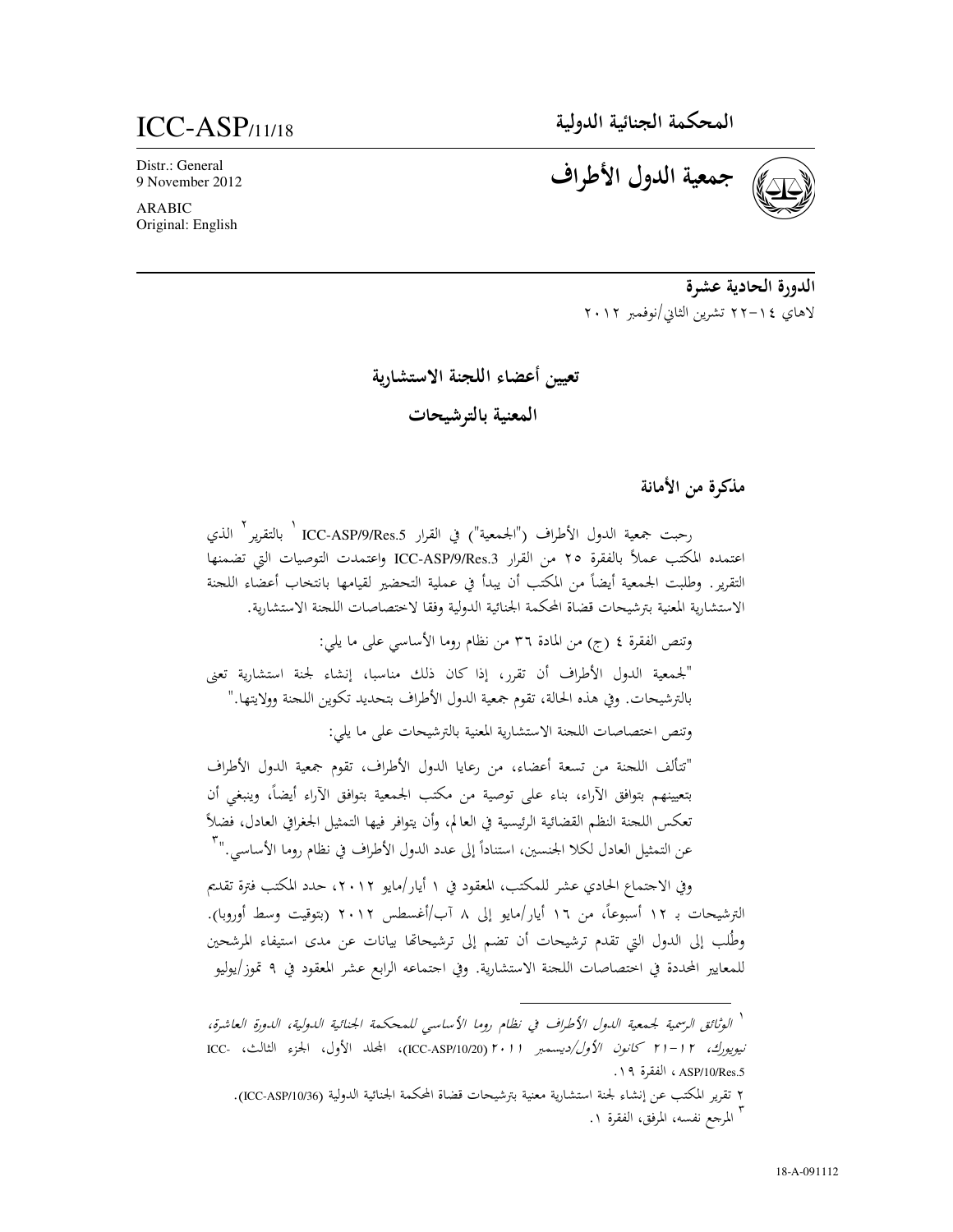٢٠١٢، قرر المكتب تمديد فترة تقديم الترشيحات تلقائياً إلى ٣١ آب/أغسطس في حالة عدم تلقّي أية ترشيحات من المجموعات الإقليمية عند انتهاء فترة تقديم الترشيحات في ٨ آب/أغسطس.

وفي اجتماعه الحادي عشر أيضا، قرر المكتب إنشاء فريق عامل تابع للمكتب، يضم عضواً واحداً من كل مجموعة إقليمية، يكلف بتمييز تسعة مرشحين ليقدم المكتب ترشيحاتهم ولتنتخبهم الجمعية، ويكلف كذلك بالتأكد من احترام الشروط المحددة في اختصاصات اللحنة. وعين المكتب الأعضاء الآتي ذكرهم: البرازيل، والجمهورية التشيكية، واليابان، وحنوب أفريقيا، وسويسرا.

وبعثت الأمانة إلى الدول، إثر قرارها المؤرخ بـ٩ تموز/يوليه ٢٠١٢ بشأن التمديد التلقائي لفترة تقديم الترشيحات إلى ٣١ آب/أغسطس ٢٠١٢، المذكرة الشفوية ICC-ASP/11/S/61، المؤرخة بـ١٠ آب/أغسطس ٢٠١٢، لتبلغها بتمديد فترة تقديم الترشيحات. وحتى ٣١ آب/أغسطس ٢٠١٢، قُدمت ترشيحات ١٤ مرشحا لشغل المقاعد التسعة المتوفرة.

وعقد الفريق العامل التابع للمكتب المعنى باللجنة الاستشارية المعنية بالترشيحات أربعة اجتماعات في ٩ و١٦ و٢٣ و٢٤ تشرين الثاني/أكتوبر ٢٠١٢. وترد توصيات هذا الفريق العامل في تقريره (انظر الوثيقة ICC-ASP/11/47).

وترد الترشيحات التي تلقتها الأمانة في مرفق هذه المذكرة.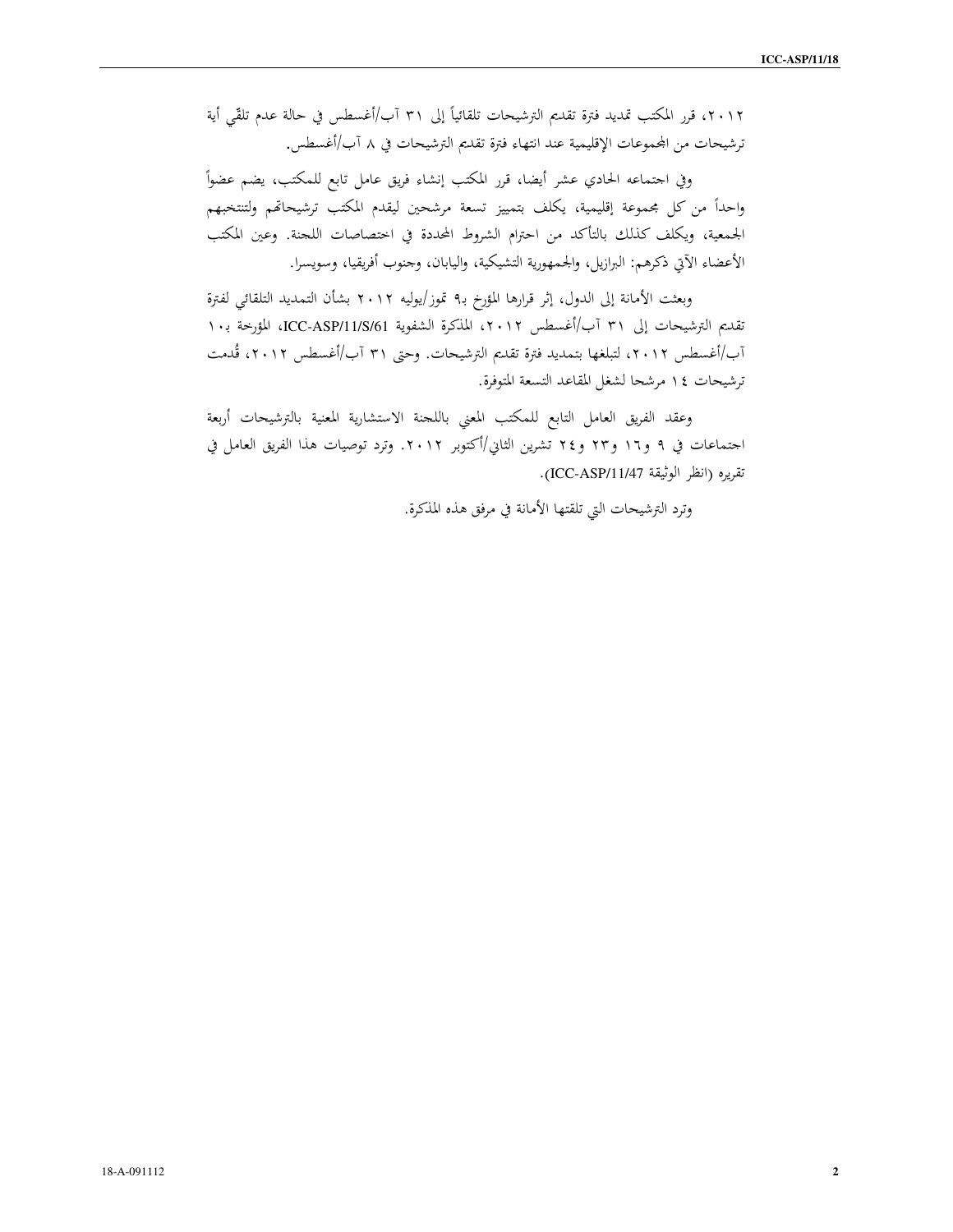المرفق

قائمة بالمرشحين بالترتيب الأبجدي لأسمائهم (مع بيانات وفائهم بالمتطلبات)

# المحتويات

#### الصفحة

# الاسم والجنسية

| ٤                           |  |
|-----------------------------|--|
| $\lambda$                   |  |
| $\sqrt{ }$                  |  |
| ۲٤                          |  |
| $\mathsf{Y}\mathsf{Y}$      |  |
| ٣٧                          |  |
| ٤V                          |  |
| $Y\Upsilon$                 |  |
| $\wedge$ .                  |  |
| $\lambda$ 2                 |  |
| $\wedge$ Y                  |  |
| $\cdots$                    |  |
| $\cdot$ ٣                   |  |
| $\mathsf{r}$ . $\mathsf{r}$ |  |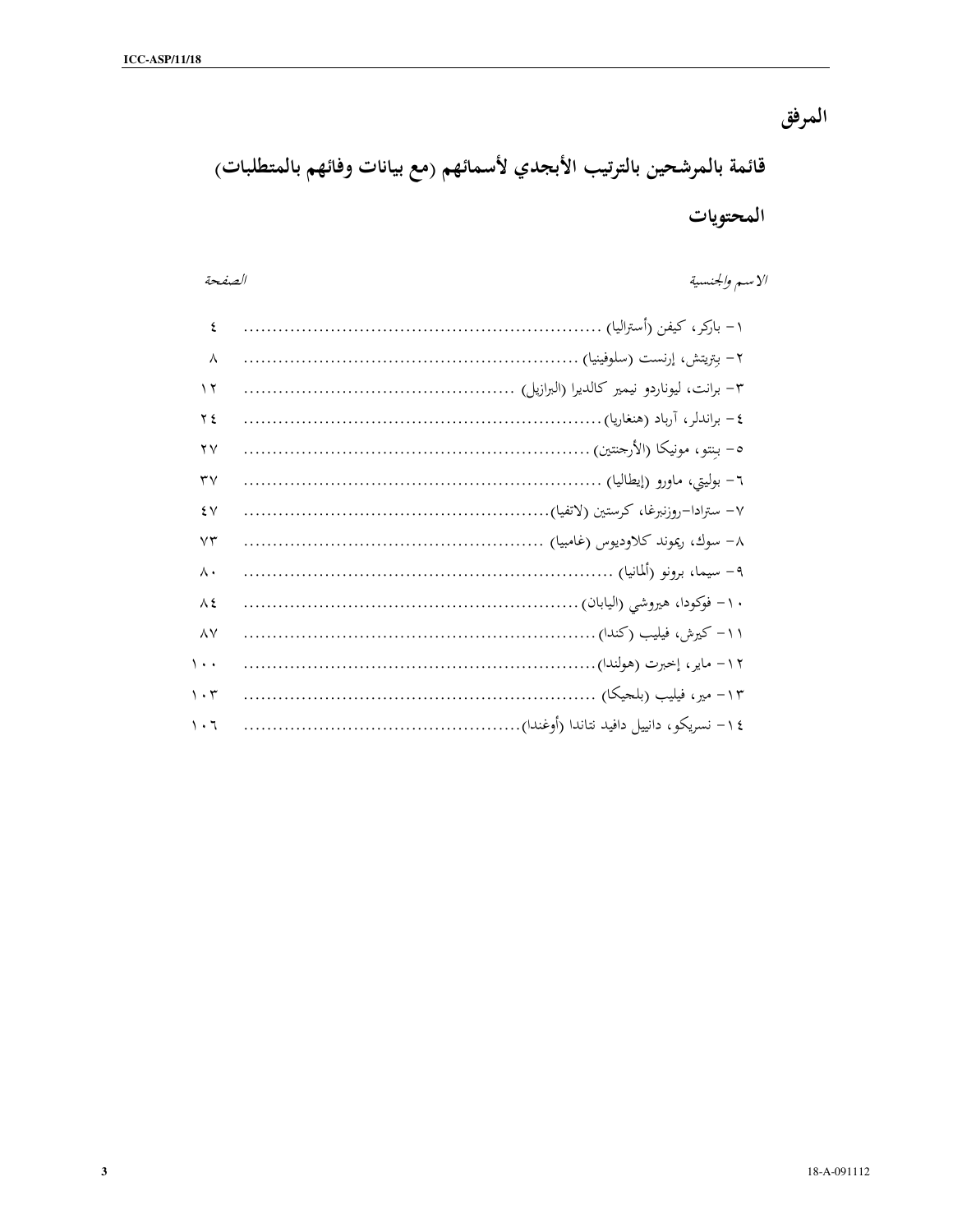۱ – بارکر ، کیفن (أسترالیا)

مذكرة شفوية

[الأصل: إنكليزي]

.<br>تُهدي البعثة الدائمة لأستراليا لدى الأمم المتحدة تحياتها إلى أمانة جمعية الدول الأطراف في نظام روما الأساسي للمحكمة الجنائية الدولية، وتتشرف بالإشارة إلى الفقرة ١٩ من القرار -ICC ASP/10/Res.5 المؤرخ بـ٢١ كانون الأول/ديسمبر ٢٠١١، الذي قرَّرت جمعية الدول الأطراف بموجبه إنشاء لجنة استشارية معنية بترشيحات قضاة المحكمة الجنائية الدولية، وإلى قرار المكتب المؤرخ بـ١ أيار/مايو ٢٠١٢، الذي استُهلَّت به سيرورة الترشيح لعضوية هذه اللحنة الاستشارية.

كما تتشرف البعثة الدائمة لأستراليا بإعلام الأمانة بأن حكومة أستراليا قرَّرت ترشيح القاضى كيفن باركر للانتخاب عضواً في اللحنة الاستشارية المعنية بترشيحات قضاة المحكمة الجنائية الدولية.

ويُرْفَق بَمِذه المذكرة بيان لدعم ترشيح القاضي باركر وبيان مؤهلاته وخبرته.

بيان الوفاء بالمتطلبات

تتشرف أستراليا بترشيح القاضي كيفن باركر لعضوية الهيئة الاستشارية المعنية بترشيحات قضاة المحكمة الجنائية الدولية.

إن للقاضي باركر سيرة مهنية مديدة ومتميِّزة في مجال العمل القانويي في أستراليا وفي المحكمة الجنائية الدولية ليوغوسلافيا السابقة.

فقد قُبِل بصفة ممارس للمهن القانونية في أستراليا عام ١٩٦٠، وتم تعيينه كبيراً لمساعدي المدَّعى العام لأستراليا الغربية في عام ١٩٦٧ ومدَّعياً عاماً رئيسياً في عام ١٩٧١. ثم عُيِّن محامياً للملكة في عام ١٩٧٧ قبل أن يعمل بصفة النائب العام لأستراليا الغربية من عام ١٩٧٩ إلى عام ١٩٩٤. وفي الفترة الممتدة من عام ١٩٩٤ إلى عام ٢٠٠٣ شغل منصب قاضٍ في المحكمة العليا لأستراليا الغربية فأجرى بصفته هذه كثيراً من المحاكمات الجنائية الكبيرة وتناول كثيراً من قضايا الاستئناف الجنائي.

وفي الوقت نفسه كان القاضي باركر مسؤولاً قانونياً في القوى الجوية الأسترالية الملكية (مِلاك الاحتياط)، فخدم بصفة قاض عسكري من عام ١٩٧٧ إلى عام ١٩٨٥ وبصفة قاض عسكري معنى بإعادة النظر من عام ١٩٨٥ إلى عام ١٩٩٧. وعند تقاعده كانت له رتبة العميد الجوي.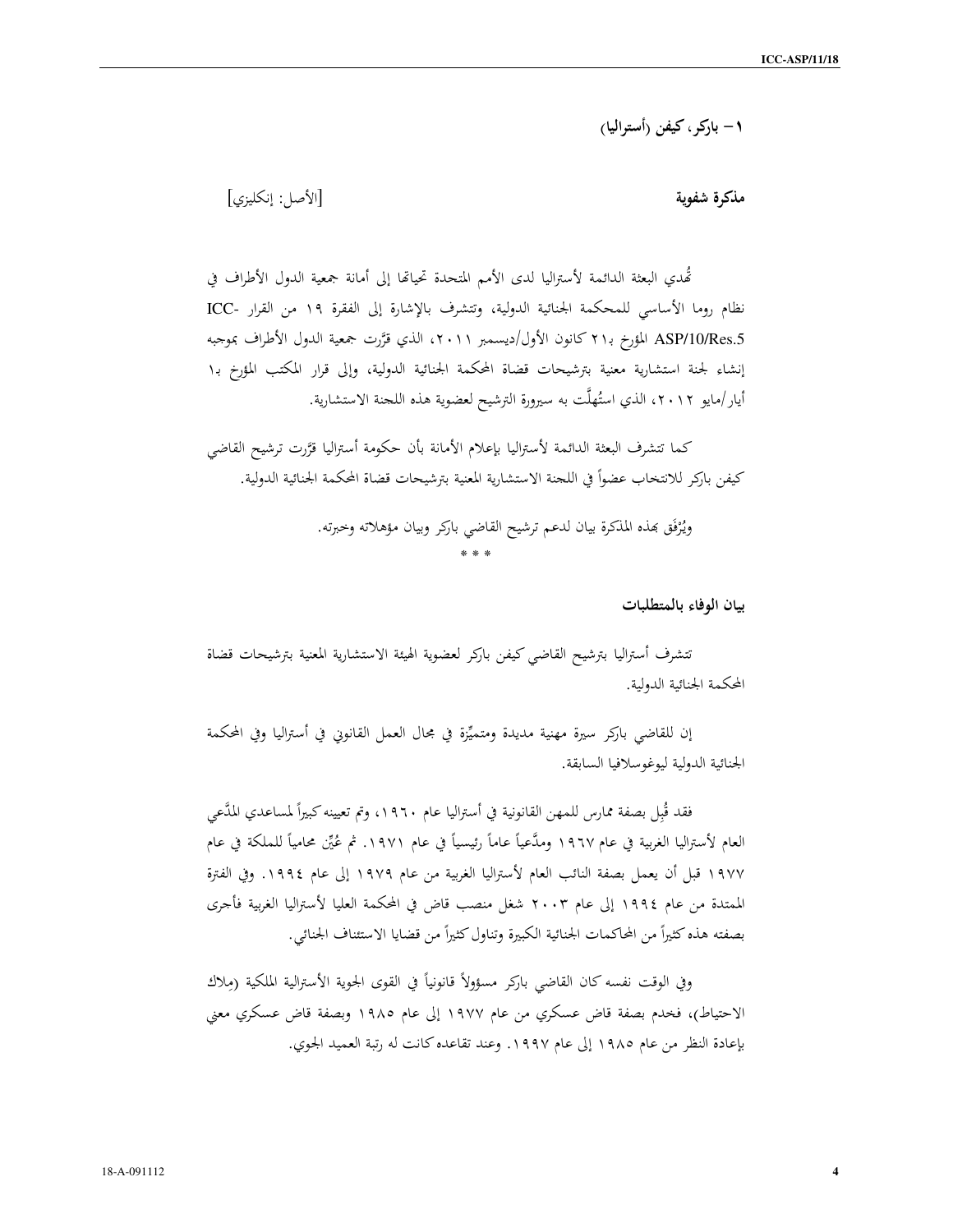وفي عام ٢٠٠٣ أصبح القاضى باركر قاضياً دائماً في المحكمة الجنائية الدولية ليوغوسلافيا السابقة، وعمل بهذه الصفة حتى عام ٢٠١١. وعمل السيد باركر، خلال فترة خدمته في هذه المحكمة، نائباً لرئيسها لفترتَي ولاية من عام ٢٠٠٥ إلى عام ٢٠٠٨ وكان قاضياً في الدائرة الابتدائية الثانية فيها ورئيساً لهذه الدائرة من عام ٢٠٠٨ إلى عام ٢٠١١. وترأس القاضي باركر، بصفته قاضياً في هذه المحكمة، عدداً قياسياً من المحاكمات بلغ خمس محاكمات، ثلاث منها خصت متهمين عديدين. كما إنه أجرى عمليات التحقيق في وفاة سلوبودان ميلوسيفِتش وميلان بابتش إذ كانا قيد الاحتجاز، وعمل عضواً في الدائرة المعنية بالقاعدة ١١ مكرَّراً، التي تولت المسؤولية عن نقل قضايا إلى محاكم بلدان البلطيق، وعضواً في لجنة القواعد، وتدبَّر المرحلة التمهيدية لأكثر من عشر قضايا.

إن ما يتمتع به القاضي باركر من خبرة قانونية طائلة على الصعيدين الوطني والدولي يثبت بوضوح كفاءته في القانون الجنائي وفي القانون الدولي. وقد نُوِّه تنويهاً واسع النطاق بما تحلَّى به من طاقة وحرص على الامتياز بصفته قاضياً للمحكمة الجنائية الدولية ليوغوسلافيا السابقة.

لقد شغل القاضي باركر، في إطار سيرته القانونية على الصعيد الوطني، مناصب كثيرة تستلزم الإشراف على ممارسي المهن القانونية وتقييمهم، منها عضوية مجلس الجمعية القانونية لأستراليا الغربية (١٩٧٢–١٩٧٩)، وعضوية مجلس نقابة محامى أستراليا الغربية (١٩٧٧–١٩٧٩) ثم رئاسة هذا المجلس (١٩٧٩–١٩٩٢)، وعضوية مجلس المعهد الأسترالي للإدارة القضائية (١٩٨٢–١٩٨٨)، ورئاسة مجلس ممارسي المهن القانونية في أستراليا الغربية (١٩٩٢–١٩٩٤)، ورئاسة المحكمة التأديبية لممارسي المهن القانونية في أستراليا الغربية (١٩٩٢–١٩٩٥)، وعضوية اللجنة الاستشارية للهيئات الأسترالية لقبول ممارسي المهن القانونية (١٩٨٣–١٩٩٤). وتولى بصفته نائباً عاماً المسؤولية عن تمييز ممارسي المهن القانونية المناسبين للتعيين بصفة قضاة، وذلكم دور أدَّاه لأكثر من ١٤ سنة.

وفي ١٩٨٩ اعتُرُف بما قدَّمه القاضي باركر من خدمة مرموقة للقانون إذ مُنح وسام الاستحقاق الأسترالي برتبة ضابط (AO)، وفي عام ٢٠٠٨ إذ مُنح وسام الاستحقاق الأسترالي برتبة رفيق (AC)، ما يُعتبر أسمى درجات التكريم المدني في أستراليا، وذلك لما قدَّمه من حدمة للقانون الدولي. وبالإضافة إلى ذلك عُبِّن بصفة فخرية مرافقاً عسكرياً (من القوى الجوية) لجلالة الملكة إليزابيث الثانية من عام ١٩٧٩ إلى عام ١٩٨١. وتؤكد هذه المكافآت المرموقة التي نالها القاضي باركر وهذه المناصب الرفيعة التي تقلَّدها مكانته البارزة ومناقبه الأخلاقية السامية. فكما لاحظه القاضي الرئيسي للمحكمة العليا لأستراليا الغربية بمناسبة انتخاب القاضى باركر قاضياً للمحكمة الجنائية الدولية ليوغوسلافيا السابقة فإن "كل الذين عرفوا القاضي باركر يكنُّون له أسمى درجة من التقدير لما يتحلَّى به من حكمة وتعاطف، وحس سليم، ومهارات قانونية، ومعرفة واسعة بالقانون".

إن القاضي باركر على وعي عميق بأهمية المهمة المراد أن تنهض بما اللجنة الاستشارية. ولئن كان من ذوي التقليد القانوني الإنكليزي (Common law) فإن خبرته بيَّنت له أهمية نظر القضاة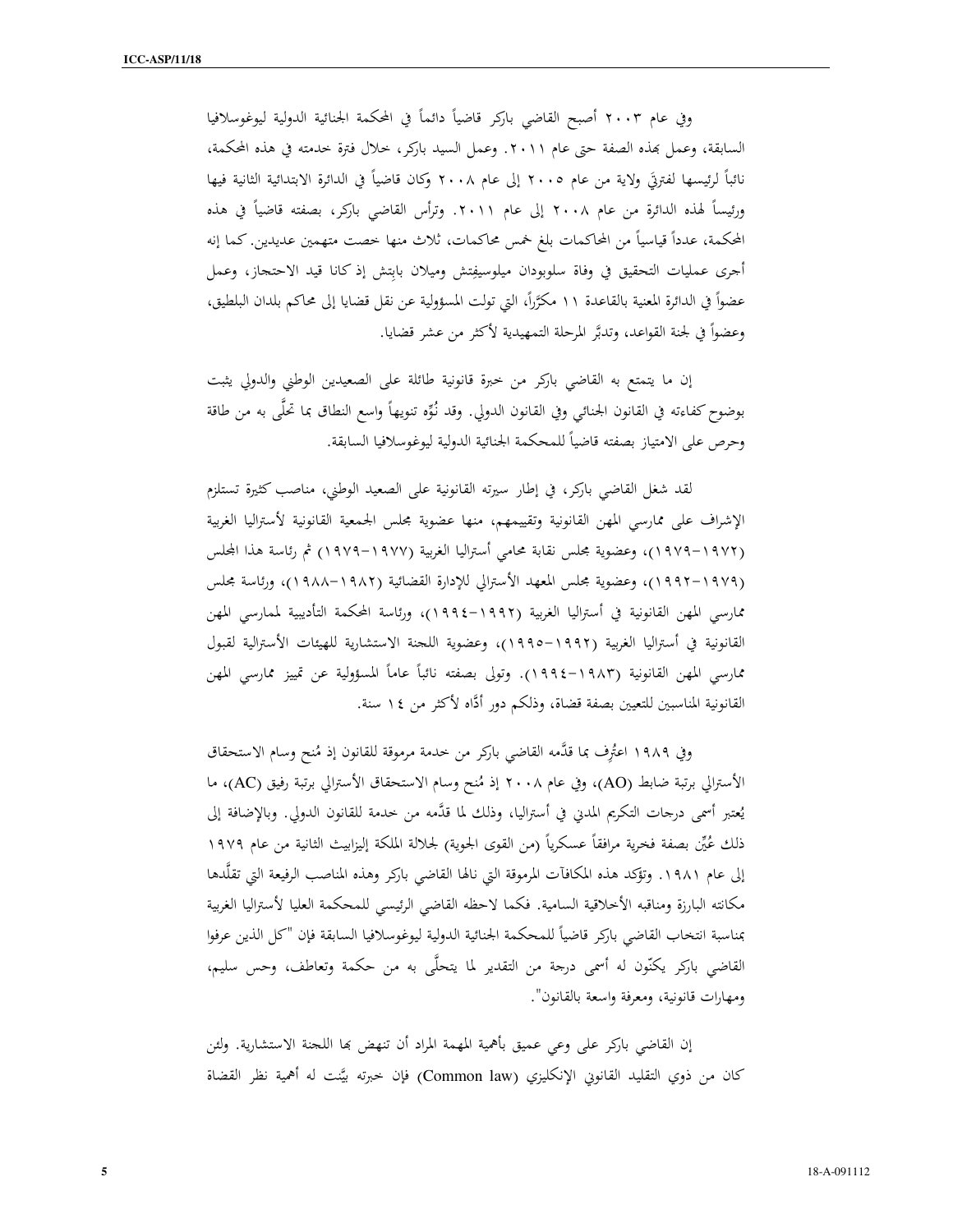```
الدوليين نظرة تتخطى حدود التقاليد القانونية الوطنية عندما يؤدّون دورهم. وهو يرى رأياً قويَّ الثبات أن
                        نجاح المحكمة الجنائية الدولية سيتوقف إلى حد كبير على جودة عملها القضائي.
فالحكومة الأسترالية توصى الفريقَ العاملَ المنبثقَ عن المكتب، والدولَ الأطرافَ، بتعيين القاضي
                                                                                         باركر .
                                             * * *
                                                                        بيان المؤهلات والخبرة
                                                                             البيانات الشخصية
كيفن باركر، حائز وسام الاستحقاق الأسترالي برتبة رفيق (AC) ووسام قوات
                                                                                        الاسم:
                                الاحتياط الأسترالي (RFD)، محامى الملكة (QC)
                              ٦ شباط/فبراير ١٩٣٧ في كَلغُمرلي في أستراليا الغربية
                                                                                تاريخ الولادة:
                                      مدرسة بيرث الحديثة وجامعة أستراليا الغربية
                                                                                       الدراسة:
                                                                                الخبرة المهنية
                                                     قُبل ممارساً للمهن القانونية
                                                                                        197.المدّعى العام الرئيسي للتاج في أستراليا الغربية
                                                                               19V\xi - 19V1عُيِّن محامياً للملكة
                                                                                        19YY١٩٧٩–١٩٩٤     النائب العام لأستراليا الغربية
                                         ٢٠٠٣–٢٠٠٣ _ قاضٍ في المحكمة العليا في أستراليا الغربية
٢٠١١-٢٠١١ قاض دائم في المحكمة الجنائية الدولية ليوغسلافيا السابقة في لاهاي (تقاعد من هذا
                                                                    المنصب)
                           ٢٠٠٨-٢٠٠٨    نائب رئيس المحكمة الجنائية الدولية ليوغسلافيا السابقة
٢٠١١-٢٠١١ قاض في الدائرة الابتدائية الثانية في المحكمة الجنائية الدولية ليوغوسلافيا السابقة،
                                                            ورئيس هذه الدائرة
                 ١٩٨٢–١٩٨٧   عضو الوفد الأسترالي لدى لجنة الأمم المتحدة المعنية بقانون البحار
          عضو الوفد الأسترالي لدى لجنة الأمم المتحدة المعنية بقانون التحارة الدولية
                                                                                        1991١٩٨١–١٩٩٥ - عضو الوفد الأسترالي الذي فاوض بشأن الحدود البحرية بين أستراليا وإندونيسيا
                                    ١٩٧١–١٩٧٩    عضو مجلس الجمعية القانونية لأستراليا الغربية
                                          ١٩٧٩–١٩٩٢    رئيس مجلس نقابة محامى أستراليا الغربية
                              ١٩٩٢–١٩٩٤    رئيس مجلس ممارسي المهن القانونية في أستراليا الغربية
                                    ١٩٨٢–١٩٨٨    عضو مجلس المعهد الأسترالي للإدارة القضائية
                       ٢٠٠٣- - ٢ مضو اللجنة الاستشارية لهيئات قبول ممارسي المهن القانونية
              المسؤول القانوني في القوات الجوية الأسترالية الملكية (مِلاكِ الاحتياط).
                                                                              أصبح قاضياً عسكرياً لإعادة النظر، في قوات الدفاع الأسترالية، برتبة عميد جوي
                  ١٩٦٥ - ١٩٧٠     المرافق العسكري الفخري (من القوى الجوية) لحاكم أستراليا الغربية
                         ١٩٧٩–١٩٨١    المرافق العسكري الفخري (من القوى الجوية) لجلالة الملكة
```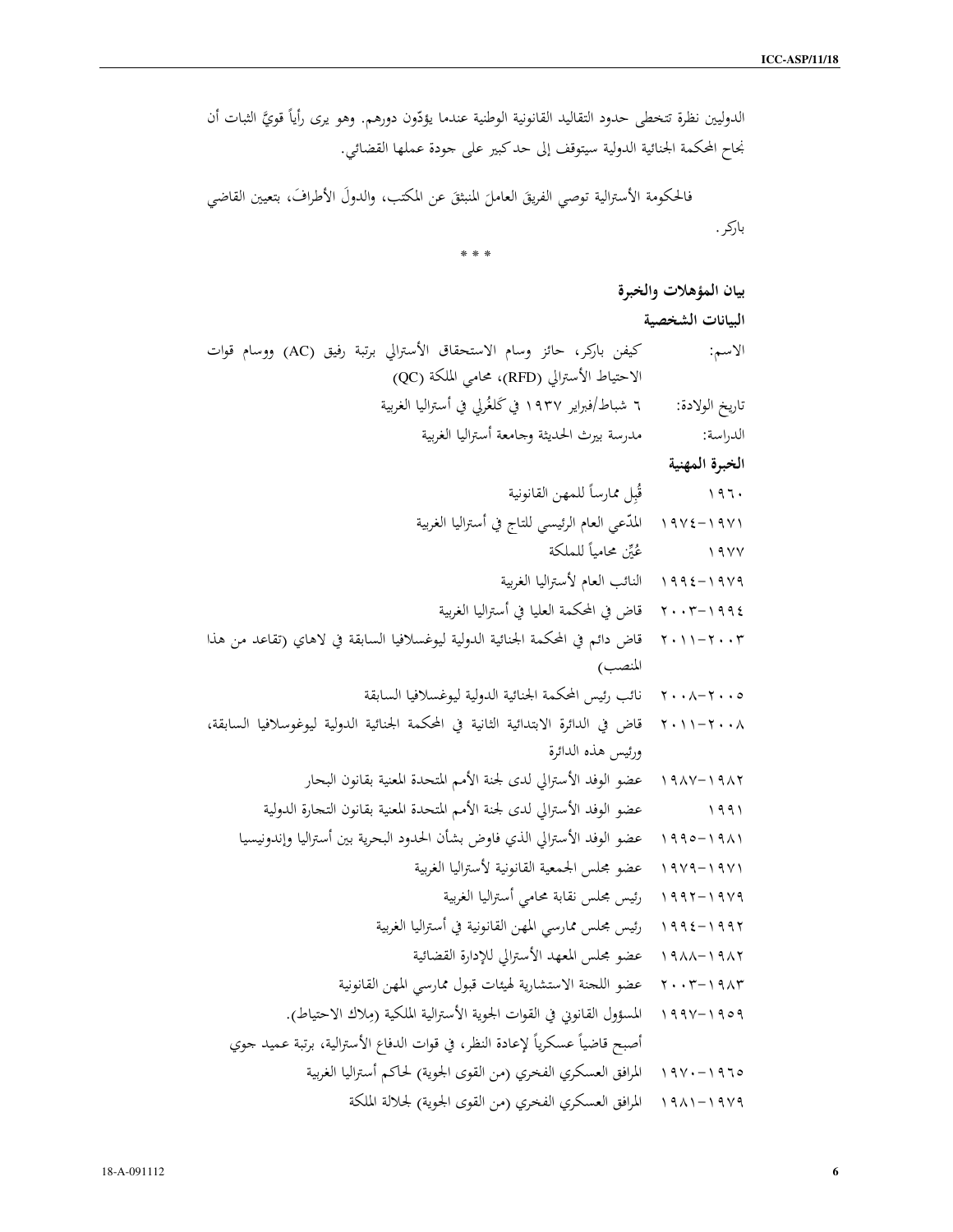$* * *$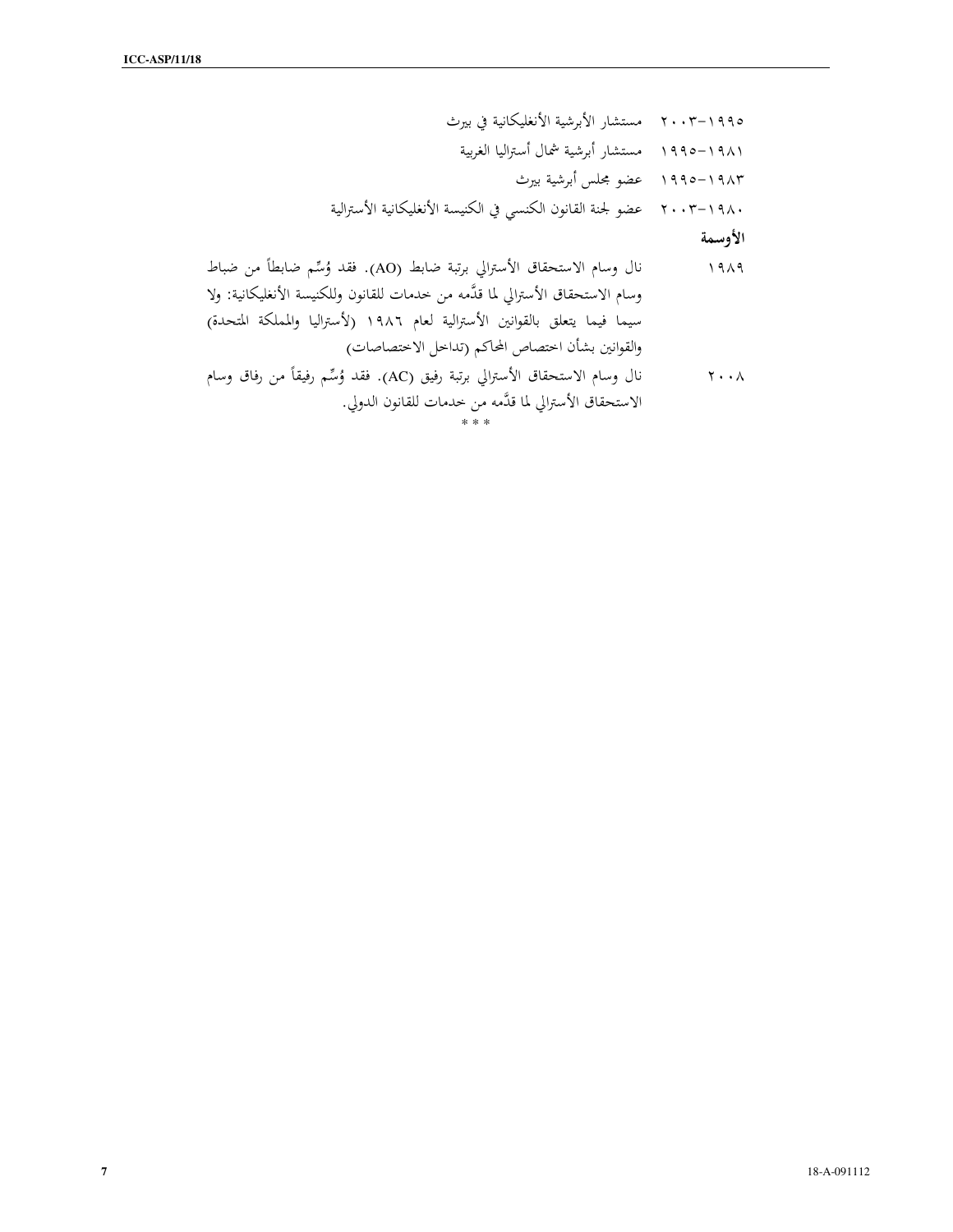٢– بتريتش، إرنست (سلوفينيا)

[الأصل: إنكليزي]

مذكرة شفوية

تَّهدى وزارة الشؤون الخارجية في جمهورية سلوفينيا تحياتها إلى أمانة جمعية الدول الأطراف في المحكمة الجنائية الدولية وتتشرف بإبلاغها أن حكومة جمهورية سلوفينيا قرَّرت تسمية البروفيسور الدكتور إرنست بِتريتش مرشِّحاً لعضوية اللحنة الاستشارية المعنية بترشيحات قضاة المحكمة الجنائية الدولية.

إن جمهورية سلوفينيا ما انفكت، منذ إنشاء المحكمة الجنائية الدولية، تدعمها دعماً لا يني. ويأتي قرار سلوفينيا بتسمية مرشَّح لها آيةً أخرى على حرصها على فعالية عمل المحكمة، الذي يتوقف على نوعية من يُعيَّنون قضاةً فيها. وينبغي أن يشتمل قرار تعيين قضاة المحكمة من بين المرشحَّين لشغل هذه الوظيفة على خطوة حاسمة تتمثل في تقييمهم تقييماً مستقلاً.

ولذا فقد قرَّرت سلوفينيا تسمية محام وقاض ودبلوماسي وأكاديمي بارز مرشَّحاً لعضوية اللجنة الاستشارية. ويُرْفَق بهذه المذكرة عرض مفصل لوفاء البروفيسور الدكتور بتريك بالمتطلبات ذات الصلة، بما فيه بيان مؤهلاته وخبرته.

بيان الوفاء بالمتطلبات

لقد قررت حكومة جمهورية سلوفينيا تسمية البروفيسور الدكتور إرنست بِتريتش مرشَّحاً لعضوية اللجنة الاستشارية المعنية بترشيحات قضاة المحكمة الجنائية الدولية.

ويشغل البروفيسور الدكتور إرنست بتريتش حالياً منصب رئيس المحكمة الدستورية لجمهورية سلوفينيا. وهو قد اكتسب خلال سيرته المهنية خبرة قيِّمة وحقق منحَزات في مضامير القانون والدبلوماسية والعمل الأكاديمي.

وتشتمل سيرته الدبلوماسية على شغل وظيفة سفير لجمهورية يوغوسلافيا الاتحادية الاشتراكية السابقة في الهند وقتَ كانت يوغوسلافيا السابقة تترأس حركة عدم الانحياز. كما إنه كان أول سفير لجمهورية سلوفينيا في الولايات المتحدة الأمريكية. وهو قد شغل فيما بعد وظائف أمين الدولة في وزارة الشؤون الخارجية، والممثل الدائم لدى الأمم المتحدة في نيويورك، والسفير في النمسا، والممثل الدائم لدى المنظمات الدولية في فيينا (منظمة الأمن والتعاون في أوروبا، ومنظمة الأمم المتحدة للتنمية الصناعية، والمكتب المعنى بالمخدرات والجريمة ، ومنظمة معاهدة الحظر الشامل للتحارب النووية، والوكالة الدولية للطاقة الذرية).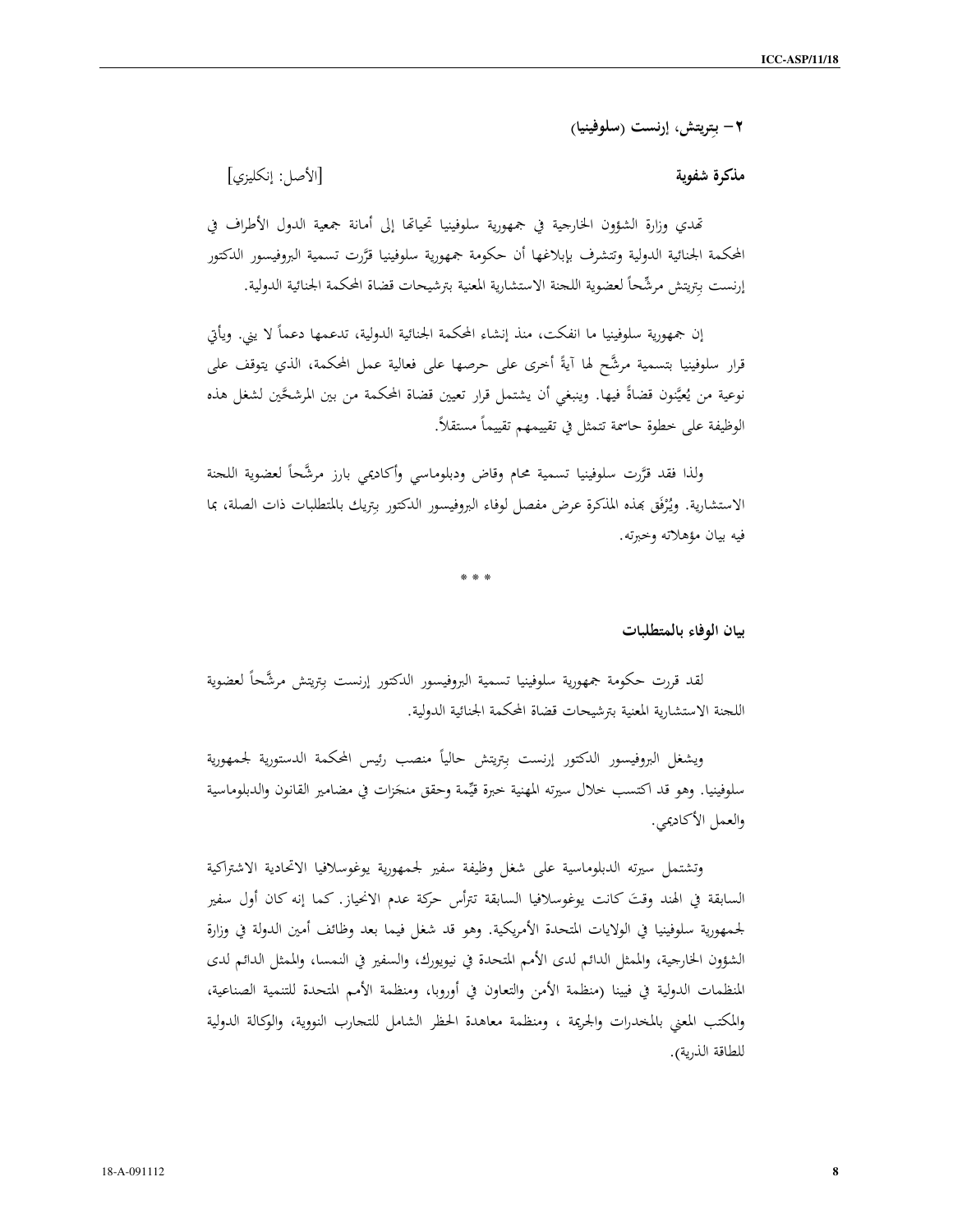وتشتمل سيرته الأكاديمية على العمل أستاذاً في جامعة ليوبليانا بسلوفينيا وفي إثيوبيا. وقد نشر أكثر من مائة مقالة في القانون الدولي، والعلاقات الدولية، والمواضيع ذات الصلة. كما نشر مؤخراً كتابه السادس ذا العنوان "السياسة الخارجية: أساس النظرية والممارسة" الذي يبيِّن، على غرار كتبه السابقة، غني خبرته ومنحَزاته المهنية في مضامير الدبلوماسية والقانون الدولي والعمل الأكاديمي.

إن الدكتور بِتريتش عضو في لجنة القانون الدولي لولاية ثانية. وخلال ولايته الأولى، انتُخب رئيساً لهذه اللحنة ومقرِّراً لها. وقد اعترف نظراؤه مراراً في المحافل المحلية والدولية بكفاءته في القانون الدولي.

ويتميَّز الدكتور بتريتش بنزاهته الفائقة ومراسه المهنى، وسيرشده حرصه الشخصي على فعالية عمل المحكمة الجنائية الدولية في مداولاته وتقييماته فيما يخص المرشَّحين لشغل منصب القاضي في المحكمة، إذا تم انتخابه.

\* \* \*

بيان المؤهلات والخبرة

المانات الشخصية

| إرنست بتريتش  | الاسم |
|---------------|-------|
| (دکتور، سفیر) |       |

الدراسة

| 1970          | دكتوراه في القانون الدولي من كلية القانون في جامعة ليوبليانا    |
|---------------|-----------------------------------------------------------------|
| $1972 - 1977$ | دراسات عليا في جامعة فيينا                                      |
| 197.          | ماجستير في القانون بدرجة شرف من كلية القانون في جامعة ليوبليانا |

#### الدراسة الإضافية

| 1949                          | معهد ماكس بلانك للقانون الدولي والقانون العام في هايدلبرغ بألمانيا |
|-------------------------------|--------------------------------------------------------------------|
| 19Yr                          | أكاديمية القانون الدولي في لاهاي بهولندا                           |
| 1917                          | معهد ولتون بارك في المملكة المتحدة                                 |
| 190A                          | معهد القانون الدولي في جامعة سالونيك باليونان                      |
| $\mathbf{y} \cdot \mathbf{y}$ | جامعة لوند بالسويد                                                 |

### الخبرة في سياق العمل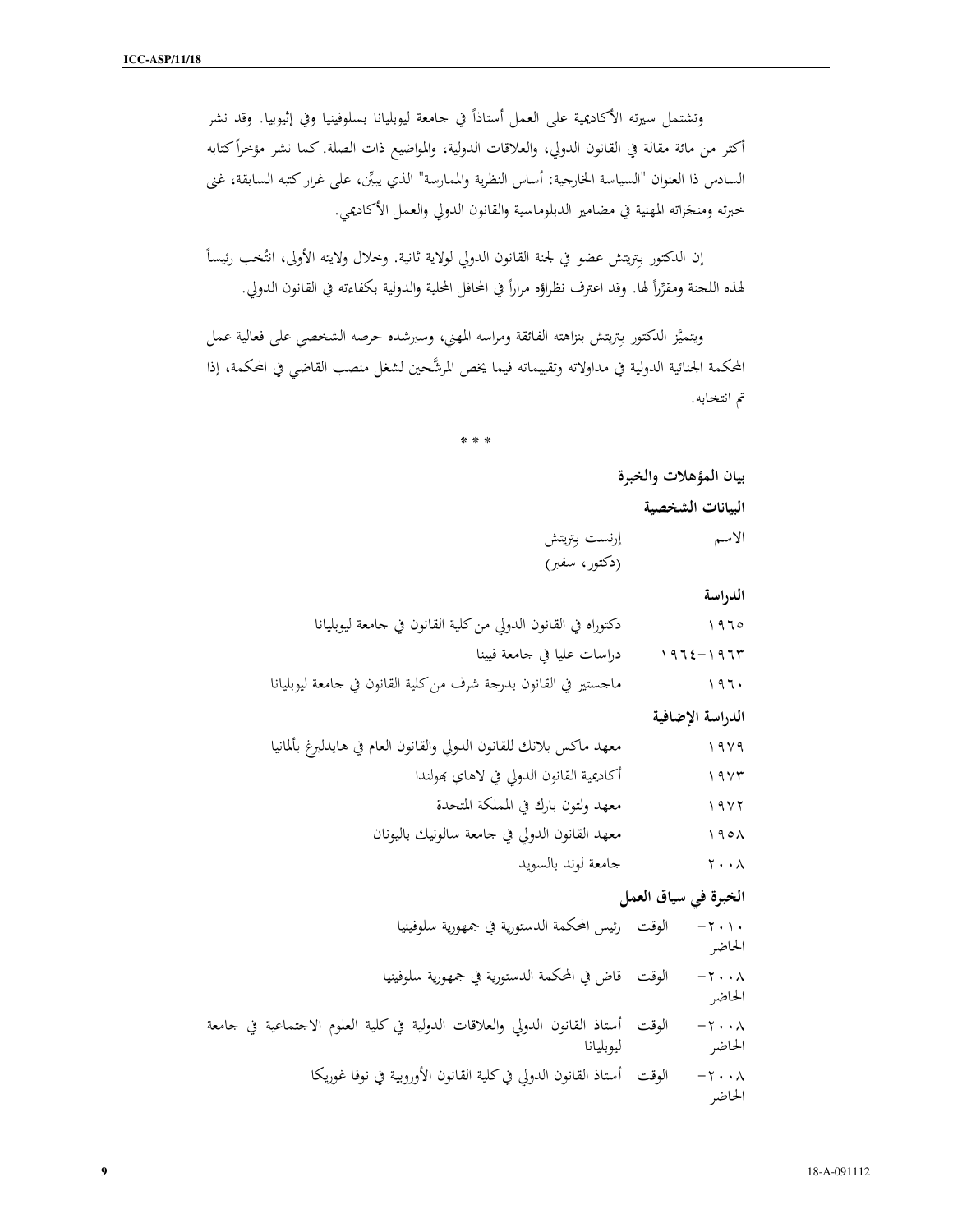| سفير جمهورية سلوفينيا في جمهورية النمسا، وممثلها الدائم لدى المنظمات الدولية<br>القائم مقرها في فيينا (٢٠٠٢–٢٠٠٨) ولدى منظمة الأمن والتعاون في أوروبا   | $\gamma \cdot \cdot \xi - \gamma \cdot \cdot \gamma$         |
|---------------------------------------------------------------------------------------------------------------------------------------------------------|--------------------------------------------------------------|
| الممثل الدائم لجمهورية سلوفينيا لدى الأمم المتحدة في نيويورك، وسفير جمهورية<br>سلوفينيا (غير المقيم) في جمهورية البرازيل الاتحادية                      | $\mathbf{y} \cdot \mathbf{y} - \mathbf{y} \cdot \mathbf{y}$  |
| أمين الدولة بوزارة الشؤون الخارجية لجمهورية سلوفينيا                                                                                                    | $\mathbf{y} \cdot \cdot \cdot - \mathbf{y} \cdot \mathbf{y}$ |
| سفير جمهورية سلوفينيا في الولايات المتحدة الأمريكية وسفيرها (غير المقيم) في<br>الولايات المتحدة المكسيكية                                               | $199 \vee - 1991$                                            |
| سفير جمهورية يوغوسلافيا الاتحادية الاشتراكية في جمهورية الهند وسفيرها (غير<br>المقيم) في مملكة نيبال                                                    | $1991 - 1919$                                                |
| أستاذ العلاقات الدولية والقانون الدولي في كلية العلوم الاجتماعية والعلوم<br>السياسية والصحافة في جامعة ليوبليانا                                        | $1919 - 1917$                                                |
| أستاذ العلاقات الدولية والقانون الدولي في جامعة أديس أبابا بإثيوبيا                                                                                     | $1917 - 1917$                                                |
| أستاذ العلاقات الدولية والقانون الدولي، رئيس قسم العلوم السياسية والعلاقات<br>الدولية في كلية علم الاحتماع والعلوم السياسية والصحافة في حامعة ليوبليانا | $1917 - 1917$                                                |
| كبير مدرِّسي العلاقات الدولية والقانون الدولي في كلية الدراسات السياسية في<br>جامعة ليوبليانا                                                           | $197Y - 1970$                                                |
|                                                                                                                                                         |                                                              |
|                                                                                                                                                         | المنشورات                                                    |
| • ألَّف ستة كتب في مواضيع القانون الدولي والعلاقات الدولية                                                                                              |                                                              |
| • ألَّف أكثر من مائة مقالة في مواضيع القانون الدولي والعلاقات الدولية<br>والمسائل ذات الصلة                                                             |                                                              |
|                                                                                                                                                         | المهارات الإدارية                                            |
| عضو لجنة القانون الدولي (من ٢٠٠٦ حتى الوقت الحاضر) ورئيسها (جنيف<br>بسويسرا)                                                                            | $\mathbf{y} \cdot \mathbf{y} \cdot \mathbf{y}$               |
| عضو مجلس محافظي الوكالة الدولية للطاقة الذرية (٢٠٠٥–٢٠٠٧) ورئيسه<br>(فيينا بالنمسا)                                                                     | $\mathbf{y} \cdot \mathbf{y} - \mathbf{y} \cdot \mathbf{y}$  |
| عميد كلية علم الاجتماع والعلوم السياسية والصحافة في جامعة ليوبليانا                                                                                     | $\mathsf{VAP} \mathsf{I} - \mathsf{PAP} \mathsf{I}$          |
| مدير مركز البحوث التابع لكلية علم الاحتماع والعلوم السياسية والصحافة في<br>جامعة ليوبليانا                                                              | $1919 - 1911$                                                |
| عضو (وزير) في المحلس التنفيذي (الحكومة) لجمهورية سلوفينيا، المسؤول عن<br>العلوم والتكنولوجيا                                                            | $1907 - 1977$                                                |
| عضو الجمعية الوطنية السلوفينية                                                                                                                          | $19YY - 197Y$                                                |

- عضو خبير في الوفود إلى المؤتمرات العامة لليونسكو ومنظمة التعاون<br>والتنمية في الميدان الاقتصادي  $\bullet$
- ممثل جمهورية يوغوسلافيا الاتحادية الاشتراكية لدى لجنة سياسات العلوم  $\bullet$ والتكنولوجيا التابعة لمنظمة التعاون والتنمية في الميدان الاقتصادي
	- عضو اللحنة اليوغوسلافية–الإيطالية المعنية بالتعاون في المجال العلمي  $\bullet$ والتقني
	- عضو اللحنة اليوغوسلافية–اليونانية المعنية بالتعاون في المحال العلمي  $\bullet$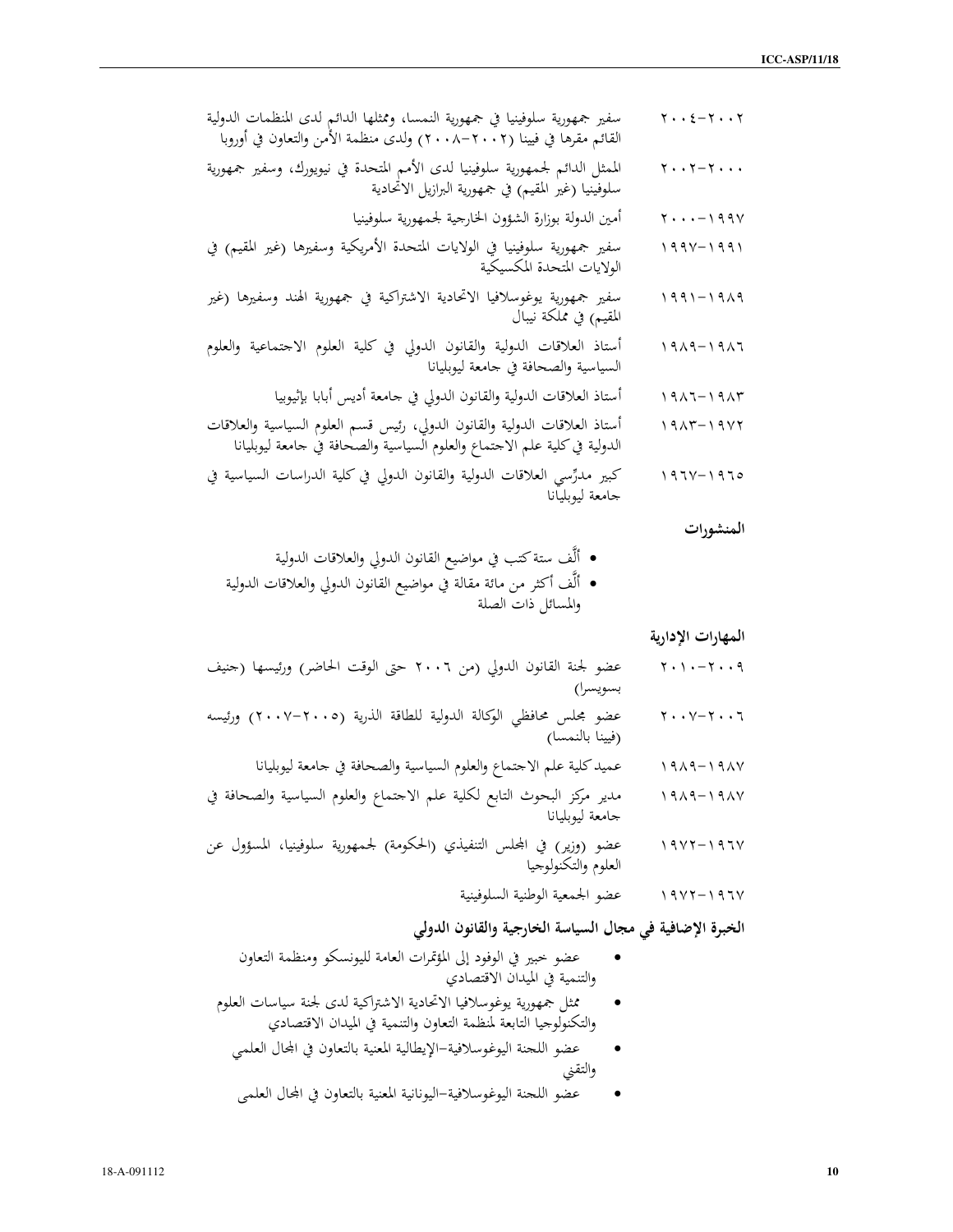والتقني

الأعمال البحثية الوقت كُلِّف ببحوث مستقلة ومشاريع علمية وتلقَّى منحاً للبحث في مسائل القانون  $-1977$ الدولي والعلَّاقات الدولية، وفيَّ مجالات حقوق الإنسان، وتسوَّية النزاعات بيَّن الحاضر الدولُّ سلَّميًّا، وتقرير المَصير، وْحماية الأقليات، والطَّرد، إلخ حاز الجائزة العليا للعمل العلمي  $19YY$ 

اللغات

- يتكلم الكرواتية والإنكليزية والألمانية والإيطالية والروسية والصربية  $\bullet$ 
	- يفهم الفرنسية والإسبانية

المعلومات الشخصية

- متزوج، وله من الوَلَد ثلاثة
- حاز أوسمة من جمهوررية يوغوسلافيا الاتحادية الاشتراكية والولايات<br>المتحدة الأمريكية (ولاية كولورادو) وجمهورية النمسا. وحاز الوسام الأعلى  $\bullet$ للعمل الأهليّ في جُمّهورية سُلّوفينيّا. ۖ

 $* * *$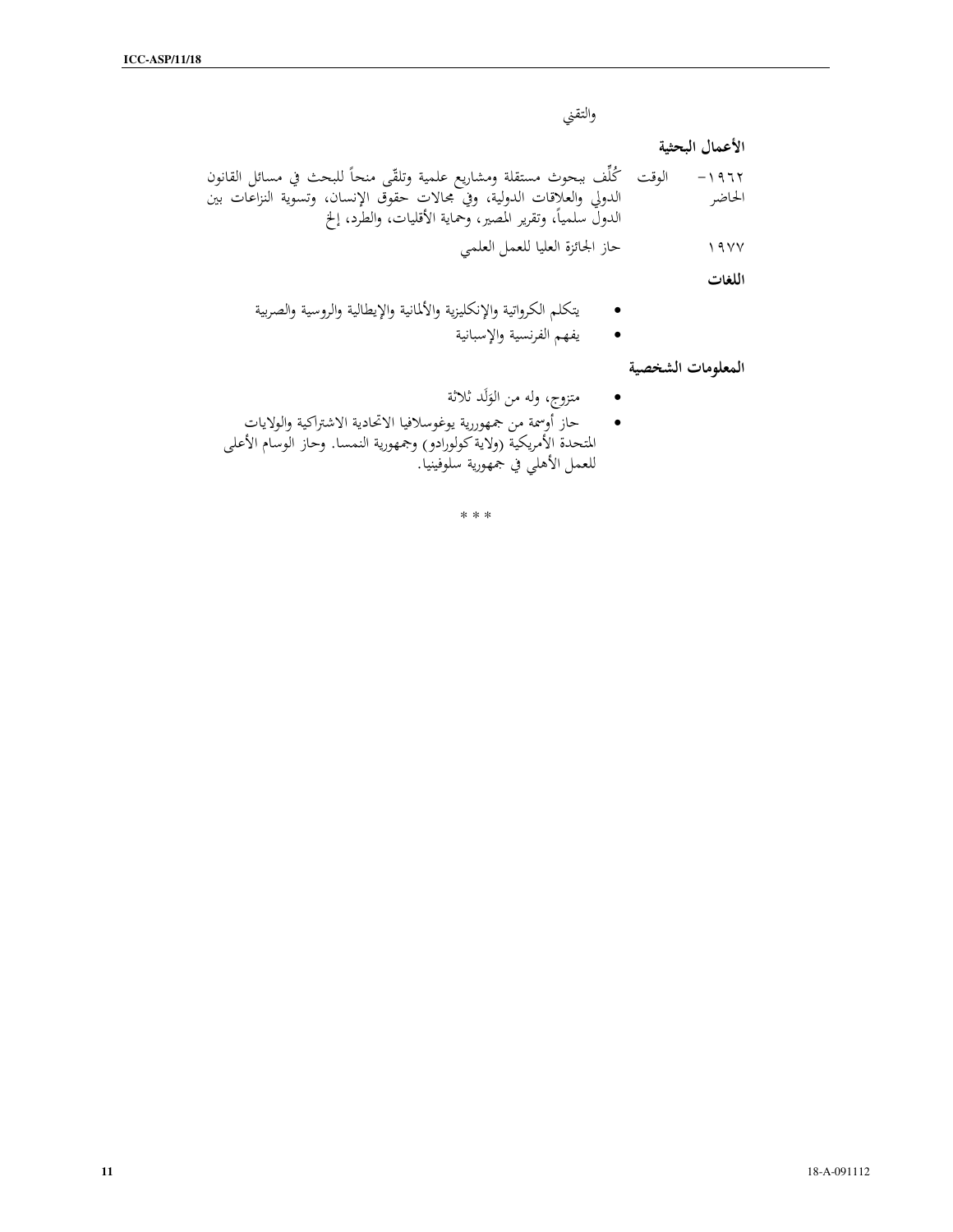۳– برانت، ليوناردو نيمير كالديرا (البرازيل)

#### مذكرة شفهية

## (الأصل: بالإنكليزية)

تَحدي سفارة جمهورية البرازيل الاتحادية تحيتها إلى أمانة جمعية الدول الأطراف في نظام روما الأساسي للمحكمة الجنائية الدولية، وبالإشارة إلى مذكرتيها الشفهيتين بالرمز المرجعي -ICC ASP/11/S/07 والمؤرخة في ١٤ أيار/مايو ٢٠١٢ و70/NCC-ASP/11/S والمؤرخة في ١٠ آب/أغسطس ٢٠١٢، وتتشرف بإخطار الأمانة بأن حكومة البرازيل قررت ترشيح الأستاذ ليوناردو نيمير كالديرا برانت للانتخابات لعضوية اللجنة الاستشارية للترشيحات.

ويفي الأستاذ برانت تماماً بمتطلبات الانتخابات ليكون عضواً في اللجنة الاستشارية للترشيحات، على النحو المنصوص عليه في الشروط الواردة في القرار ICC-ASP/10/Res.5. وهو شخصية مرموقة ذات طابع أخلاقي عالي مع كفاءة مشهودة في مجال القانون الدولي، وتتضح حياته المهنية والأكاديمية.

وفي المحال الأكاديمي، تم الاعتراف بتميز الأستاذ برانت على المستويين الوطني والدولي. وله إصدارات،علة نحو مكثف، في مجال القانون الدولي، بما في ذلك حقوق الإنسان والقانون الجنائي الدولي. وقد نشر الأستاذ برانت الكتب والمقالات باللغة الفرنسية والإنكليزية والبرتغالية، وهذه اللغات الثلاثة هي من ضمن اللغات الأربعة التي يعمل بَما. وهو حالياً أستاذ القانون الدولي في أفضل جامعتين في البرازيل وواحد من مديري الفرع البرازيلي لرابطة القانون الدولي. كما كان أستاذاً زائراً في "معهد الدراسات العليا الدولية" — في جامعة بانتيون أساس باريس ٢ وزميل زائر في مركز لوترباخت في كامبريدج.

وأستاذ برانت هو ممارس قانون في البرازيل، في مجالات القانون الدولي والدستوري. وهو رئيس مركز القانون الدولي في البرازيل والحولية البرازيلية للقانون الدولي.

وللأسباب المذكورة أعلاه، توصى جمهورية البرازيل الاتحادية تماماً بترشيح الأستاذ برانت، لأنها واثقة من أن مزاياه ستزيد من الواجبات الهامة جداً في اللجنة الاستشارية للترشيحات. ومرفق طيه السيرة الذاتية للأستاذ برانت.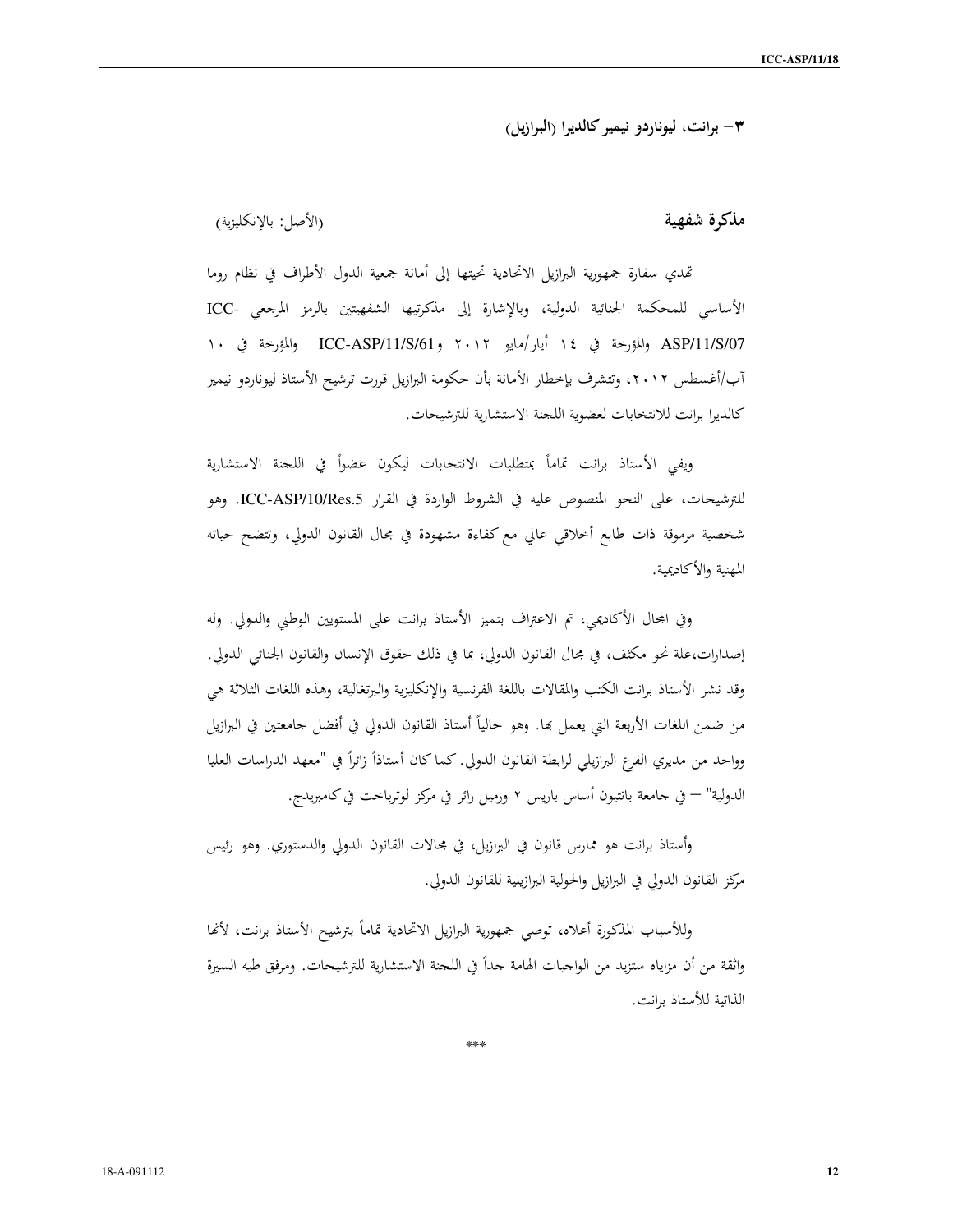السيرة الذاتية

البيانات الشخصية

الاسم: ليوناردو نيمير كالديرا برانت

تاریخ ومحل المیلاد: ۱۰ تموز/یولیو ۱۹۲۲، بیلو هوریزونت، میناس جیرایس ، البرازیل

التعليم الأكاديمي

# الخبرة الأكاديمية والتعليمية

أستاذ القانون الدولي العام في جامعة ميناس جيرايس الاتحادية بالبرازيل.

أستاذ القانون الدولي العام في جامعة ميناس جيرايس الكاثوليكية البابوية.

أستاذ زائر في جامعة كاين باس نورماندي، فرنسا (٢٠٠٩).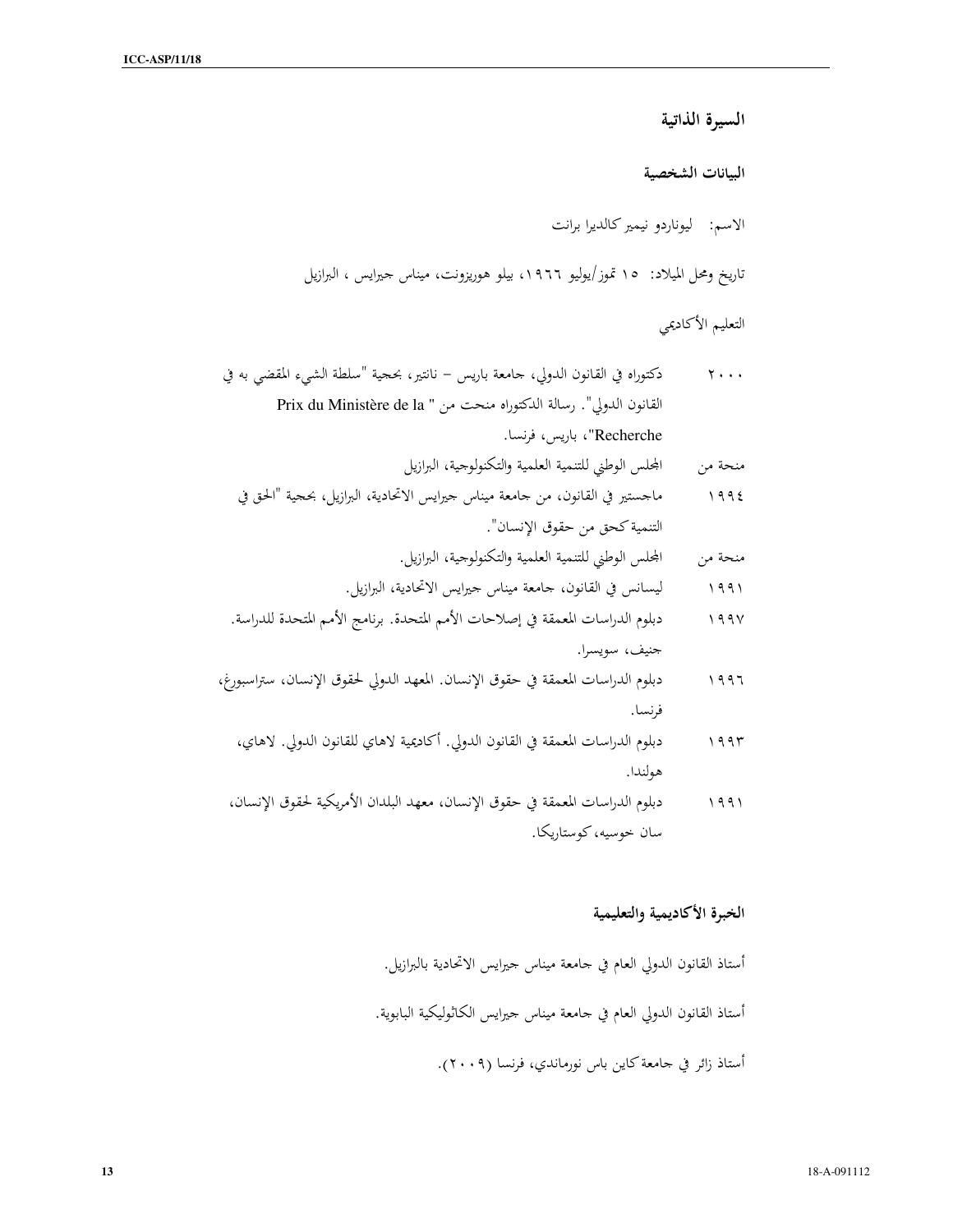أستاذ زائر في معهد الدراسات العليا الدولية بجامعة بانتيون أساس باريس ٢، فرنسا (٢٠٠٩).

زميل زائر في مركز لوترباخت، جامعة كامبريدج، المملكة المتحدة (٢٠٠٩).

أستاذ زائر في قاعة جلبرتو أمادو التذكارية للمحاضرات — لجنة القانون الدولي — الأمم المتحدة.'' La

portée comme du consentement fondement l'Autorité de la sentence Internationale de la Cour de Justice". جنيف/ فرنسا (٢٠١١).

أستاذ زائر في دورة القانون الدولي رقم ٣٧. ومنظمة الولايات الأمريكية، ريو دي جانيرو، البرازيا ِ  $(1 \cdot 1 \cdot)$ 

أستاذ زائر في المؤتمر ٧٣ المنعقد كل سنتين لرابطة القانون الدولي. أين يمكن أن يقوم مجلس الأمن بتعديل التزامات الولايات بشأن حقوق الإنسان؟ الابتكار القانوني الدولي، والاعتقاد السائد والتحكم: التوترات بين السياسة والقانون، ريو دي جانيرو، البرازيل (٢٠٠٨).

أستاذ زائر في الشبكة الفرنسية البرازيلية (تدويل القانون). خلق مفردات القانون الدولي: تعدد اللغات والتعددية. ساو باولو، باريس (٢٠٠٧).

أستاذ زائر في المؤتمر الخامس للقانون الدولي. التأثير المتزايد من المنظمات غير الحكومية: الفرص والمخاطر. مؤسسة كونراد أديناور . كولن، ألمانيا (٢٠٠٧). أستاذ زائر في المؤتمر البرازيلي الخامس للقانون الدولي. العدل والقانون الدولي: التقدم والانتكسات. كوريتيبا، البرازيل (٢٠٠٧). محاضر في الاجتماع الرابع للمحكمة العليا ميركوسور أند أسوشييت. برازيليا، البرازيل. (٢٠٠٦).

> L'autorité des arrêts de la Cour internationale de " متتاذ زائر في جامعة ديجون. " Justice".ديجون، فرنسا. (٢٠٠٣).

أستاذ زائر في "دورة تدريبية للدبلوماسيين." وزارة الخارجية، برازيليا، البرازيل.

#### الخبرة المهنية

مؤسس ورئيس مركز القانون الدولي البرازيل. شريك كبير في نيمير كالديرا برانت للمحاماة. مؤسس ورئيس حولية البرازيلي للقانون الدولي.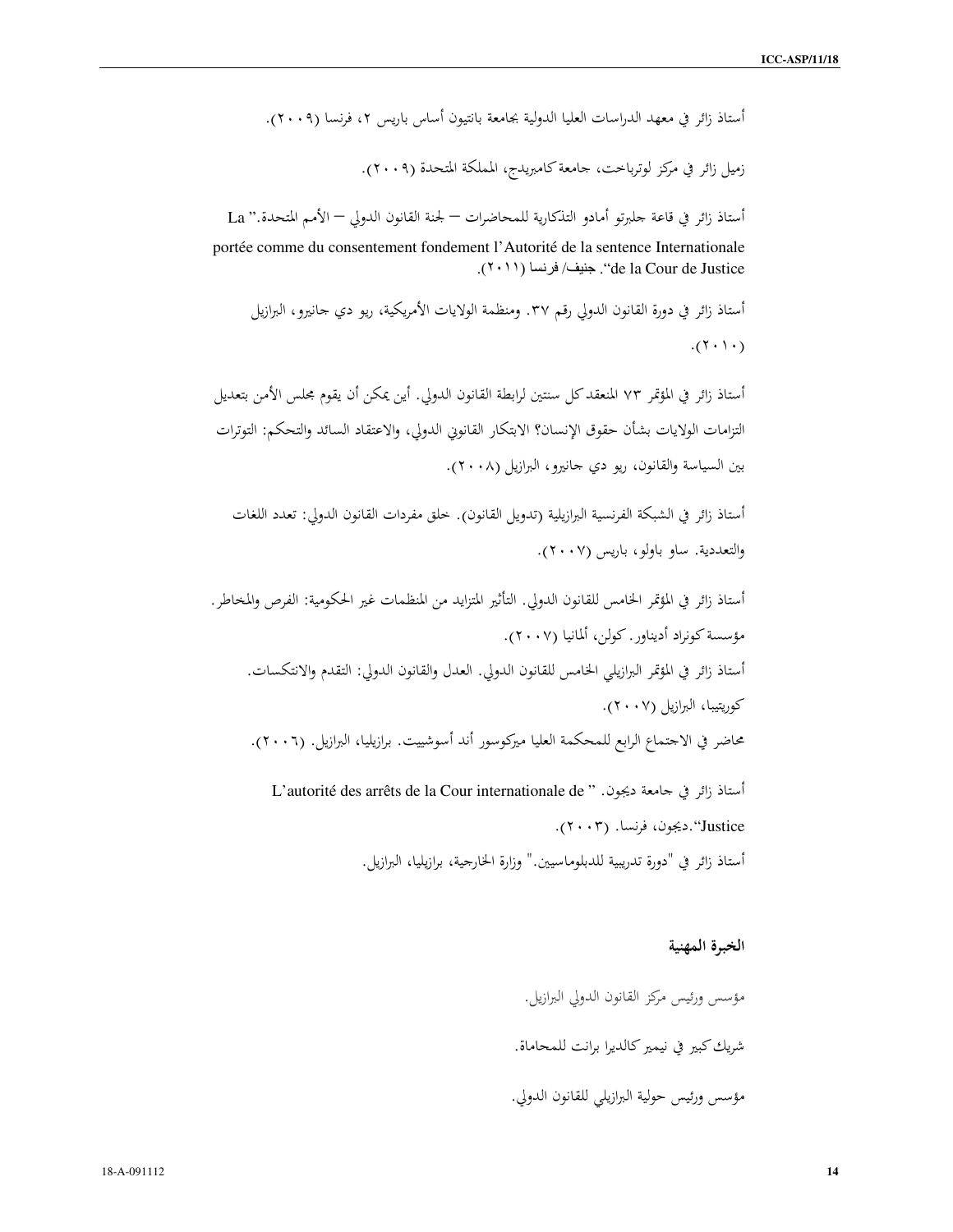.( W) #\*+ )+ #5© - h/-L 
-S fº
; .( MG OAB) nFr -=; - #D p;-R #/-, - #\*+ @-S2 nQ . `YDM `
w-.-L .®\*+ 
-, +<D W jS\* q-.r - 
-S fº
; E
-,D #
 8\*+ nQ\* nL;\* .(l ILA) ®\*+ E
-, #v/ YD q9 Z-3 +; ) ?\*

D/ #=+; nD .#r-¹ E\*D -.e;\* .l `?\*

D/ `®\*+ . UNA #;r - E
-, #Dc +3\* .( – :) (: .l `\*-=UC U
c #eL6 -.L nD - 
>3

عضو هيئة تحرير

حولية البرازيل للقانون الدولي.

the Faculdade Mineira de Direito - Pontifícia Universidade Católica de Minas  $\pm$ . Gerais.

مجلة كلية الحقوق — جامعة ميناس جيرايس الاتحادية.

.E
-,D ®\*+ c6 – ®\*+ E
-,D #\*N5 #D

الجوائز والأوسمة المهنية والأكاديمية

وسام''Inconfidência Medal''،حكومة ولاية ميناس جيريس، البرازيل (٢٠٠٦). وعضو شرفي في .(٢٠٠٤) Academia Mineira de Letras Jurídicas (٢٠٠٤)

Associação Brasileira das Mulheres de Carreira من Associação Brasileira das Mulheres de Carreira

 $(7 \cdot \cdot 7)$  Juridica

Département Sciences de la Société de la République منح جائزة ولزارة البحث العلمي  $(7 \cdot \cdot)$  Française

ذكر من الشرفاء في مسابقة الدراسة، في نقابة المحامين الأمريكيين (١٩٩١).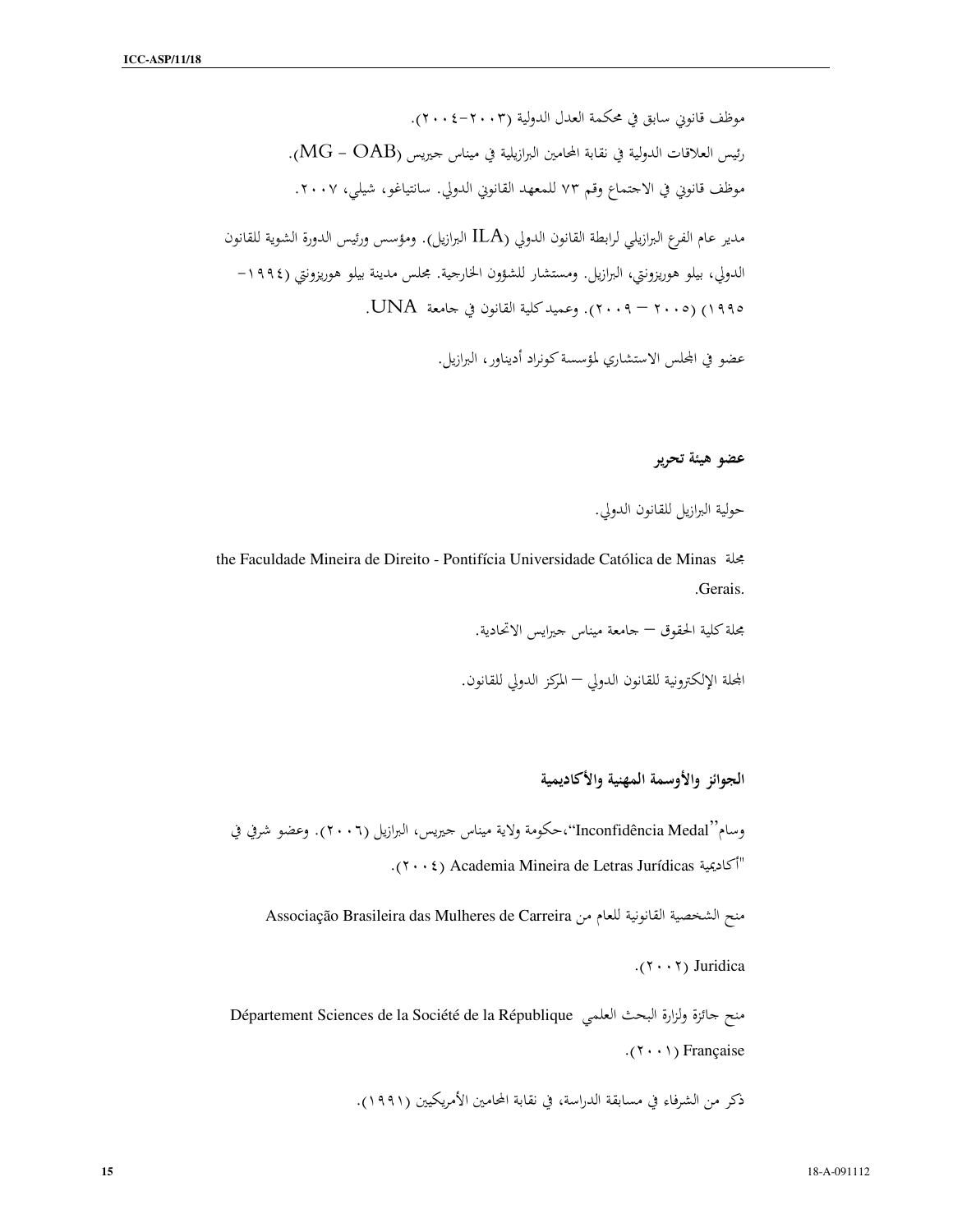لغات العمل البرتغالية (اللغلة الأم) الإنكليزية الفرنسية الإسبانية

ملخص المنشورات

كتب منشورة ومنظمة

BRANT, L. N. C.; LAGE, D. A.; CREMASCO, S.S. Direito Internacional Contemporâneo. Ed. Juruá, Curitiba. 2011. 872p.

BRANT, L. N. C. Comentário à Carta das Nações Unidas - artigo por artigo. Ed. Cedin, Belo Horizonte. 2008. 1340p.

BRANT, L. N. C. A Corte Internacional de Justiça e a Construção do Direito Internacional. Ed. Cedin, Belo Horizonte. 2005. 1291p.

BRANT, L. N. C. L´autorité de la chose jugée en droit international public. Ed. LGDJ, Paris. 2004. 396p.

BRANT, L. N. C. O Brasil e os novos desafios do direito internacional. Ed. Forense, Rio de Janeiro. 2004. 712p .

BRANT, L. N. C. Direito e Terrorismo: Os impactos do terrorismo na Comunidade internacional e no Brasil - Perspectivas jurídico-políticas. Ed. Forense, Rio de Janeiro. 2002. 570p .

BRANT, L. N. C. A autoridade da coisa julgada no direito internacional público. Ed. Forense, Rio de Janeiro. 2002. 510p .

تحميع: فهم القانون الدولي

GRIBEL, G. F.; BRANT, L. N. C. Para Entender As Cortes Domésticas e a Garantia do Cumprimento do Direito Internacional. , 2011.

REIS, O. D. R.; BRANT, L. N. Para Entender As Origens do Mercosul - A Construção da Ordem Política no Cone Sul. Juruá, 2011.

Zahredinne, D.; LASMAR, J. M.; BRANT, L. N. C.; TEIXEIRA, R. C. Para Entender O Oriente Médio. Juruá, 2011.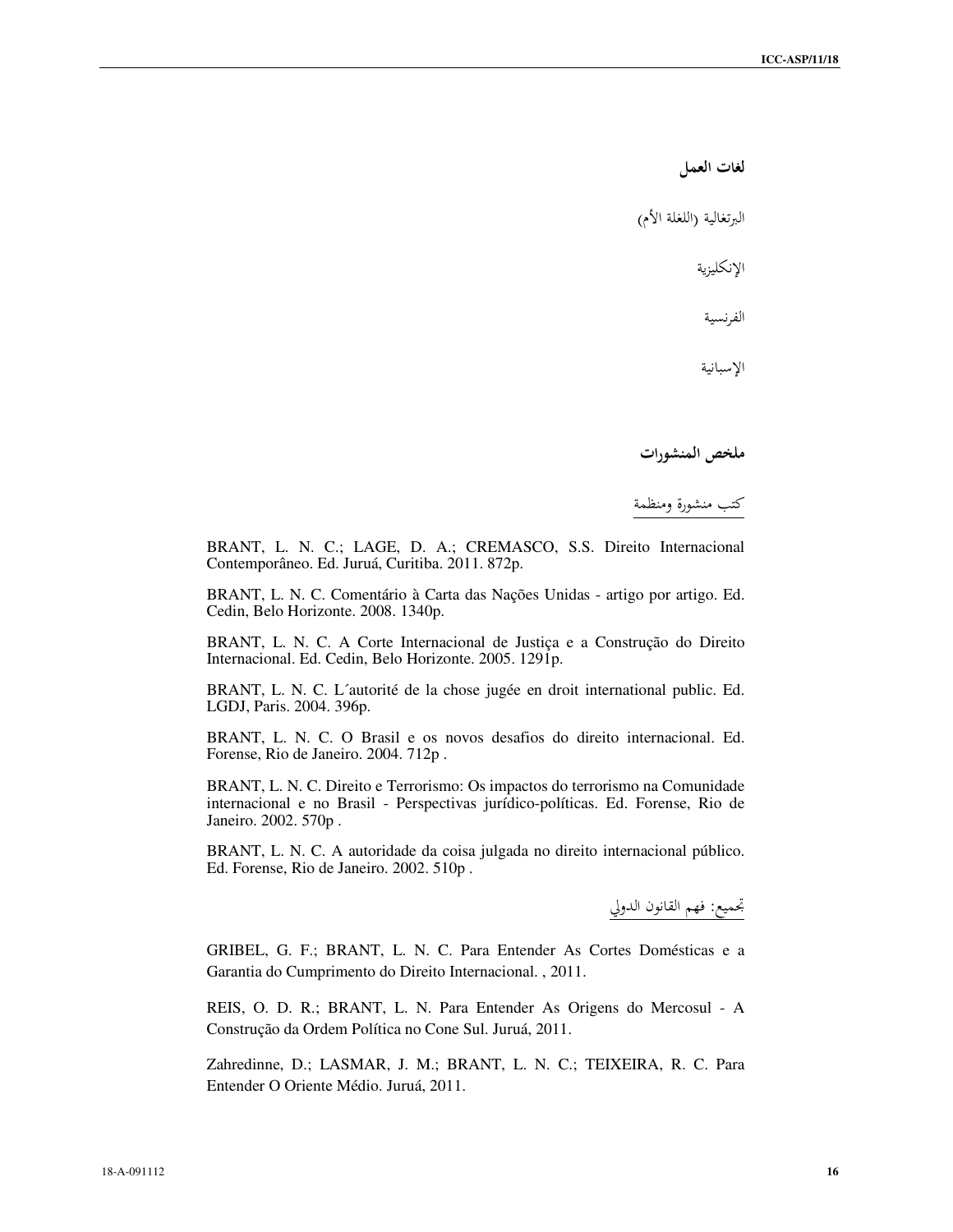BRANT, L. N. C.; SILVA, C. V. Para Entender A Cidadania na União Européia. Juruá, 2011.

BRANT, L. N. C.; DINIZ, P.I.R. Para Entender A tutela internacional dos direitos autorais na era digital. Belo Horizonte: Del Rey, 2010.

BRANT, L. N. C.; LAGE, T.A.; CREMASCO, S.S. Para Entender A Arbitragem comercial nacional e internacional. Belo Horizonte: Del Rey, 2010.

BRANT, L. N. C.; ALBERTINA, M.L. Para Entender O sistema de soluções de controvérsias multilateral da OMC. Belo Horizonte: Del Rey, 2010.

BRANT, L. N. C. Para Entender A Convergência entre práticas humanitárias e segurança internacional. Belo Horizonte: Del Rey, 2010.

BRANT, L. N. C. Para Entender o Direito Ambiental Internacional. Ed. Belo Horizonte: Del Rey, 2009. 130p.

BRANT, L. N. C.; PEREIRA, L. D. D. Para Entender o Direito Internacional dos Refugiados. Ed. Belo Horizonte: Del Rey, 2009. 148p.

BRANT, L. N. C.; VIEIRA, D.R. Para Entender a Sociedade Civil e o Direito Internacional. Ed. Belo Horizonte: Del Rey, 2009.

BRANT, L. N. C.; BARROS, M. A. E. Para Entender A Atuação Internacional dos Governos Subnacionais. Ed. Belo Horizonte: Del Rey, 2009. 149p.

BRANT, L. N. C.; ÁVILA, Rafael; RANGEL, L. A. Para Entender a Guerra e o Direito Internacional. Ed. Belo Horizonte: Del Rey, 2008. 164p.

BRANT, L. N. C.; JAPIASSÚ, C.E. Para Entender o Direito Penal Internacional. Ed. Belo Horizonte: Del Rey, 2008. 134p.

BRANT, L. N. C.; RAMOS, L; JESUS, D. S. V.; MARQUES, S. F. Para Entender a União Européia e os Estudos de Integração Regional. Ed. Belo Horizonte: Del Rey, 2008. 145p.

BRANT, L. N. C.; LAGE, D. A. Para Entender a Jurisdicionalização do Direito Internacional. Ed. Belo Horizonte: Del Rey, 2008. 194p.

BRANT, L. N. C.; MACEDO, L. A. Para Entender o Fundo Monetário Internacional e seus Acordos Stand-By. Ed. Belo Horizonte: Del Rey, 2007. 123p.

BRANT, L. N. C. Para Entender o Direito das Relações Diplomáticas. Belo Horizonte: Del Rey, 2007. 201p.

BRANT, L. N. C.; BARRAL, W. Para Entender o Comércio Internacional. Ed. Belo Horizonte: Del Rey, 2007. 154p.

BRANT, L. N. C.; CARNEIRO, C.S. Para Entender o Direito da Integração Regional. Ed. Belo Horizonte: Del Rey, 2007. 189p.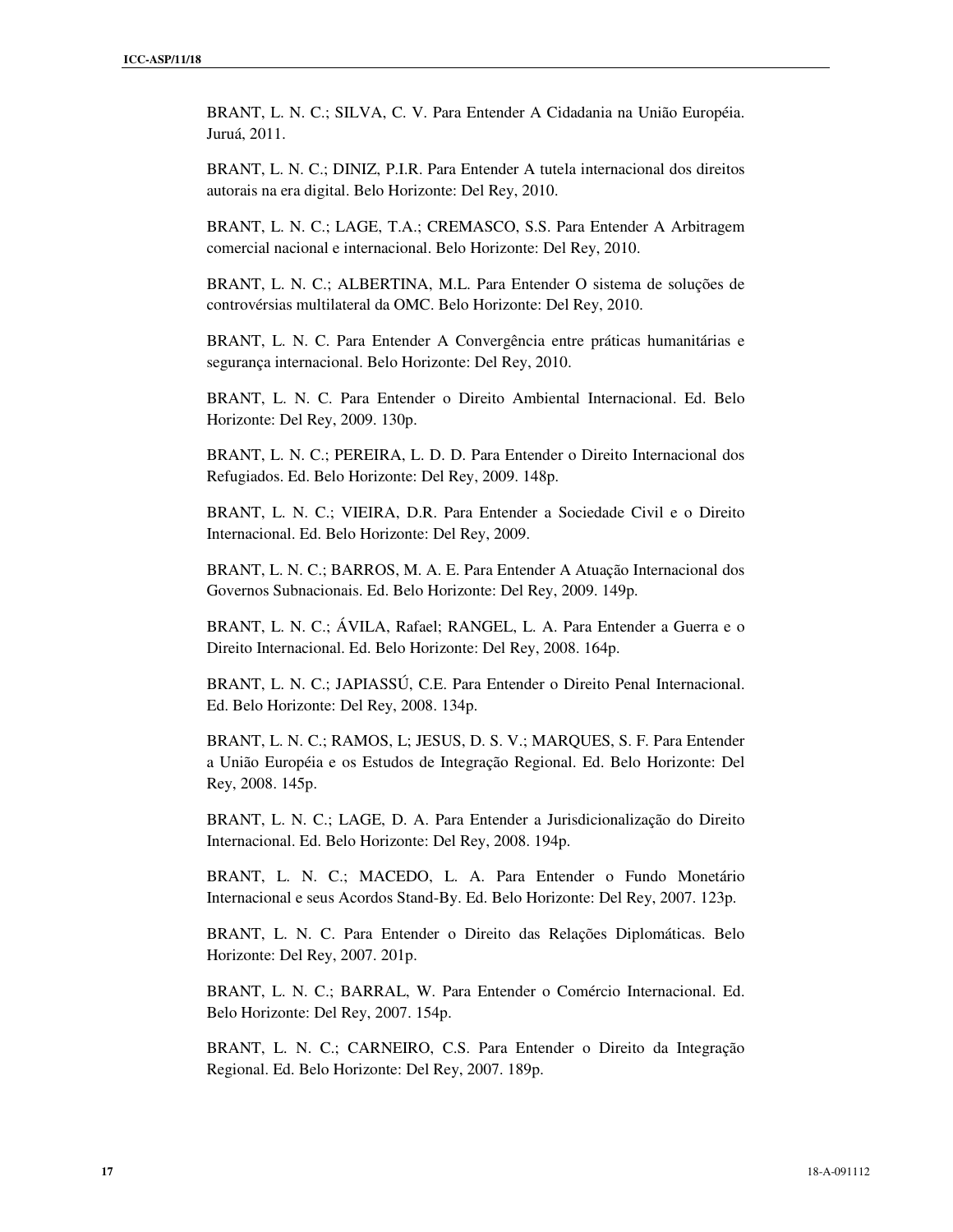BRINA, M. M. C.; LIMA, R. M.; BRANT, L. N. C. Para entender o Tribunal Penal Internacional. Ed. Belo Horizonte: Del Rey, 2006. 210p.

BRANT, L. N. C.; BORGES, L. E. Para Entender o Direito Internacional Humanitário. Ed. Belo Horizonte: Del Rey, 2006. 182p.

BRANT, L. N. C.; LASMAR, J. M.; CASAROES, Guilherme Stolle Paixão e Casarões. Para Entender a Organização das Nações Unidas. Ed. Belo Horizonte: Del Rey, 2006. 214p.

BRANT, L. N. C.; GODINHO, F. O. Para Entender a Proteção Internacional dos Direitos Humanos. Ed. Belo Horizonte: Del Rey, 2006. 188p.

نشر فصول الكتب

BRANT, L. N. C.; LEITE, F. M. Terrorismo Internacional e os Desafios para o Direito Internacional. In: Leonardo Nemer Caldeira Brant; Délber Andrade Lage; Suzana Santi

Cremasco. Direito Internacional Contemporâneo. Direito Internacional Contemporâneo. Curitiba: Juruá, 2011, p. 815-839.

BRANT, L. N. C. Eficácia e coerção: uma análise sobre o Sistema de Garantia do cumprimento das normas jurídicas internacionais. In: Leonardo Nemer Caldeira Brant; Délber Andrade Lage; Suzana Santi Cremasco. Direito Internacional Contemporâneo. Direito Internacional Contemporâneo. 22ed. Curitiba: Juruá, 2011, p. 467-510.

BRANT, L. N. C.; LEITE, F. M. Terrorismo Internacional e os Desafios para o Direito Internacional. In: Reginaldo Mattar Nasser. Novas Prespectivas sobre os Conflitos Internacionais. Novas Prespectivas sobre os Conflitos Internacionais. São Paulo: UNESP, 2010, p. 65-75.

BRANT, L. N. C. . O processo de revisão da sentença perante a Corte Internacional de Justiça à luz de suas últimas decisões (Iugoslávia v. Bósnia e El Salvador v. Honduras). In: Paulo Borba Casella; André de Carvalho Ramos. (Org.). Direito Internacional: Uma Homenagem a Adherbal Meira Mattos. Direito Internacional: Uma Homenagem a Adherbal Meira Mattos. São Paulo: Quartier Latin, 2010, v. , p. 179-202.

BRANT, L. N. C. ; FRANCO, K. M. . Artigo 5º, Parágrafos 1º ao 3º. In: Paulo Bonavides; Jorge Miranda; Walber de Moura Agra. (Org.). Comentários à Constituição Federal de 1998. Comentários à Constituição Federal de 1998. 1ªed.Rio de Janeiro: Forense, 2009, v. 1, p. 327-338.

BRANT, L. N. C. . O Processo de Revisão da Sentença perante a Corte Internacional de Justiça à Luz de suas Últimas Decisões (Iugoslávia vs. Bósnia e El Salvador vs. Honduras). In: CASELLA, Paulo Borba; RAMOS, André de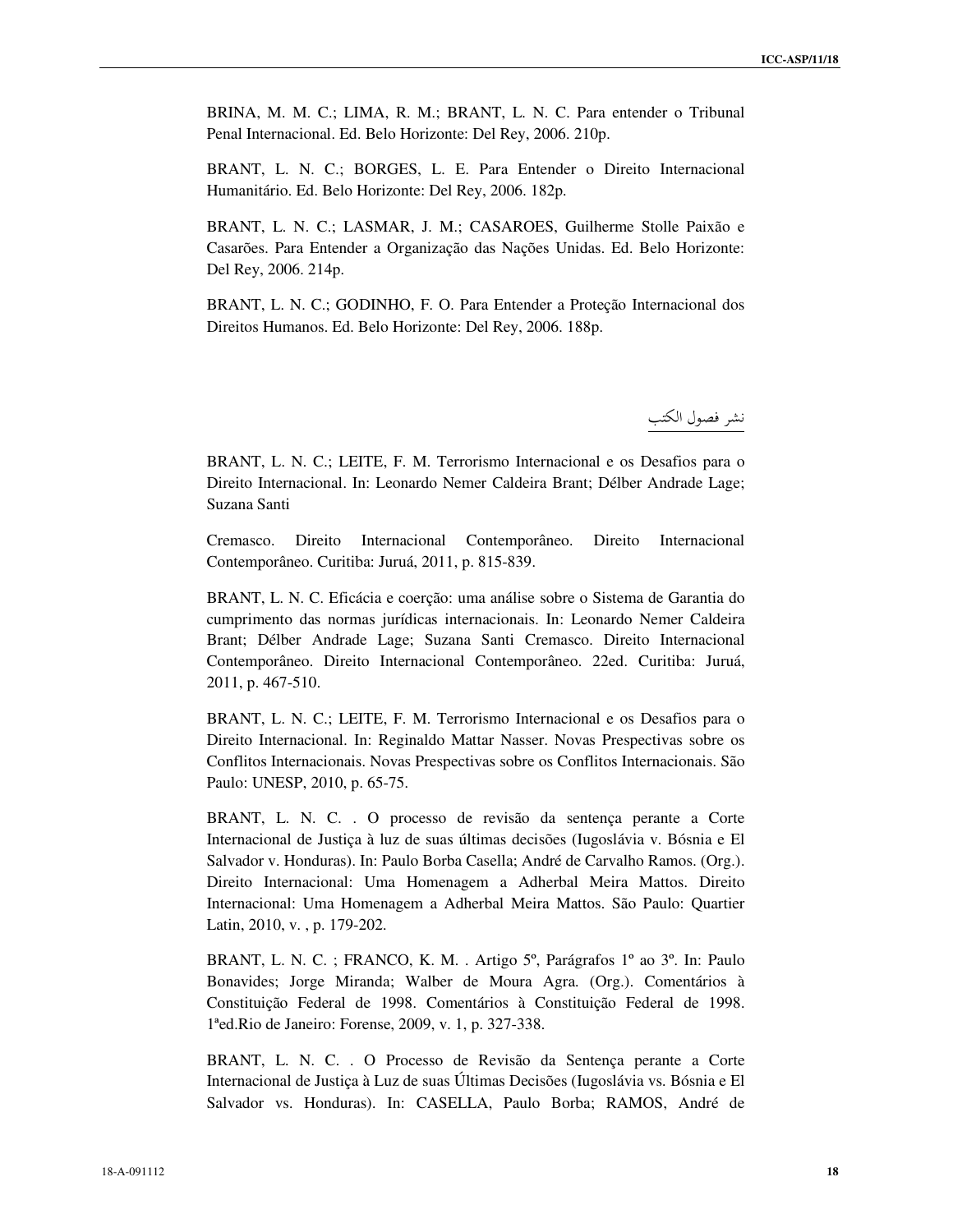Carvalho. (Org.). Direito Internacional: Homenagem a Adherbal Meira Mattos. Direito Internacional: Homenagem a Adherbal Meira Mattos. 1ªed.São Paulo: Quartier Latin, 2009, v. único, p. 179-202.

BRANT, L. N. C. ; SOARES, Larissa Campos de Oliveira . A Internacionlização dos Direitos Humanos e a Ordem Constitucional. In: VIEIRA, José Ribas. (Org.). 20 Anos da Constituição Cidadã de 1988. 20 Anos da Constituição Cidadã de 1988. 1ed.Rio de Janeiro: Forense, 2008, v. I, p. 457-482.

BRANT, L. N. C. ; VIEIRA, D.R. . Artigo 33. In: BRANT, L.N.C.. (Org.). Comentário à Carta das Nações Unidas. Comentário à Carta das Nações Unidas. 1ed.Belo Horizonte: Cedin, 2008, v. 1, p. 505-521.

BRANT, L. N. C. ; VIEIRA, D.R. . Artigos 92 a 96. In: BRANT, L.N.C.. (Org.). Comentário à Carta das Nações Unidas. Comentário à Carta das Nações Unidas. 1ed.Belo Horizonte: Cedin, 2008, v. 1, p. 1099-1156.

PROENCA JR, D. ; ROCHA, A J R ; BRIGAGAO, C. ; DINIZ, E ; RESENE, P. E. A. ; MOREIRA, F. K. ; BRANT, L. N. C. . Terrorismo Internacional: A Guerra Preventiva e a Desconstrução do Dirieto Internacional. In: BRIGAGÃO, Clóvis; PROENÇA Jr, Domício. (Org.). O Brasil e os Novos Conflitos Internacionais. O Brasil e os Novos Conflitos Internacionais. Rio de Janeiro: Gramma, 2006, v. , p. 139-167.

BRANT, L. N. C. . L'autorité des arrêts de la Cour Internationale de Justice. In: Charalambos APOSTOLIDIS. (Org.). Les arrêts de la Cour internationale de Justice. Les arrêts de la Cour internationale de Justice. Dijon: Éditions Universitaires de Dijon, 2006, v. , p. 141-168.

BRANT, L. N. C. . Medidas preventivas e de combate ao terrorismo implementadas nos fóruns internacionais e possíveis implicações para o Brasil.. In: Presidência da República, Gabinete de

Segurança Institucional, Secretaria de acompanhamento e estudos institucionais. (Org.). Encontro de Estudos Terrorismo. Encontro de Estudos Terrorismo. Brasília: Secretaria de Acompanhamento e Estudos Institucionais da Presidência da República, 2006, v. , p. 74-87.

BRANT, L. N. C. . O terrorismo internacional e os impasses do Direito Internacional. In: Marcelo Campos Galuppo. (Org.). O Brasil que queremos reflexões sobre o Estado Democrático de Direito. O Brasil que queremos reflexões sobre o Estado Democrático de Direito. Belo Horizonte: Editora PUC Minas, 2006, v. 1, p. 377-410.

BRANT, L. N. C. . A res judicata na Corte Interamericana de Direitos Humanos. In: Renato Zerbini Ribeiro Leão. (Org.). Os rumos do direito internacional dos direitos humanos - Ensaios em homenagem ao Professor Antônio Augusto Cançado Trindade. Os rumos do direito internacional dos direitos humanos - Ensaios em homenagem ao Professor Antônio Augusto Cançado Trindade. 1ed.Porto Alegre: Sergio Antônio Fabris Editor, 2005, v. 2, p. 393-424.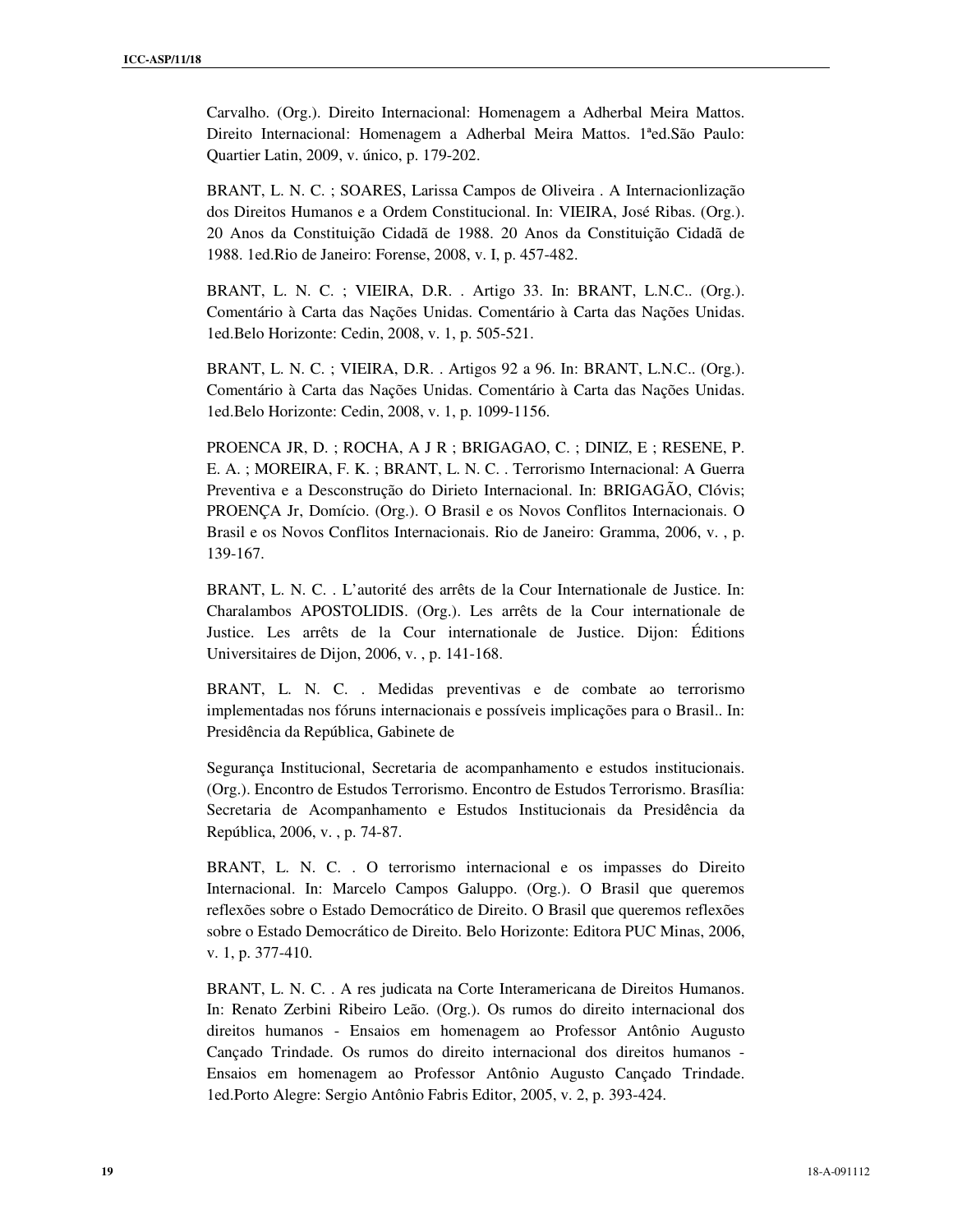BRANT, L. N. C. . O Tribunal Penal Internacional como Agente Jurisdicional no Combate ao Terrrismo. In: Kai Ambos; Carlos Eduardo Adriano Jupiassú. (Org.). Tribunal Penal Internacional: Possibilidades e Desafios. Tribunal Penal Internacional: Possibilidades e Desafios. 1ed.Rio de Janeiro: Lumen-juris, 2005, v. 1, p. 149-161.

BRANT, L. N. C. . L'Article 12 de La Charte des Nations Unies. In: Jean-Pierre Cot; Alain Pellet; Mathias Forteau. (Org.). La Charte des Nations Unies - Commentaire article par article. La Charte des Nations Unies - Commentaire article par article. 3ed.Paris: Economica, 2005, v. 1, p. 683-690.

BRANT, L. N. C. . A competência da Corte Internacional de Justiça na busca de uma paz durável. In: Leonardo Nemer Caldeira Brant. (Org.). O Brasil e os novos desafios do direito internacional. O Brasil e os novos desafios do direito internacional. 1ed.Rio de Janeiro: Forense, 2004, v. , p. 39-92.

BRANT, L. N. C. . O sistema de proteção internacional dos direitos humanos. In: Carlos A. Canêdo da Silva; Érica A. Costa. (Org.). Direito internacional moderno: Estudos em homenagem ao Prof. Gerson de Brito Mello Boson. Direito internacional moderno: Estudos em homenagem ao Prof. Gerson de Brito Mello Boson. 1ed.Belo Horizonte: Mandamentos, 2004, v. , p. 117-165.

BRANT, L. N. C. . O direito internacional e terrorismo internacional: novos desafios à construção da paz. In: Clóvis Brigagão e Domício Proença Jr. (Org.). Paz e terrorismo. Paz e terrorismo. Rio de Janeiro: Hucitec, 2004, v. , p. 179-196.

BRANT, L. N. C. . Os efeitos da sentença da Corte Internacional de Justiça. In: José Adercio Leite Sampaio. (Org.). Jurisdição constitucional e direitos fundamentais. Jurisdição constitucional e direitos fundamentais. 1ed.Belo Horizonte: Del Rey, 2003, v. 1, p. 495-537.

BRANT, L. N. C. . O duplo grau de jurisdição no direito internacional penal. In: Antonio Celso alves Pereira, Celso D. de Albuquerque Mello. (Org.). Estudos em homenagem a Carlos Alberto Menezes Direito. Estudos em homenagem a Carlos Alberto Menezes Direito. 1ed.Rio de Janeiro: Editora Renovar, 2003, v. 1, p. 399- 422.

BRANT, L. N. C. . A Proteção Internacional dos Direitos Humanos. In: PUC-Minas. (Org.). Direitos Humanos e Direitos dos Cidadãos. Direitos Humanos e Direitos dos Cidadãos. 1ed.Belo Horizonte: PUC-Minas, 2001, v. 2, p. 83-102.

BRANT, L. N. C. . La Rareté de l'Intervention du Juge International au Plan Universel. In: Olivier Audéoud; Géraud de la Pradelle; Habibi Gherari. (Org.). Traité de Droit de l'Economie

Internationale. Traité de Droit de l'Economie Internationale. 1ed.Paris: Pedone, 2000, v. , p. 432-443.

BRANT, L. N. C. . Les Voies de Recours. In: Hervé Ascencio; Alain Pellet. (Org.). Traité de Droit International Pénal - Le Droit International face aux crimes. Traité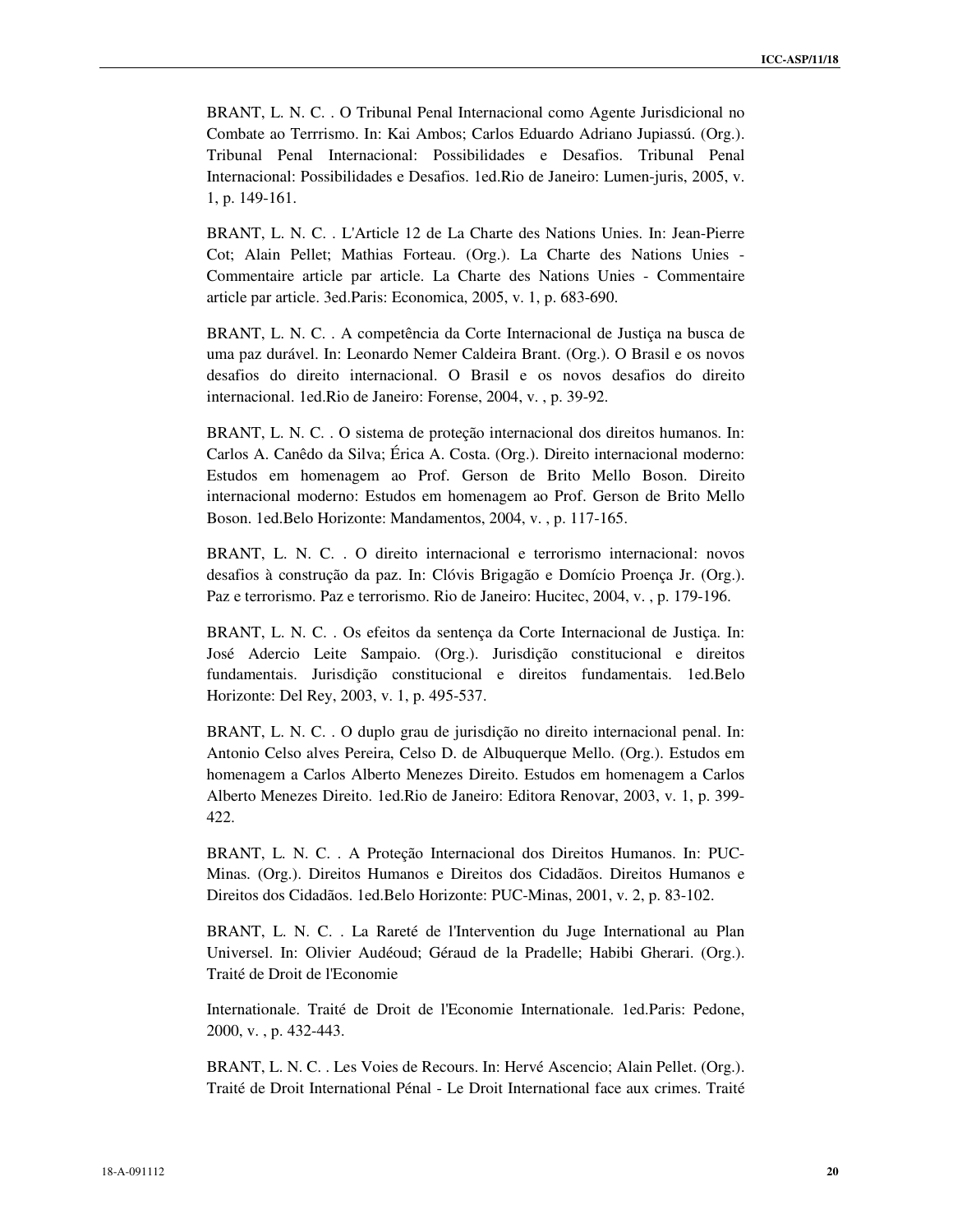de Droit International Pénal - Le Droit International face aux crimes. 1ed.Paris: Pedone, 2000, v. , p. 855-866.

مقالات في الصحف العلمية

BRANT, L. N. C. ; LAGE, D. A. . A Natureza Normativa da Ordem Jurídica Internacional. Anuario brasileiro de direito internacional, v. 2, p. 73-89, 2011.

BRANT, L. N. C. ; ROTA, M. . La réforme du Conseil de sécurité: ses perspectives en Amérique du Sud. L'Observateur des Nations Unies, v. 24, p. 127- 152, 2010.

BRANT, L. N. C. ; LAGE, D. A. . O Aumento do Número de Órgãos Judiciais Internacionais e suas Repercussões para a Sociedade Internacional. Anuario brasileiro de direito internacional, v. V, p. 155-206, 2010.

BRANT, L. N. C. ; SOARES, Larissa Campos de Oliveira . A inter-relação entre o Direito Internacional dos Direitos Humanos e o Direito Internacional Humanitário na perspectiva universal e interamericana. Anuario de Derecho Constitucional Latinoamericano, v. I, p. 603-620, 2009.

BRANT, L. N. C. ; VIEIRA, D.R. . A Corte Internacional de Justiça: Papel e Perspectivas Atuais. Cadernos ADENAUER (São Paulo), v. 3, p. 141-158, 2009.

BRANT, L. N. C. ; VIEIRA, D.R. . Os Desafios da Corte Internacional de Justiça na Atualidade. Anuario brasileiro de direito internacional, v. 1, p. 113-125, 2009.

BRANT, L. N. C. ; LAGE, D. A. . The Growing Influence of Non-Governmental Organizations: Chances and Risks. Anuário Brasileiro de Direito Internacional, v. 1, p. 79-93, 2008.

BRANT, L. N. C. ; PEREIRA, L. D. D. . O Conflito de Competência entre a Assembléia Geral e o Conselho de Segurança à Luz do Artigo 12, Parágrafo 1º da Carta das Nações Unidas. Revista da Faculdade de Direito da Universidade Federal de Minas Gerais (Impresso), v. 53, p. 219-236, 2008.

BRANT, L. N. C. . O processo de revisão da sentença perante a Corte Internacional de Justiça à luz de suas últimas decisões (Iugoslávia vs. Bósnia e El Salvador vs. Honduras). Anuário Brasileiro de Direito Internacional, v. 2, p. 132- 152, 2007.

BRANT, L. N. C. . Le rapport entre l´Assemblée générale et le Conseil de securité à la lumière de l´article 12, paragrafe 1, de La Charte de Nations Unies. Anuário Brasileiro de Direito Internacional, v. 1, p. 38-44, 2006.

BRANT, L. N. C. . Terrorismo internacional: a guerra preventiva e a desconstrução do direito internacional. Revista Brasileira de Estudos Políticos, Belo Horizonte, v. 90, p. 199-237, 2005.

BRANT, L. N. C. . O Conflito de competência entre a Assembléia Geral e o Conselho de Segurança à Luz do Artigo 12, parágrafo 1.º da Carta das Nações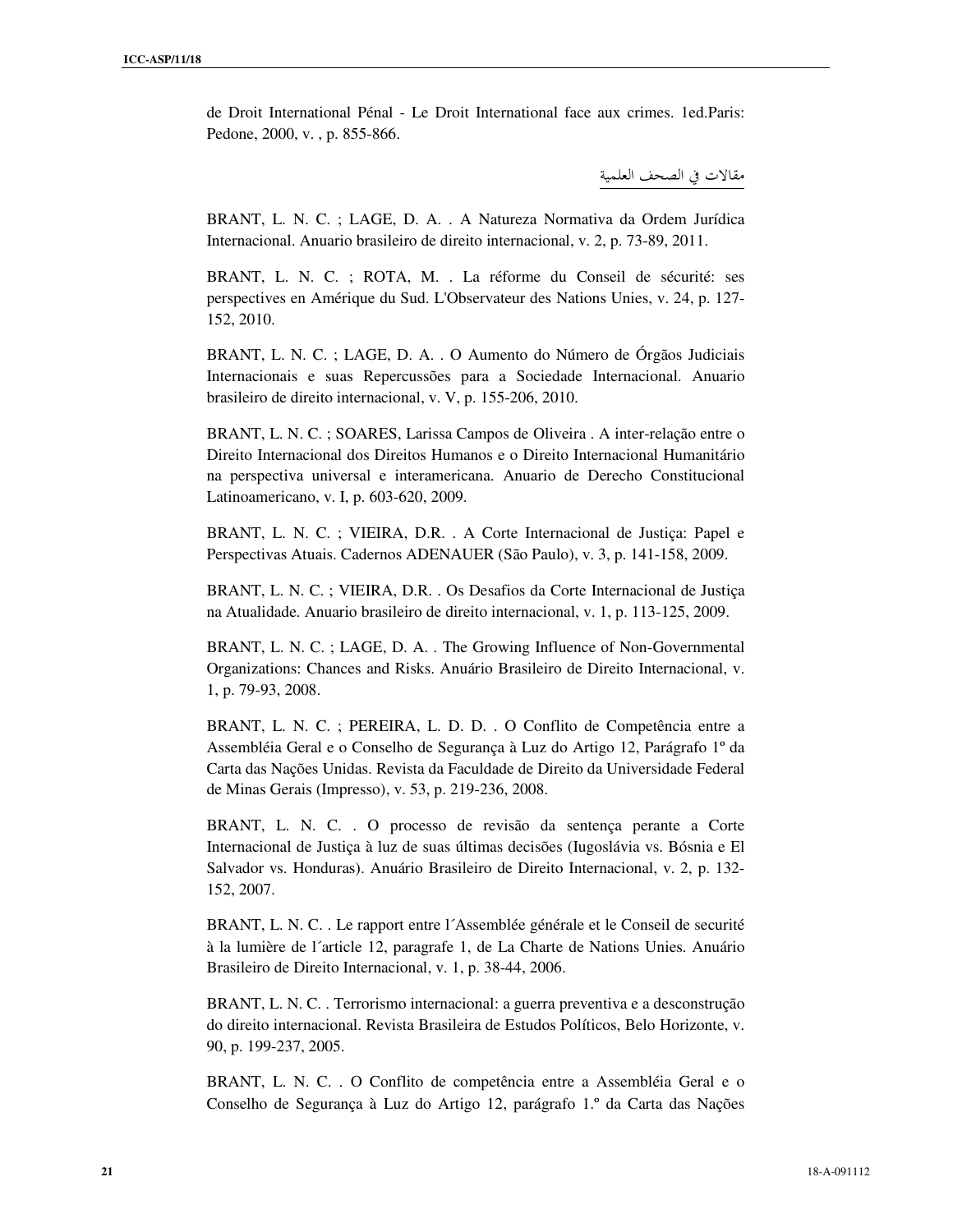Unidas. Revista Brasileira de Estudos Políticos, Belo Horizonte - MG, v. 92, p. 135-148, 2005.

BRANT, L. N. C. . O recurso no direito internacional penal:jurisdição complementar ou concorrente?. Revista da Faculdade de Direito. Universidade Federal de Minas Gerais, Belo Horizonte, v. 44, p. 217-239, 2004.

BRANT, L. N. C. . L'autorité de la chose jugée et la révision devant la Cour internationale de Justice à la lumière des derniers arrêts de celle-ci (Yougoslavie c. Bosnie et El Salvador c. Honduras. Annuaire français de droit international, Paris, v. XLIX, n.XLIX-2003, p. 248-265, 2004.

BRANT, L. N. C. . A Guerra no Iraque e a desconsideração do Direito Internacional. Revista da Faculdade de Direito de Conselheiro Lafaiete, v. 3, p. 100-102, 2003.

BRANT, L. N. C. . O Direito ao Desenvolvimento como Direito Humano. Revista Brasileira de Estudos Políticos, Belo Horizonte-MG, v. 81, n.julho/95, p. 91-118, 1995.

BRANT, L. N. C. . A Integração Econômica da América Latina-Perspectivas de Futuro. Revista de Informação Legislativa, Brasília-DF, v. 29, n.114, p. 463-472, 1992.

BRANT, L. N. C. . O Ideal de Justiça. Jornal da Ordem dos Advogados do Brasil, Belo Horizonte-MG, n.Jan/92, p. 6-6, 1992.

BRANT, L. N. C. . A Participação da Indústria no Desenvolvimento Socioeconômico do Brasil. Revista Jurídica Mineira, Belo Horizonte-MG, v. 81, n.Dez/91, p. 18-40, 1991.

أعمال كاملة في المنشورات عن أعمال المؤتمرات

BRANT, L. N. C. ; LAGE, D. A. . The growing influence of non-governmental organizations: chances and risks. In: Conferência da Associação Americana de Direito Internacional Privado (ASADIP), 2011. Conferência da Associação Americana de Direito Internacional Privado (ASADIP), 2010.

BRANT, L. N. C. . A Formulação da Política Agrícola na União Européia. In: XVI Congresso Nacional do Conselho Nacional de Pesquisa e Pós-Graduação em Direito, 2007, Belo Horizonte. Anais do XVI Congresso Nacional do Conselho Nacional de Pesquisa e Pós-Graduação em Direito, 2007.

BRANT, L. N. C. ; PEREIRA, L. D. D. ; BARROS, M. A. E. . Sistema Africano de Proteção dos Direitos Humanos. In: XVI Anal do Congresso Nacional do CONPEDI, 2007, Belo Horizonte. Sistema Africano de Proteção dos Direitos Humanos, 2007.

BRANT, L. N. C. . O Direito Internacional e o Terrorismo. In: O Brasil e os novos desafios do direito internacional, 2002, Belo Horizonte. Faculdade de direito da UFMG, 2002.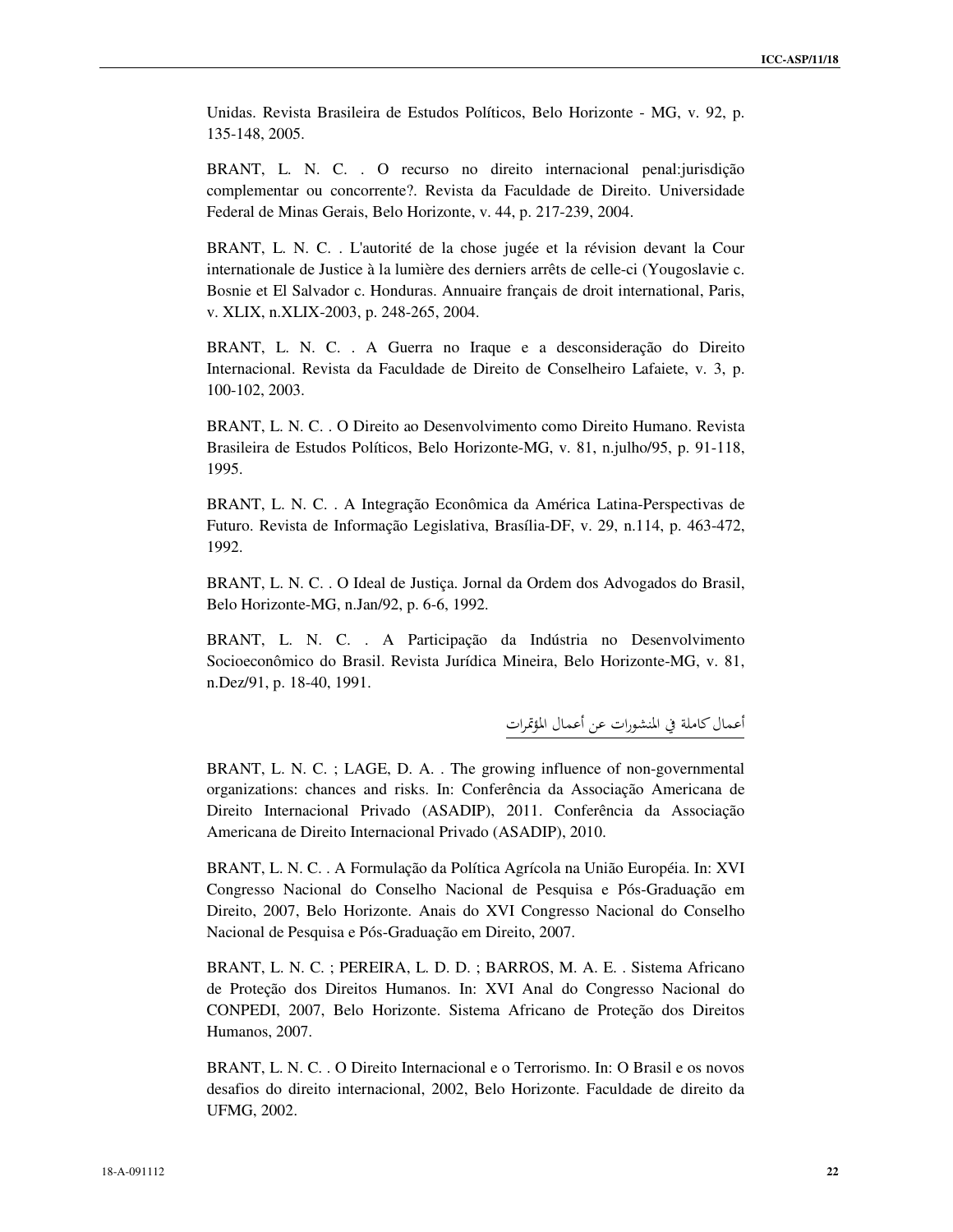BRANT, L. N. C. . O Direito Internacional em transição. In: Estratégias de Relações Internacionais, 2002, Rio de Janeiro. Anais da Universidade Cândido Mendes, 2002.

BRANT, L. N. C. . O Papel da Justiça nas Relações Internacionais. In: I Congresso de Direito, Comércio e Relações Internacionais - O Brasil e sua Inserção na Atual Conjuntura Internacional, 2002, Riberão Preto. Anais da Universidade de Ribeirão Preto - UNAERP, 2002.

BRANT, L. N. C. . Processo Constitucional, Direitos Fundamentais e Globalização. In: Jurisdição Constitucional e Direitos Fundamentais, 2001, Belo Horizonte. Anais da Procuradoria da República, 2001.

BRANT, L. N. C. . O Direito Internacional em Transição. In: Semana de Seminários Jurídicos, 2001, Uberaba. Anais da Universidade de Uberaba, 2001.

BRANT, L. N. C. . História do Direito Internacional da Antiguidade à 1917. In: Boletim da Sociedade Brasileira de Direito Internacional, 1992, Brasília. Boletim da Sociedade Brasileira de Direito Internacional. Brasília-DF, 1992. v. 81. p. 258- 259.

\*\*\*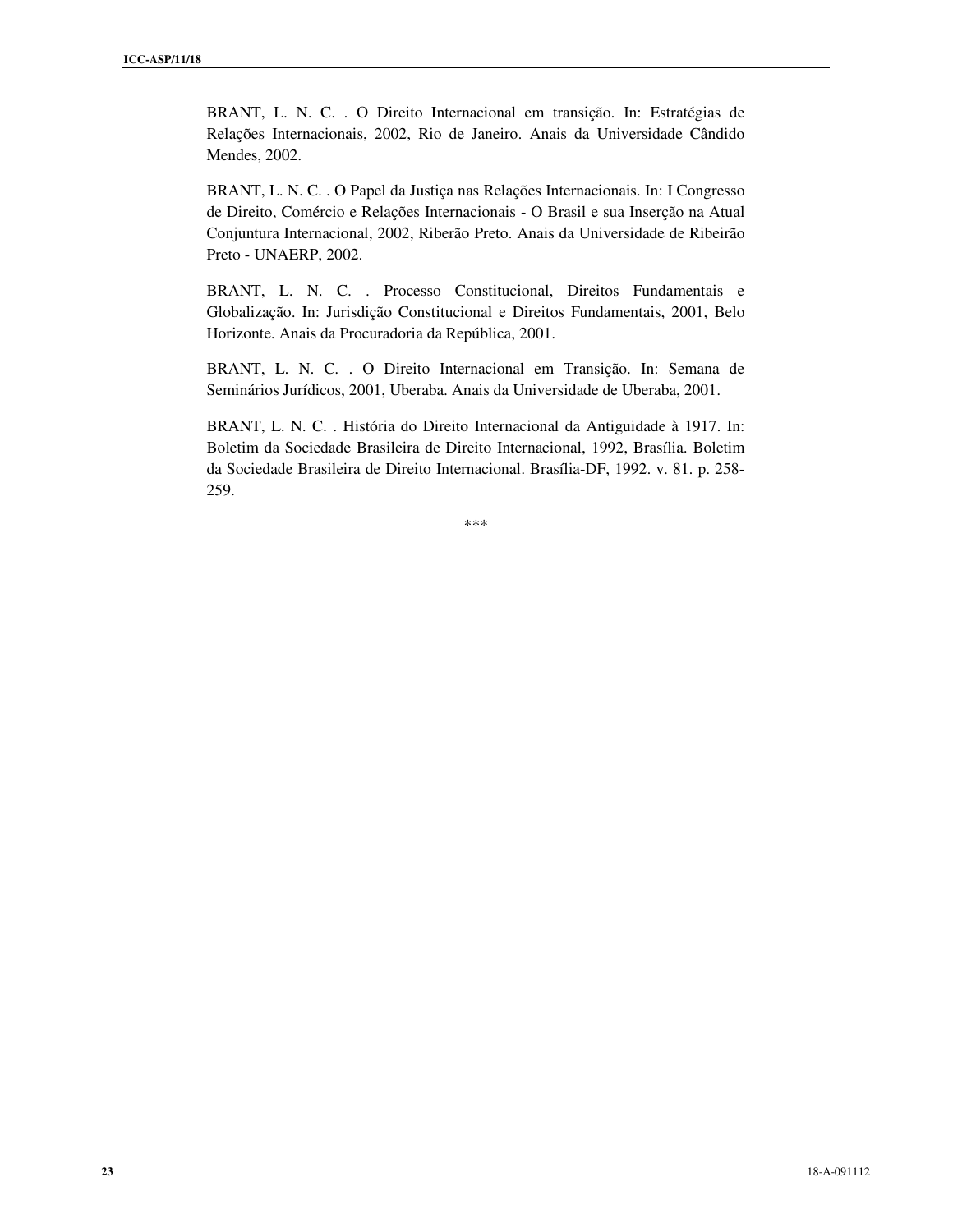٤– براندلر ، آرباد (هنغاریا)

[الأصل: إنكليزي]

مذكرة شفوية

تمدي سفارة هنغاريا تحياتما إلى أمانة جمعية الدول الأطراف في المحكمة الجنائية الدولية وتتشرف بإعلامها بما يلي.

إن حكومة هنغاريا تنيط أهمية كبيرة بعمل المحكمة الجنائية الدولية وتود، إذ تعتبر أن مؤهلات قضاة هذه المحكمة تتسم بأكبر الشأن فيما يتعلق بفعاليتها، أن تقدِّم بصفتها دولة من دول مجموعة أوروبا الشرقية، ترشيح القاضي الدكتور آرباد براندلر لعضوية اللجنة الاستشارية المعنية يترشيحات قضاة المحكمة الجنائية الدولية.

لقد نشط القاضي براندلر في ميدان القانون الدولي العام والقانون الجنائي الدولي على السواء. إنه حصل على شهادة الدكتوراه في القانون الدولى، واكتسب منذ عام ١٩٥٢ خبرة سديدة بصفة أستاذ في أبرز الجامعات الهنغارية.

كما إن القاضي براندلر اكتسب الكفاءة والخبرة في القانون الجنائي الدولي ويتمتع بمعرفة مستفيضة بالمسائل المتعلقة بالمحكمة الجنائية الدولية، إذ كان منذ عام ١٩٩٨ عضواً في الوفد الهنغاري للعمل للتحضيري المتعلق بنظام روما الأساسي للمحكمة الجنائية الدولية، ثم رئيساً للوفد الهنغاري للجنة التحضيرية للمحكمة الجنائية الدولية. وهو قد أثبت، إذ عملٍ قاضياً مخصَّصاً في المحكمة الجنائية الدولية ليوغوسلافيا السابقة منذ عام ٢٠٠٦، أنه شخص ذو مناقب أخلاقية رفيعة، ما أضفت عليه خبرته المهنية الواسعة المزيد من الغني.

وهو يتمتع أيضاً بخبرة عملية بارزة في مجال القانون الدولي ونظام الأمم المتحدة بصورة خاصة، اكتسبها في القطاع الحكومي، إذ شغل في حالات عديدة منصب مدير دائرة القانون الدولي في وزارة الشؤون الخارجية الهنغارية، وعمل في البعثة الدائمة لهنغاريا لدى الأمم المتحدة وكان عضواً في الوفد الهنغاري إلى الجمعية العامة للأمم المتحدة. كما إن القاضي براندلر شغل، في عامي ٢٠٠٢ و٢٠٠٣، منصب رئيس اللجنة السادسة للجمعية العامة للأمم المتحدة.

وتُرْفَق بِمذه المذكرة الشفوية مذكرة تنطوي على لمحة عن سيرة القاضي براندلر الذاتية والمهنية.

\* \* \*

بيان المؤهلات والخبرة البيانات الشخصية آرباد براندلر الاسم: تاريخ ومكان<br>الولادة: ۲۳ شباط/فبرایر ۱۹۳۰،کابوسفار بهنغاریا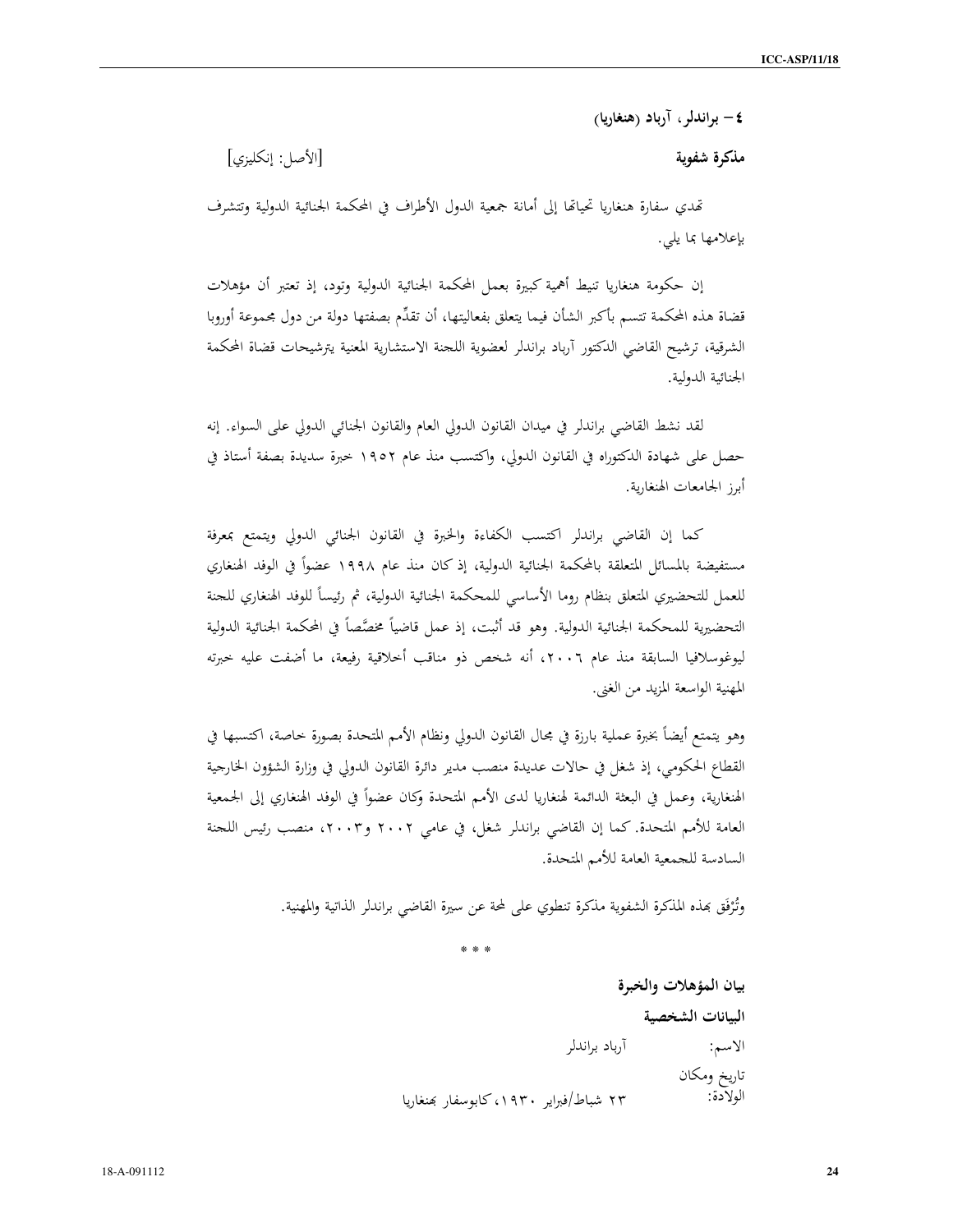## الخبرة المهنية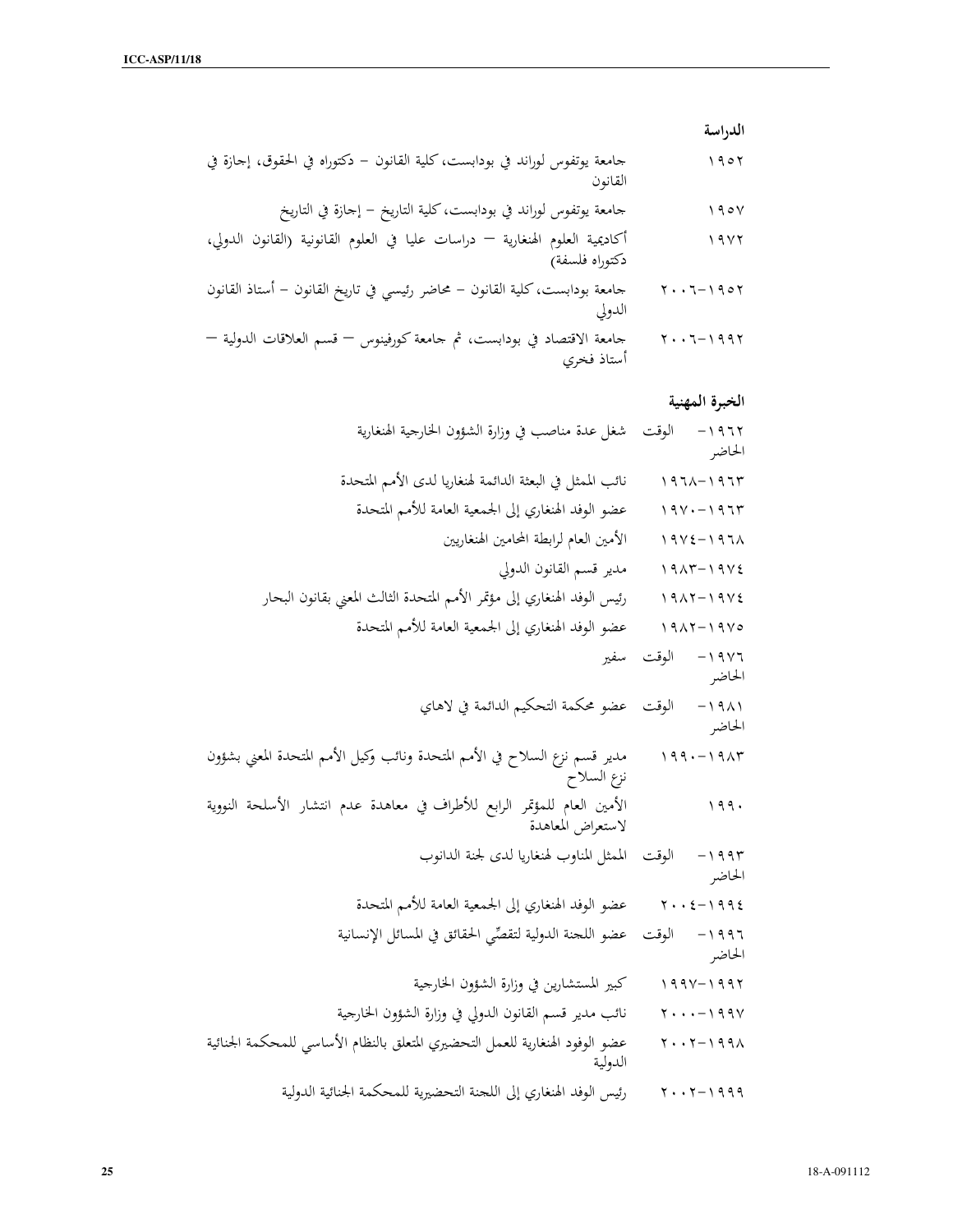عمل بالإضافة إلى ذلك رئيساً للحنة الاستشارية الوطنية المعنية بالقانون الإنساني الدولي منذ عام ١٩٩٩، ورئيساً للفرع الهنغاري لرابطة القانون الدولي منذ عام ٢٠٠٠.

### المنشورات

ألَّف مقالات عديدة في مواضيع منها ميثاق الأمم المتحدة، وحفظ السلام، وقانون البحار، ونزع السلاح، وحقوق الإنسان، والقانون الإنساني الدولي، والقانون الجنائي الدولي، وقانون حقوق الإنسان، والمنظمات الدولية. كما إنه نشر كتاباً دراسياً جامعياً بشأن المنظمات والمؤسسات الدولية (صدرت الطبعة الثالثة منه في عام ٢٠١١) وألَّف دراسة أحادية الموضوع عن مجلس الأمن التابع للأمم المتحدة.

 $* * *$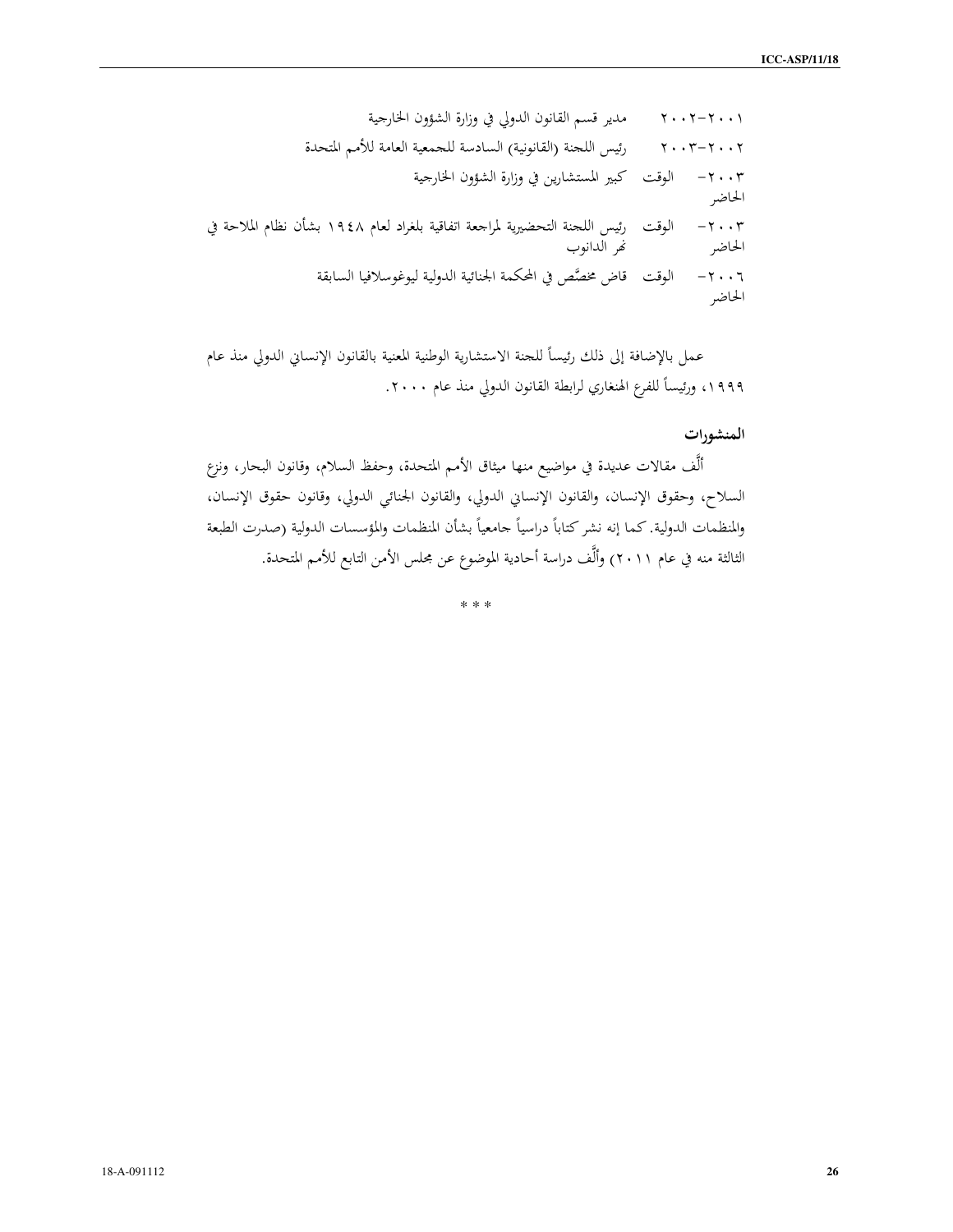٥– بنتو، مونيكا (الأرجنتين)

مذكرة شفوية

[الأصل: بالإسبانية]

تهدي البعثة الدائمة لجمهورية الأرجنتين لدى الأمم المتحدة تحياتها إلى أمانة جمعية الدول الأطراف في نظام روما الأساسي للمحكمة الجنائية الدولية وتتشرف بإعلامها أن حكومة الأرجنتين قررت تقديم ترشيح الدكتورة مونيكا بنتو لعضوية اللحنة الاستشارية للتعيينات خلال الانتخابات التي ستجرى أثناء الدورة الحادية عشرة لجمعية الدول الأطراف (لاهاي، ١٤–٢٢ تشرين الثاني/نوفمبر ٢٠١٢)، عملاً بالتوصية المقدمة من مكتبها.

ورفق هذه المذكرة السيرة الذاتية للمرشحة مشفوعة ببيان عن مؤهلاتها وحبرتها.

 $***$ 

بيان الوفاء بالمتطلبات

قررت الأرجنتين أن تعيّن الـدكتورة مونيكـا بينتـو مرشـحة للانتخـاب عضـواً في اللحنـة الاستشارية للتعيينات.

والمدكتورة بينتـو تتـوفر فيهـا جميـع الشـروط المنصـوص عليهـا في اختصاصـات اللجنـة الاستشارية وفقاً للقرار ICC-ASP/10/Res.5 الذي ينصّ على ما يلي: "ينبغي أن يُختار أعضاء اللحنة من بين الأشخاص البارزين المهتمين والراغبين من ذوي الخلق السامي المشهود لهم بالكفاءة وبالخبرة في مجال القانون الجنائبي أو الدولي".

وتتمتع الدكتورة بينتو بخبرة أكاديمية ومهنية ثابتة في مجال القانون الدولي العام وقانون حقوق الإنسان في الأرجنتين ودولياً على حد سواء.

وقد شغلت منصب أستاذة القانون الدولي العام وقانون حقوق الإنسان بكلية الحقوق في جامعة بيونس آيرس. وتشغل حاليا منصب عميد الكلية (٢٠١٠-٢٠١٤) وتتولى منذ عـام ٢٠٠٧ دور منسقة برنامج حقوق الإنسان بالجامعة. وهي أيضاً مديرة الدورات الدراسية لنيل شهادة الماجستير والدراسات التالية للتخرج في مجال قانون حقوق الإنسان الدولي. وفي الفترة من ١٩٩٤ إلى عام ٢٠٠٩ كانت نائبة العميد والسكرتيرة الأكاديمية بالكلية.

وشغلت الـدكتورة بينتـو منصب أستاذة وأستاذة زائـرة بالعديـد مـن المعاهـد الأكاديميـة الأجنبية بما في ذلك أكاديمية القانون الدولي بلاهاي وكلية الحقوق بجامعة كولومبيا، وجامعة بانتيون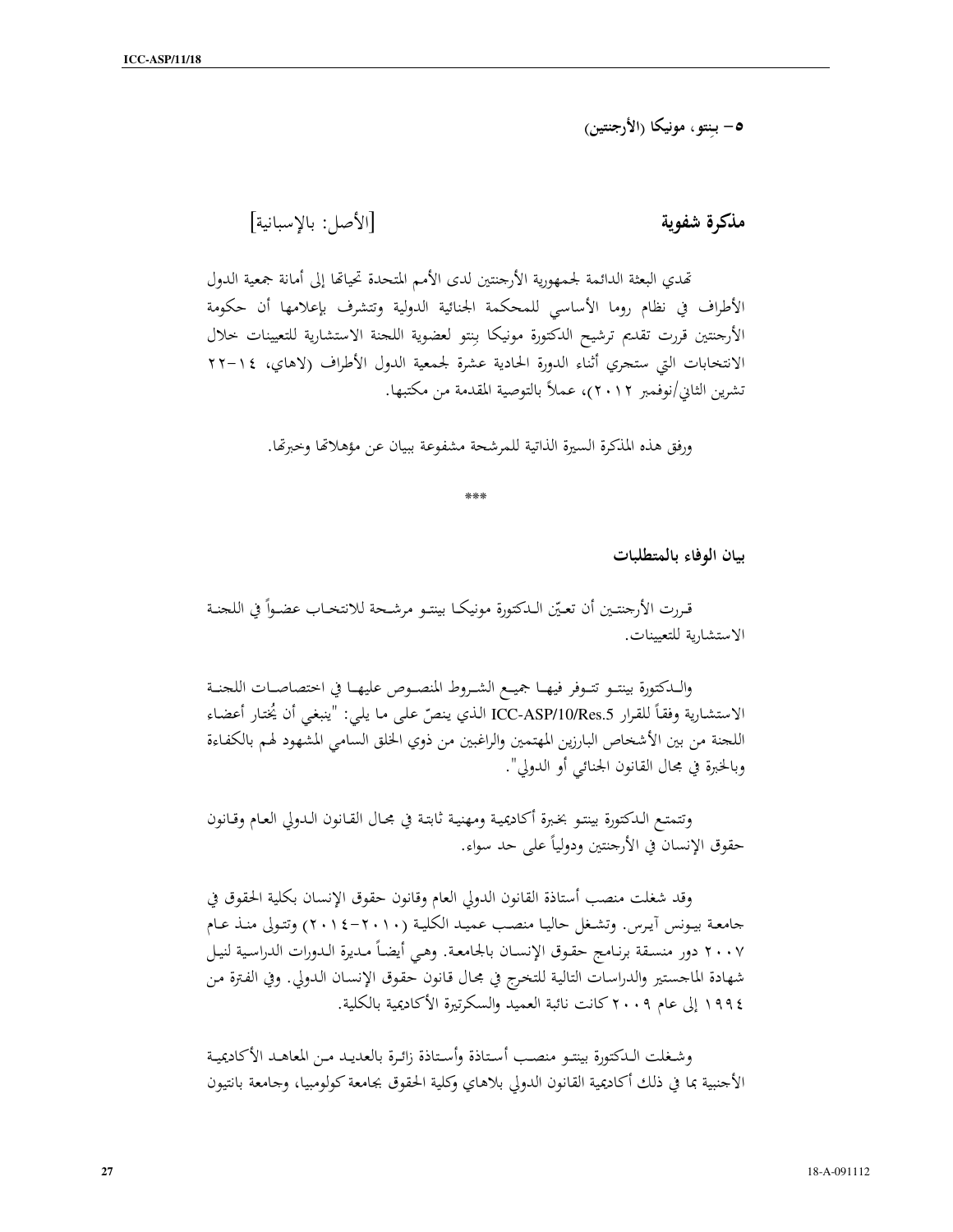– أساس باريس الثانية، وحامعة روان، وحامعة بانتيون – السوربون باريس الأولى، وحامعة ألكالا دي هاناريس وجامعة سان كارلوس بغواتيمالا والمعهد الدولي لحقوق الإنسان.

وهـي أيضــأ عضـو في مجــالس إدارة المعهــد الــدولي لحقــوق الإنســان (ســان خوسـيه، كوستاريكا)، ورابطة منع التعذيب (جنيف) والمعهد الدولي لحقوق الإنسان (ستراسبورغ) وهي مفوضة وعضو في اللجنة التنفيذية للجنة الحقوقيين الدولية بجنيف.

كما اضطلعت السيدة بينتو بمهام دولية في إطار ولاية أُسندت إليها من قبل لجنة حقوق الإنسـان للأمـم المتحـدة باعتبارهـا خبـيرة مسـتقلة تقـدّم تقاريرهـا بشـأن حالـة حقـوق الإنسـان في غواتيمالا وفي تشاد. كما مثلت أمام هيئات ومحاكم متعددة معنية بحقوق الإنسان وأمام هيئات قضائية باعتبارها محامية وخبيرة في أن معاً.

وشغلت الدكتورة بينتـو في الفـترة مـن ١٩٩٤ إلى ٢٠٠٠ منصب مـديرة لإدارة حقـوق الإنسان بوزارة الشؤون الخارجية في الأرجنتين بعد اجتيازها لامتحان تنافسي عام. ثم شغلت في الفترة من ٢٠٠٠ إلى ٢٠٠١ منصب مديرة التعاون والشؤون الدولية بوزارة العدل وحقوق الإنسان وعادت إلى العمل بوزارة الخارجية في مجال حقوق الإنسان في الفترة من ٢٠٠١ إلى ٢٠٠٧.

والدكتورة بينتو مؤلفة للعديد من الكتب والمنشورات المتعلقة بالقانون الدولي وحقوق الإنسان.

والسيدة مونيكا بينتو تتمتع بخصال أدبية عالية. وقد منحتها الجمهورية الفرنسية وسام /لاستح*قاق الوطني* ومُنحت كذلك ميدالية غولر ت. بيوتشر من قبل الجمعية الأمريكية للقانون الدولي اعترافاً لها بما أسهمت به في مجال قانون حقوق الإنسان الدولي، وسُمِّيت الشخصية المتميزة في مجال حقوق الإنسان من قبل مدينة بوينس آيرس (عام ٢٠١١) ومُنحت جائزة مارغاريتا دي بونسي من قبل الاتحاد النسائي الأرجنتيني (٢٠١٢)

والدكتورة بينتو واعية بأهمية الواجبات المنوطة باللحنة الاستشارية للتعيينات والأرجنتين على قناعة بأن انتخابَها سيعود بالنفع على اللجنة في مجال عملها.

\*\*\*

السيرة الذاتية

السانات الشخصية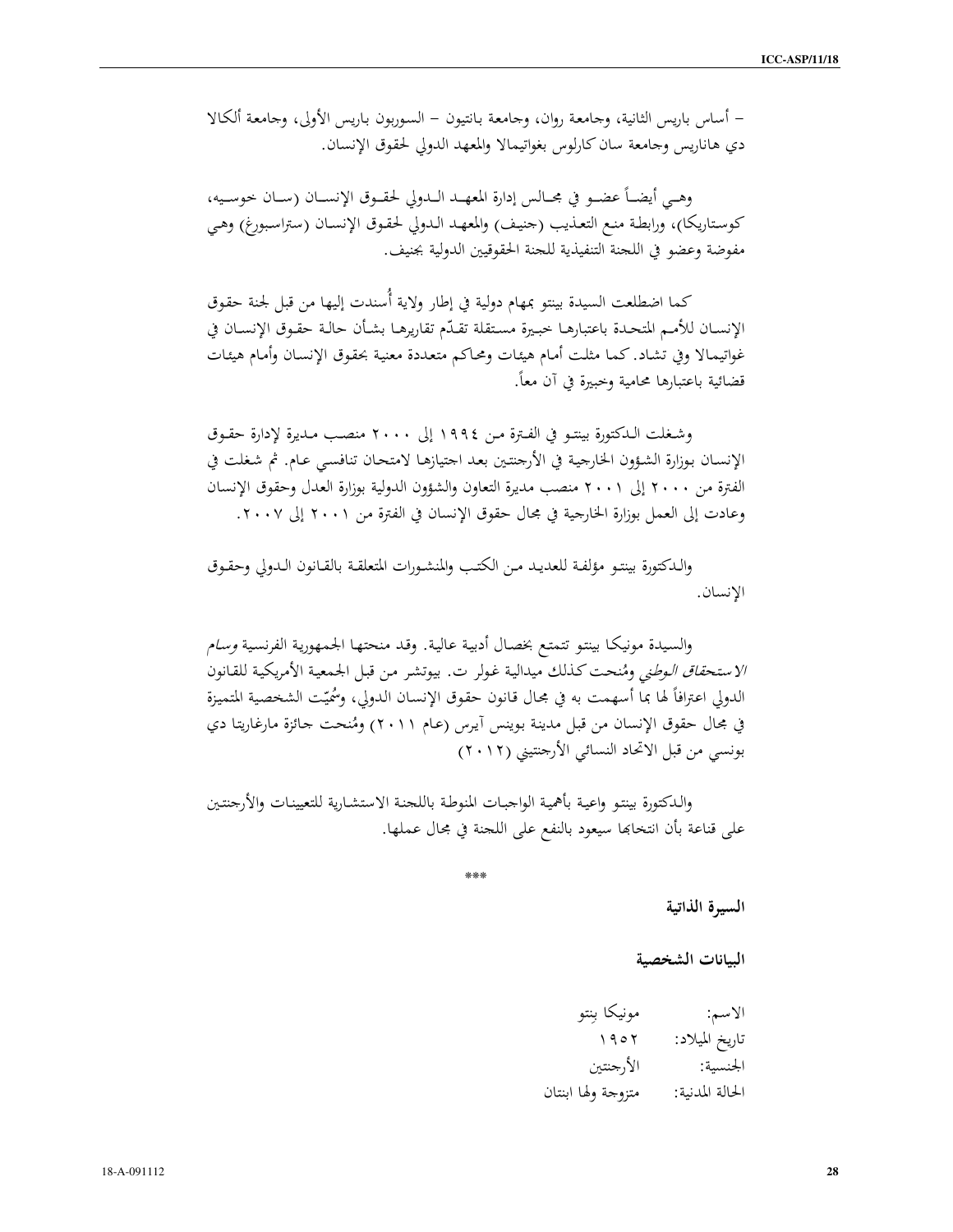المؤهلات المهنية والأنشطة

تأهلت الدكتورة بنتو بوصفها محامية في عـام ١٩٧٥ حـين تخرجـت مـن جامعة بيـونس آيرس التي حصلت منها على درجة الدكتوراة في القانون.

والدكتورة ببتو أستاذة في القانون الدولي وقانون حقوق الإنسان الدولي بجامعة بيونس آيرس، بكلية الحقوق التي تشغل فيها منصب العميد (٢٠٠٤/٢٠٠٤) وتتولى أيضاً تنسيق برنامج حقوق الإنسان بالجامعة (اعتباراً من عام ٢٠٠٧)

والدكتورة بِنتو درّست مادة القانون الدولي العام سنة ٢٠٠٧ في إطار برنامج صيفي نُظّم بأكاديمية القـانون الـدولي بلاهـاي؛ وفي عـام ٢٠٠٠ شـغلت منصب مـديرة دراسـات بالنـدوة الـتي نظمت باللغة الفرنسية في دورة كرّست للقـانون الـدولي العـام. وعملت بكليـة الحقـوق في جامعـة كولومبيـا باعتبارهـا أستاذة زائـرة في مـادة القـانون (٢٠٠١، ٢٠٠٣)، وجامعـة بـانتيون – أسـاس بباريس الثانية (١٩٩٧، ٢٠٠٥، ٢٠٠٩) وجامعة روان (٢٠٠٧)، وجامعة بانتايون – السوربون بـاريس الأولى (٢٠٠٨). وشـاركت باعتبارهـا أسـتاذة في إطـار برنـامج صـيفي لكليـة الحقـوق في جامعة ساوث ويسترن ببيونس آيرس (٢٠٠٦–٢٠١١). كما قامت بالتدريس ببرنامج الزمالات في مادة القانون الـدولي في إطـار الأمـم المتحـدة (٢٠٠١-٢٠٠٢، ٢٠٠٤، ٢٠٠٧-٢٠٠٨)، وبالمعهد الدولي رينيه كاسان لحقوق الإنسان في ستراسبورغ (٢٠٠٤–٢٠٠٨)، وبالمعهد المشترك بين البلدان الأمريكية لحقوق الإنسان في سان خوسيه (اعتباراً من عام ٢٠٠٤). وكانت أستاذة زائرة بجامعة ألكالا دي هيناريس (٢٠٠٢) وسان كارلوس دي غواتيمالا (٢٠٠٩). كما كانت باحثة زائرة بجامعة مشيغين، آن أربور، بالولايات المتحدة الأمريكية عام ١٩٨٨.

وهي أيضاً عضوٍ في اللجنة التنفيذية لمرصد حقوق الإنسـان التـابع لرابطـة جامعـات مجموعة مونتيفيديو باعتبارها ممثلة عن جامعة بيونس آيرس. وهي أيضاً مديرة الدورات الدراسية العليا لنيل شهادة الماجيستير والدراسات التالية للتخرج بشأن القانون الدولي لحقوق الإنسان في كلية الحقوق التابعة لجامعـة بيونس أيرس. وقـد تولت منصب نائبة العميـد (٢٠٠٢–٢٠٠٦)، ومسـاعدة العميـد للشـؤون الأكاديميـة بكليـة الحقـوق بجامعـة بيـونس أيـرس (١٩٩٤-٢٠٠٢)، وترأست دار النشر التابعة للجامعة (٢٠٠٧–٢٠١٠).

وعملت السبدة بنتو رئيسة للرابطة الدولية لكليات الحقوق (٢٠٠٨-٢٠١١).

وعملت الـدكتورة بـنتو عضـواً في اللجنــة التوجيهيــة في إطــار المشــروع المتعلــق بالمحـاكم والهيئات القضائية الدولية منذ عـام ١٩٩٨. وهـي عضـو في الجمعيـة الأمريكيـة للقـانون الـدولي *والجمعية الفرنسية للقانون الدولى*. وشغلت أيضاً منصب مستشارة للمجلس الأرجنتيني للعلاقات الدولية.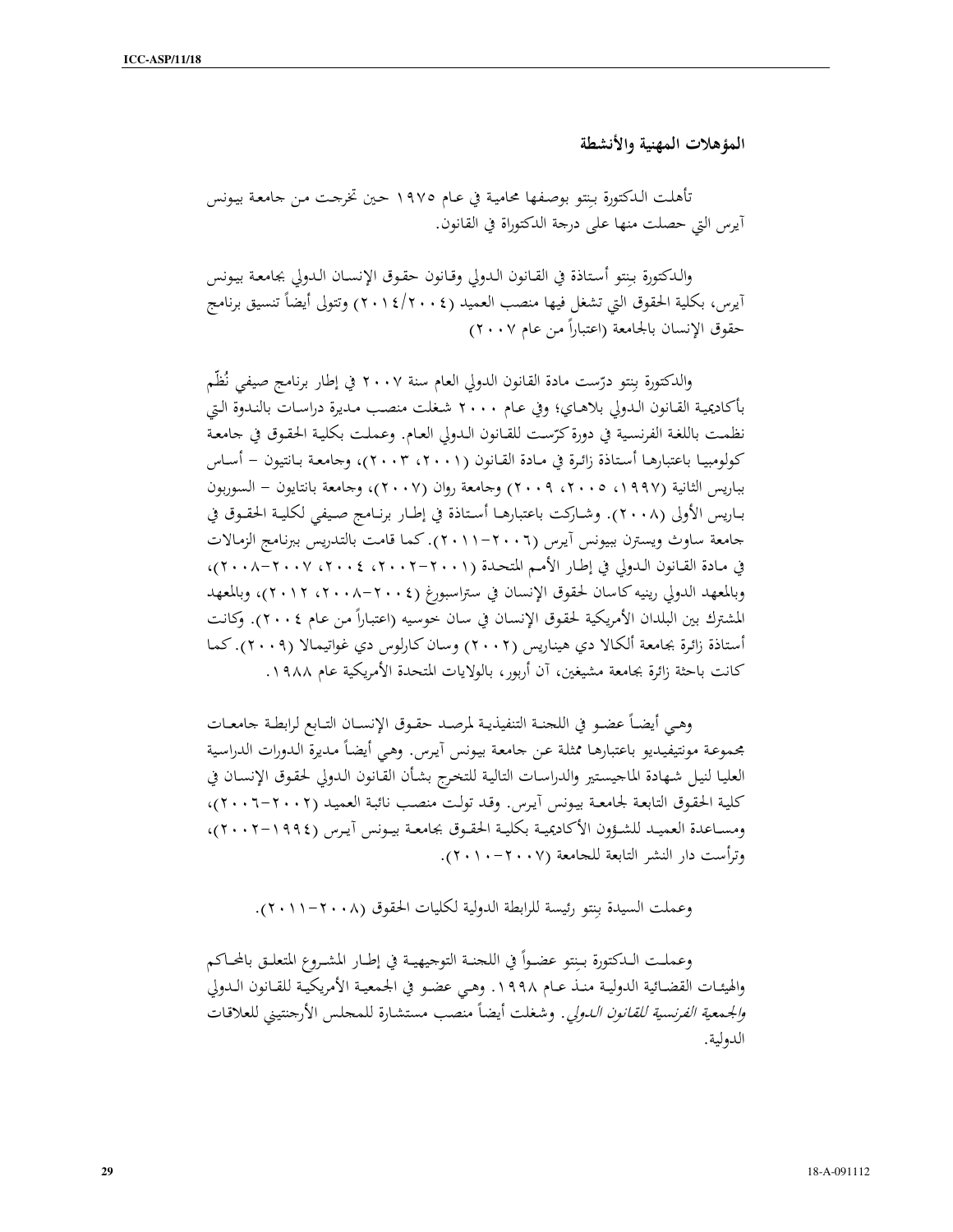وتشغل منصب قـاض (٢٠٠٩-٢٠١٤) ونائبـة للـرئيس (اعتبـاراً مـن عـام ٢٠١١) بالمحكمة الإدارية التابعة للبنك الدولي. وهي مدرجة في قائمة المحكّمين التابعين لمحكمة التحكيم الدولية لسانتو غراندي (٢٠١١-٢٠١٤). وقد مثلت أمام العديد من هيئات حقوق الإنسان والهيئات القضائية المشتغلة بحقوق الإنسان وأمام محاكم التحكيم باعتبارها محامية وخبيرة.

وعملت في مجـال حقـوق الانسـان باعتبارهـا عضـواً في مجلـس إدارة المعهـد المشـترك بـين البلدان الأمريكية لحقوق الإنسان (سان خوسيه) ورابطة منع التعذيب (حنيف) والمعهد الدولي لحقوق الإنسان (ستراسبورغ). وهي أيضاً مفوضة وعضو في اللجنة التنفيذية التابعة للجنة الحقوقيين الدولية (جنيف).

وقـد عـيّن الأمـين العـام للأمـم المتحـدة الـدكتورة بـنتو عضـواً في مجلـس أمنـاء الصـندوق الاستئماني للتعاون التقني في مجال حقوق الإنسان (٢٠٠٦-٢٠٠٩، ٢٠٠٩-٢٠١١). وأُنيطت بِما فيما مضى ولاية خبيرة مستقلة لدراسة حالة حقوق الإنسان في غواتيمالا (١٩٩٣–١٩٩٦)، وتشاد (٢٠٠٤–٢٠٠٥) وقدمت تقارير إلى لجنة حقوق الإنسان التابعة للأمم المتحدة.

وفي ميدان الخدمة العامة عُيّنت مديرة لإدارة حقوق الإنسـان، بـوزارة الشـؤون الخارجيـة بـالأرجنتين، وذلـك في أعقـاب اجتيازهـا امتحانـاً تنافسـياً عـامـاً (١٩٩٤-٢٠٠٠) وكـانـت مـديرة التعاون والشؤون الدولية بوزارة العدل وحقوق الإنسان (٢٠٠٠-٢٠٠١) وعملت مجدداً في ميدان حقوق الإنسان بوزارة الشؤون الخارجية في الفترة من (٢٠٠٢ إلى ٢٠٠٧).

وقـد أُسـند إليهـا *وسـام الاستحقاق الـوطني* مـن قبـل الجمهوريـة الفرنسـية في عـام ٢٠٠٨، *وميدالية غولر وت. بيوتشر م*ن قبل الجمعية الأمريكية للقانون الدولي في عام ٢٠٠٩ وحازت علم جائزة حقوق الإنسان التي أسندتما إليها بناي بريث في الأرجنتين عـام ٩ ٢٠٠٩ وعيّنت شخصية متميزة في مجال حقوق الإنسان من قبل مدينة بوينس آيرس في عام ٢٠١١ ونالت حائزة مارغاريتا دى بونسه أُسندت إليها من قبل اتحاد النساء الأرجنتيني في عام ٢٠١٢.

#### المنشورات

Mónica Pinto is the author of five books - Las fuentes del derecho internacional en la era de la globalización (Editor, Buenos Aires, 2009), L'Amérique latine et le traitement des violations systématiques des droits de l'homme (Paris, 2007), El Derecho Internacional, Vigencia y desafíos en un escenario globalizado (Buenos Aires, 2004), Temas de Derechos Humanos (Buenos Aires, 1997), and La denuncia ante la Comisión Interamericana de Derechos Humanos (Buenos Aires, 1993). She has also published numerous articles, both in the Americas and in Europe:

- "L'identification des sources de la nationalité. Du droit de la nationalité au droit à la nationalité. Du droit de l'Etat au droit de la personne. De la souveraineté aux droits de l'homme », Droit international et nationalité. Colloque SFDI de Poitiers, Paris, Pédone, 2012, 41-58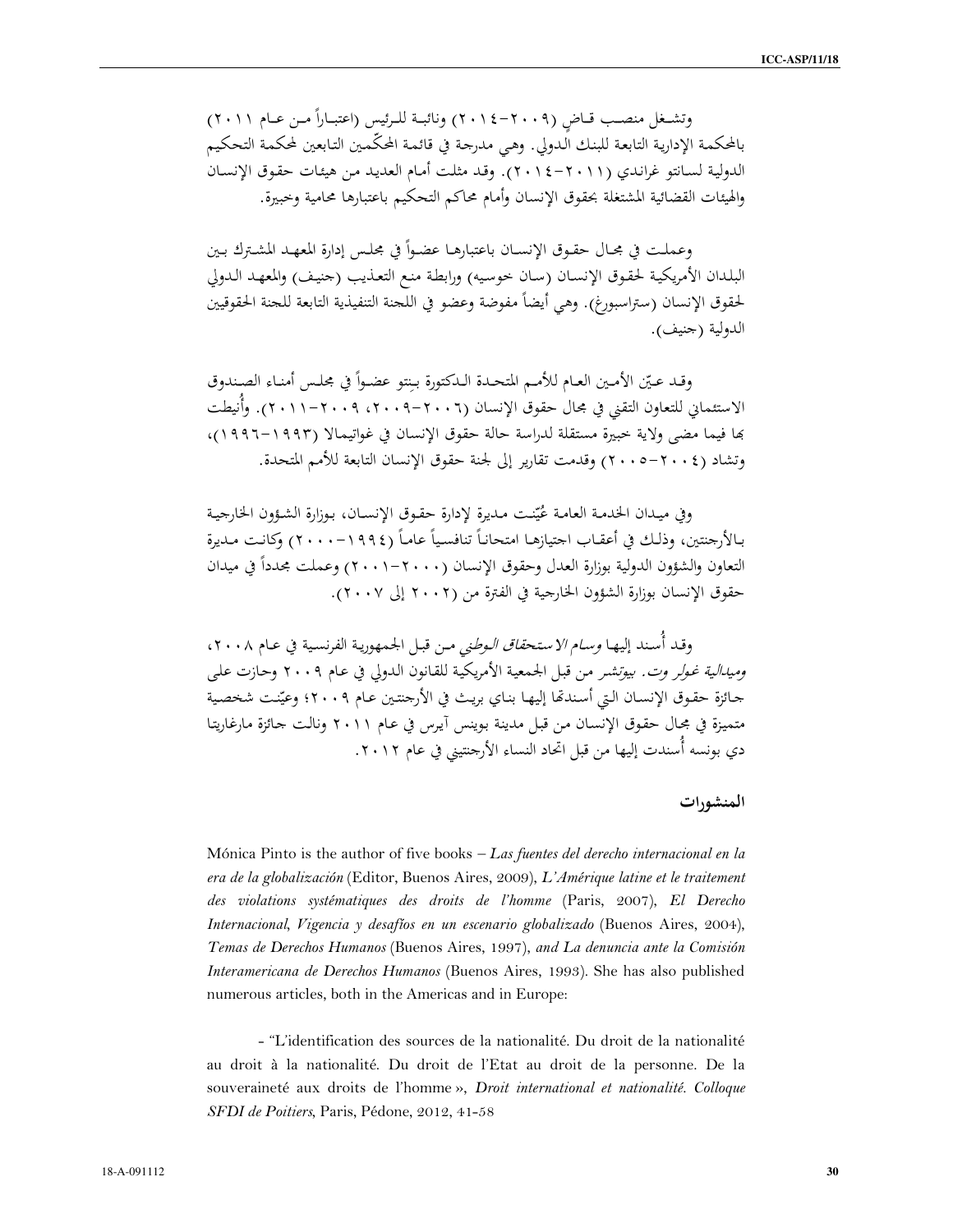- « Lo que nos dicen los mecanismos internacionales de protección de los derechos de la mujer", El derecho en movimiento. En homenaje a Elena Highton, Buenos Aires, Rubinzal Culzoni, 2012, 103-116

- "El fallo de la Corte Suprema Argentina sobre el aborto", 4 Revista de Derecho Penal y Criminología, Buenos Aires, La Ley, mayo 2012, 30-38

- "Género y Derechos Humanos en el Sistema Interamericano" en Los Desafíos del Derecho de Familia en el Siglo XXI. Homenaje a la Dra. Nelly Minyersky, Lily Flah Dir., Sandra Fodor y Mabel del Arbol Coord., Buenos Aires, Errepar, 2011, 163-181

- "Facultad de Derecho: Compromiso con los logros del último siglo: Democracia y Derechos Humanos", 52 Encrucijadas (UBA), 2011, 30-34

- "La pobreza como denegación de derechos humanos", 51 Encrucijadas (UBA), 2011, 75-79

- "Las Mujeres de la UBA", 50 Encrucijadas (UBA), 2011

- "Jornada Manuel Belgrano. Justicia, Derechos Humanos y Sociales" en Desafíos del Bicentenario. Ciclo de Debates 2010, Buenos Aires, Fundación Participar y H.Cámara de Diputados de la Nación, 2011, 79-83

- "De los derechos humanos, del género y de la violencia", en Discriminación y Género. La formas de la violencia., Encuentro Internacional sobre violencia de género. Taller Acceso a la Justicia y Defensa pública, Buenos Aires, Ministerio Público de la Defensa, 2011, 49-65

- "La Constitución de la Nación Argentina consagra la igualdad de todas las personas y sus iguales derechos" en Matrimonio entre personas del mismo sexo. Ley 26.618 Antecedentes, Implicancias, Efectos, AAVV, Néstor Solari y Carolina von Opiela (comp.), Buenos Aires, La Ley, 2011, 1-12

- "La enseñanza de los derechos humanos en la Universidad de Buenos Aires", 16 Academia, 2010, 9-21

- "Symposium: The Role of Law Schools and Law School Leadership in a Changing World. A Comment on Argentina's University of Buenos Aires Law School (Facultad de Derecho de la Universidad de Buenos Aires)", con Alejandro Gómez, 29 Penn State International Law Review, 2010, 105-112.

- "La igualdad de la democracia", prólogo al libro Matrimonio Igualitario. Perspectivas sociales, políticas y jurídicas., Buenos Aires, Eudeba, 2010, 7-9

- "La soberanía y el nuevo orden internacional", 29 Anuario de Filosofía Jurídica y Social (Asociación Argentina de Derecho Comparado Sección Teoría General), 2009, Buenos Aires, Abeledo Perrot, 2010, 165-178

- "Poverty and Constitutional Rights", 28 Penn State International Law Review, 2010, 477-485

- "Derechos Humanos" en Contribuciones de la OEA a la agenda hemisférica 1949-2009- Democracia, Derechos Humanos, Solución de Controversias y Derechos Internacional, AAVV, Buenos Aires, CARI/Eudeba, 2010, p.83-91

- "Dealing with the Past – Democracies and Victims' Struggle to Deal with Past Human Rights Violations", in La protection internationale des droits de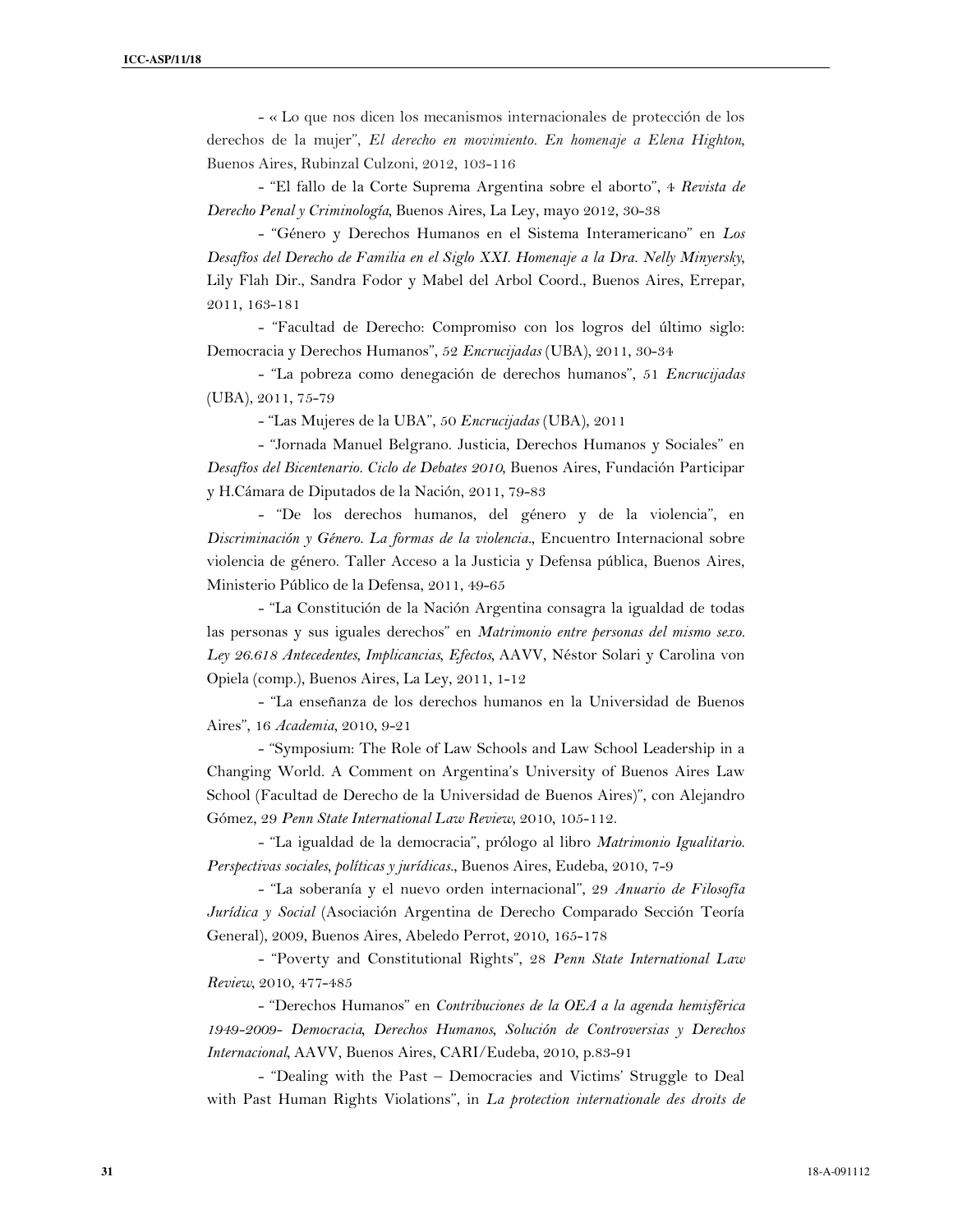l'homme et le droit des victimes/International protection of Human Rights and Victims' Rights, J.-F. Flauss (éd), Publications de l'Institut International des droits de l'homme Institut René Cassin de Strasbourg, Bruxelles, Editions Bruylant, 2009, p.111-127

- "Los derechos humanos desde la dimensión de la pobreza", 48 Revista Instituto Interamericano de Derechos Humanos 2008, San José de Costa Rica 2009, 43-62

- «National and International Courts—Deference or Disdain? » , 30 Loyola of Los Angeles International & Comparative Law Review 2008 [Publicado 2009], 101-127

- « L'emploi de la force Dans la jurisprudente des tribunaux internationaux» , 331 Recueil des cours de l'Academie de droit international de La Haye, 2007, 1-157 [Paris, Brill, 2009]

- « Las fuentes del derecho internacional en la era de la globalización. Un comentario» en Las fuentes del derecho internacional en la era de la globalización, Mónica Pinto compiladora, Buenos Aires, Eudeba, 2009, 13-30

- « Los derechos humanos del niño» en La familia en el nuevo derecho. Libro homenaje a la profesora Dra. Cecilia P. Grosman., Aída Kemelmajer de Carlucci y Marisa Herrera ed., Buenos Aires, Rubinzal Culzoni, 2009, 2 vol, tomo II, 115- 130

- « Institucionalidad» en Reflexiones sobre la profesión militar, Buenos Aires, Armada Argentina/Instituto Interamericano de Derechos Humanos, Buenos Aires, 2008, 26-28

- « Los derechos humanos en la jurisprudencia de la Corte Internacional de Justicia », Revista Jurídica de Buenos Aires 2007, Facultad de Derecho Universidad de Buenos Aires 2008, 9-31

- « Los juicios de la verdad en Argentina», 42 Hechos del Callejón, diciembre 2008, PNUD-Colombia, 17-19

- « Légitimer la diversité», 1 Revue Aspects [Revue d'études francophones sur l'état de droit et la démocratie, Cultures Juridiques], 2008, 17-28

- « Los derechos humanos económicos, sociales y culturales» en Homenaje a Carlos S. Nino, Marcelo Alegre, Roberto Gargarella y Carlos Rosenkrantz coordinadores, Buenos Aires, Facultad de Derecho UBA y La Ley, 2008, 389-398

- « Council Comment: The International Court of Justice's Decision in Bosnia and Herzegovina vs. Serbia and Montenegro» , 23 ASIL Newsletter, Spring 2007, p.9

- L'Amérique latine et le traitement des violations systématiques des droits de l'homme Université Panthéon-Assas Paris II, Institut de Hautes Etudes Internationales, Coll. Cours et Travaux N°7, París, Éditions .Pédone, 2007

- « Los derechos económicos, sociales y culturales en el contexto del Sistema Interamericano de derechos humanos », Jornadas de derecho internacional, Buenos Aires, 14 a 17 de noviembre de 2006, Washington, Secretaría General de la OEA, 2007, 231-241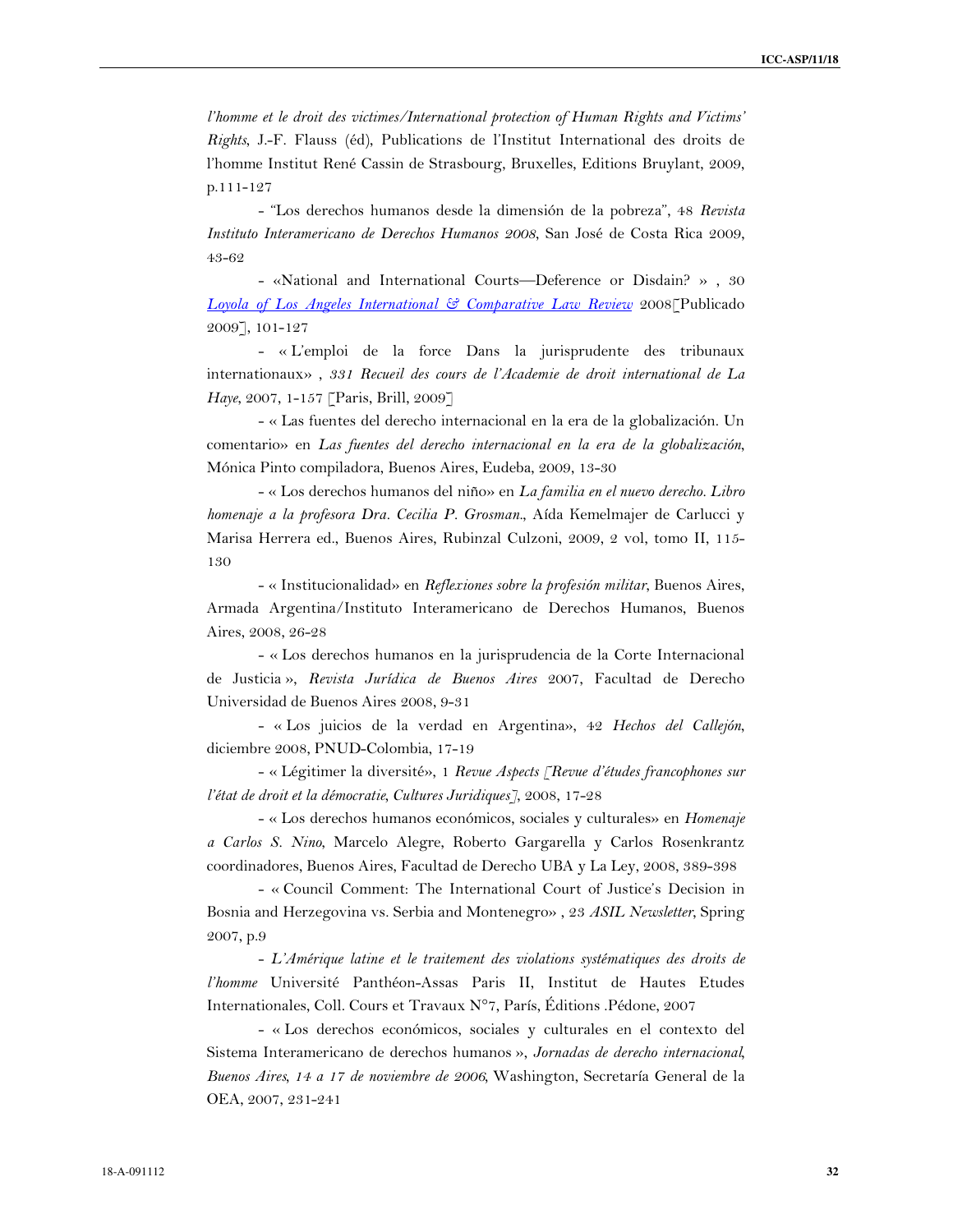- « El valor jurídico de las decisiones de los órganos de control en materia de derechos humanos en la jurisprudencia de la Corte Suprema de Justicia» , en Víctor Abramovich, Alberto Bovino y Christian Courtis (compiladores), La aplicación de los tratados sobre derechos humanos en el ámbito local. La experiencia de una década., Buenos Aires, Cels /Editores del Puerto, 2007, 119-152

- « El antisemitismo y los derechos humanos», 40 Indice Revista de Ciencias Sociales, Daia, 2007, 39-60

- « Simposio: Una revisión crítica del Sistema Interamericano de Derechos Humanos: pasado, Presente y Futuro» , en Anuario de Derechos Humanos, Centro de Derechos Humanos, Facultad de Derecho, Universidad de Chile, 2007, 51-82

- « Cuestiones de género y acceso al sistema internacional de derechos humanos», en Acceso a la Justicia como garantía de igualdad. Instituciones, actores y experiencias comparadas., Haydée Birgin y Beatriz Kohen comp., Buenos Aires, Editorial Biblos, 2006, 189-203

- « Los derechos humanos en el contexto internacional» en La Paz y el Derecho Internacional. III Encuentro de Salamanca., Madrid, Fundación Sistema, 2005, 249-269

- « NGOs and the Inter-American Court of Human Rights» en Civil Society, International Courts and Compliance Bodies, Tullio Treves et al. editors, The Hague, T.M.C.Asser Press, 2005, 47-56

- « Apuntes sobre la Subjetividad internacional del individuo», Rumbos del Derecho Internacional de los Derechos Humanos, Liber Amicorum Cançado Trindade, Porto Alegre, Sergio Antonio Fabris Ed., 2005, vol.1, 323-338

- Situation des droits de l'homme au Tchad. Rapport établi par l'Experte indépendante Mónica Pinto, Doc. ONU, E/CN.4/2005/121.

- El derecho internacional. Vigencia y desafíos en un escenario globalizado, Buenos Aires, Fondo de Cultura Económica (Colección Breves), 2004.

- « La responsabilidad internacional del estado por los actos de los grupos terroristas»en Temas actuales del derecho internacional: la responsabilidad internacional del estado, Buenos Aires, Consejo Argentino para las Relaciones Internacionales, 2004.

- « Los derechos económicos, sociales y culturales y su protección en el sistema universal y en el sistema interamericano» , 40 Revista del IIDH, 2004, 25- 86

- « La noción de conflicto armado en la jurisprudencia del Tribunal Penal Internacional para la ex Yugoslavia» , Lecciones y Ensayos (publicación de la Facultad de Derecho de la Universidad de Buenos Aires) N° 78, 2003, 297-310

- « Terrorismo y Derechos Humanos» , Revista Jurídica de Buenos Aires, 2002-2003, 105-140

- « De la protection diplomatique à la protection des droits de l'homme» , Revue générale de droit international public 2002-3, 513-548

- « Developments in Latin American Legal Education », 21 Penn State International Law Review, 2002, 61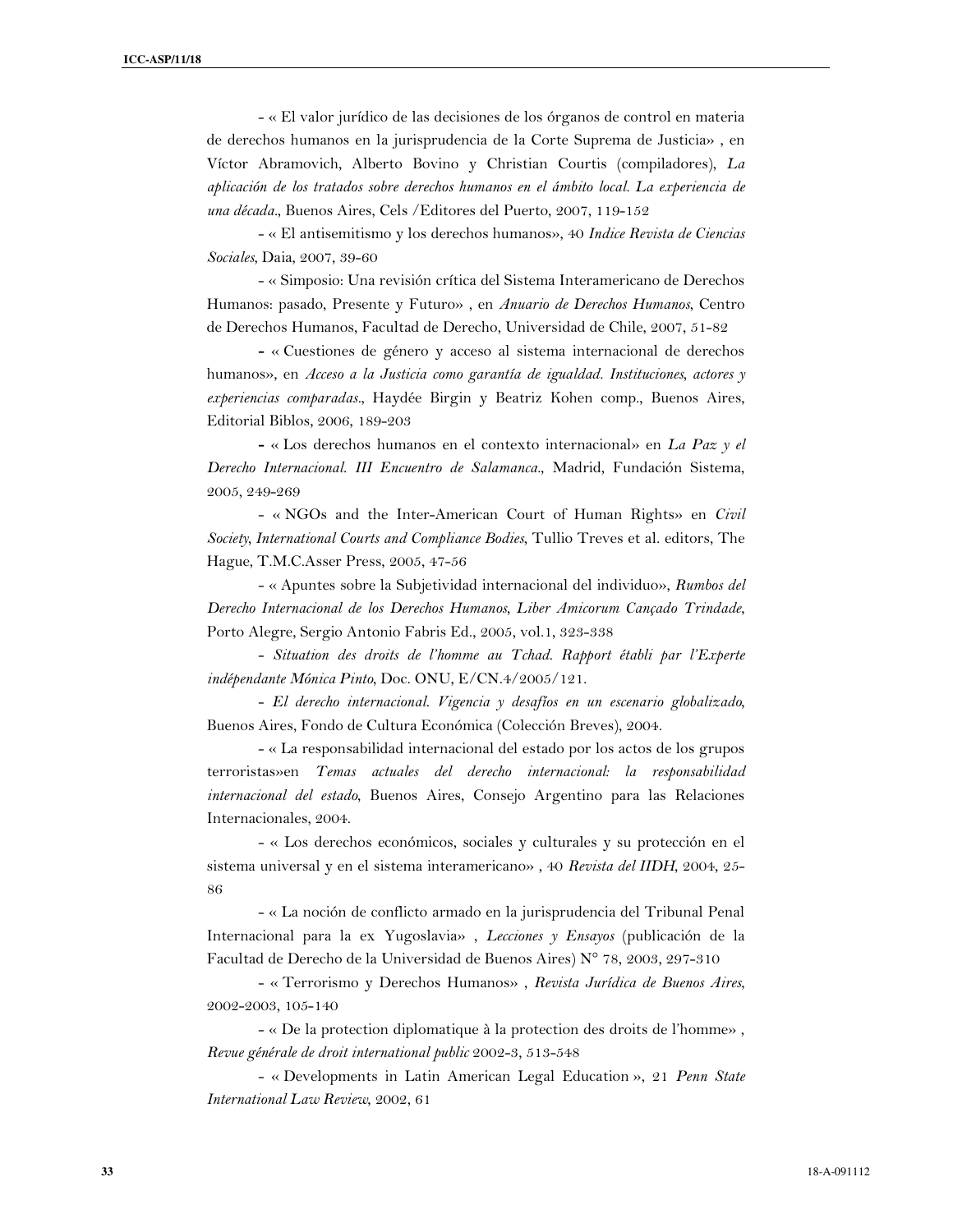- « Las instituciones supranacionales y el rule of law» en Estado de derecho y democracia. Un debate acerca del rule of law. SELA 2000 Seminario en Latinoamérica de Teoría Constitucional y Política, Roberto Saba (ed.), Buenos Aires, Editores del Puerto, 2001, 281-294

- « Libertad de Expresión y Derecho a la Información como Derechos Humanos» in Estudios Básicos de Derechos Humanos X, San José, Instituto Interamericano de Derechos Humanos/Fundación Ford, 2000, 17-47

- « L'écriture de la Déclaration universelle: Les lacunes et les compromis» in La Déclaration Universelle des droits de l'homme. Avenir d'un idéal commun, Paris, La documentation française, 1999, 183-189.

- « Fragmentation or Unification Among International Institutions: Human Rights Tribunals», 31 New York University Journal of International Law and Politics, 1999 Nº 4, 833-842.

- « Las relaciones entre los órganos del sistema» en El Futuro del Sistema Interamericano de Protección de los Derechos Humanos, Juan Méndez y Francisco Cox eds., San José, Instituto Interamericano de Derechos Humanos, 1998, 169-184

- "« Los mecanismos de protección de los derechos humanos en el ámbito de las Naciones Unidas», 1997/98 Lecciones y Ensayos (publicación de la Facultad de Derecho y Ciencias Sociales de la Universidad de Buenos Aires), Nº 69/70/71, pp.327-341.

- Temas de derechos humanos, Buenos Aires, Editores del Puerto, 1997.

- Informe sobre la situación de los derechos humanos en Guatemala. Informe de la experta independiente Señora Mónica Pinto, Doc.ONU E/CN.4/1997/90

- « Derechos humanos y concepto de soberanía: cambios en la concepción tradicional y Tribunales penales internacionales» en Derechos humanos en el Umbral del Tercer Milenio: Retos y Proyecciones, Lima, Comisión Andina de Juristas, 1997,107-114 y 161-168

- « El principio ″pro homine Criterios de hermenéutica y pautas para la regulación de los derechos humanos», en La aplicación de los tratados de derechos humanos por los tribunales locales, Martín Abregú & Christian Courtis ed., Buenos Aires, Centro de Estudios Legales y Sociales (CELS)/ Editores del Puerto, 1997, 163-171.

- « Responsabilidad internacional por la violación de los derechos humanos y los entes no estatales», en Héctor Gros Espiell Amicorum Liber, Bruxelles, Bruylant, 1997, v.2, 1155-1173.

- « La réparation dans le système interaméricain. A propos de l'arrêt de la Cour interaméricaine des droits de l'homme dans l'affaire Aloeboetoe», Annuaire français de droit international1996, Paris, 1997, 733-747.

- Further Promotion and Encouragement of Human Rights: Report of the Meeting of Special Rapporteurs/Representatives/Experts and Chairpersons of Working Groups of the Special Procedures of the Commission of Human Rights and the Advisory Services Programme, Geneva, 28-30 May 1996, Rapporteur: Ms.Mónica Pinto, Doc.ONU E/CN.4/1997/3 (30 September 1996).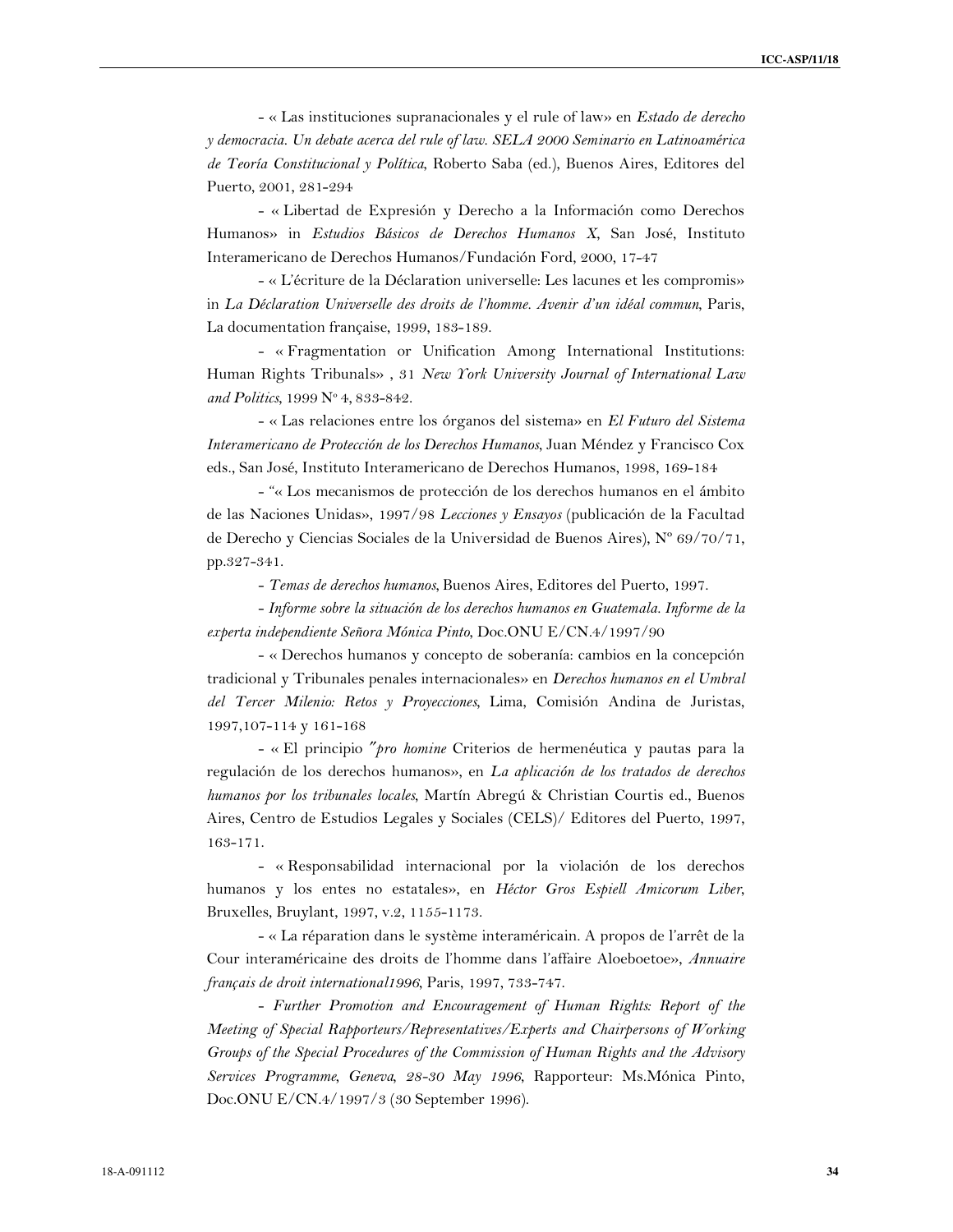- Informe sobre la situación de los derechos humanos en Guatemala. Informe de la experta independiente Señora Mónica Pinto, Doc.ONU E/CN.4/1996/15

- « Comentario sobre la Evaluación del Sistema Interamericano de Derechos Humanos», The Journal of Latin American Affairs, Vol.4, N°2, Fall/Winter, 1996, Washington D.C., 56-58.

- Informe sobre la situación de los derechos humanos en Guatemala. Informe de la experta independiente Señora Mónica Pinto, Doc.ONU E/CN.4/1994/10

- « Y Cayara pasó a la historia... », No Hay Derecho, Nº10 (Diciembre 1993-Marzo 1994), pp.23-25.

- Informe sobre la situación de los derechos humanos en Guatemala. Informe de la experta independiente Señora Mónica Pinto, Doc.ONU E/CN.4/1993/10.

- La denuncia ante la Comisión Interamericana de Derechos Humanos, Buenos Aires, Editores del Puerto, 1993.

- « Un tribunal internacional para las violaciones de los derechos humanos», La Ley, 27 de agosto de 1993.

- « Tlatelolco en la Década de los Noventa», en Política y Seguridad en América Latina y el Caribe en los Noventa, Lima, Centro Regional de las Naciones Unidas para la Paz, el Desarme y el Desarrollo en América Latina y el Caribe, 1992, 281-322

- « El Sistema Interamericano de Promoción y Protección de los derechos humanos», en Seminario sobre la aplicación de los instrumentos internacionales de derechos humanos y la administración de justicia, Asunción, PNUD-Gobierno del Paraguay, 1991, pp.29-56.

- Cooperación Nuclear Civil, 1945-1973, Buenos Aires, Instituto de Investigaciones Jurídicas y Sociales Ambrosio L. Gioja, 1989.

- « No Intervención y derechos humanos», Revista Jurídica de Buenos Aires, 1989/II-III, pp.101-124.

- « Islas Malvinas/Falkland, Georgias y Sandwich del Sur. Algunas consideraciones relativas a los hidrocarburos», en Malvinas hoy. Herencia de un conflicto, (A.Borón y J.Faúndez, comp.), Buenos Aires, Puntosur, 1989, pp.125-151.

- « Sistema Interamericano de derechos humanos: Respuesta normativa a la urgencia», en Compilación de trabajos académicos del Curso Interdisciplinario en Derechos Humanos (1983-1987), San José, Instituto Interamericano de Derechos Humanos, 1989, pp.119-156.

- « Aperçu sur les systèmes juridiques de l'Amérique du sud », con Rubén Segal y Carlos E. Colautti, *Revue de droit international et de droit comparé*, Bruxelles, 1988/1-2, pp.105-133.

- « Encuadramiento jurídico internacional de la desaparición forzada de personas», en La Desaparición: Crímen contra la humanidad, Buenos Aires, Asamblea Permanente por los derechos humanos, 1987, pp.195-204.

- « Malvinas/Falkland, Georgias y Sandwich del Sur : Recursos Naturales. Informe sobre los hidrocarburos», en Malvinas, Georgias y Sandwich del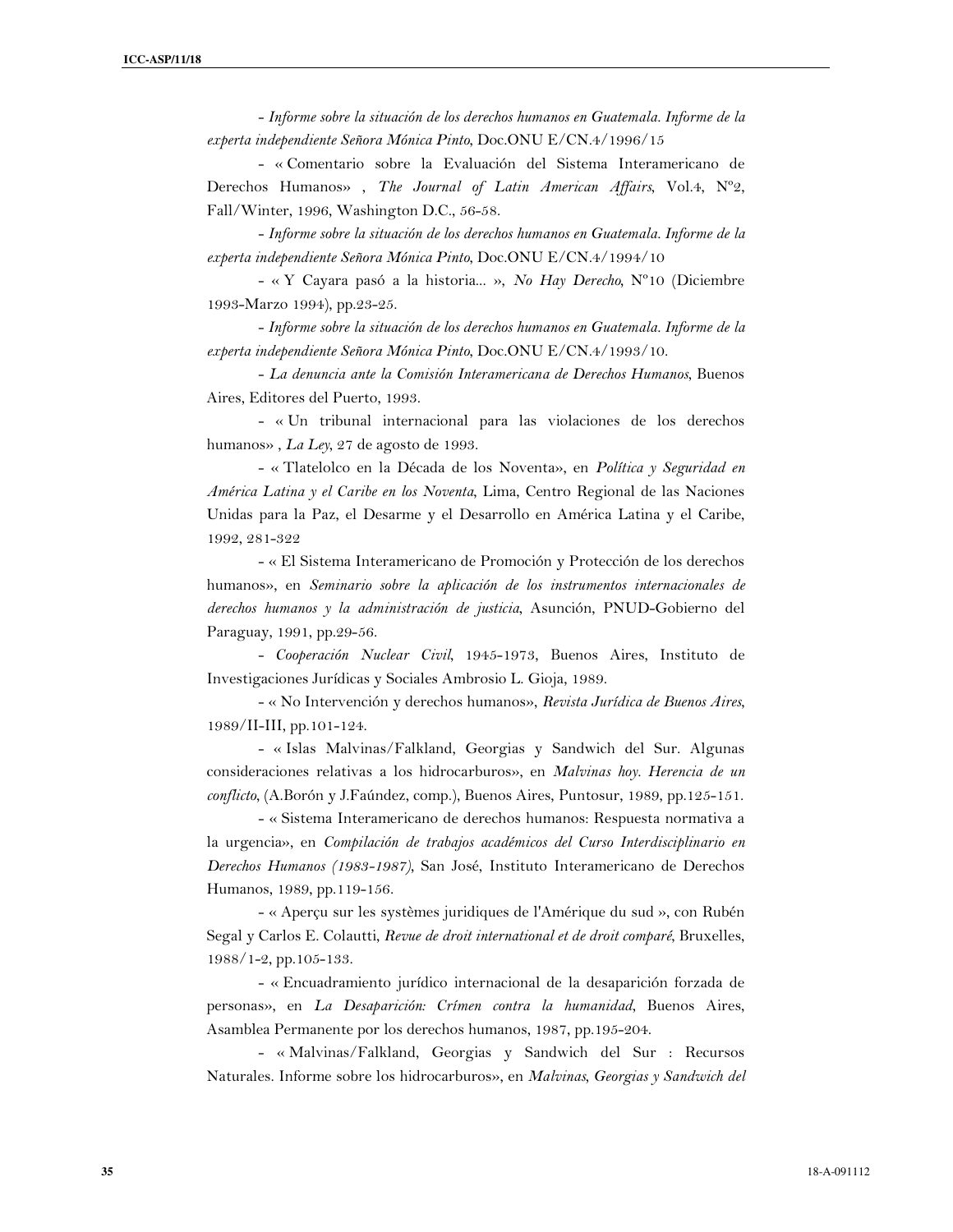Sur. Perspectiva histórico-jurídica, Buenos Aires, Consejo Argentino para las Relaciones Internacionales, 1986, pp.187-245.

- « Transnational protection of human rights», en República Argentina: National Reports to International Congress of Comparative Law, Buenos Aires, Asociación Argentina de Derecho Comparado, 1986, pp.191-244.

- « Derecho internacional del desarrollo. Una aproximación doctrinaria», Revista Jurídica de Buenos Aires, 1986/II-III, pp.153-176.

- « La generación de energía es sólo un aspecto de la cuestión», Tiempo Argentino, Buenos Aires, 3 de agosto de 1986, suplemento, p.3.

- « Tlatelolco: aspectos neurálgicos y posibilidades de acción nacional», Revista argentina de estudios estratégicos, Buenos Aires, 1985, pp.15-23.

- « En lo nuclear, actuemos como pensamos», Clarín, Buenos Aires, 25 de julio de 1984, p.15.

- "« Inviabilidad del cobro compulsivo de deudas de estado a estado y la moral económica internacional», con Rubén Segal, La Ley, Buenos Aires, 1984-C, pp.1227-1231.

- « El Tratado de Tlatelolco y la Argentina», La Ley, Buenos Aires, 1984- A, pp.895-905.

- « Las organizaciones internacionales», Lecciones y Ensayos, Buenos Aires, 1983, pp.57-67.

- «Argentina's Rights to the Falkland/Malvinas Islands», Texas International Law Journal, Austin, 1983, pp.1-10.

- « Les ressources minérales de l'Argentine : les compétences des provinces et de l'État fédéral », Revue de droit international et de droit comparé, Bruxelles, 1981, pp.125-137.

- « Declaración sobre los principios de amistad y de cooperación entre los estados, Resolución 2625(XXV) de la Asamblea General de la ONU», Boletín del Museo Social Argentino, Buenos Aires, N° 379, 1980, pp.115-138.

- « Les résolutions des organisations internationales à propos des rapports entre le droit interne et le droit international », en International Law and Municipal Law. German-Argentinian Constitutional Law Colloquium, (M.Bothe, ed.), Berlin, Duncker & Humblot, 1982, pp.173-178.

\*\*\*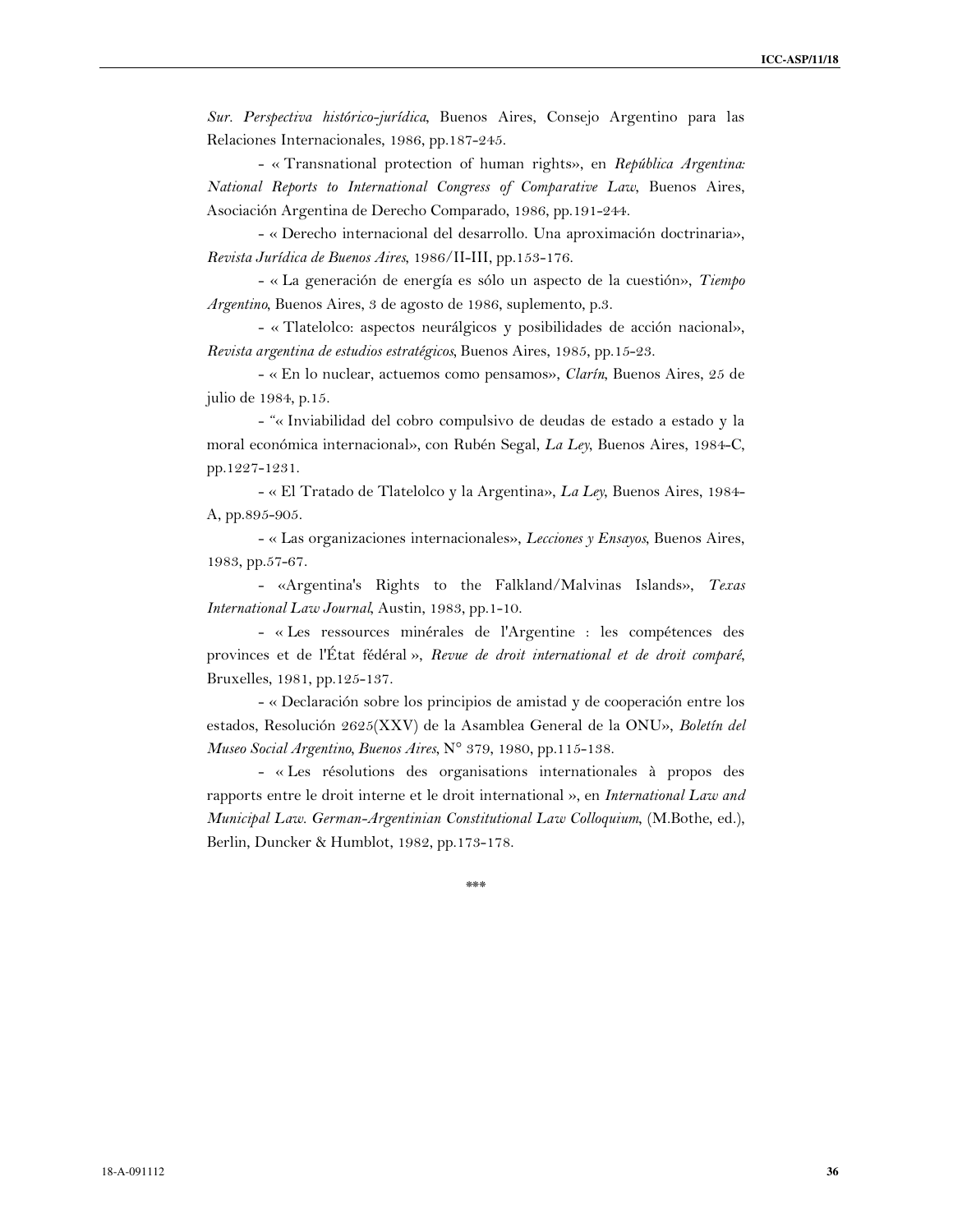٦– بوليتي، ماورو (إيطاليا)

مذكرة شفوية

[الأصل: إنكليزي]

تمدي سفارة إيطاليا تحياتها إلى أمانة جمعية الدول الأطراف في المحكمة الجنائية الدولية، وتتشرف، إذ تشير إلى المذكرة الشفوية ICC-ASP/11/S/07 المؤرخة بـ١٤ أيار/مايو ٢٠١٢، بإعلام الأمانة بقرار حكومة إيطاليا ترشيح البروفيسور ماورو بوليتي لانتخاب أعضاء اللجنة الاستشارية المعنية بترشيحات قضاة المحكمة الجنائية الدولية.

ويُرْفَقُ بِمَذْه المذكرة بيان مؤهلات وخبرة البروفيسور ماورو بوليتي وبيان وفائه بالمتطلبات ذات الصلة.

## بيان الوفاء بالمتطلبات

إن البروفيسور ماورو بوليتي، الذي يُرْفَقُ بيان مؤهلاته وخبرته بهذا البيان، يفي على نحو كامل بالمتطلبات المحدَّدة في وثيقة اختصاصات اللحنة الاستشارية التي اعتمدتما جمعية الدول الأطراف: "يُختار أعضاء اللحنة من بين الأشخاص المعنيين والمهتمين البارزين الذين يتحلون بأخلاق رفيعة والذين يتمتعون بكفاءة ثابتة وخبرة في القانون الجنائي أو القانون الدولي".

فقد كؤن خلال سيرته المهنية، على مدى أكثر من أربعين عاماً، دراية وخبرة مستفيضتين وثمينتين في القانون الجنائي، على الصعيدين الوطني والدولي. إنه عمل لسنوات عديدة ضمن النظام القضائي الإيطالي بصفة قاضٍ ومدَّع عام متولياً مسؤوليات متنامية وعملاً متزايدَ اتّساع النطاق. كما إنه انتُخِب في عام ٢٠٠١ قاضياً مخصَّصاً في المحكمة الجنائية الدولية ليوغوسلافيا السابقة ثم قاضياً في المحكمة الجنائية الدولية، من عام ٢٠٠٣ إلى عام ٢٠٠٩. وعمل خلال ولايته في المحكمة الجنائية الدولية بصفة القاضي رئيس الدائرة التمهيدية الثانية.

وقد اضطلَع البروفيسورر ماورو بوليتي بأنشطة دبلوماسية واسعة، وبخاصة فيما يتعلق بالتعاون والتفاوض بشأن اتفاقيات شتّى (منها نظام روما الأساسي للمحكمة الجنائية الدولية)، وأسدى مشورة قانونية إلى الحكومة الإيطالية في الكثير من مجالات القانون الدولي.

ثم إن له سحلاً ممتازاً حافلاً بمنحَزاتٍ في المحال الأكاديمي تحظى بتقدير كبير، إذ درَّس بصفة أستاذ للقانون الدولي في جامعات شتَّى في إيطاليا ونَشِطَ نشاطاً جمّاً وبالغ القيمة في مجال النشر، ما يُشكِّل إسهاماً في تطوير القانون والعدالة الدوليين جديراً بالتقدير.

وتتبيَّن رفعة مناقبه الأخلاقية لا من سيرته المديدة والمتميزة فحسب بل ومن نيله صليب الاستحقاق الأكبر لجمهورية إيطاليا، الذي منحه إياه رئيس جمهورية إيطاليا في عام ٢٠٠٥.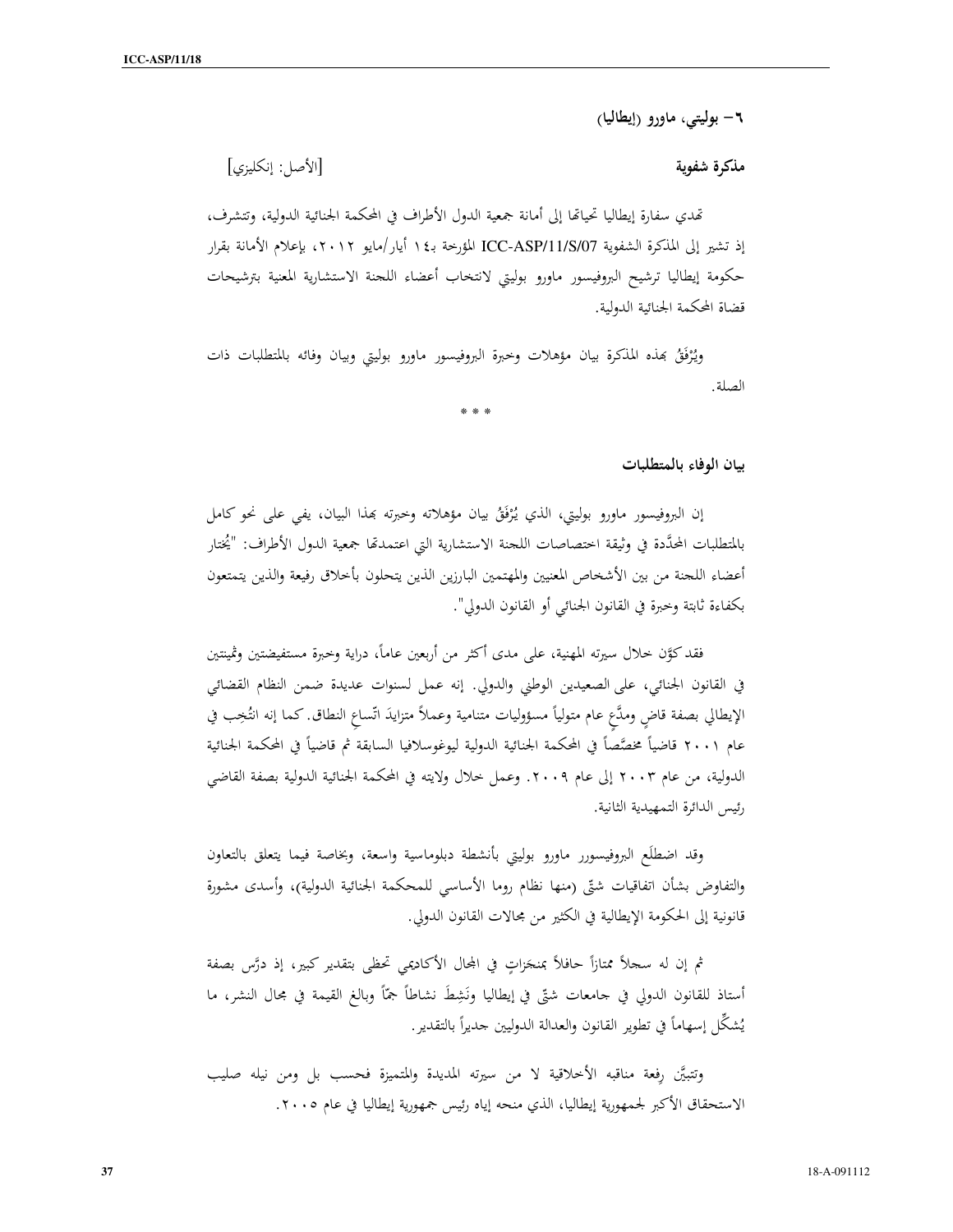\* \* \* بيان المؤهلات والخبرة الاسم ماورو بوليتي تاریخ ومکان ۱۳ أیلول/سبتمبر ١٩٤٤، فبریکا دي روما بإيطاليا الولادة يتقن الإنكليزية والفرنسية كتابةً وتكلُّماً حائز شهادة في القانون، بدرجة الشرف الرفيع، من جامعة فلورنسا، في عام ١٩٦٦ نال صليب الاستحقاق الأكبر لجمهورية إيطاليا (منحه إياه رئيس إيطاليا في عام ٢٠٠٥) الأنشطة الأكاديمية ١٩٧٦–١٩٧٩ أستاذ محاضر للقانون الدولي الخاص في معهد العلوم السياسية في حامعة كغلياري ١٩٧٩–١٩٨٣ - أستاذ محاضر للقانون الدولي في معهد القانون التابع لجامعة أُربينو أستاذ مشارك للقانون الدولي في معهد القانون التابع لجامعة أُربينو  $-19AT$  $1917$ أستاذ مشارك للقانون الدولي في معهد القانون التابع لجامعة ترنتو  $-1917$  $199.$ أستاذ للقانون الدولي في معهد القانون التابع لجامعة ترنتو منذ ۱۹۹۰ الأنشطة في المجال القضائي والمجال المهني استهلَّ سيرته المهنية القضائية في محكمة فلورنسا  $1979$ قاض (في الدائرتين المدنية والجنائية) في محكمة أُريستانو  $19Y5$ ١٩٧٢–١٩٧٥ نائب المدَّعى العام في محكمة القاصرين في ميلانو ١٩٧٥–١٩٨٣ - قاض (في الدائرتين المدنية والجنائية) في محكمة ميلانو بلغ مرتبة قاضي الاستئناف في سياق سيرته القضائية على الصعيد الوطني  $19AT$ ١٩٨٣–١٩٩٢ محام يعمل مع مكتب المحاماة ماتزوين وشركاه في ميلانو انتخبته الجمعية العامة للأمم المتحدة في عداد قائمة القضاة *المخصَّصين* في المحكمة  $\mathbf{y} \cdot \cdot \mathbf{y}$ الجنائية الدولية الخاصة بيوغوسلافيا السابقة ٢٠٠٣–٢٠٠٩ \_ قاضٍ في المحكمة الجنائية الدولية

منذ ٢٠١١ مـ عضو المجموعة الوطنية لمحكمة التحكيم الدائمة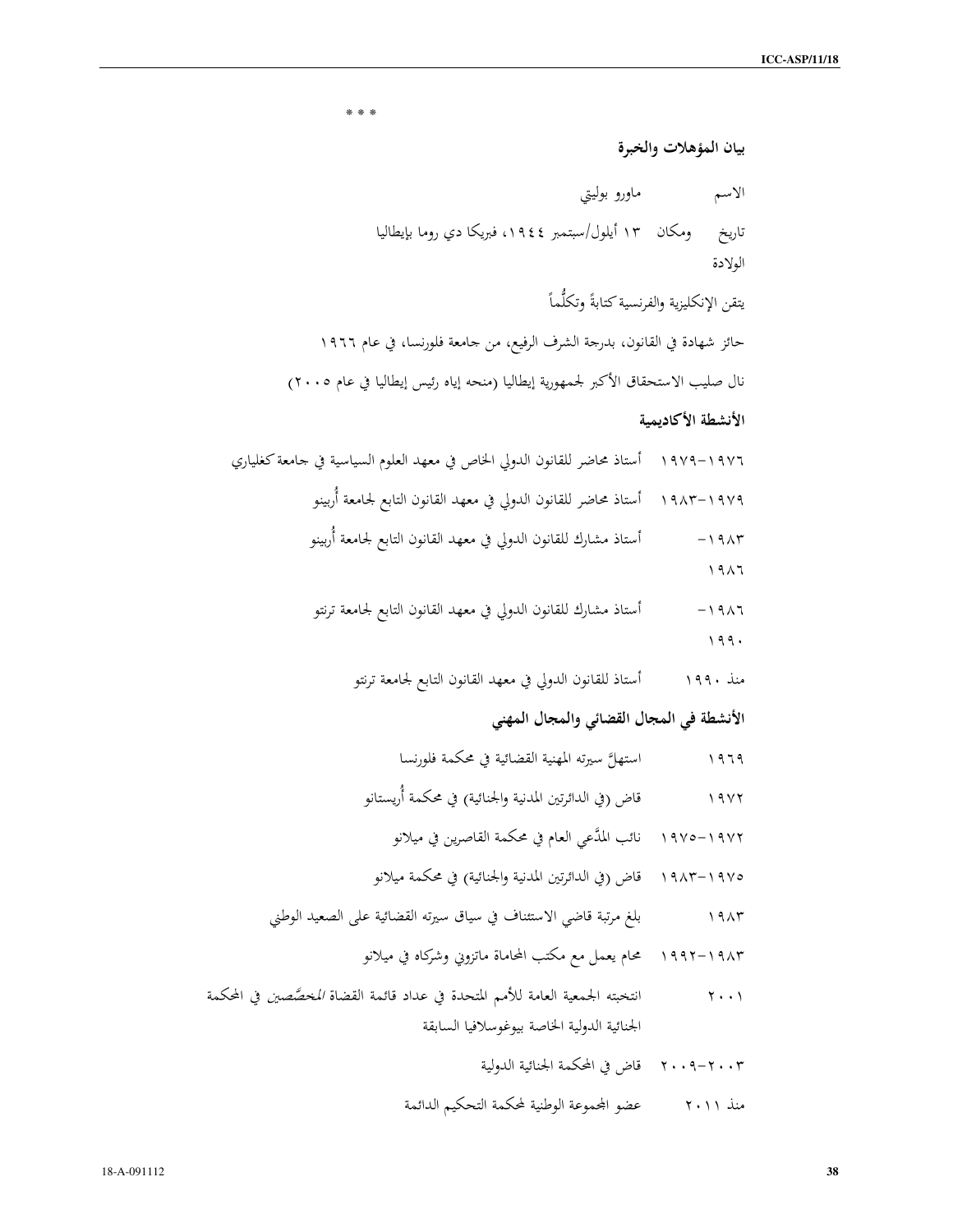الأنشطة الدبلوماسية

- عضو الوفد الإيطالي إلى مؤتمر الوكالة الدولية للطاقة الذرية المعنى بإعداد الاتفاقيتين بشأن الإخطار المبكَّر بالحوادث النووية وبشأن المساعدة في حالة وقوع حادث نووي أو طارئ إشعاعي (فيينا، ١٩٨٦)
- عضو الوفد الإيطالي إلى المفاوضات بين الوكالة الدولية للطاقة الذرية ووكالة الطاقة النووية لإعداد بروتوكول مشترك خاص بتطبيق اتفاقيتي فيينا وباريس بشأن المسؤولية المدنية عن الحوادث النووية (فيينا، ١٩٨٨)
- عضو الوفد الإيطالي إلى المفاوضات لإعداد اتفاقية بشأن مراقبة نقل النفايات الخطرة والتخلص  $\bullet$ منها عبر الحدود (جنيف ولكسمبرغ وبازل، ١٩٨٨–١٩٨٩)
- عضو الوفد الإيطالي في الفريق العامل التابع للوكالة الدولية للطاقة الذرية المعنى بالمسؤولية في المحال النووي ولدى اللحنة الدائمة المعنية بالمسؤولية عن الأضرار النووية التابعة للوكالة الدولية للطاقة الذرية (فيينا، ١٩٨٩–١٩٩١)
- عضو مجموعة القانونيين الذين عهدت إليهم الحكومة الإيطالية بإعداد وثيقة تمهيدية لمنتدى سيينا المعنى بالقانون الدولي الخاص بالبيئة، الذي دعا إليه مؤتمر قمة مجموعة البلدان الصناعية الكبرى  $(199)$ 
	- عضو الوفد الإيطالي في اللجنة التحضيرية لمؤتمر الأمم المتحدة المعنى بالبيئة والتنمية (نيويورك،  $(1995$ 
		- المستشار القانوني للبعثة الدائمة لإيطاليا لدى الأمم المتحدة (١٩٩٢–٢٠٠١)
	- مندوب إيطاليا إلى اجتماع فانكوفر المعنى بالنظام الأساسي للمحكمة الجنائية الدولية الخاصة بيوغوسلافيا السابقة (١٩٩٣)
		- نائب رئيس اللحنة الخاصة المعنية بميثاق الأمم المتحدة وبتعزيز دور المنظمة (١٩٩٤)
			- عضو الوفد الإيطالي إلى مجلس الأمن (١٩٩٥–١٩٩٦)  $\bullet$
	- عضو الوفد الإيطالي إلى اللحنة المخصوصة واللحنة التحضيرية المعنيتين بإنشاء المحكمة الجنائية الدولية (١٩٩٥-١٩٩٨)
	- عضو الوفد الإيطالي إلى مؤتمر الأمم المتحدة للمفوَّضين المعنى بإنشاء المحكمة الجنائية الدولية (روما، ۱۹۹۸)
		- اضطلع أثناء مؤتمر روما بدور المنسِّق المعنى بمسألة الأطفال في النزاعات المسلَّحة
		- عضو الوفد الإيطالي إلى اللجنة التحضيرية للمحكمة الجنائية الدولية (١٩٩٩–٢٠٠٢)
	- رئيس اللجنة (القانونية) السادسة للجمعية العامة للأمم المتحدة (الدورة الخامسة والخمسين:  $(7 \cdot \cdot ) - 7 \cdot \cdot \cdot$
	- عضو الوفد الإيطالي إلى اللحنة التحضيرية لمؤتمر استعراض النظام الأساسى للمحكمة الجنائية  $\bullet$ الدولية الذي عُقِد في كمبالا (نيويورك، ٢٠١٠)

18-A-091112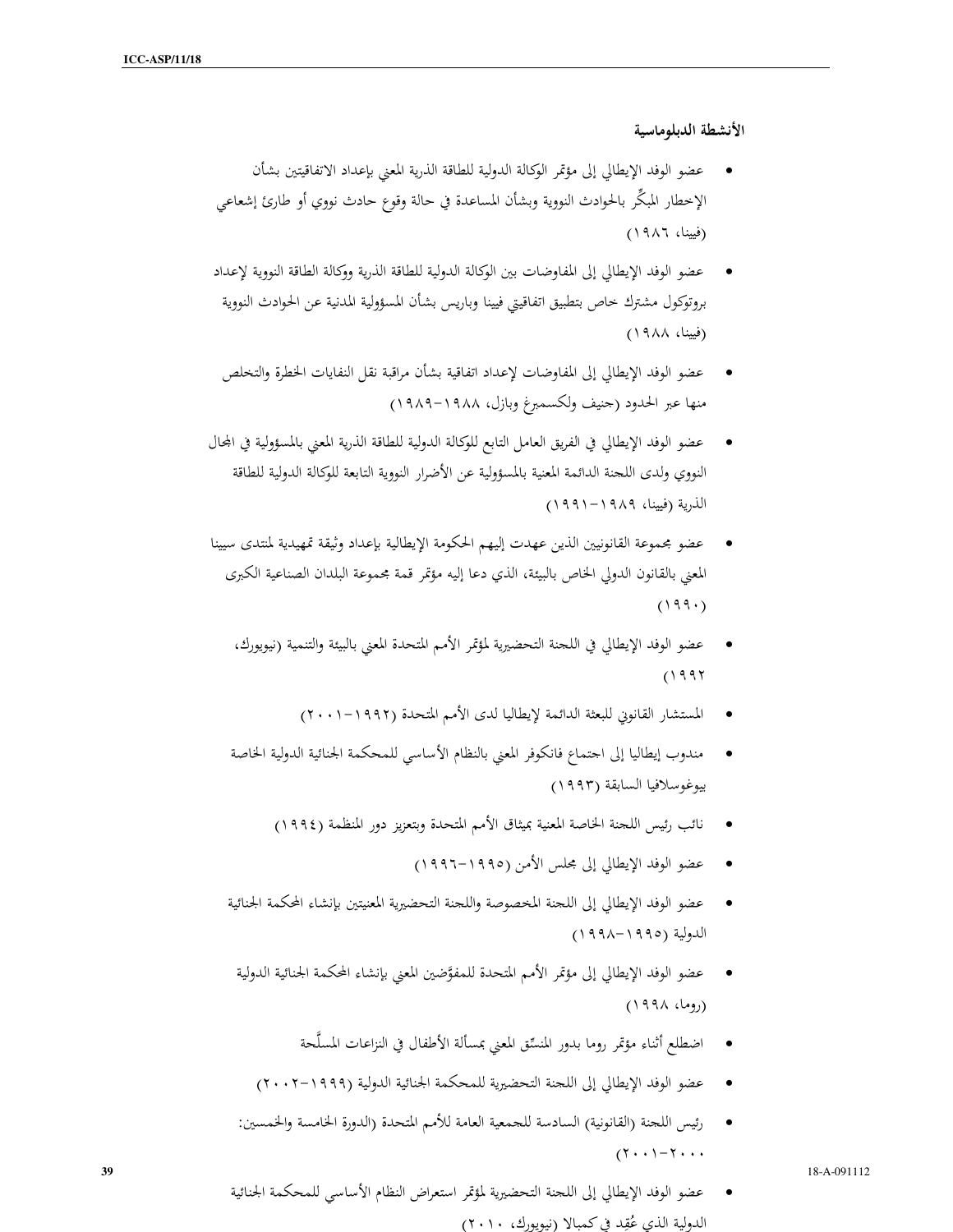الأنشطة البحثية واجتماعات العلماء في الخارج

- معهد الشؤون الدولية التابع لجامعة كولومبيا، مشروع بحث عن قرارات الجمعية العامة للأمم المتحدة (١٩٦٨)
- معهد القانون التابع لجامعة يال، مشروع بحث عن عدم انتشار الأسلحة النووية (١٩٨٠–  $(191)$
- المقرِّر في "مؤتمر ٨٧ لتباحث الحقوقيين بشأن الأسلحة النووية" (Nuclear Inter Jura 87)، الذي نظمته الرابطة الدولية للقوانين في المحال النووي (أنفِرس ببلجيكا، ١٩٨٧)
- المقرِّر في "أعمال ملتقى جان دابان الثالث عشر للدراسات القانونية"، الذي نظَّمه قسم القانون الدولي في جامعة لوفان (لوفان، ١٩٨٨)
	- المقرِّر في ندوة "العلم والقانون" التي نظَّمتها وزارة البحوث والتكنولوجيا الفرنسية (باريس،  $(1991)$
- شارك في مجموعة التباحث المعنية بإصلاح مجلس الأمن التابع للأمم المتحدة التي نظمتها جامعة جورجيا (أثينز بجورجيا، ١٩٩٦)
	- المقرِّر في حلقة التدارس السنوية المعنية بالقانون الإنساني الدولي، التي نظَّمتها اللحنة الدولية للصليب الأحمر ومعهد القانون التابع لجامعة نيويورك (نيويورك، ١٩٩٧)
	- المقرِّر في المؤتمر الإقليمي المعنى بالمحكمة الجنائية الدولية، الذي نظَّمته مؤسسة "لا سلام بدون عدالة" ووزارة الشؤون الخارجية في أوروغواي (منتفيديو، ١٩٩٧)
- شارك في حلقة التدارس التي نظَّمتها وزارة الشؤون الخارجية الفرنسية بشأن "انتفاع المجنى عليهم  $\bullet$ بالمحكمة الجنائية الدولية" (باريس، ١٩٩٩)
- من عام ٢٠٠٠ إلى عام ٢٠٠٢ شارك في مؤتمرات واجتماعات شتَّى معنية بالمحكمة الجنائية  $\bullet$ الدولية، عُقِدَت على وجه التحديد في شتور (كونٌكتكوت) وبروكسل وبراغ وإشبيلية، وتولَّى دور المقرِّر في هذه المؤتمرات والاجتماعات
- خلال ولايته بصفته قاضياً في المحكمة الجنائية الدولية، شارك بمثابة المتحدِّث الرئيسي أو بمثابة عضوٍ في فريق المتباحثين في اجتماعات ومؤتمرات، عُقِدَت على وجه الخصوص في ستراسبرغ، وباريس، ويريفان، وموسكو، ومدريد، وأثينا، وسيؤول، والقاهرة، وسانت بطرسبورغ، ومانيلا
- كان أيضاً المتحدِّث الرئيسي في اجتماعات فقهاءِ شتَّى، عُقِدَت على وجه الخصوص في معهد أسّير في لاهاي، وجامعة لايدن، ومعهد القانون التابع لجامعة ليوبليانا
	- عضو اللجنة الاستشارية للشبكة الدولية للقانون الجنائي في لاهاي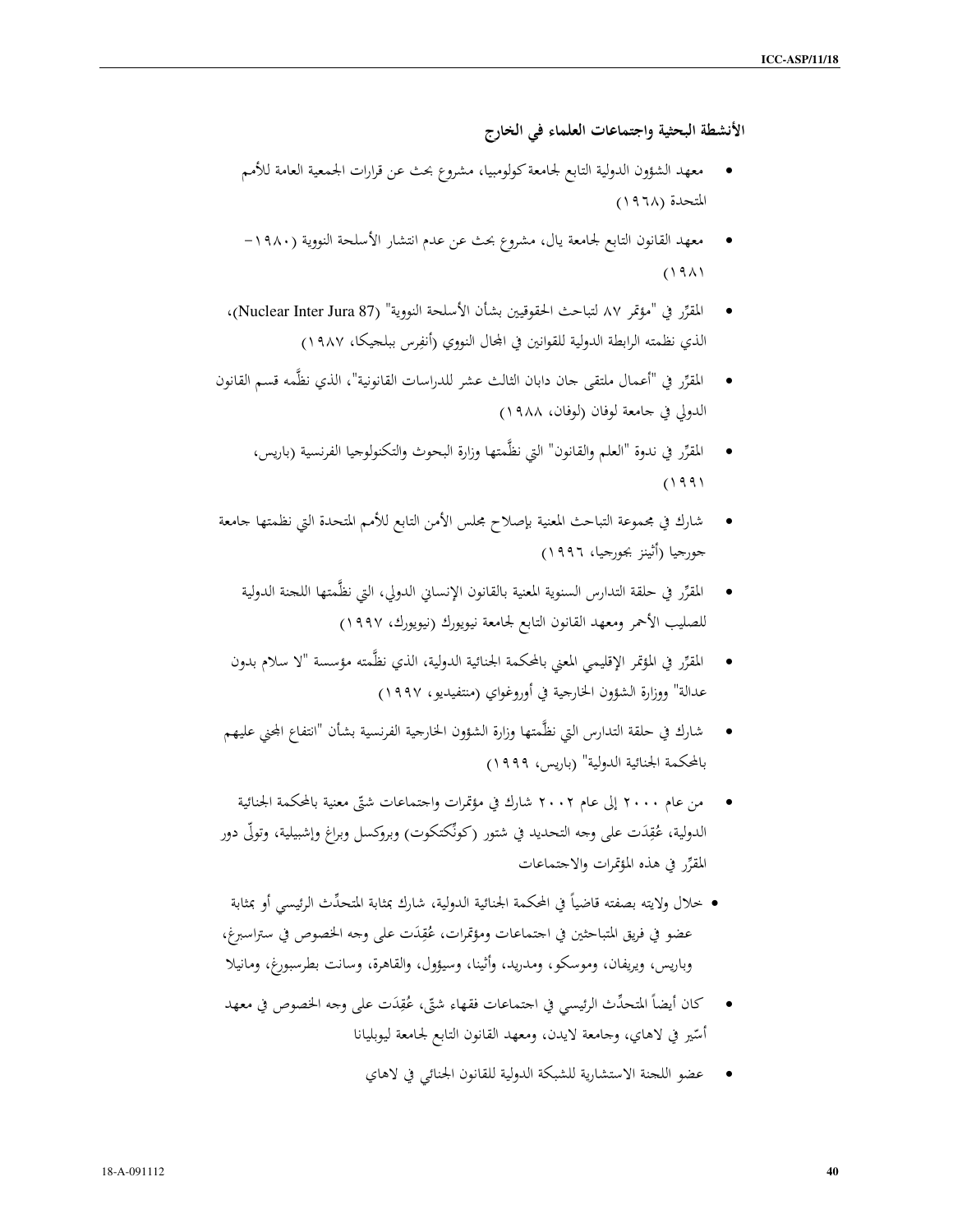أهم المنشورات

- "Foro della reciprocita' e principii costituzionali in tema di giurisdizione" (الاختصاص القائم على أساس المعاملة بالمثل والمبادئ الدستورية المتصلة بالولاية القضائية), Rivista di diritto internazionale, 1969, pp. 258-288.
- "L'immunita' giurisdizionale dei rappresentanti degli Stati presso la FAO" (حصانة ممثلي الدول لدى منظمة الأغذية والزراعة من حيث الاختصاص القضائي), Rivista di diritto internazionale, 1970, pp.526-550.
- "Responsabilita' da fatto illecito nella Convenzione sullo Statuto delle forze armate della NATO" ( المتفاقية بشأن armate della NATO" ( المسؤولية عن الأفعال وضع القوات المسلحة لمنظمة حلف شمال الأطلسي), Rivista di diritto internazionale, 1973, pp.45-85.
- "Giurisdizione penale sul personale della NATO e problemi di الاختصـاص القضـائي الجزائـي علـى مـوظفي منظمـة حلـف شمـال ) ``costituzionalita الأطلسي والمسائل الدستورية ذات الصلة)), Rivista di diritto internazionale privato e processuale, 1974, pp.470-486.
- Notes to Comment Upon Various Judgements of Courts of Merit and of the ملاحظات للتعليق على شتّى الأحكام الصادرة عن المحاكم التي ) .Court of Cassation تنظر في جوهر القضايا وعن محكمة النقض, The Italian Yearbook of International Law, (الحولية الإيطالية للقانون الدولي) 1977, pp. 279-282 and 1978-79, pp.149-161.
- Funzioni consolari e rapporti tra ordinamenti. Diritto internazionale e legge المهام القنصلية والعلاقات بين النظم ) locale nell'attivita' del console italiano -Milan, 1978 (pp.1, القانونية. القانون الدولي والقانون الوطني في أنشطة القنصل الإيطالي), Milan, 1978 181).
- "Miniere d'uranio nelle Alpi Marittime, inquinamento transfrontaliero e مناجم اليورانيوم في منطقة جبال الألب ) ``tutela internazionale dell'ambiente السـاحلية، والتلويـث العـابر للحـدود، والحمايـة الدوليـة للبيئـة), Rivista di diritto internazionale privato e processuale, 1981, pp.541-599.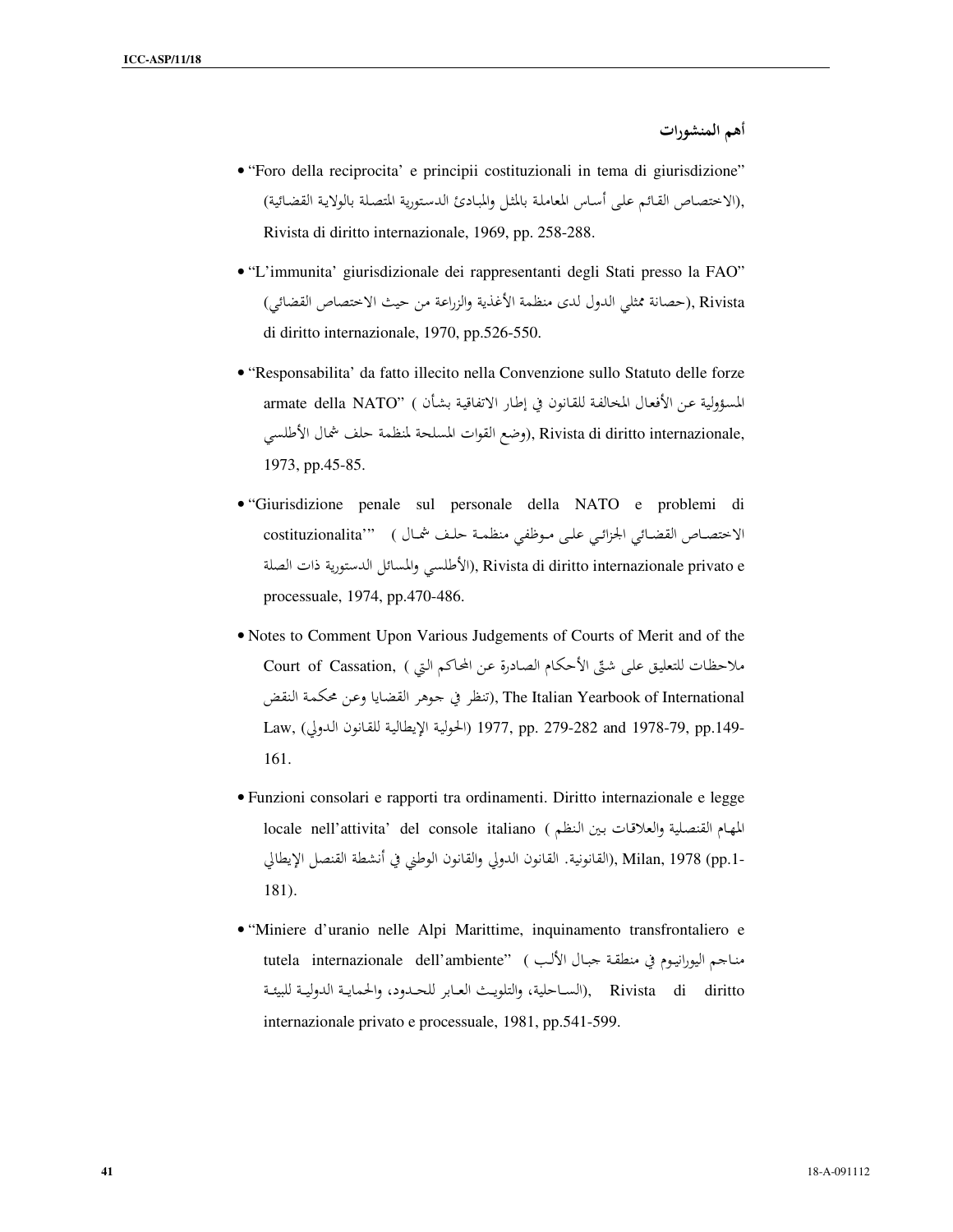- الخبراء في المجال النووي ) "Esportazioni nucleari e politiche di non proliferazione" ( \* وسياسات عدم انتشار الأسلحة النووية), Legislazione economica, 1980-1981, pp.806-821.
- "La Convenzione dell'Aja del 1965 sulle notificazioni civili all'estero e le اتفاقية لاهاي لعام ١٩٦٥ بشأن الإخطارات ) "notifiche a cura dei consoli italiani الإيطاليون المدنية في الخارج والإخطارات التي يقدِّمها القناصل), Rivista di diritto internazionale, 1983, pp.375-383.
- عدم انتشار الأسلحة النووية ) Diritto internazionale e non proliferazione nucleare والقانون الدولي), Padua, 1984 (pp. 1-301).
- "Safeguards Against Nuclear Proliferation: The Need for Greater Effectiveness" (الضمانات ضد انتشار الأسلحة النووية: الحاجة إلى المزيد من الفعالية), The Italian Yearbook of International Law (الحولية الإيطالية للقانون الدولي), 1985, pp.85-95.
- "Assistenza giudiziaria internazionale" (المساعدة القضائية على الصعيد الدولي), Digesto, IV ed., vol.I, 1987, pp.455-472.
- "I danni da inquinamento nella normativa internazionale: realta' e prospettive" (أضرار التلويث في إطار التشريعات الدولية: الواقع وأفاق التقدُّم) "prospettive Pratica nell'assicurazione, Atti del Convegno su "il danno ambientale", Milan, 30 November 1987, pp.79-92.
- "Incidenti nucleari e responsabilita' civile: verso un simultaneo ampliamento della sfera di applicazione delle convenzioni internazionali vigenti?" ( الحوادث النووية والمسؤولية المدنية: هـل يُتَّحـه إلى توسيع متـزامن لنطـاق تطبيـق الاتفاقيـات Ç80-= #\*+), Rivista giuridica dell'ambiente, 1988, 2, pp.209-235.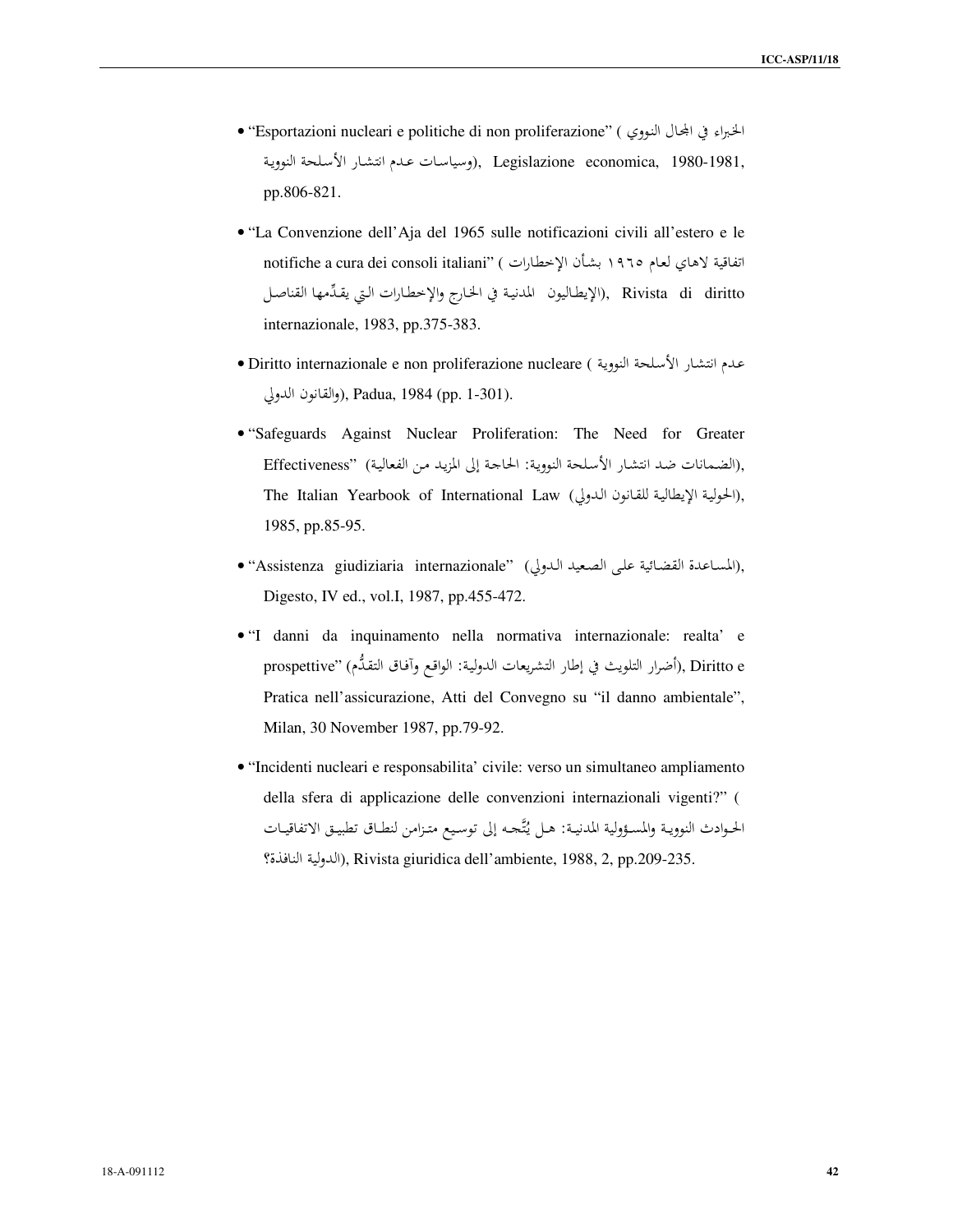- "International and Civil Liability for Nuclear Damage: Some Recent المسؤولية الدولية والمسؤولية المدنية عن الأضرار ) "Developments of State Practice La reparation des dommages (النووية: بعض التطوّرات الحديثة في مجال ممارسة الدول catastrophiques. Les risques technologiques majeurs en droit international et en droit communautaire. Travaux des XIIIes Journées d'études juridiques Jean Dabin, Université de Louvain, Bruxelles, (جير أضرار الكوارث. الأخطار التكنولوجية الكبرى في محال القانون الدولي وقانون الجماعة الأوروبية. ,1990 (أعمال ملتقى جان دابان الثالث عشر للدراسات القانونية، جامعة لوفان، بروكسل pp.319-337.
- "Basi militari straniere e giurisdizione italiana" ( القواعد العسكرية الأجنبية "Basi militari straniere e والاختصاص القضائي الإيطالي), Le basi militari della NATO e di paesi esteri in Italia, Camera dei deputati, Roma, 1990, pp.67-97.
- "Energia nel diritto comunitario" (الطاقة في قانون الجماعة الأوروبية), Digesto, IV ed., pp.473-490.
- "The Impact of the Chernobyl Accident on the States' Perception of أثر حادث اتْشِرنوبيل على ) "International Responsibility for Nuclear Damage تصوُّر الـدول للمسؤولية الدولية عـن الأضرار النوويـة), Francioni-Scovazzi (eds.), International Responsibility for Environmental Harm ( المسؤولية الدولية عن الإضرار بالبيئة), London, 1991, pp.473-490.
- "La disciplina giuridica della tutela dell'ambiente nei rapporti di vicinato tra Italia e Francia" (النظام القانوني لحماية البيئة في إطار العلاقات بين إيطاليا وفرنسا), De Guttry-Ronzitti (eds.), I rapporti di vicinato tra Italia e Francia, Padua, 1994, pp.227-239.
- "Tutela dell'ambiente e sviluppo sostenibile: profili e prospettive di evoluzione del diritto internazionale alla luce della Conferenza di Rio de Janeiro" (التقدّم بعد مؤتمر ريو حماية البيئة والتنمية المستدامة: المسائل وآفاق) .'Janeiro memoria di Giuseppe Barile, Padua, 1995, pp.447-580.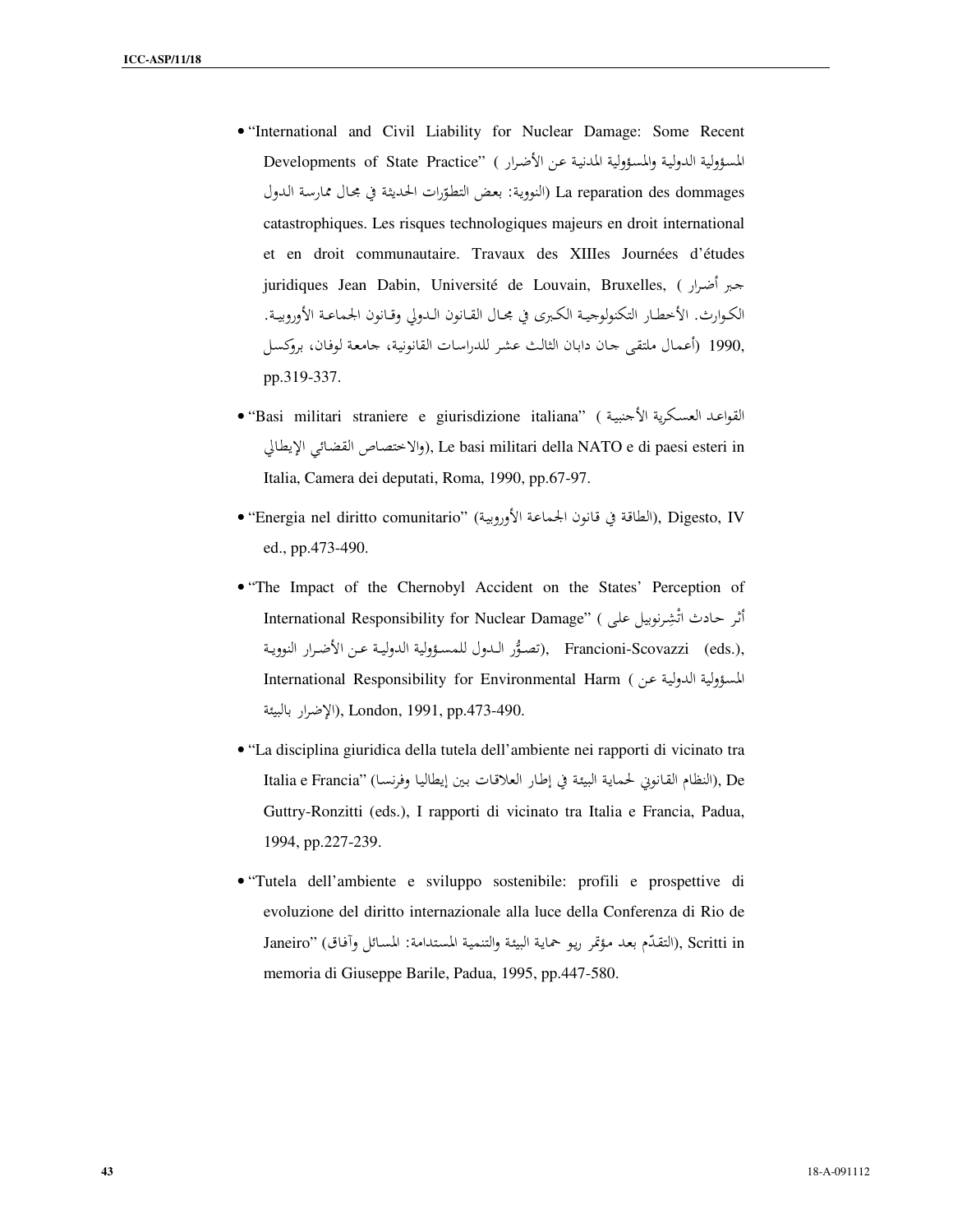- "The Establishment of an International Criminal Court at a Crossroads: Issues and Prospects after the First Session of the Preparatory Committee" إنشاء المحكمة الجنائية الدولية على مفترق طرق: المسائل والأفاق بعد الجلسة الأولى للجنة ) التحضيرية). The International Criminal Court: Observations and Issues before the 1997-98 Preparatory Committee, and Administrative and المحكمة الجنائية الدولية: الملاحظات والمسائل التي عُرضت على ) Financial Implications اللجنة التحضيرية في عـامي ١٩٩٧–٩٨ والتبعـات الإدارية والماليـة), Nouvelles Etudes Pénales, 1997, pp. 115-157.
- "Il diritto umanitario alla svolta della Conferenza di Roma sulla istituzione di una Corte penale internazionale: un auspicio ed un impegno dell'Italia" محكمة جنائية دولية: فرصة مؤاتية القانون الإنساني عند منعطف مؤتمر روما المعني بإنشاء) لإيطاليا والتزام عليها), Cooperazione fra Stati e giustizia penale internazionale. Societa' italiana di diritto internazionale, III Convegno, Siena 12-13 giugno 1998, Naples, 1999, pp.37-61.
- "Le Statut de Rome de la Cour pénale internationale: le point de vue d'un négociateur" (زنظام روما الأساسي للمحكمة الجنائية الدولية: وجهة نظر أحد المفاوضين), Revue générale de droit international public, 1999,4,pp.817-850.
- نظام روما ) ''The Rome Statute of the ICC: Rays of Light and Some Shadows'' ( نظام روما الأساسي للمحكمة الجنائية الدولية: إشراقات يشوبَما بعض الظلال), Politi-Nesi (eds.), The Rome Statute of the International Criminal Court. A Challenge to نظام) (1999 Proceedings of the Trento Conference of 13-15 May) (تطام) أعمال مؤتمر ترنتو الذي ) (روما الأساسي للمحكمة الجنائية الدولية. تحدٍ للنجاة من العقاب مُقِد من ١٣ إلى ١٥ أيار/مايو ١٩٩٩), Ashgate, Aldershot, 2001, pp.7-16.
- "Elements of crimes" (أَرَكَانْ الجَرِيمَة), Cassese-Gaeta-Jones (eds.), The Rome نظام روما ) .Statute of the International Criminal Court. A Commentary. الأساسي للمحكمة الجنائية الدولية. تعليق), Oxford University Press, London, 2002, vol. I, pp.443-473.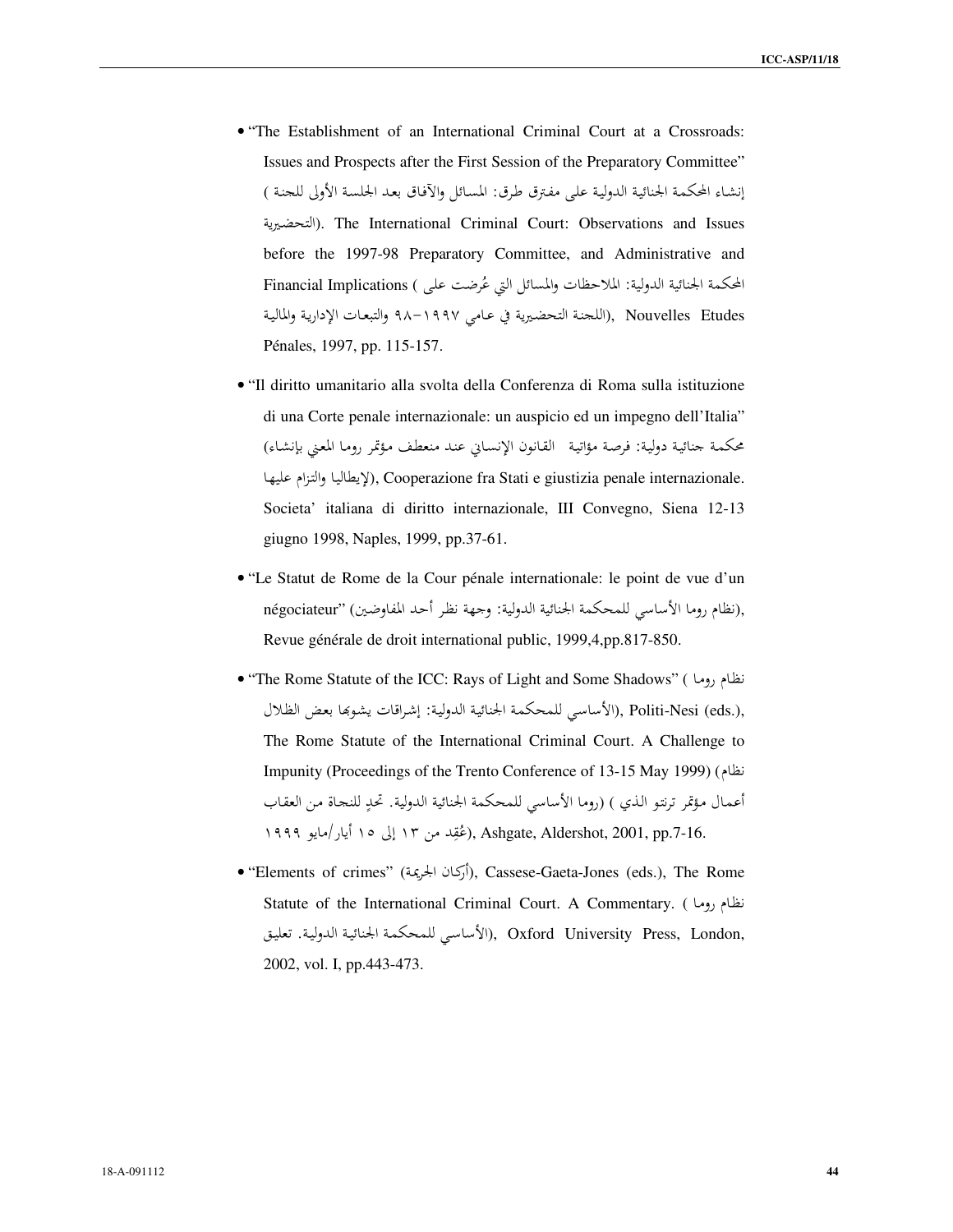- "The Debate Within the Preparatory Commission for the International -Politi,(النقاش ضمن اللجنة التحضيرية للمحكمة الجنائية الدولية) Criminal Court" (ألنقاش ضمن اللجنة Nesi (eds.), The International Criminal Court and the Crime of Aggression (Proceedings of the Trento Conference of 30 May-1 June 2001) ( المحكمة ) أعمال مؤتمر ترنتو الذي عُقِد من ٣٠ أيار/مايو إلى ١ ) (الجنائية الدولية وجريمة العدوان ۲۰۰۱ (حزیران/یونیو ), Ashgate, Aldershot, 2004, pp. 43-51.
- "Complementarity or Competition among International Jurisdictions: The تكامل الاختصاصات القضائية الدولية ) ''International Criminal Court Perspective .Les juridictions internationales ,(أو تنازعهـا: منظور المحكمـة الجنائيـة الدوليـة الاختصاصات القضائية الدولية: هل هي ) "? complementarité ou concurrence .39-Bruylant, Bruxelles, 2005, pp.41-49, (متكاملة أم متنازعة؟
- "Some Concluding Remarks on the Role of NGOs in the International بعض الملاحظات الختامية عن دور المنظمات غير الحكومية في المحكمة ) ''Criminal Court الجنائية الدولية), Civil Society, International Courts and Compliance Bodies (المجتمع الأهلي، والمحاكم الدولية، والهيئات المعنية بالامتثال), TMC Asser Press, the Hague, 2005, pp.143-145.
- · POLITI-GIOIA, The Criminal Procedure before the International Criminal Court: Main Features, New International Tribunals and New International الإجراءات الجنائية أمام المحكمة الجنائية الدولية: السمات الرئيسية، والمحاكم ) Proceedings ), Milan, 2006, pp.135-156. (الدولية الجديدة، والإجراءات الدولية الجديدة)
- "The ICC and International Cooperation under the Rome Statute Introductory Remarks, Proceedings of the Workshop held in Lecce on المحكمة الجنائية الدولية والتعاون الدولي بموجب نظام روما ) October 21-22, 2005 الأساسي ـ ملاحظات تمهيدية، أعمال حلقة العمل التي عُقِدَت في ليسى يومى ٢١ و٢٢ .Lecce, 2007, pp.7-12 ,(تشرين الأول/أكتوبر ٢٠٠٥
- GIOIA, La responsabilita' penale individuale per violazione degli obblighi a tutela dei beni culturali in tempo di conflitto armato, La tutela internazionale dei beni culturali nei conflitti armati, Milan, 2008, pp.197-219.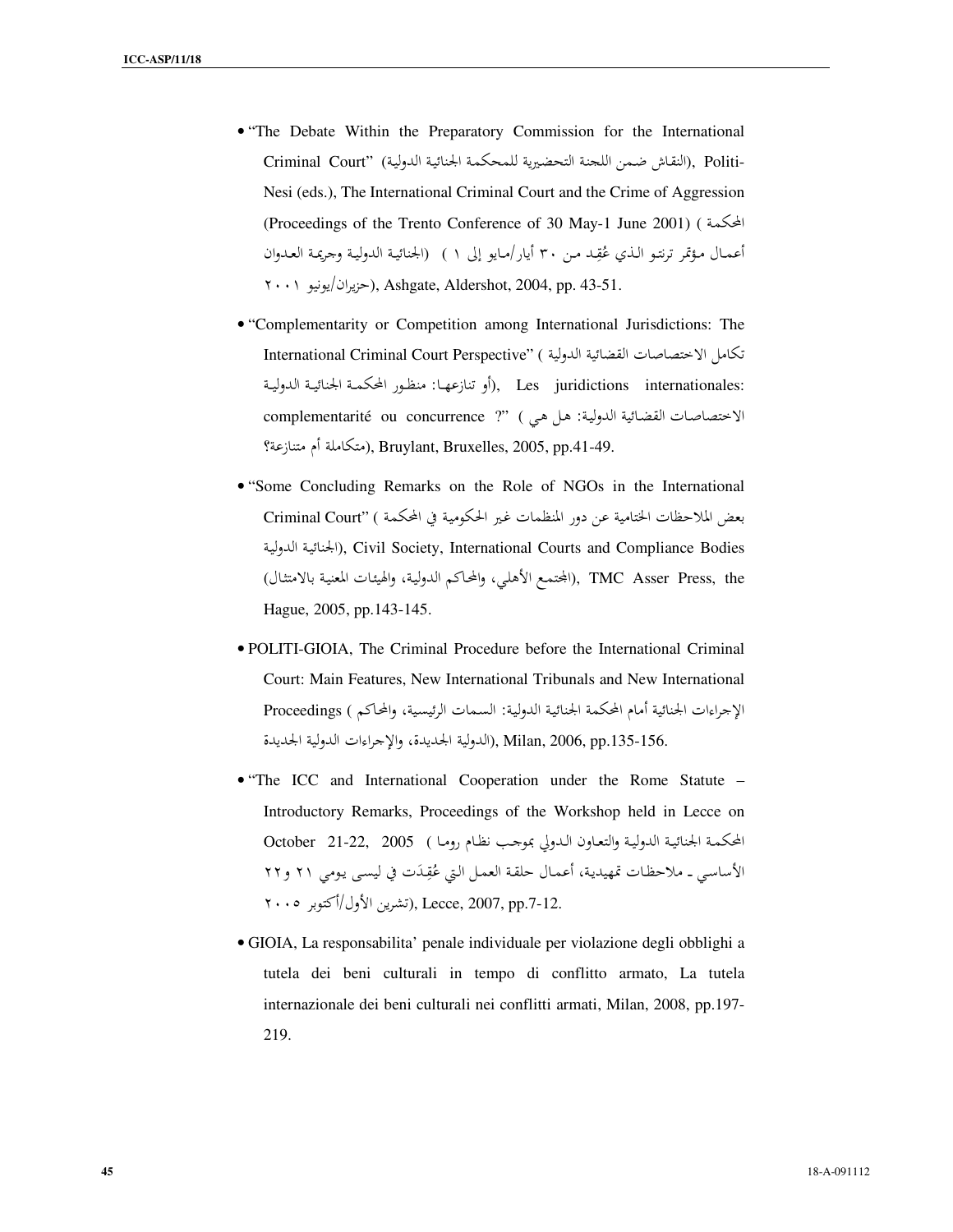- POLITI-GIOIA (eds.), The International Criminal Court and National Jurisdictions, Proceedings of the Trento Colloquium of 4-5 May 2007 أعمال ندوة ترنتو التي عُقدَت يومي ٤ و٥ ) (المحكمة الجنائية الدولية والمحاكم الوطنية) ۲۰۰۷ (أيار/مايو), Ashgate, Aldershot, 2008.
- "Foreword", M. El ZEIDY, The Principle of Complementarity in "تصدير"، ) International Criminal Law. Origin, Development and Practice .M ,(محمد الزيدي، "مبادئ التكامل في القانون الجنائي الدولي. المنشأ والتطور والممارسة Nijhoff, Leiden-Boston, 2008.
- · "La Corte penale internazionale a dieci anni dalla Conferenza di Roma: un primo bilancio" (المحكمة الجنائية الدولية بعد عشر سنوات من مؤتمر روما), Liber Fausto Pocar, Diritti individuali e giustizia internazionale, Milano, 2009, pp.735-752.
- "Reflections on Complementarity at the Rome Conference and Beyond" The International Criminal Court, (تأملات في التكامل إبَّان مؤتمر روما وفيما بعده) and Complementarity: from Theory to Practice (: المحكمة الجنائية الدولية والتكامل من النظرية إلى الممارسة), Cambridge Univ. Press, Cambridge, 2011, pp.142-149.
- "The ICC and the Crime of Aggression: A Dream that Came Through and المحكمة الجنائية الدولية وحريمة العدوان: الحلم الذي تحقَّق والواقع ) "the Reality Ahead الماثل أمامنا), Journal of International Criminal Justice, Vol.10, 1, 2012, pp.267-288.

 $* * *$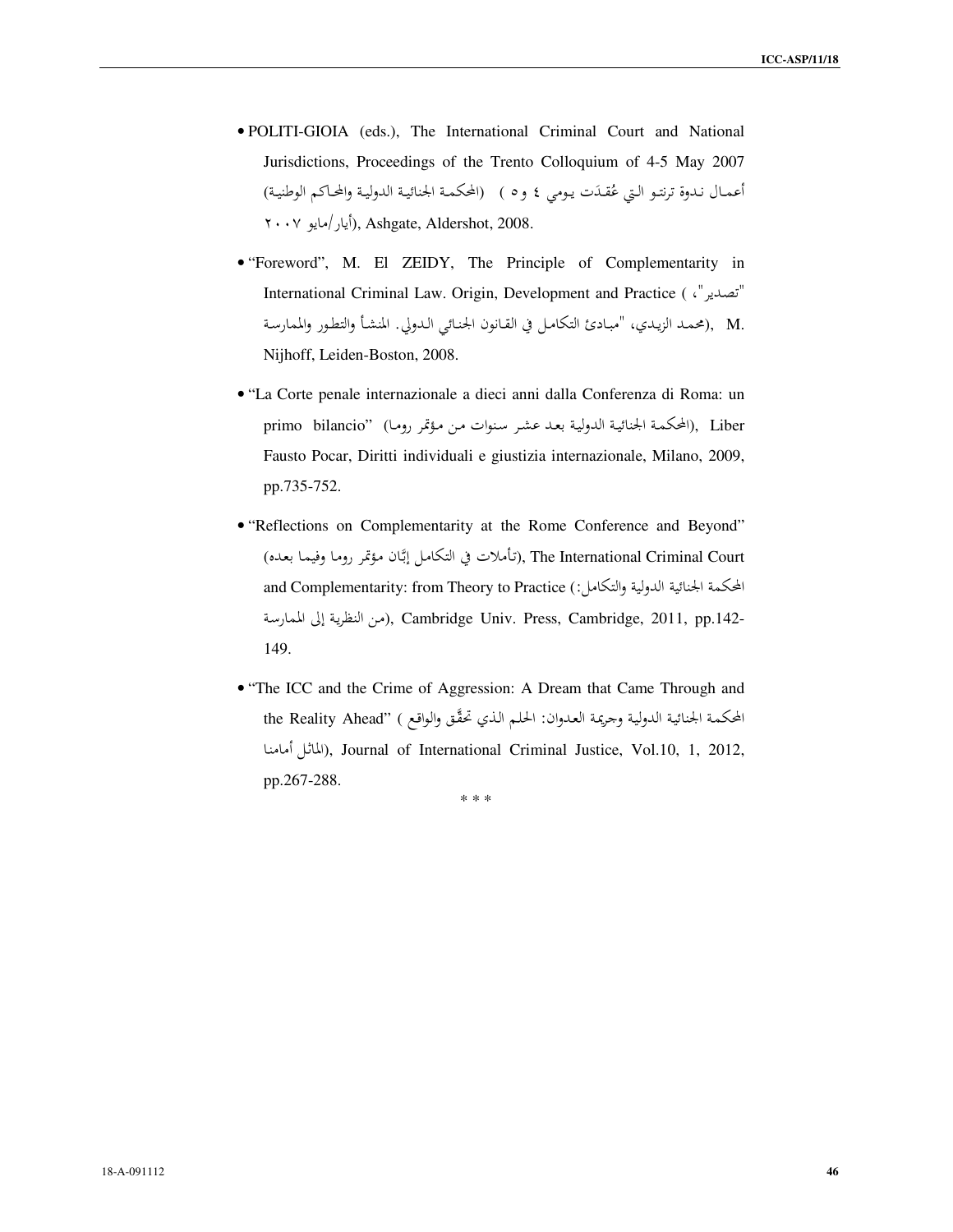٧– سترادا–روزنبرغا، كرستين (لاتفيا)

[الأصل: إنكليزي]

مذكرة شفوية

تمدي وزارة الشؤون الخارجية لجمهورية لاتفيا تحياتما إلى أمانة جمعية الدول الأطراف في نظام روما الأساسي للمحكمة الجنائية الدولية، وتتشرف بإعلامها بقرار حكومة جمهورية لاتفيا أن تقدِّم ترشيح البروفيسورة الدكتورة في القانون كرستين سترادا — روزنبرغا لانتخاب أعضاء اللحنة الاستشارية المعنية بترشيحات قضاة المحكمة الجنائية الدولية، الذي سيُجرَى خلال الدورة الحادية عشرة لجمعية الدول الأطراف في لاهاي من ١٤ إلى ٢٢ تشرين الثاني/نوفمبر ٢٠١٢.

إن البروفيسورة الدكتورة في القانون كرستين سترادا — روزنبرغا تتمتع بدراية وخبرة متميِّزتين ومستفيضتين في مجال القانون الجنائبي والإجراءات الجنائية. فالسيدة سترادا — روزنبرغا محاضِرة في مركز التدريب القضائي (منذ عام ٢٠٠٢) وفي كلية القانون في جامعة لاتفيا (٢٠٠٠-٢٠٠٣). وقد تولُّت السيدة سترادا – روزنبرغا رئاسة كرسي القانون الخاص (٢٠٠١) ورئاسة كرسي القانون العام ونظرية القانون (٢٠٠١) في جامعة "توريبا" ورئاسة كرسي القانون الجنائي في كلية القانون في جامعة لاتفيا (٢٠٠٧–٢٠٠٧). وكانت عضواً في الفريق العامل الدائم التابع لوزارة العدل المعنى بإعداد تعديلات قانون الإجراءات الجنائية (٢٠٠٦–٢٠٠٧). وفي عام ٢٠٠٦ عُيِّنت السيدة سترادا–روزنبرغا خبيرةً في المجال القانوني في القطاع الفرعي للقانون الجنائي في مجلس العلوم اللاتفي. وهي حالياً عميدة في كلية القانون في جامعة لاتفيا وقانونية محلَّفة.

لقد شاركت السيدة سترادا–روزنبرغا في بحوث دولية شتّى في علم القانون وألَّفت أكثر من ٤٥ منشوراً علمياً، منها دراستان أحاديتا الموضوع عنوان إحداهما "نظرية المحاجَّة في الإجراءات الجنائية. الجزء العام" (٢٠٠٢) وعنوان الأخرى "مبدأ الاعتراف المتبادَل ضمن نطاق التعاون الدولي في مجال الإجراءات الجنائية في فضاء الاتحاد الأوروبي ــ النظرية والتطبيق" (٢٠٠٩). كما إنَّها ظهرت في مؤتمرات على المستوى الدولي، مقدِّمةً تقارير عن مسائل راهنة في القانون الجنائي وقانون الإجراءات الجنائية.

إن لها من خبرتما المهنية المديدة ما يجعلها مؤهَّلة تأهيلاً عالياً للوفاء بمقتضيات الفقرة ٢ من وثيقة الاختصاصات المتعلقة بإنشاء اللحنة الاستشارية المعنية بترشيحات قضاة المحكمة الجنائية الدولية (مُرْفَق الوثيقة ICC-ASP/10/36، الفقرة ٢). وهي ذات مناقب أخلاقية رفيعة، وتتمتع بكفاءة وخبرة راسختين في القانون الجنائبي.

ويُرْفَق بَمِذه المذكرة البيان المفصَّل بمؤهلات وخبرة البروفيسورة الدكتورة في القانون كرستين سترادا — روزنبرغا.

\* \* \*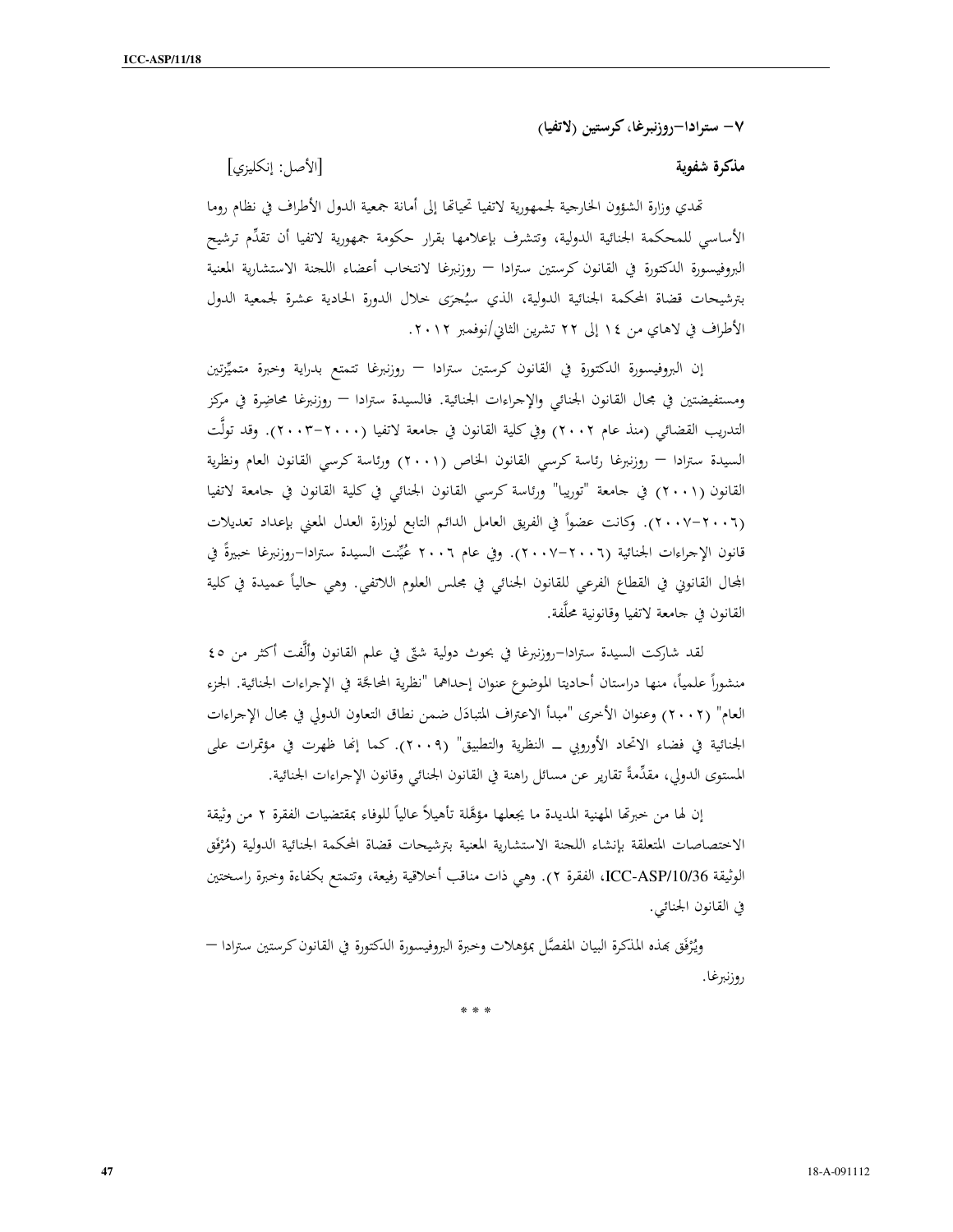بيان المؤهلات والخبرة البيانات الشخصية الاسم كرستين سترادا — روزنبرغا دوبيلي في لاتفيا مكان الولادة الدراسة تخرجت من المدرسة الثانوية ذات الرقم ٩٠ في ريغًا.  $1995$ تخرجت من كلية القانون في جامعة لاتفيا، حائزةً مؤهّلاً لممارسة المهنة القانونية.  $199A$ مُنحت درجة ماجستير العلوم الاجتماعية في علم القانون من كلية القانون في 1999 جامعة لاتفيا. مُنحت درجة الدكتوراه العلمية في القانون في القطاع الفرعي لعلم القانون الجنائبي.  $Y \cdot Y$ الألقاب والدرجات الأكاديمية بروفيسورة، دكتورة في القانون الوظائف ١٩٩٥–١٩٩٨ مكتب المدَّعى العام للتحقيق في الجرائم المنظَّمة والجرائم الاقتصادية: مساعِدة للمدَّعي العام. ١٩٩٨–٢٠٠٠ مكتب المدَّعى العام للتحقيق في الجرائم المالية والجرائم الاقتصادية: مدَّعية عامة. ٢٠٠١–٢٠٠١ مكتب المدَّعى العام المتخصِّص لمكافحة الجرائم المنظَّمة وغيرها من القطاعات: مدَّعية عامة. ُ جامعة لاتفيا، كلية القانون: أجرت حلقات تدارس، وشارَكت في مشروع بحث. بدءاً من ۱۹۹۸ جامعة لاتفيا، كلية القانون، قسم القانون الجنائبي: مساعِدة.  $Y \cdot \cdot \cdot - 1991$ جامعة لاتفيا، كلية القانون، قسم القانون الجنائبي: محاضِرة.  $\mathbf{y} \cdot \mathbf{y} - \mathbf{y} \cdot \mathbf{y}$ "جامعة توريبا" المحدودة المسؤولية: رئيسة قسم علم القانون الخاص والقانون العام  $\gamma \cdot \cdot \gamma$ ونظرية القانون، أستاذة محاضِرة. "جامعة توريبا" المحدودة المسؤولية: مديرة برنامج العلوم القانونية، عميدة كلية  $Y \cdot Y - Y \cdot Y$ القانون، أستاذة محاضِرة. جامعة لاتفيا، كلية القانون: نائبة للعميد.  $Y \cdot 7 - Y \cdot 7$ جامعة لاتفيا، كلية القانون، قسم القانون الجنائبي: أستاذة محاضِرة.  $\gamma \cdot \cdot \xi - \gamma \cdot \cdot \tau$ جامعة لاتفيا، كلية القانون، قسم القانون الجنائي: أستاذة مشاركة.  $Y \cdot \cdot \lambda - Y \cdot \cdot 2$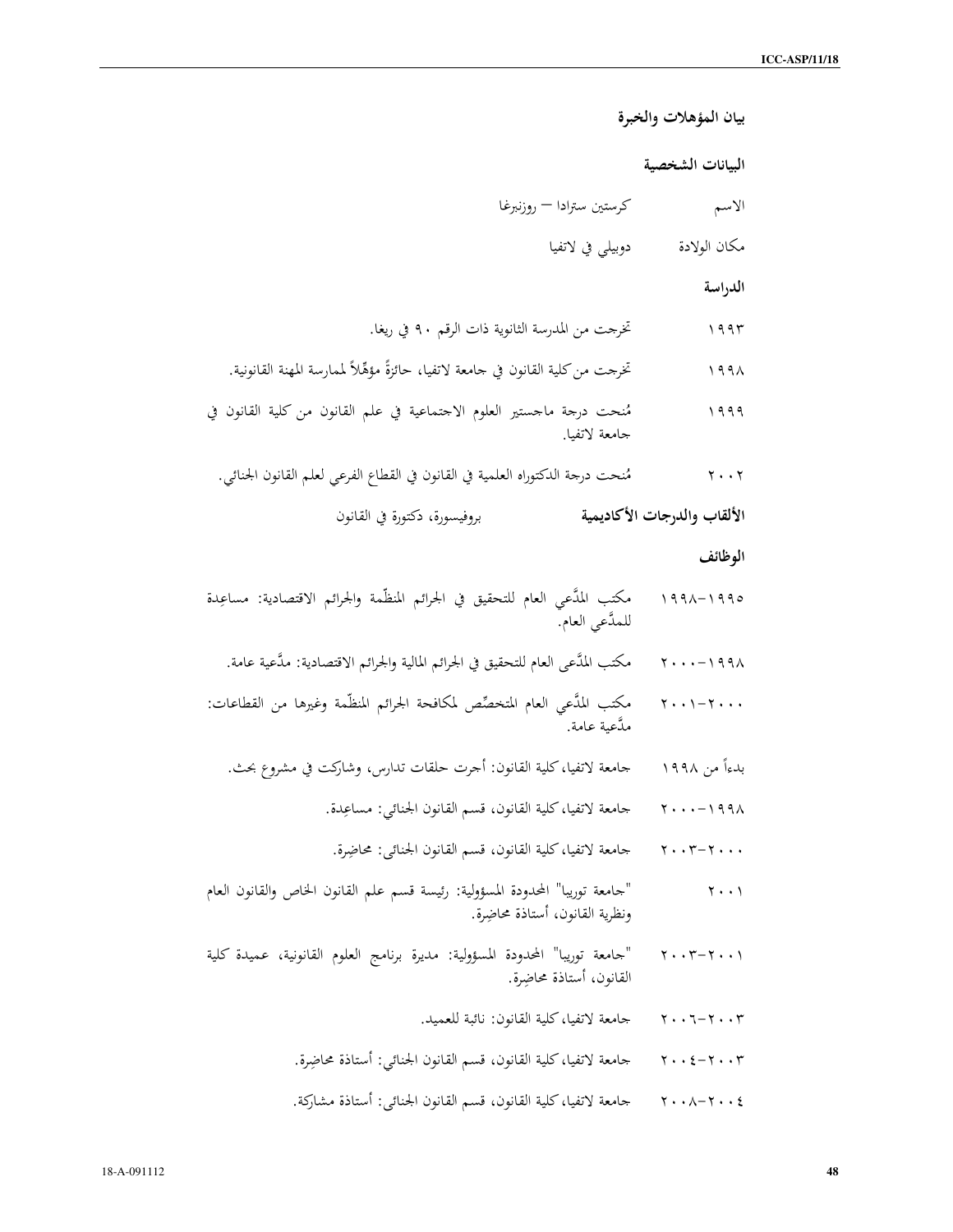```
٢٠٠٧–٢٠٠٧        جامعة لاتفيا، كلية القانون، قسم القانون الجنائبي: رئيسة القسم.
                                            ٢٠٠٧ – الوقت جامعة لاتفيا،كلية القانون: العميدة.
                                                                                              الحاضر
                       ٢٠٠٨ – الوقت - جامعة لاتفيا، كلية القانون، قسم القانون الجنائي: أستاذة.
                                                                                              الحاضر
                                                                  ٢٠٠٦ – الوقت قانونية محلَّفة.
                                                                                              الحاضر
                          ٢٠١٠ – الوقت عضوة مجلس إدارة جامعة لاتفيا ورئيسة لجنته الدستورية.
                                                                                              الحاضر
                                                                                 المهارات الإضافية
                                                   أُتمَّت دورة دراسية في المحاسبة.
                                                                                             1999
                                                                          الدراسة المهنية المستمرَّة
كولومبيا، الولايات المتحدة الأمريكية: حلقة تدارس معنية بمكافحة الفساد العام
                                                                                             1999(مشتركة مع مدَّعين عامين وقضاة).
جُرمالا، لاتفيا: حلقة تدارس معنية بمكافحة جنوح الأحداث (نظَّمها اختصاصيون
                                                                                              \mathbf{y} \cdot \cdot \cdotكنديون).
روتردام، هولندا: حلقة تدارس عنوانها "الغش في أوروبا والحفاظ على المصالح المالية
                                                                                             \mathbf{y} \cdot \cdot \mathbf{y}للاتحاد الأوروبي".
                  ريغا، لاتفيا: حلقة تدارس معنية بالتحقيق في الجرائم الاقتصادية.
                                                                                             \gamma \cdot \cdot \gammaريغا، لاتفيا، معهد ريغا للدراسات العليا في القانون: مؤتمر عنوانه "
                                                                                              \gamma \cdot \cdot \gamma"Kriminālprocess: starptautiska un Baltijas valstu pieredze
                        (الإجراءات الجنائية: التجربة الدولية وتحربة دول البلطيق).
 ريغا، لاتفيا، معهد ريغا للدراسات العليا في القانون: مؤتمر علمي عنوانه "
                                                                                             \mathbf{y} \cdot \cdot \mathbf{y}لاتفيا "Latvijas suverenitāte un dalība Eiropas Savienībā
                                                  والعضوية في الاتحاد الأوروبي).
ريغا، لاتفيا، معهد ريغا للدراسات العليا في القانون: حلقة تدارس عنوانها " Tiesu
                                                                                              \gamma \cdot \cdot \gammavaras neatkarība Latvijā: Tiesnešu tālākizglītības, kvalifikācijas
un pašpārvaldes jautājumi" (استقلال السلطة القضائية في لاتفيا: مسائل
                               تعليم القضاة المستمر، وتأهيلهم، وإدارتهم الذاتية).
```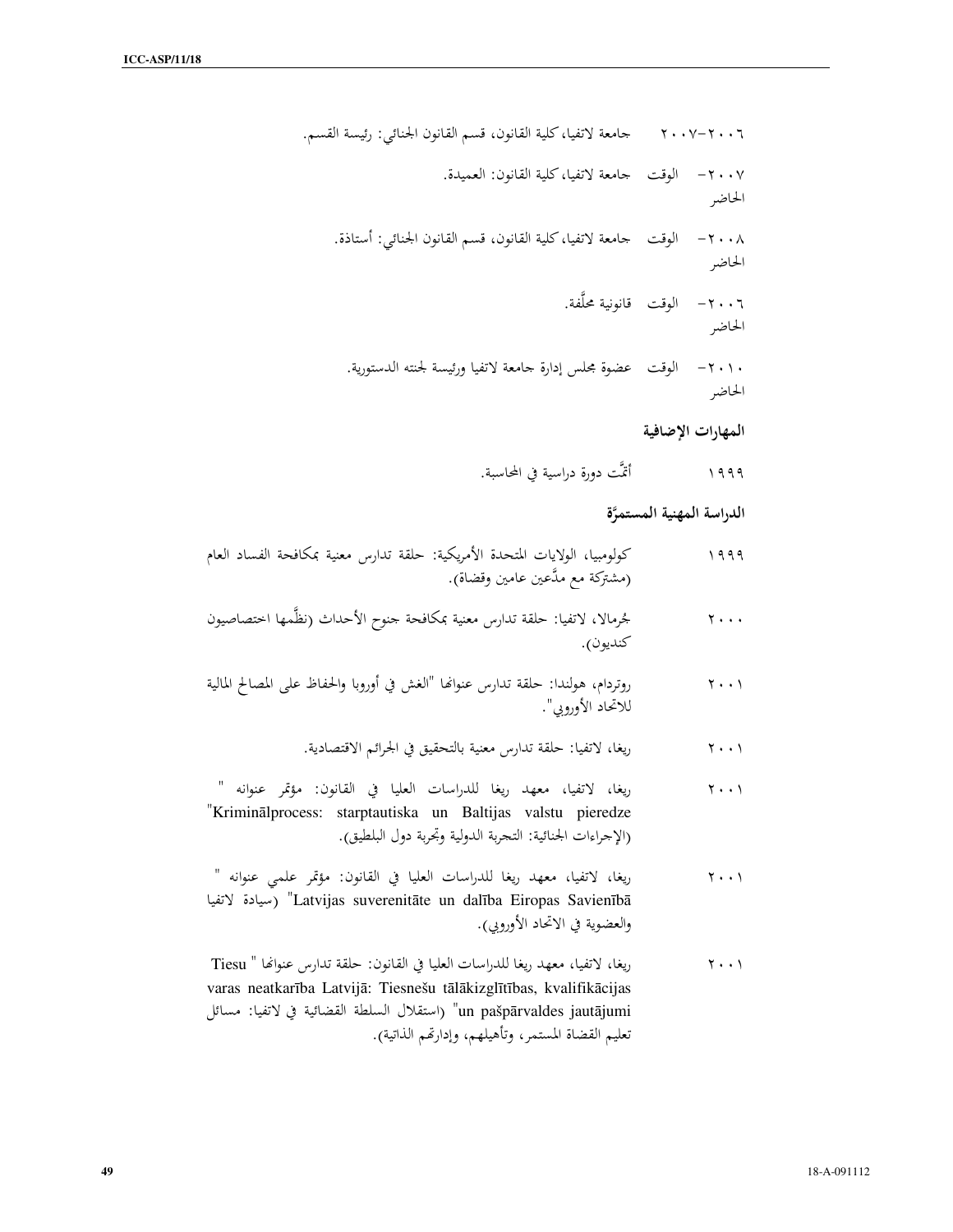| ريغا، لاتفيا: مشروع عنوانه "Tiesas spriedumu apspriešana" (التباحث في    | $\mathbf{y} \cdot \mathbf{y}$ |
|--------------------------------------------------------------------------|-------------------------------|
| قضاء المحاكم)، حلقة تدارس عنوالها " Eiropas Cilvēktiesību tiesas prakses |                               |
| izmantošana Latvijas tiesās" (الاستعانة باجتهاد المحكمة الأوروبية لحقوق  |                               |
| الإنسان في المحاكم اللاتفية).                                            |                               |

- ٢٠٠٣ لودز، بولندا، جامعة لودز: ندوة عنوانها "مستقبل الاتحاد الأوروبي" (في إطار اجتماع منسِّقى برنامج سقراط/إراسموس للتبادل الجامعى الدولي).
- Augstskolu " عنوانه " Augstskolu تفيا عنوانه  $y \cdot \cdot \xi$ mācībspēku pedagoģiskā pilnveide/Inovācijas augstākās izglītības sistēmā/Izglītības darba vadība" (التدريب التزبوي المستمر لأعضاء كليات الجامعة/الابتكارات في نظام التعليم العالي/تدبر العمل التعليمي) (شهادة).
- ٢٠٠٤ الدورة ٤١٩ لحلقة التدارس ذات العنوان "تغيُّر مفاهيم التبادل والحراك التعليميين الدوليين" في سالزبورغ بالنمسا.
- j[=. 
;C [=) "YQ->, ±-O.P #-;" ~
=3 ; :¾ e5 المشترك التي تنطوي عليها مسائل الإجراءات الجنائية في فضاء الاتحاد الأوروبي).
- ا، لاتفيا: حلقة تدارس عنوانما " Cilvēktiesību pamattiesību principa  $\mathbf{y} \cdot \mathbf{y}$ piemērošana kriminālprocesā, Eiropas apcietināšanas ordera un تطبيق مبدأ) "Eiropas pierādījumu ordera praktiskā piemērošana حقوق الإنسان الأساسية في الإجراءات الجنائية، والتطبيق العملي للأوامر الأوروبية القاضية بإلقاء القبض وللأوامر الأوروبية القاضية بتقديم أدلة الإثبات).
- ٢٠١١ برشلونة، إسبانيا، أكاديمية القانون الأوروبي: مؤتمر عنوانه "الأدلة الإلكترونية ـ مقبولية الأدلة الإلكترونية في الإجراءات الجنائية".

 .YQ-=\$ E
-,D 
=e Ý\*\*( z+.=6 :Ý\*\*( E
-, #UcC `--6C ` 

الجوائز

- $\ddot{\circ}$ الت الجائزة السنوية للشركة المساهمة Grindeks والأكاديمية اللاتفية للعلوم مزيدةً  $\mathbf{y} \cdot \mathbf{y}$  $\it Pier\bar{a}$ dīšanas teorijas " بكافاة لأفضل الباحثين الشباب في لاتفيا على المقال #-5M lQ-e6) "*pamatj*ē*dzienu problem*ā*tika krimin*ā*lproces*<sup>ā</sup> المتعلقة بالمبادئ الأساسية لنظرية المحاجَّة في الإجراءات الجنائية).
	- الت جائزة مجلس طلبة جامعة لاتفيا لأفضل عميد لعام ٢٠٠٨.  $\mathbf{y} \cdot \mathbf{y}$
	- الت جائزة مجلس طلبة جامعة لاتفيا لأفضل عميد لعام ٢٠١١.  $\gamma \cdot \gamma$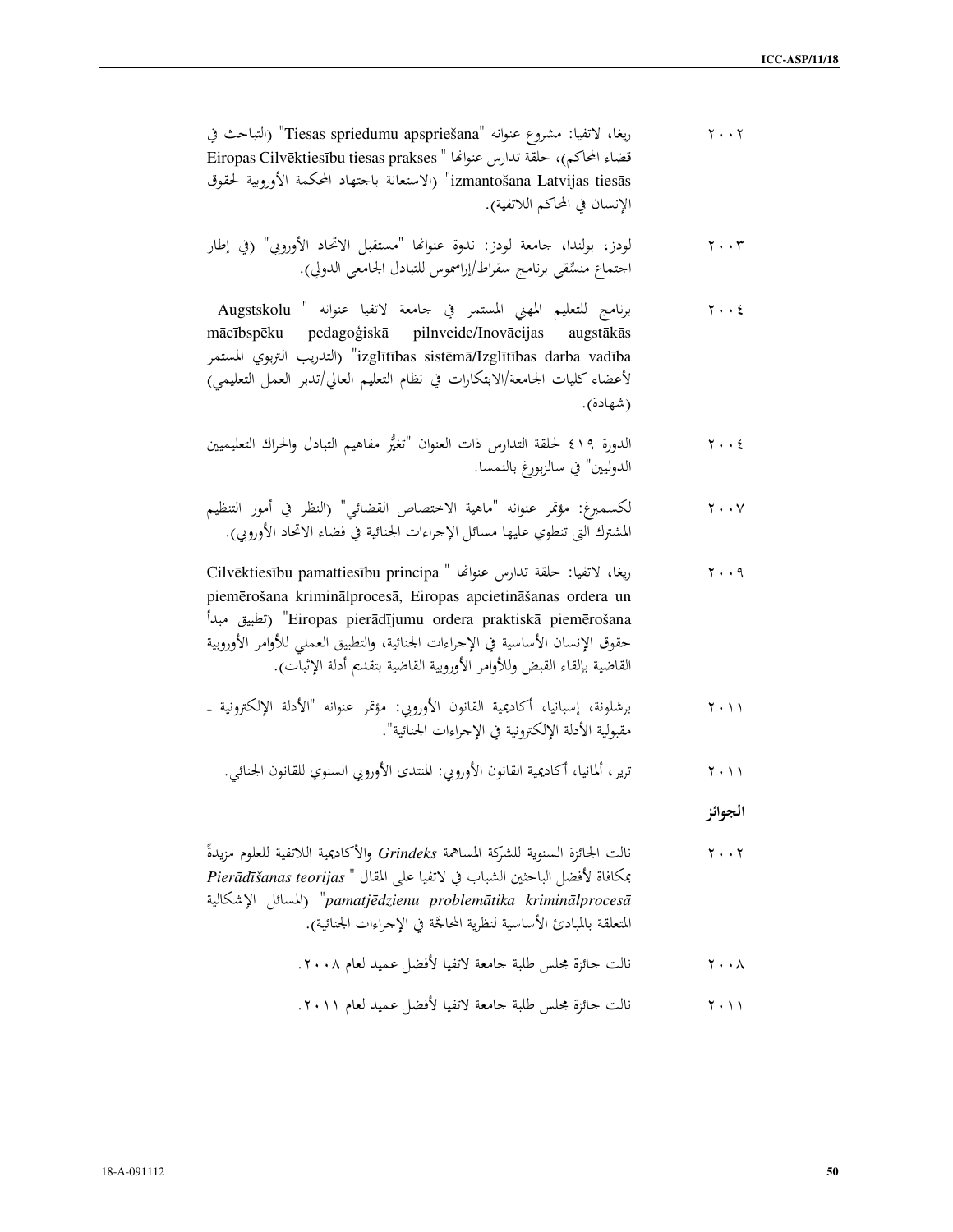المشاركة في المسابقات، والنتائج المُحرزَة

- مسابقة العاملين في أكاديمية الشرطة اللاتفية في مجال العمل البحثي: تبوأت المرتبة  $\mathbf{y} \cdot \cdot \cdot$ الأولى بين المرشَّحين للقب واضع أفضل مُعِين دراسي، وذلك على المعِين الدراسي Ā.Meikališa K.Strada Tiesu varas institūciju tiesības Shēmas (حقوق مؤسسات السلطة القضائية، مخطَّطات) .N٩٩٩ ،P un Ko ،R .
- مسابقة جامعة توريبا: جاءت في المرتبة الثانية بين المرشَّحين للقب "أفضل محاضر"  $\mathbf{y} \cdot \cdot \cdot$ على المحاضرة "المجنى عليه في الإجراءات الجنائية".

- مسابقة العاملين في أكاديمية الشرطة اللاتفية في مجال العمل البحثي: جاءت في  $\mathbf{y} \cdot \mathbf{y}$ المرتبة الثانية بين المرشَّحين للقب واضع أفضل مُعِين دراسي، وذلك على المعِين Ā.Meikališa K.Strada Uzdevumu krājums kriminālprocesa tiesībās (مجموعة تمارين في قانون الإجراءات الجنائية) .P un Ko ،R .
- مسابقة "الشباب البارزون" التي نظَّمتها رابطة Junior Chamber International  $\mathbf{y} \cdot \cdot \mathbf{0}$ في لاتفيا: فازت بجائزة في فئة "المنجزات الأكاديمية".
- اختيار مجلة "Jurista vārds " أفضل المرشَّحين من أصحاب "المقالات الكبيرة  $Y \cdot Y$ الأثر على الفكر القانوني في لاتفيا": نالت شهادة تقدير على سلسلة المقالات " Pārmaiņu laiks kriminālprocesā" ("أوان التغيير في الإجراءات الجنائية").

## النشاط البحثي والمنشورات

المشاركة في مشاريع بحوث وبرامج موَّلها المجلس اللاتفي للعلوم وبلدان أخرى

- مشروع عنوانه "مسائل تطبيق قانون الإجراءات الجنائية اللاتفى في سنته الأولى".  $y \cdot y$ المؤسسة المُموِّلة: وزارة التربية في جمهورية لاتفيا. المشروع ذو الرقم 2006/17 ــ شاركت ببحث في "تفسير أحكام قانون الإجراءات الجنائية في محاكم الاستئناف وهيئات النقض خلال سنة نفاذه الأولى".
- مشروع عنوانه "المشكلات النظرية والعملية في مباشرة الإجراءات الجنائية على  $\mathbf{y} \cdot \mathbf{y}$ أساس الاتَّحام العام". المؤسسة المُموِّلة: وزارة التربية والعلوم في جمهورية لاتفيا. المشروع ذو الرقم 23/116-20007 ــ شاركت ببحث في "دور الشخص الذي يكون قد عاني الأضرار المتأتِّية عن الجريمة في مباشرة الإجراءات الجنائية".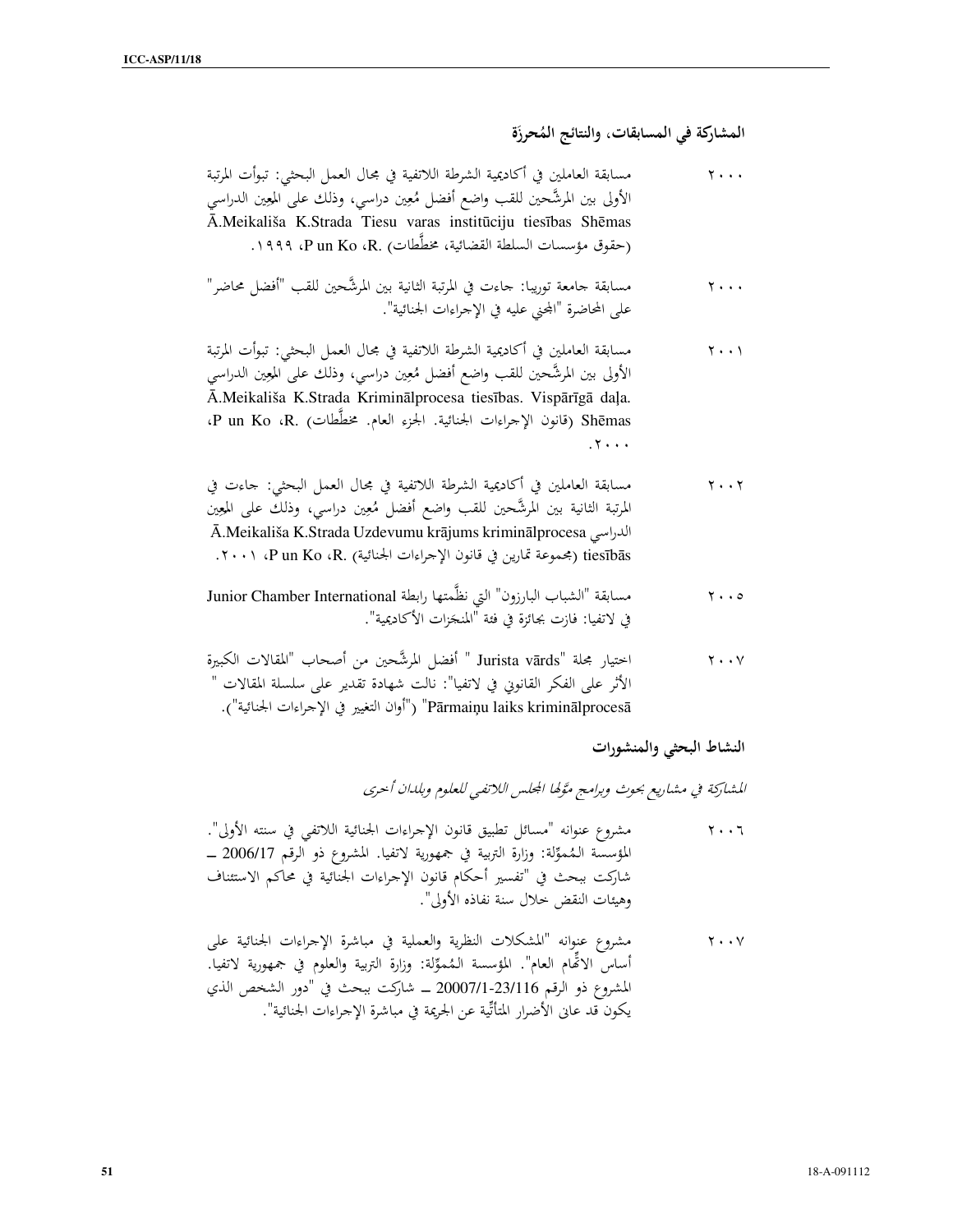$\mathbf{Y} \cdot \cdot \mathbf{A}$ 

| الداخلية وأكاديمية الشرطة اللاتفية بشأن التكفُّل بتطوير النشاط البحثى في عام<br>٢٠٠٨، رقمه  06.2008.01-51، اتفاق بشأن تنفيذ مشروع مؤلته وزارة الداخلية<br>عنوانه "قانونية الاحتحاز في إطار الإجراءات الجنائية" (اللائحة التنظيمية ذات<br>الرقم 08/46-24) ــ شاركت ببحث في "طبيعة الاحتحاز في الإجراءات الجنائية<br>بمثابة تدبير قسري ضمن إطارها ــ الجوانب الوطنية والدولية". |                                     |
|-------------------------------------------------------------------------------------------------------------------------------------------------------------------------------------------------------------------------------------------------------------------------------------------------------------------------------------------------------------------------------|-------------------------------------|
| دراسة عنوانها "تحقيق حقوق المجني عليهم في قضايا الاتِّمام الخاص ــ التنظيم في<br>الجنائية:<br>الإجراءات<br>الممارسة، والمشكلات، والحلول" ـــ طلبتها وزارة العدل في جمهورية لاتفيا (اتفاق<br>بشأن حقوق التأليف والنشر رقمه 1.66.1/66).                                                                                                                                         | $\mathbf{y} \cdot \mathbf{y}$       |
| مشروع للمحلس اللاتفي للعلوم رقمه 09.1506 وعنوانه "نتائج تحديث الإجراءات<br>الجنائية والتوجّـهات الأخرى لتطويرها" ــ تولَّت تنفيذ المشروع.                                                                                                                                                                                                                                     | $\mathbf{y} \cdot \mathbf{y}$       |
| مشروع للمحلس اللاتفي للعلوم رقمه 09.1616 وعنوانه "التكفُّل بالتنمية المستدامة<br>للعلاقات القانونية"، المُشروع الفرعي الثالث "نتائج تحديث الإجراءات الجنائية<br>والتوجّهات الأخرى لتطويرها" ــ تولَّت تنفيذ المشروع.                                                                                                                                                          | $\mathbf{y} \cdot \mathbf{y}$       |
| دراسة طلبتها وزارة العدل عنوانها "التنظيم القانوني لمصادرة الممتلكات في لاتفيا<br>والاتحاد الأوروبي، التكفُّل بفعالية آلية إنفاذه"، في إطار مشروع عنوانه "المساعدة<br>القانونية في إعمال مكتسب الجماعة"، للأداة ٍ المالية للفضاء الاقتصادي الأوروبي<br>(EEA)، أداة مالية ثنائية لحكومة النرويج ــ تولُّت تنفيذ المشروع.                                                       | $\mathbf{r} \cdot \mathbf{y}$ .     |
| مشروع للمحلس اللاتفي للعلوم رقمه 09.1616 وعنوانه "التكقُّل بالتنمية المستدامة<br>للعلاقات القانونية"، المشروع الفرعي الثالثِ ذو العنوان "نتائج تحديث الإجراءات<br>الجنائية والتوجّهات الأخرى لتطويرها" ــ تولُّت تنفيذ المشروع.                                                                                                                                               | $\mathbf{y} \cdot \mathbf{y}$       |
| المشاركة في مشاريع بحوث دولية                                                                                                                                                                                                                                                                                                                                                 |                                     |
| دراسة نسَّقتها جامعة ريجيكا (كرواتيا) عنوانها "الانتقال من نظام إلى أخر من نظم<br>الإجراءات الجنائية"، تقرير عن إصلاح نظام الإجراءات الجنائية في لاتفيا (مع أريجا<br>ميكاليشا).                                                                                                                                                                                               | $\mathbf{y} \cdot \mathbf{y}$       |
| مشروع لبرنامج الأمم المتحدة الإنمائي ووزارة العدل في جمهورية لاتفيا<br>رقمه LAT/01/004 وعنوانه "دعم الإصلاح القضائ <sub>ي</sub> في لاتفيا"، بحث في<br>"تخطيط الموارد البشرية وإدارتها في نظام القضاء"؛ ضمن إطار البند "تنسيق التدريب<br>وتخطيطه، ومراقبة الجودة": شاركت فيه بصفة خبير محلي.                                                                                   | $\mathbf{y} \cdot \cdot \mathbf{z}$ |
| دراسة دولية، نسَّقتها جامعة ردباود في نجميخي بمولندا، لمشروع AGIS (الاتحاد                                                                                                                                                                                                                                                                                                    | $\mathbf{y} \cdot \mathbf{y}$       |

مشروع في محال البحث العلمي وتنمية البنية التحتية عنوانه "قانونية الاحتحاز في

إطار الإجراءات الجنائية" ـــ وزارة الداخلية لجمهورية لاتفيا، اتِّفاق بين وزارة

تاد الأوروبي) عنوالها "مهام وصلاحيات أجهزة الادِّعاء العام في الدول الأعضاء في الاتحاد الأوروبي" — تقرير عن نظام مكتب المدَّعي العام في لاتفيا، ومهامه، ووظائفه، إلخ (مع أريجا ميكاليشا).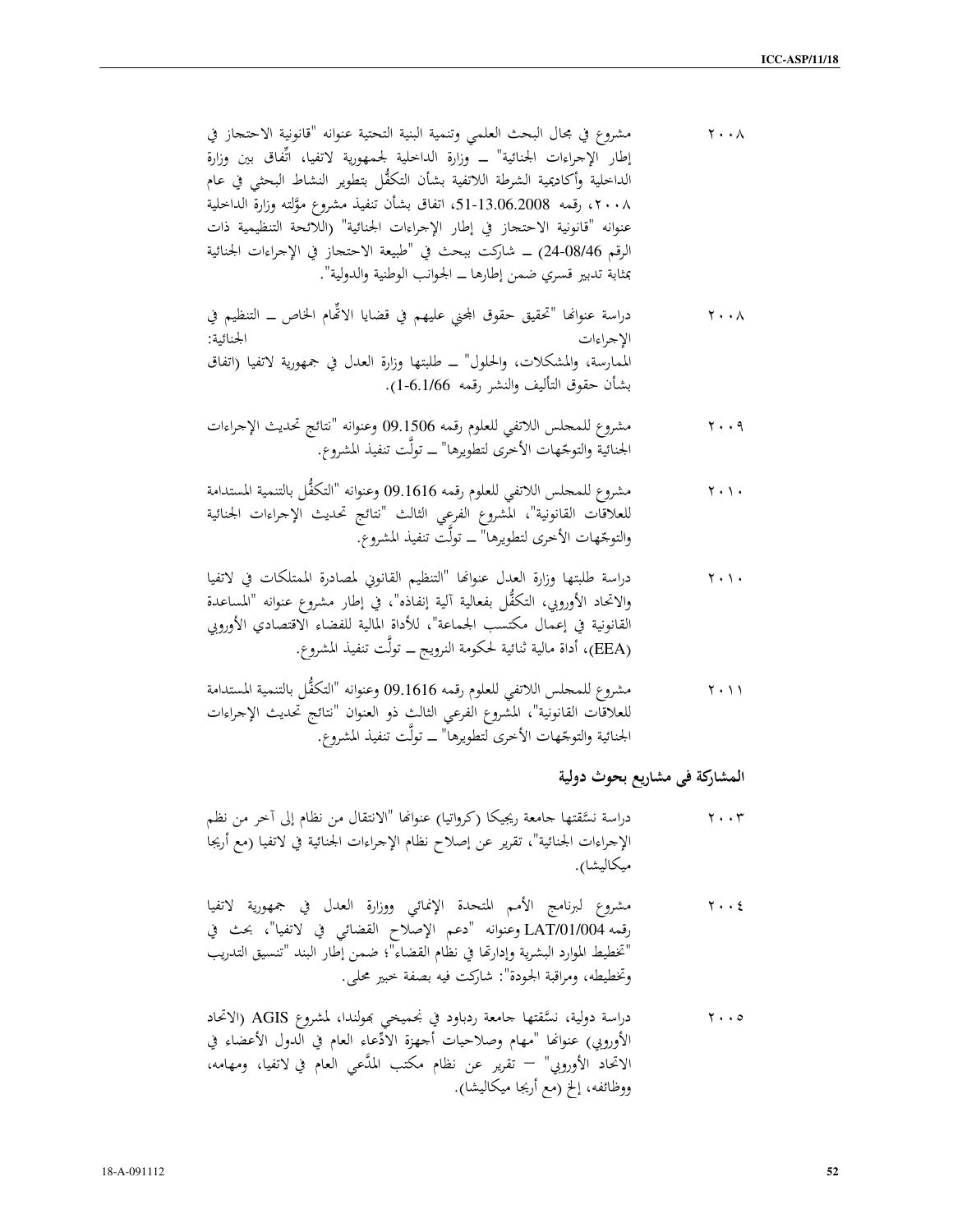- أحداث نُظِّمت في إطار مشروع مؤلته إدارة الاتحاد الأوروبي العامة للقضاء والحرية  $\mathbf{y} \cdot \mathbf{y}$ Atjaunojošais taisnīgums nepilngadīgo " مؤتمر دولي عنوانه " Atjaunojošais taisnīgums nepilngadīgo القضاء) "noziedzības aspektā: Baltijas valstis Eiropas dimensijā الإصلاحي فيما يخص جنوح الأحداث): أسدت مشورة شفوية إلى المشاركين في المؤتمر بَّتاريخ ٢٦ تشرين الثاني/نوفمبر ٢٠٠٩، ونظَّمت حلقة تدارس بتاريخ ح<br>۲۷ تشرین الثاني/نوفمبر ۲۰۰۹.
- دراسة نسَّقتها جامعة لكسمبرغ عنوانها "التحقيق الجنائي والملاحقة في الجرائم الماسَّة  $\mathbf{y} \cdot \mathbf{y}$ . بالمصالح المالية للاتحاد ــ البُعد المتعلق بالدول الأعضاء (-F2R-DRO-PEU 10CRIM)" ـــ شاركت فيها بصفة خبير محلي.

المنشورات في المجال العلمي

مقالات ضهين طبعات مراجحة

- Strada K. Kratīšanas kriminālprocesuālais institūts Latvijā un ASV ( مؤسسات Latvijas Universitātes //(بحوث الإجراءات الجنائية في لاتفيا والولايات المتحدة zinātniskie raksti 617. Procesuālais taisnīgums 1998.
- Strada K. Vienošanās Latvijas kriminālprocesuālajā likumdošanā izpratne, nozīme, pilnveides iespēja un nepieciešamība. ( التسوية في إطار قانون الإجراءات Starptautiskās (الجنائية اللاتفي ــ فهمها، ودلالتها، وإمكانيات تحسينها، وضرورتها konferences "Tiesību transformācijas problēmas sakarā ar integrāciju Eiropas Savienībā" R., LU, 2001.gada 1-2.februāris rakstu krājums R., 2002.
- Strada K. Pierādīšanas teorijas un prakses aktuālie jautājumi kriminālprocesā Starptautiskās // (مسائل راهنة نظرية وعملية في مجال المُحاجَّة في الإجراءات الجنائية) zinātniskās konferences "Tradicionālais un novatoriskais sabiedrības ilgspējīgā attīstībā" rakstu krājums Rēzeknes augstskola, 2002.
- Strada K. Novitātes un aktualitātes kriminālprocesuālajā pierādīšanas teorijā un to ietekme uz uzņēmējdarbības tiesisko vidi ( مستجدّات ومسائل راهنة في Starptautiskās // (نظرية الـمُحاجَّة في الإجراءات الجنائية وأثرها على بيئة الأعمال القانونية zinātniskās konferences "Uzņēmējdarbība un tās tiesiskā vide: procesi, tendences, rezultāti" rakstu krājums Biznesa augstskola Turība, 2002.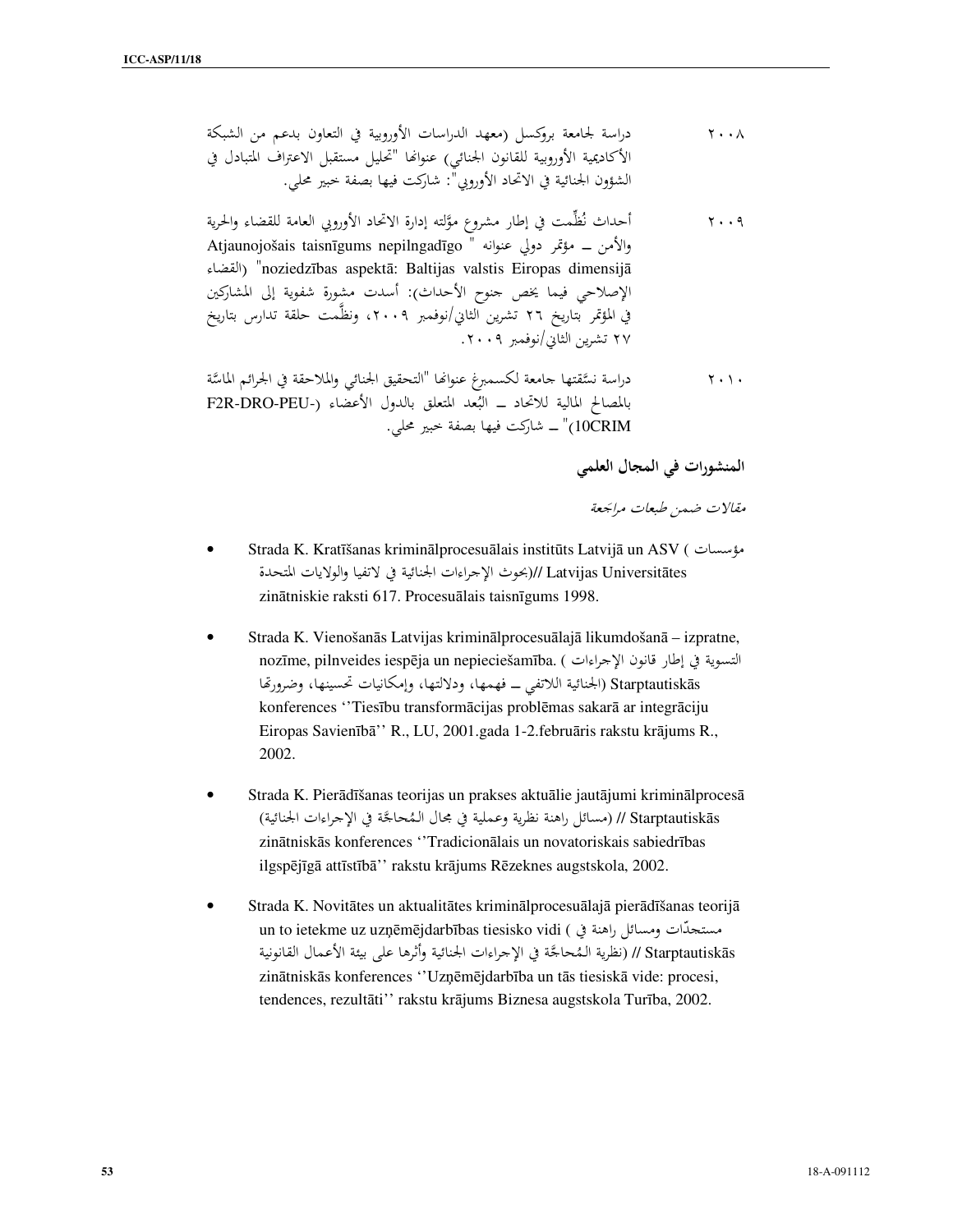- Strada-Rozenberga K. Pierādīšanas pienākums un tā tiesiskā reglamentācija: attīstības perspektīvas kriminālprocesa reformas kontekstā ( عبء الإثبات Latvijas Zinātņu // (وتنظيمه القانوني: أفاق التطور في سياق إصلاح الإجراءات الجنائية akadēmijas vēstis, 2002., 56.sējums, 4./5./6. numurs A daļa: Sociālās un humanitārās zinātnes. 50-58.lpp.
- страда-розенберга к. предмет доказывания в уголовном процессе ( ۶ موضوع الإثبات في الإجراءات الجنائية // вестник калининградского юридического/ института но2 2002 ,ст. 79-89.
- Strada-Rozenberga K. Latvija un Eiropas Savienības tiesību politika السياسة القانونية للاتفيا وللاتحاد الأوروبي في مجال القضاء ) kriminālās justīcijas sfērā الجنائى) //Latvijas Vēsture. Jaunie un jaunākie laiki. 2003., 1(49). 78.-88.lpp.
- Strada-Rozenberga K. Novitātes pierādīšanas teorijā kriminālprocesā المستحدّت في نظرية الـمُحاجَّة في الإجراءات الجنائية ـــ تَحديدات أم ) draudi vai iespējas<br>- يستحدّث في تطرية السمحين #-.; ±) //Starptautiskās zinātniskās konferences "Personība. Laiks. Komunikācija. Tiesības, vēsture, kultūrvēsture" materiālu krājums Rēzekne, 2003. 86-95.lpp.
- Strada-Rozenberga K., Meikališa Ā. Criminal Procedure System of the نظام ) Republic of Latvia//Transition of Criminal Procedure Systems (الإجراءات الجنائية في جمهورية لاتفيا//الانتقال من نظام إلى أخر من نظم الإجراءات الجنائية), Volume 2, Rijeka, 2004, P.147-179.
- Strada-Rozenberga K. Kriminālprocesa modernizācijas un optimizācijas الاتَّجاهات على صعيد تحديث وترشيد الإجراءات ) tendences Latvijā 20/21.gs.mijā الجنائية في لاتفيا في مطلع القرن الحادي والعشرين // starptautiskās konferences "Tiesību harmonizācija Baltijas jūras reģionā" (Rīga, LU, 2004.gada 29- 30. janvāris) rakstu krājumā, Rīga, LU, 2006, 309.-326.lpp.
- Strada-Rozenberga K. Vienkāršotās procesa formas un to piemērošanas priekšnoteikumi Latvijas kriminālprocesā ( انواع الإجراءات المبسَّطة والشروط ) المسبقة لتطبيقها في إطار الإجراءات الجنائية اللاتفية/Starptautiskās zinātniskās/ konferences ''Kriminālprocesa taisnīgums" (Rīga, LPA, 2005) rakstu krājums. Rīga, LPA, 2005. 134.-144.lpp.
- Strada-Rozenberga K. Krimināltiesību un kriminālprocesa tiesību attīstības galvenie aspekti Latvijā 1990-2007.g. ( وقانون ) و2007.galvenie aspekti Latvijā 1990-2007.g. 7 - • (الإجراءات الجنائية في لاتفيا، • ٩٩-١-٢٠٠٧) // accepted for publication LU Starptautiskās konferences ''Tiesību harmonizācija Baltijas jūras reģionā pēc ES paplašināšanās" (Rīga, 2007.gada 24.-27.janvāris),rakstu krājumā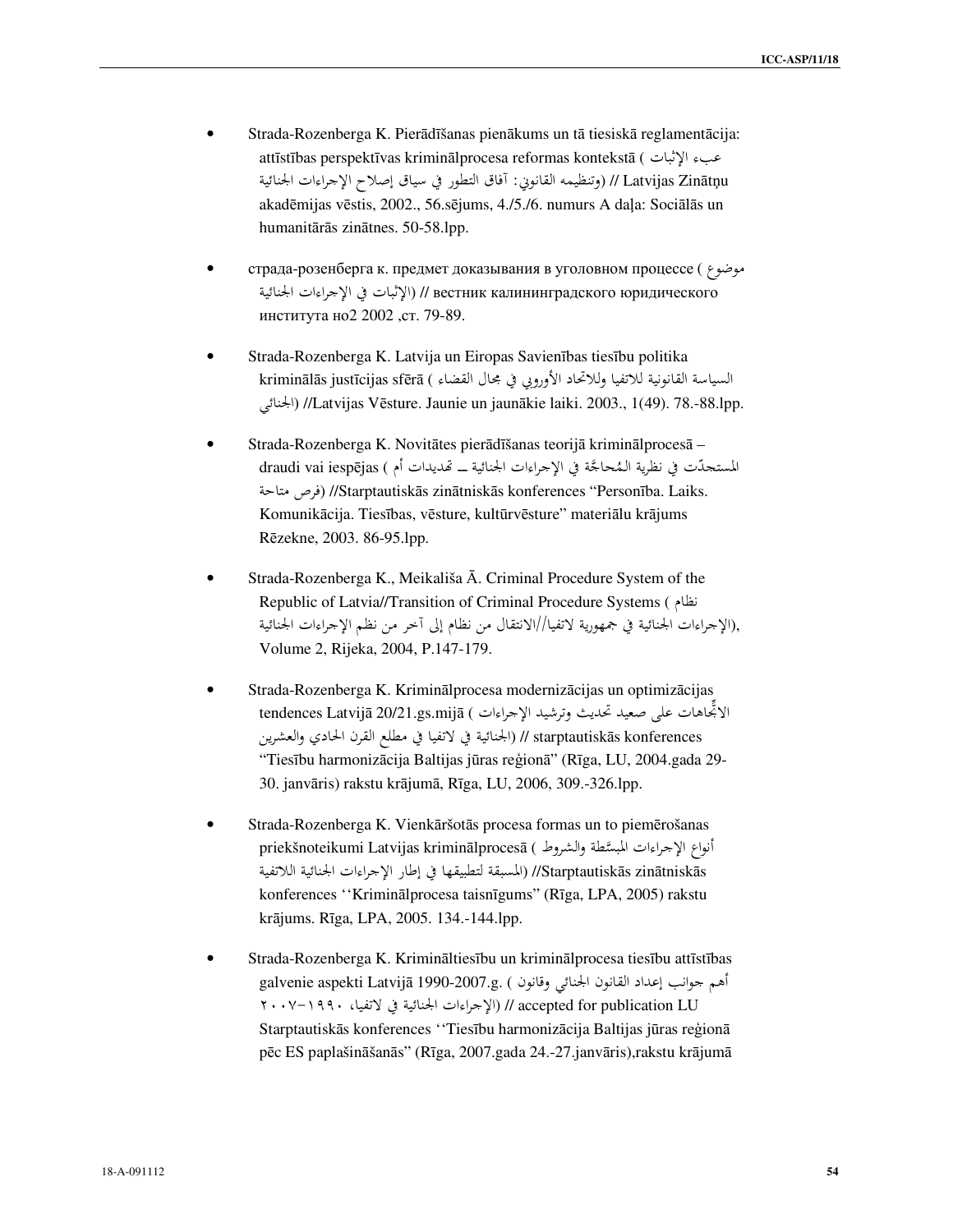- K.Strada-Rozenberga Noziedzīgā nodarījumā cietusī persona un cietušais kriminālprocesā – izpratne, statuss un aktuālā problemātika. ( الشخص الذي يكون قد عانى الأضرار المتأتَّية عن الجريمة، والمجني عليه في الإحراءات الجنائية ــ المفهوم، والصفة، والمسائل ذات الصلة // Starptautiskais semināra ''Noziegumu upuri-kā kompensēt kaitējumu" (Rīga, Rīgas Stradiņa universitāte, 2007.gada 23.- 24.augusts). Programma un tēzes, R., RSU, 2007, 16.-19.lpp.
- страда-розенберга к. Альтернативи уголовного преследования и их воздействия на уровень преступности несовершеннолетних (بدائل) Материалы международной // (الملاحقة الجنائية وأثرها على حنوح الأحداث научно – практической конференции Межотраслевие проблеми предупреждения и дорьбы против преступности в среде несовершеннолетних на современном этапе, Молдова, Кишинев, 2007.
- Strada-Rozenberga K. ''Personas, kurai ar noziedzīgu nodarījumu radīts kaitējums, loma kriminālprocesa uzsākšanā"( دور الشخص الذي يكون قد عانى Administratīvā un kriminālā// (الأضرار المتأتّية عن الجريمة في مباشرة الإجراءات الجنائية justīcija, LPA, 2007.g. Nr.4(41), 145.-160.lpp.
- Strada-Rozenberga K. Nepilngadīgā, kuram ar noziedzīgu nodarījumu صفة القاصر الذي يكون قد عانى )/nodarīts kaitējums, statuss kriminālprocesā Starptautiskā zinātniski-praktiskā / (الأضرار المتأنَّية عن الجريمة في الإجراءات الجنائية konference ''Nepilngadīgo drošība un aizsardzība"( Rīga, LPA, 2007.gada 24.-25.janvāris) rakstu krājums, R., LPA, 2008., 192-201.lpp.
- Strada-Rozenberga K. Rīcība ar noziedzīga nodarījuma rīkiem, priekšmetiem un citiem ar noziedzīgu nodarījumu saistītiem objektiem تناول أدوات الجريمة، والمواد وغيرها من الأشياء المُتَّصلة بالجريمة في ) kriminālprocesā #Q-=\$ @Ir) //LU 69.konferences rakstu krājums ''Aktuālās tiesību realizācijas problēmas", Rīga, Latvijas Universitātes Akadēmiskais apgāds, 2011, 405-411.lpp.
- Strada-Rozenberga K., Meikališa A. Alternatives to criminal prosecutions: Latvia's experience//The role of national criminal law in the European Union area and the alternative resolutions of criminal procedure ( lQ+/ الملاحقات الجنائية: تجربة لاتفيا//دور القانون الجنائي الوطني في فضاء الاتحاد الأوروبي والحلول البديلة في الإجراءات الجنائية), Collection of papers from International Scholastic Conference Law as Unifying factor of Europe – Jurisprudence and Practice محموعة مقالات من المؤتمر الدراسي الدولي المعني بالقانون باعتباره عنصر توحيد في أوروبا ـــ ) الاحتهاد والممارسة), Comenius University in Bratislava, 2011, P. 293-299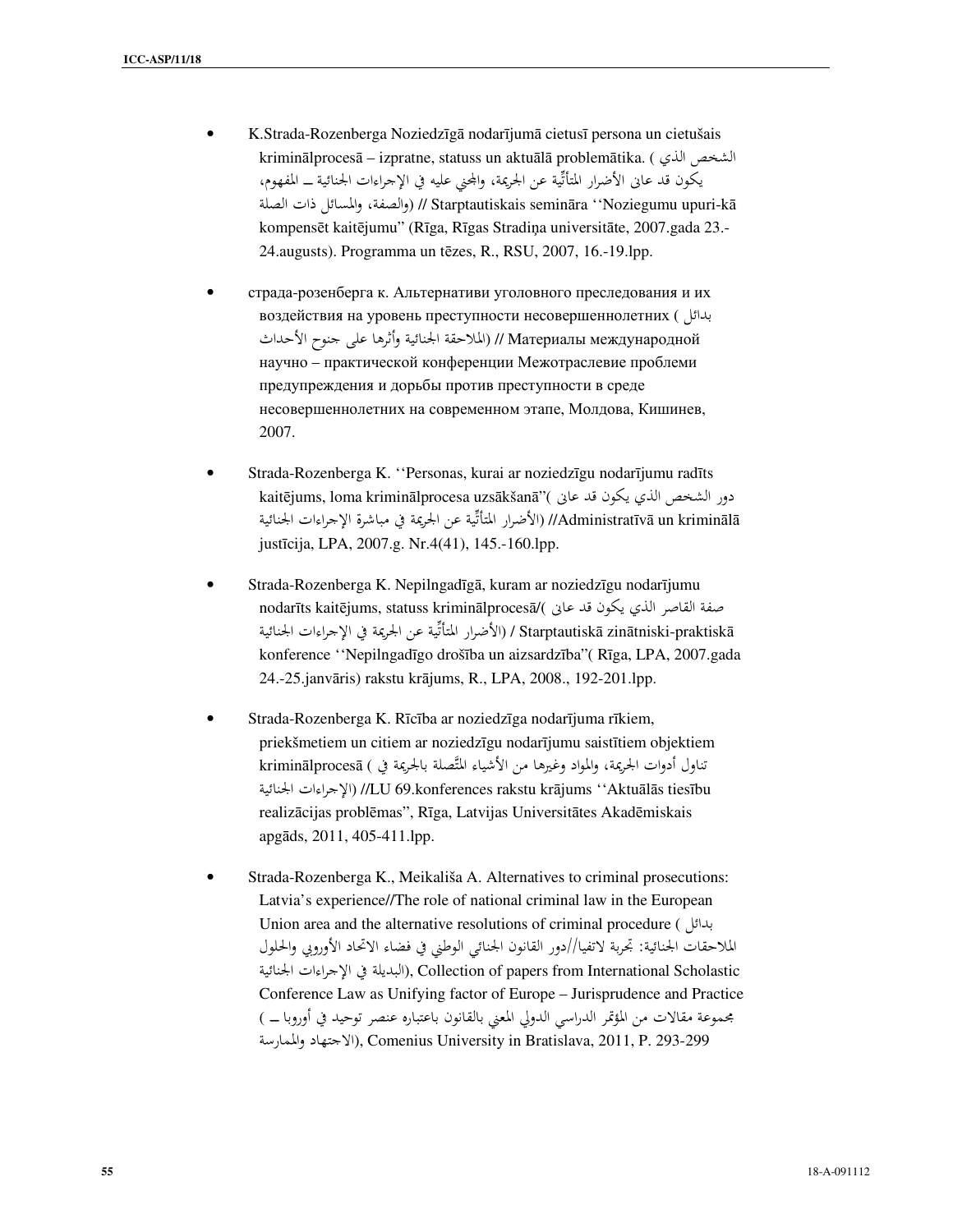• Strada-Rozenberga K. Publisko un privāto interešu kolīzija kriminālprocesā Apvienotais pasaules // (تنازع المصالح العامة والمصالح الخاصة في الإجراءات الجنائية) latviešu zinātnieku 3. un Letonikas 4. kongress ''Zinātne, sabiedrība un nacionālā identitāte", Latvija, Rīga, 2011.gada 24.-27.oktobris, rakstu krājums ''Politika un tiesības. Tiesību un juridiskās prakses ilgtspējīga attīstība", R., LU Akadēmiskais apgāds, 2012, 2-29.lpp.

الدراسات الأحادية الموضوع

- Strada-Rozenberga K. Pierādīšanas teorija kriminālprocesā. Vispārīgā daļa (نظرية الـمُحاجَّة في الإجراءات الجنائية. الجزء العام) R., Biznesa augstskola Turība,<br>2000 2002.
- Strada-Rozenberga K. Savstarpējās atzīšanas princips starptautiskajā kriminālprocesuālajā sadarbībā Eiropas Savienības telpā – teorija un مبدأ الاعتراف المتبادَل في التعاون الدولي في مجال الإجراءات الجنائية في فضاء الاتحاد ) prakse ¡ الأوروبي ـــ النظرية والممارسة //Kolektīva monogrāfija Eiropas Savienība un/ tiesiska valsts: Latvijas pieredze. Rīga, Rīgas Juridiskā augstskola, 2009, 159.-173.lpp.

الكتب الدراسية

- Meikališa Ā. Strada K. Tiesu varas institūciju tiesības Shēmas (حقوق فوسسات السلطة القضائية. مخطَّطات) R., P un Ko, 1999.
- Meikališa Ā. Strada K.Tiesu varas institūciju tiesības Shēmas Atkārtots, حقوق مؤسسات السلطة القضائية. مخطَّطات. طبعة ) labots, papildināts izdevums مكَّرَرة ومعدَّلة ومزيدة) R., P un Ko, 2000.
- Meikališa Ā. Strada K.Kriminālprocesa tiesības. Vispārīgā daļa. Shēmas (قانون الإجراءات الجنائية. الجزء العام. مخطَّطات) R., P un Ko, 2000.
- Meikališa Ā. Strada K. Kriminālprocesuālo terminu skaidrojošā vārdnīca. قاموس شرحي لمصطلحات الإجراءات الجنائية، ) 2.papildinātais un labotais izdevums (طبعة ثانية مزيدة ومعدّلة R., RaKa, 2001.
- Meikališa Ā. Strada K.Tiesu varas institūciju tiesības Shēmas Atkārtots, حقوق مؤسسات السلطة القضائية. مخطَّطات. طبعة ) labots, papildināts izdevums مكَّرَرة ومعدَّلة ومزيدة) R., P un Ko, 2001.
- Meikališa Ā. Strada K. Kriminālprocesa tiesības. Vispārīgā daļa. Shēmas Atkārtots, labots, papildināts izdevums ( . الجمنائية. الجزء العام. ) .R., P un Ko, 2001 (مخطّطات. طبعة مكرَّرة ومعدَّلة ومزيدة) R., P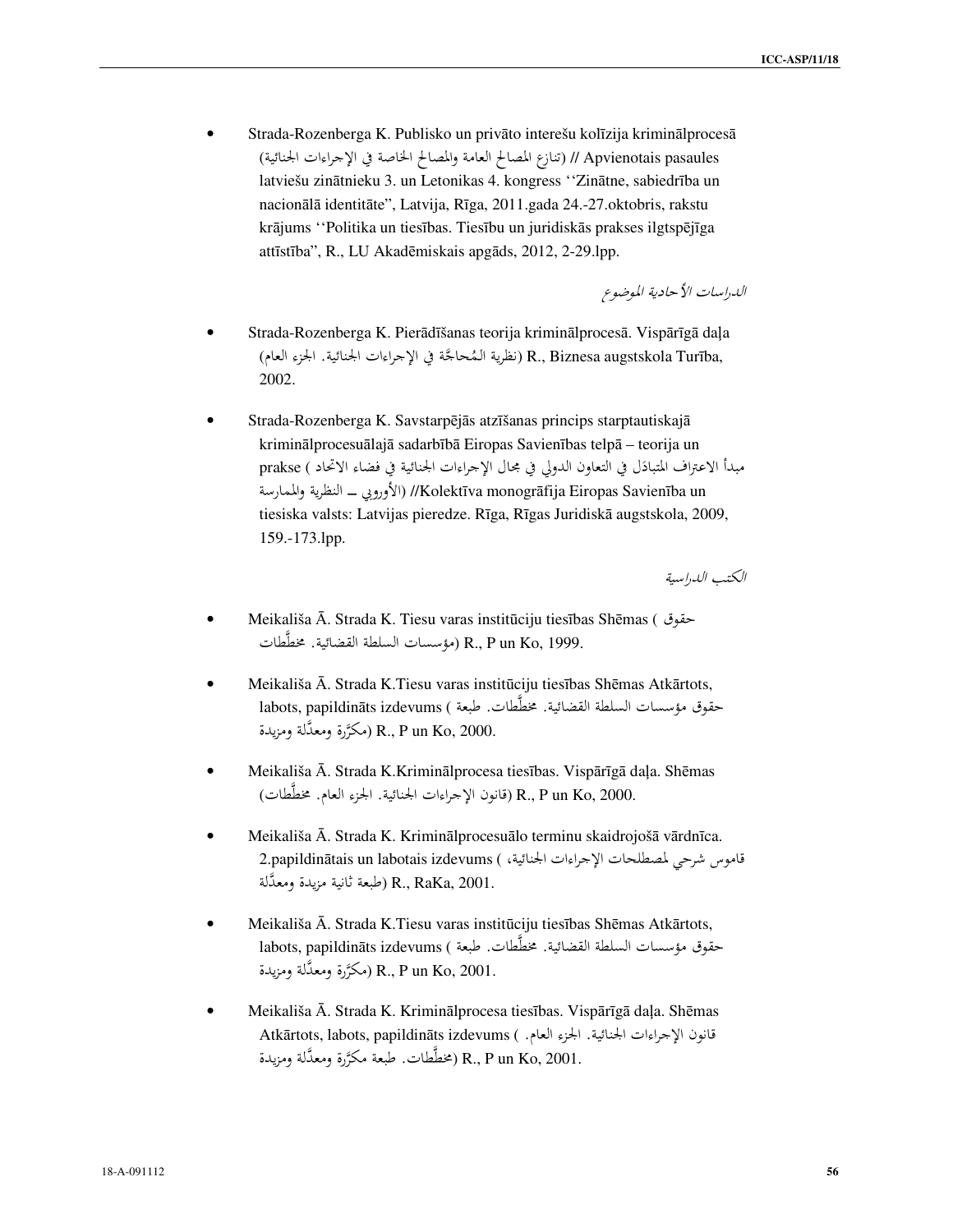- Meikališa Ā. Strada K. Uzdevumu krājums kriminālprocesa tiesībās 1. (جحموعة تمارين في قانون الإجراءات الجنائية ١) R., P un Ko, 2001.
- Meikališa Ā. Strada K. Uzdevumu krājums kriminālprocesa tiesībās 2. (جحموعة تمارين في قانون الإجراءات الجنائية ٢) R., P un Ko, 2001.
- Meikališa Ā. Strada K. Uzdevumu krājums kriminālprocesa tiesībās 3. (مجموعة تمارين في قانون الإجراءات الجنائية ٣) R., P un Ko, 2002.
- Strada-Rozenberga K., Meikališa Ā ''Kriminālprocess. Struktūrloģiskās shēmas ar paskaidrojumiem. A(vispārīgā) daļa." ( خراءات الجنائية. مخطَّطات ) A., Latvijas Vēstnesis, 2007. (هيكلية مع شروح. الجزء ألف (عموميات)
	- Strada-Rozenberga K., Meikališa Ā. ''Kriminālprocess. Struktūrloģiskās shēmas ar paskaidrojumiem. B un C daļa."( حراءات الجنائية. مخطَّطات هيكلية ) مع شروح. الجزءان باء وجيم), R., Latvijas Vēstnesis, 2009.

المنشورات الأخرى

- في إرساء إشراك الأشخاص ) Strada K. Par pieaicināto institūtu kriminālprocesā ـــــــــــــــــــــــــــــــــ المدعوِّين في الإجراءت الجنائية//Latvijas Vēstnesis 11.12.1997, turpinājums/ 18.12.1997.
- في إرساء البحث في ) Strada K. Par kratīšanas kriminālprocesuālo institūtu الإجراءات الجنائية) // Latvijā un Amerikas Savienotajās valstīs Latvijas Vēstnesis 24.09.1998 , turpinājums 08.10.1998.
- Strada K. Par atteikšanos dot liecību un pierādījumu neizdošanu ( µ الإدلاء بشهادة وتسليم الأدلة // Latvijas Vēstnesis 26.08.1999, turpinājums 02.09.1999.
- Strada K. Kriminālatbildības noilgums un procesuālā nozīme ( النظام الأساسي YQr ~
+;\* #Q-=\$ #\*e6 ; +GD) // Latvijas Vēstnesis 27.04.2000.
- Strada K. Par grozījumiem Kriminālprocesa kodeksā, kas stājas spēkā šodien Latvijas Vēstnesis // (في تعديلات قانون الإجراءات الجنائية، الذي يبدأ نفاذه اليوم) 20.03.2001.
- o Strada K. Vai šobrīd jaunais nav labi aizmirsts vecais/ ( اليس ذلك جديدَ الحاضر ٍ<br>ا /-k Y e¡ \*) / Latvijas Vēstnesis 03.04.2001.0,15 a.l. ¡ Ì
- قِ التسوية فِي ) Strada K. Par vienošanos kriminālprocesuālajā likumdošanā تشريعات الإحراءات الجنائية // Latvijas Vēstnesis 10.04.2001, turpinājums 24.04.2001.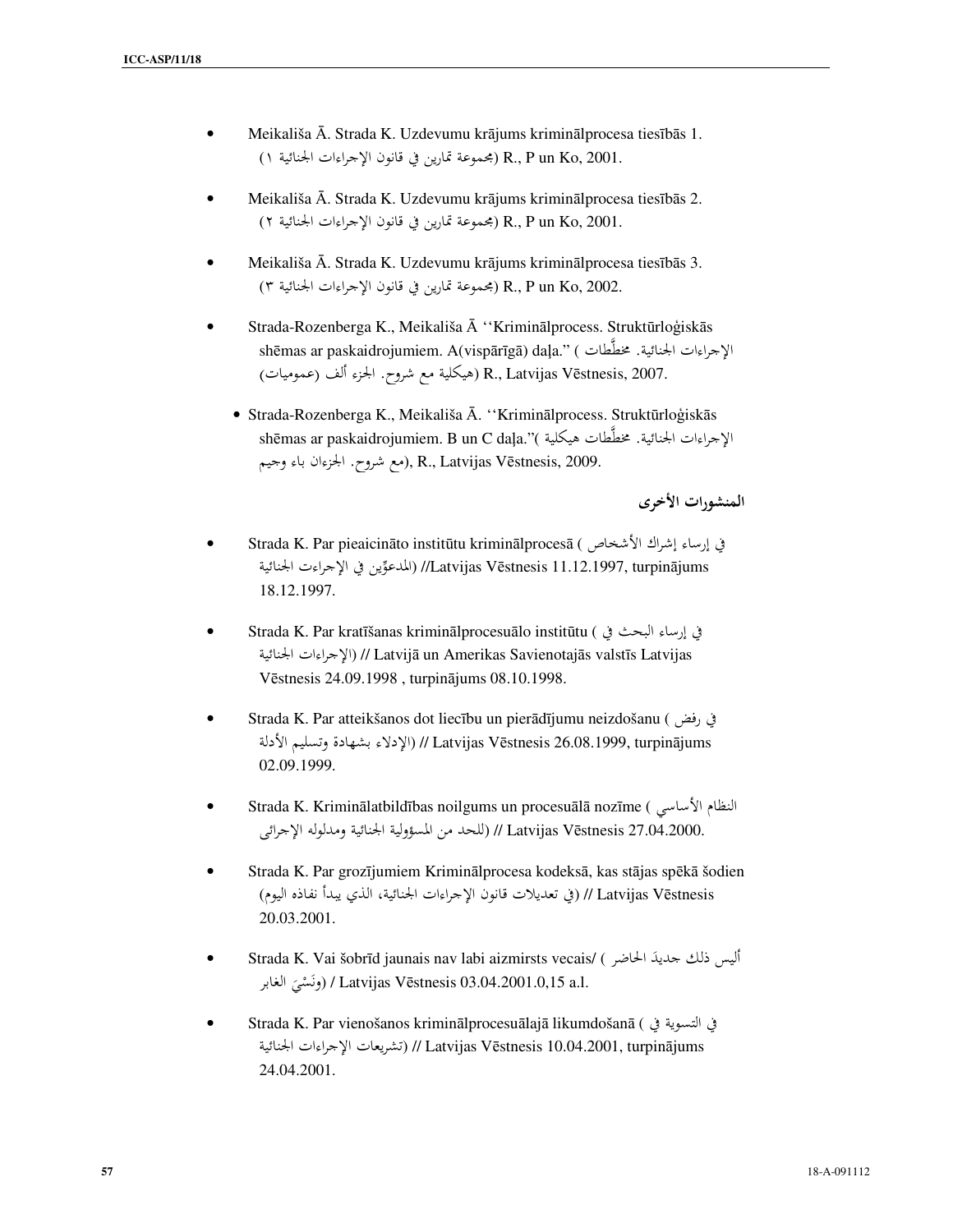- في تعديلات قانون ) Strada K. Par grozījumiem kriminālprocesa kodeksā الإجراءات الجنائية) // Latvijas Vēstnesis 02.10.2001.
- Strada K. Ar netradicionālu skatu uz pierādīšanas teoriju kriminālprocesā (التعديل غير تقليدي في نظرية الـمُحاجَّة في الإجراءات الجنائية)// Latvijas Vēstnesis,<br>2006 - 2009 - 2009 - 2009 - 2009 - 2009 - 2009 - 20 09.04.2002, turpinājums 23.04.2002, 07.05.2002.
- Strada K. Objektīvā patiesība vai subjektīvā pārliecība kā pieradīšanas الحقيقة الموضوعية أو القناعة الوجدانية بمثابة ) standarta kritēriji kriminālprocesā القياسية في الإجراءات الجنائية // Likums un tiesības. 2002.g.<br>--marts, aprīlis.
- Strada K. Par netradicionālu pierādīšanas izpratni kriminālprocesā ( j<9 ا (غير التقليدي للمُحاجَّة في الإجراءات الجنائية // Latvijas Policijas akadēmijas raksti<br>مُرَّة مِنْ الْمُحَاجَّة فِي الْإجراءات الجنائية 9 Zinātnisko rakstu krājums Rīga, 2002.
- Strada-Rozenberga K., Meikališa Ā. Mājas arests un tā ieskaitīšana brīvības الإقامة الجبرية وإدراجها ضمن نطاق العقوبة بالحرمان من ) atņemšanas soda termiņā #d) //Latvijas vēstnesis, Jurista vārds 08.07.2003.
- Strada-Rozenberga K., Meikališa Ā. Tiesneša loma apcietinājuma دور القاضي في تطبيق الاحتحاز في التحقيق ) piemērošanā pirmstiesas izmeklēšanā التمهيدى // Latvijas Vēstnesis, Jurista vārds 03.08.2004.
- Strada-Rozenberga K. Kriminālprocesa vienkāršošana: izpratne, tendences, Droblēmas (اتبسيط الإجراءات الجنائية: المفهوم، والاتجاهات، والمشكلات) problēmas Vēstnesis, Jurista vārds 10.08.2004., 17.08.2004.
- Strada-Rozenberga K., Meikališa Ā. Kriminālprocesa izpratne, mērķis un الإحاطة بالإجراءات الجنائية، والغرض منها، ومصادرها ) kriminālprocesa tiesību avoti ل )/ Rakstu kopas ''Pārmaiņu laiks kriminālprocesā'' 1.raksts//Latvijas Vēstnesis, Jurista vārds 21.02.2006.
- Strada-Rozenberga K., Meikališa Ā. Kriminālprocesa veidi, uzbūves i أنواع الإجراءات الجنائية، وخصائص بنيتها، ومبادئها ) /raksturojums un pamatprincipi مقالة ثانية في سلسلة مقالات ) The second article in the series of articles (الأساسية اوان التغيير في الإجراءات الجنائية) ''Pārmaiņu laiks kriminālprocesā'' (بعنوان) //Latvijas Vēstnesis, Jurista vārds 14.03.2006.
- Strada-Rozenberga K. Aizturēšanas kriminālprocesuālā būtība un izpausme ارطبيعة ومظهر الاحتحاز في الإجراءات الجنائية)//Latvijas Vēstnesis, Jurista vārds 24.04.2006.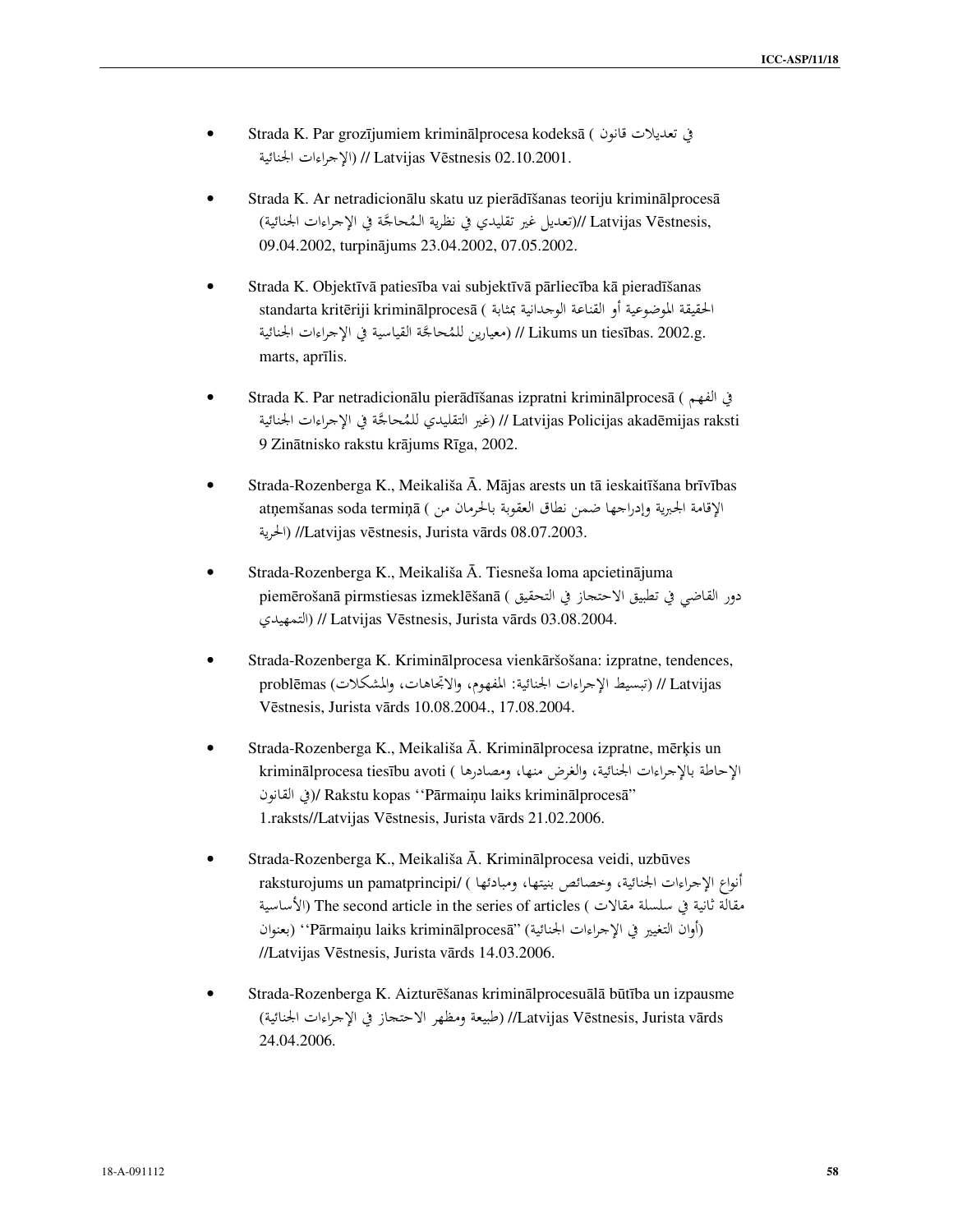- Strada-Rozenberga K., Meikališa Ā. Kriminālprocesa dalībnieki ( &'( المقالة الثالثة في سلسلة ) The third article in the series of articles/ (الإجراءات الجنائية أوان التغيير في الإجراءات ) ''Pārmaiņu laiks kriminālprocesā'' (مقالات عنوانحا الجنائية) /Latvijas Vēstnesis, Jurista vārds 23.05.2006., turpinājums 30.05.2006.
- Strada-Rozenberga K., Meikališa Ā. Pierādīšana un izmeklēšanas darbības المقالة ) The fourth article in the series of articles (أنشطة المُحاجَّة والتحقيق)<br>المصدر : المصدر المسلم المسلم العالمية المسلم العالمية العالمية العالمية العالمية العالمية العالمية العالمية أوان التغيير في ) ''Pārmaiņu laiks kriminālprocesā'' (الرابعة في سلسلة مقالات عنوانحا الإجراءات الجنائية) /Latvijas Vēstnesis, Jurista vārds 13.06.2006.
- Strada-Rozenberga K., Meikališa Ā. Procesuālie piespiedu līdzekļi un procesuālās sankcijas (الوسائل القسرية الإجرائية والعقوبات الإجرائية) firocesuālās sankcijas article in the series of articles (المقالة الخامسة في سلسلة مقالات عنوانها) ''Pārmaiņu laiks kriminālprocesā" (#Q-=\$ @Ir - Fk. E\*C) //Latvijas Vēstnesis, Jurista vārds 04.07.2006.
- Strada-Rozenberga K., Meikališa Ā. Procesuālie termiņi, dokumenti un mantiskie dokumenti (المصطلحات الإجرائية، والوثائق، ومسائل الملكية) mantiskie dokumenti article in the series of articles (المقالة السادسة في سلسلة مقالات عنوانها) ''Pārmaiņu laiks kriminālprocesā" (#Q-=\$ @Ir - Fk. E\*C) /Latvijas Vēstnesis, Jurista vārds 01.08.2006., turpinājums 08.08.2006.
- Strada-Rozenberga K. Kasācijas instances tiesas prakse Kriminālprocesa likuma normu skaidrojumā no 2005.gada 1.oktobra līdz 2006.gada اجتهاد محكمة النقض في تفسير أحكام قانون الإجراءات الجنائية من ) 15.septembrim Konferences // (الأول من تشرين الأول/أكتوبر ٢٠٠٥ إلى ١٥ أيلول/سبتمبر ٢٠٠٦ ''Latvijas Kriminālprocesa likuma piemērošanas pirmā gada problēmas" rakstu krājumā, Rīga, LPA, 2006.
- Strada-Rozenberga K. Cietušais un tā tiesības kriminālprocesā ( ~D3 ل (وحقوقه في الإجراءات الجنائية) // Latvijas Vēstnesis, Jurista vārds 04.11.2008.
- Strada-Rozenberga K. Privātās apsūdzības process: likums un prakse Latvijā الرَّهَام الخَاص: القانون والممارسة في لاتفيا) // Latvijas Vēstnesis, Jurista vārds 9.12.2008., 16.12.2008.
- Strada-Rozenberga K. ''Kriminālprocesuālās aizturēšanas kā kriminālprocesuālā piespiedu līdzekļa būtība – nacionālie un starptautiskie طبيعة الاحتحاز في الإجراءات الجنائية بمثابة تدبير قسري في إطارها ــ الجوانب ) "aspekti الوطنية والدولية) // Zinātniski pētnieciskā projekta ''Kriminālprocesuālās aizturēšanas tiesiskums" rakstu krājums, LPA, 2008.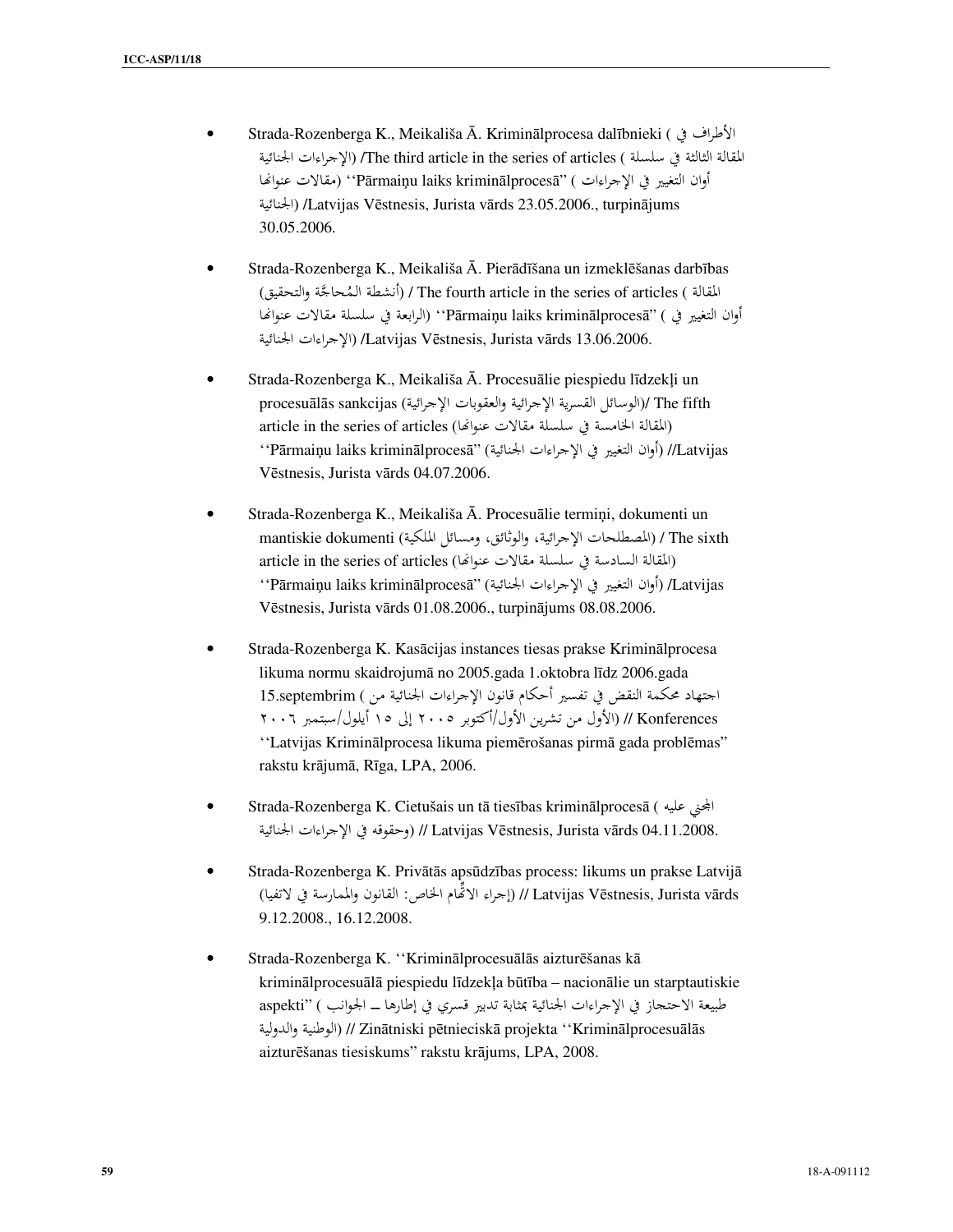- Strada-Rozenberga K. ''Cietušo tiesību realizācija privātās apsūdzības lietās – krimināltiesiskais regulējums, prakse, problēmas, risinājumi" ( h, حقوق المجني عليهم في قضايا الاتَّحام الخاص ـــ تنظيم القانون الجنائي، والممارسة، والمشكلات، )
Dd\*) (pētījuma, kas veikts saskaņā ar Tieslietu ministrijas un K.Stradas-Rozenbergas 2008.gada 9. jūlija līgumu, nr.1-6.1/66 pārskats) 2008.gada novembris// http://www.tm.gov.lv/lv/documents/petijumi/Cietuso\_tiesibu\_realizacija/p etijuma\_atskaite.doc
- Strada-Rozenberga K. Kriminālprocess teorijā un praksē ieguvumi un zaudējumi (الإجراءات الجنائية في النظرية والممارسة ــ المنافع والخسائر) zaudējumi Vēstnesis, Jurista vārds 31.03.2009.
- Strada-Rozenberga K., Meikališa Ā. Kriminālprocesa likuma attīstība: 2005- 2009. Vispārīgs raksturojums. Kriminālprocesa likuma grozījumu komentāri- kriminālprocesa pamatnoteikumi un pamatprincipi ( تطور قانون الإجراءات الجنائية: ٢٠٠٥-٢٠٠٩. الخصائص العامة. تعليقات على تعديلات قانون The first article in) /الإجراءات الجنائية: القواعد والمبادئ الأساسية للإجراءات الجنائية the series of articles (المقالة الأولى في سلسلة مقالات عنوانها) the series of articles kriminālprocesā turpinās" (أوان التغيير في الإجراءات الجنائية مستمر)//Latvijas Vēstnesis, Jurista vārds 30.06.2009.
- Strada-Rozenberga K., Meikališa Ā. Kriminālprocesa likuma attīstība: 01.06.2009-30.06.2009. Kriminālprocesa likumu grozījumu komentāri – Kriminālprocesā iesaistītās personas. Speciālā procesuālā aizsardzība. تطور الإجراءات الجنائية: ١٠٩/٠٦/٠١ Pierādījumi un izmeklēšanas darbības ( - ٢٠٠٩/٠٦/٠١ ٣٠/٠٦/ . تعليقات على تعديلات قانون الإجراءات الجنائية: الحماية الإجرائية الخاصة. أنشطة المُحاجَّة والتحقيق<br>... (المقالة الثانية في سلسلة مقالات عنوانها) the second article in the series of articles ''Pārmaiņu laiks kriminālprocesā turpinās" ( #Q-=\$ @Ir - Fk. E\*C .e;) //Latvijas Vēstnesis, Jurista vārds 11.08.2009., 18.08.2009.
- Strada-Rozenberga K., Meikališa Ā. Kriminālprocesa likuma grozījumu komentāri – Procesuālie piespiedu līdzekļi. Procesuālie termiņi un dokumenti. Mantiskie jautājumi kriminālprocesā ( تعليقات على تعديلات قانون /الإجراءات الجنائية. المصطلحات الإجرائية، والوثائق، ومسائل الملكية في الإجراءات الجنائية the third article in the series of articles (المقالة الثالثة في سلسلة مقالات عنوانحا) ''Pārmaiņu laiks kriminālprocesā turpinās" ( #Q-=\$ @Ir - Fk. E\*C .e;) //Latvijas Vēstnesis, Jurista vārds 01.09.2009.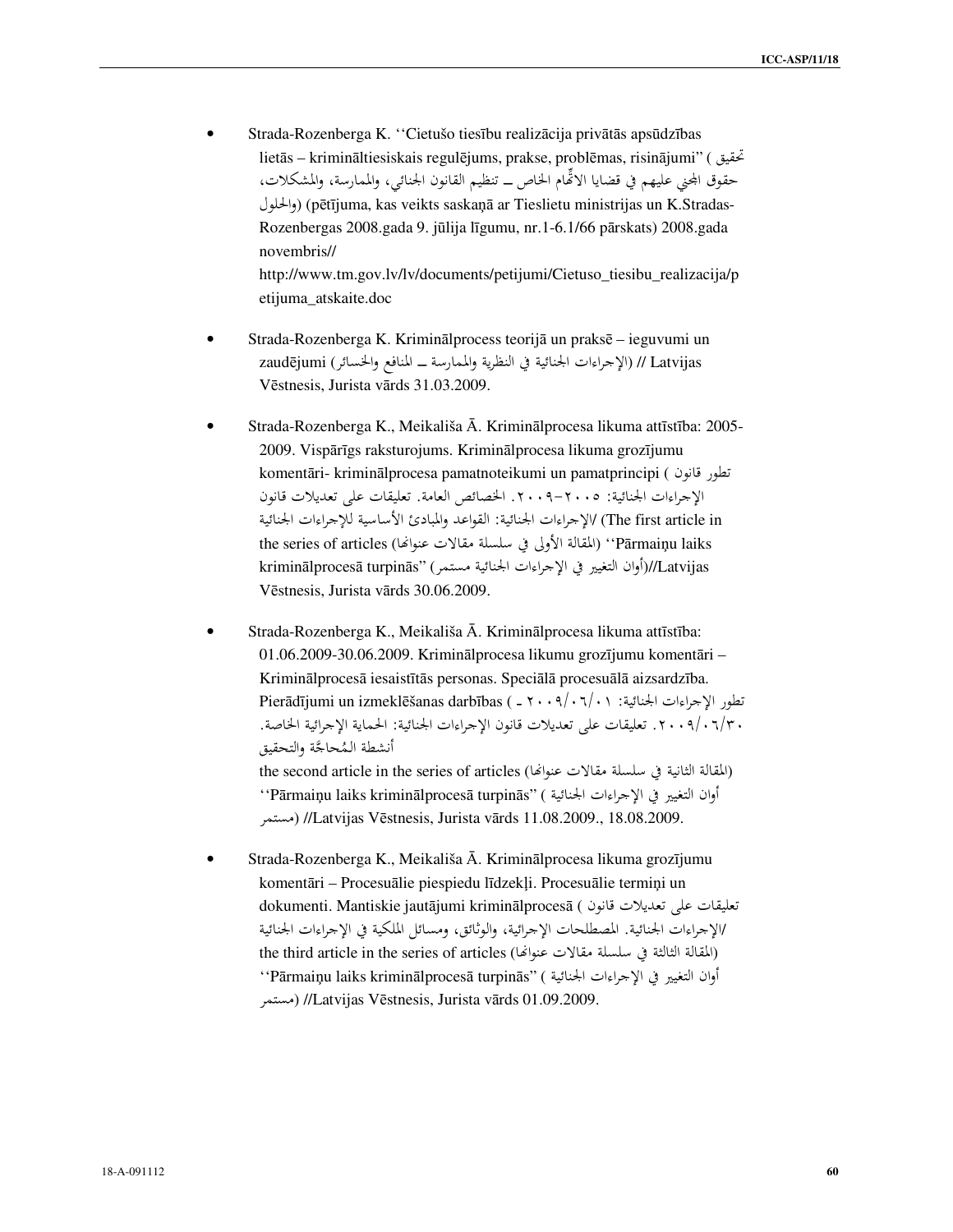- Strada-Rozenberga K., Meikališa Ā. Kriminālprocesa likuma grozījumu komentāri – Kriminālprocesa uzsākšana un atsevišķi vispārīgi jautājumi. تعليقات على تعديلات قانون الإجراءات الجنائية ــ ) Pirmstiesas kriminālprocess The fourth/(مباشرة الإجراء الجنائي وبعض المسائل العامة. الإجراء الجنائي التمهيدي article in the series of articles (المقالة الرابعة في سلسلة مقالات عنوانحا) •'Pārmaiņu laiks kriminālprocesā turpinās" (أوان التغيير في الإجراءات الجنائية مستمر) //Latvijas Vēstnesis, Jurista vārds 01.09.2009.
- Strada-Rozenberga K., Meikališa Ā. Kriminālprocesa likuma grozījumu komentāri – Tiesvedība krimināllietās. Vienkāršotie un sevišķie procesi تعليقات على تعديلات قانون الإجراءات الجنائية ــ إجراءات المحكمة في القضايا الجنائية. ) الإجراءات المبسَّطة والإجراءات الخاصة)/ The fifth article in the series of articles Pārmaiņu laiks kriminālprocesā'' (المقالة الخامسة في سلسلة مقالات عنوانحا) turpinās" (أوان التغيير في الإجراءات الجنائية مستمر)//Latvijas Vēstnesis, Jurista vārds 06.10.2009.
- Strada-Rozenberga K. Krīze un juridiskā izglītība Latvijā ( وتعليم القانون ) في لاتفيا) //Latvijas Vēstnesis, Jurista vārds, 15.12.2009.
- Strada-Rozenberga K. Meikališa Ā. Kārtējie jaunumi Kriminālprocesa Latvijas/(التحديدات المتكرِّر إدخالها على قانون الإجراءات الجنائية) likumā Vēstnesis, Jurista vārds, 23.02.2010).
- Strada-Rozenberga K. Meikališa Ā. Kriminālprocess. Raksti 2005-2010 (١٠٠١٠-٢٠٠١), Latvijas Vēstnesis, 2010 – the collection of articles contains 31 previously published articles with annotations and comments and 4 previously unpublished articles ( عجموعة ) فقالات تضم ٣١ مقالة سبق نشرها مع شروح وتعليقات وأربع مقالات لم يسبق نشرها.
- Strada-Rozenberga K. Latvijas tiesībzinātnieku atziņas Augstākās tiesas nolēmumos (استنتاجات الفقهاء القانونيين اللاتفيين في أحكام المحكمة العليا) nolēmumos Vēstnesis, Jurista vārds, 16.11.2010 un LR Augstākās tiesas biļetens nr.1/2010.
- Strada-Rozenberga K., Meikališa Ā. Kriminālprocesa likuma alfabētiskais rādītājs (افهرس أبجدي لقانون الإحراءات الجنائية) , Zvaigzne, 2010.
- Strada-Rozenberga K., Meikališa Ā. Mantas konfiskācijas tiesiskais regulējums Latvijā un Eiropas Savienībā, tās izpildes mehānisma التنظيم القانوني لمصادرة الملكية في لاتفيا والاتحاد الأوروبي، ) efektivitātes nodrošināšana (التكفل بفعالية ألية إنفاذه //http://www.tm.gov.lv/lv/ministrija/imateriali/petijumi.html.
- Strada-Rozenberga K., Meikališa Ā. Taisnīgums kriminālprocesā ( العدل في الإجراءات الجنائية) //Latvijas Vēstnesis, Jurista Vārds, 29.11.2011.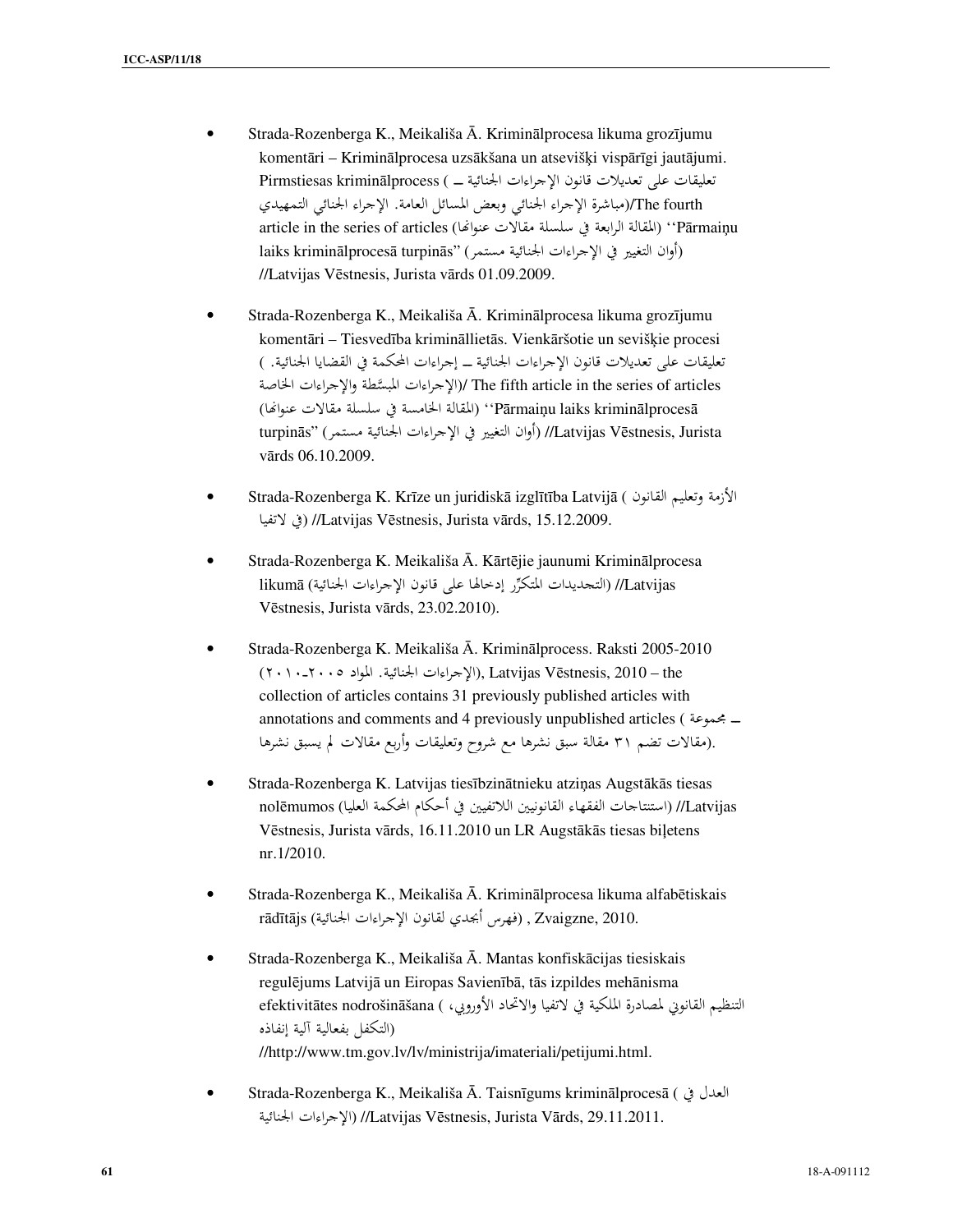Strada-Rozenberga K. Rīcība ar noziedzīgi iegūtu mantu kriminālprocesā/ LR/ (تناول الممتلكات المحصول عليها بصورة غير شرعية في إطار الإجراءات الجنائية) Augstākās tiesas biletens nr. 3/2011, 29-24. lpp.

التقارير التي قُدِّمت في مؤتمرات علمية دولية

- Tiesību transformācijas problēmas sakarā ar integrāciju Eiropas المؤتمر الدولي (مسائل التحوُّل في القانون على نحو متَّصل بالاندماج ضمن الاتحاد الأوروبي) 'Savienībā R., LU, 2001, 1-2 February - presentation of a report (تقليم تقرير عنوانه) "Vienošanās kriminālprocesā - izpausme, pilnveides iespējas un التسوية في الإجراءات الجنائية ــ مظهرها، وإمكانات تحسينها، ) ''nepieciešamība .(وضرورځا
- Tradicionālais un novatoriskais sabiedrības ilgspējīgā' المؤتمر العلمي الدولي ,Rēzekne (التنمية المُستدامَة للمحتمع التقليدي وللمحتمع التحديدي) Rēzekne, Rēzekne Higher Education Institution, 2002, 2 March – presentation of a report (تقليم تقرير عنوانه) 'Pierādīšanas teorijas un prakses aktuālie jautājumi .(المسائل الراهنة في نظرية وممارسة المُحاجَّة في الإجراءات الجنائية )''kriminālprocesā
- 'Uzņēmējdarbība un tās tiesiskā vide: procesi, tendences, فالمؤتمر العلمي الدولى ,R (روح المبادرة وبيئتها القانونية: السيرورات، والاتِّحاهات، والنتائج) ''rezultāti University Turība, 2002, 12 April- presentation of a report (تقليم تقرير عنوانه) "Novitātes un aktualitātes kriminālprocesuālajā pierādīšanas teorijā un to ietekme uz uzņēmējdarbības tiesisko vidi" ( فات الصلة في ) ``ietekme uz uzņēmējdarbības tiesisko vidi (نظرية الـمُحاجَّة في الإجراءات الجنائية وأثَّرها على بيئة الأعمال القانونية.
- السلطة ) ''Tiesu vara Latvijā'' المؤتمر الذي نظَّمته وزارة العدل وبرنامج الأمم المتحدة الإنمائي تقديم تقرير ) R., 2002, 4 December – presentation of a report (القضائية فى لاتفيا استقلال السلطة) "Tiesu varas neatkarība - izpratne un problēmas" (عنوانه (القضائية — المفهوم والمشكلات
- 'PERSONĪBA. LAIKS. KOMUNIKĀCIJA. Tiesības, 'PERSONĪBA. LAIKS. KOMUNIKĀCIJA. Tiesības الشخصية. الوقت. الإحالة. القانون، والتاريخ، والتاريخ ) "vēsture, kultūrvēsture تقديم تقرير ). Rēzekne, 2003, 27-28 February – presentation of a report (الثقافي ارعنوانه ''Novitātes pierādīšanas teorijā kriminālprocesā – draudi vai الابتكارات في نظرية المُحاجَّة في الإجراءات الجنائية ــ تهديدات أم فرص ) "iespējas (متاحة
- ''Kriminālprocesa modernizācija cilvēktiesību garantēšanai'' المؤتمر الدولي (تحديث الإجراءات الجنائية لضمان حقوق الإنسان) R., the Ministry of Justice, 2003, 1 October – presentation of a report (تقليم تقرير عنوانه) "Pierādīšanas teorijas aktualitātes" (المسائل الراهنة في نظرية المُحاجَّة).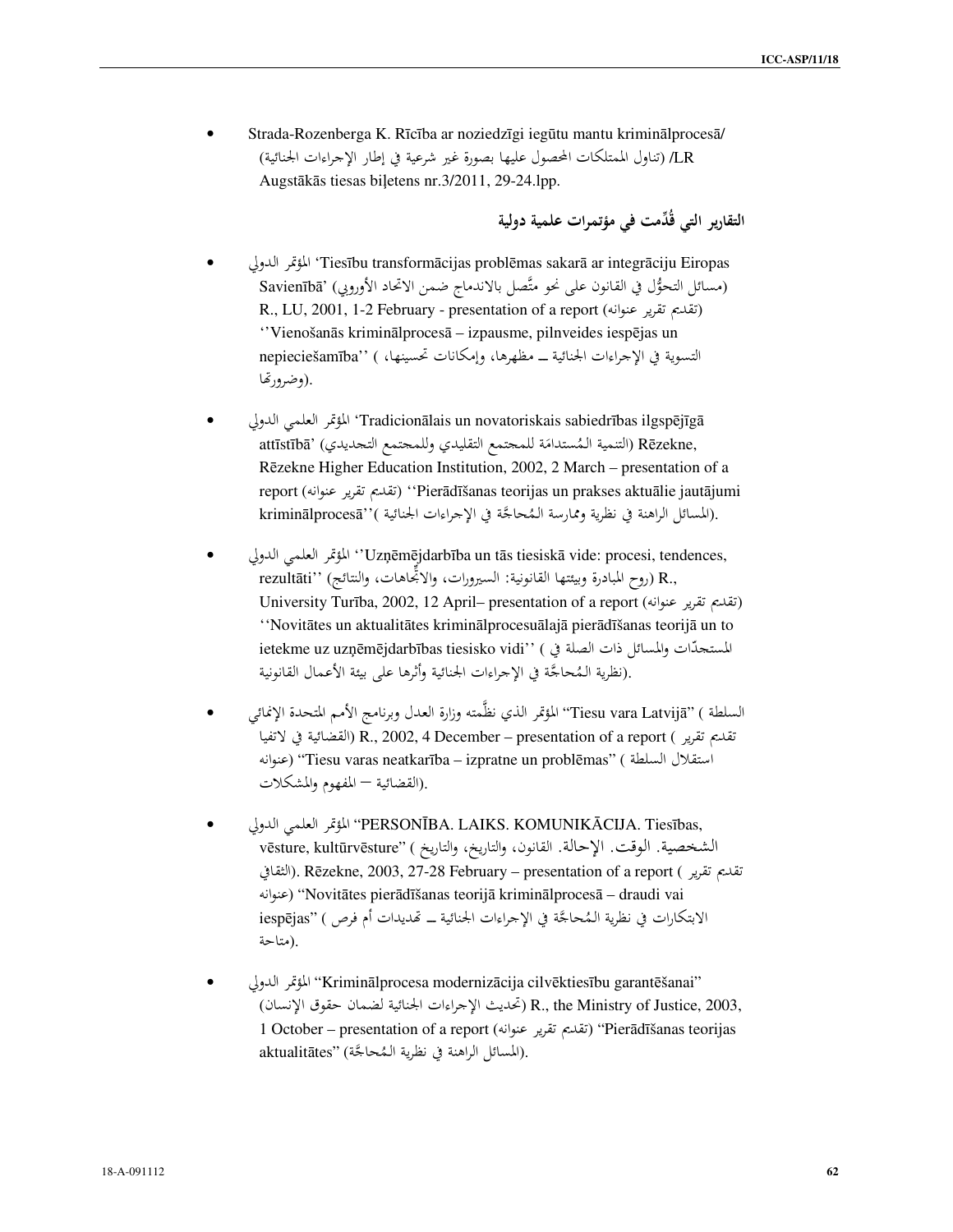- ®\*+ YD 6 "Tiesību harmonizācija Baltijas jūras reģionā" ( I-9\_ − R., LU, 2004, 29-30. January (الإنسحام على القوانين في منطقة بحر البلطيق presentation of a report (تقليم تقرير عنوانه) "Kriminālprocesa modernizācijas un optimizācijas tendences Latvijā 20/21.gs.mijā'' ( فُجَاهات في مجال تحديث ) وترشيد الإجراءات الجنائية في لاتفيا عند الـمُنتقَل من القرن العشرين إلى القرن الحادي<br>. .(والعشرين
- العدالة في الإجراءات الجنائية) ''Kriminālprocesuālais taisnīgums'' المؤتمر العلمي الدولي R., LPA, 2005, 25 -26 August – presentation of a report (تقليم تقرير عنوانه) ''Vienkāršotās procesa formas un to piemērošanas priekšnoteikumi أنواع الإجراءات المبسَّطة والشروط المسبقة لتطبيقها في إطار ) "Latvijas kriminālprocesā الإجراءات الجنائية اللاتفية.
- ®\*+ YD 6 ''Tiesību harmonizācija Baltijas jūras reģionā pēc ES إضفاء الانسجام على القوانين في منطقة بحر البلطيق إثر توسيع الاتحاد ) "paplašināšanās تقديم تقرير ) R., LU, 2007, 24-27 January – presentation of a report (الأوروبي ~
=3) ''Krimināltiesību un kriminālprocesa tiesību attīstības galvenie aspekti Latvijā 1990-2007.gadam" ( فقانون الجنائي وقانون ) "aspekti Latvijā 1990-2007.gadam .(الإجراءات الجنائية في لاتفيا، ١٩٩٠–٢٠٠٧
- الجني عليهم في ) ''Noziegumu upuri-kā kompensēt kaitējumu'' حلقة التدارس الدولية الجرائم – كيف تجحّبر أضرارهم؟),Riga, Riga Stradins University, 2007, 23- 24<br>مصدر المستخدمات August – presentation of a report (تقليم تقرير عنوانه) ''Noziedzīgā nodarījumā cietusī persona un cietušais kriminālprocesā – izpratne, statuss un aktuālā الشخص الذي يعاني الأضرار من جرَّاء الجرائم والمجني عليه في إطار ) .<reproblemātika الإجراءات الجنائية ــ المفهوم، والصفة، والمسائل الراهنة.
- ®\*+ YD YD 6 "Juvenile Delinquency a Social Phenomenon" ( °
=r الأحداث ــ ظاهرة اجتماعية)), Moldova, Kishinev, 2007, 4-7 October– presentation of a report (تقليم تقرير عنوانه) "Alternatives to Criminal Prosecution and their Impact upon Juvenile Delinquency" ( بدائل الملاحقة ) ـ (الجنائية وأثرها على جنوح الأحداث.
- سلامة القاصرين ) ''Nepilngadīgo drošība un aizsardzība'' المؤتمر العملي العلمي الدولي وحمايتهم) , Latvia, Riga, LPA, 2008, 24-25 January – presentation of a report (~
=3 , s+,) ''Nepilngadīgā, kuram ar noziedzīgu nodarījumu nodarīts القاصر الذي يكون قد عانى الأضرار المتأتّية عن ) "kaitējums, statuss kriminālprocesā (الجريمة: صفته في الإجراءات الجنائية.
- المؤتمر العلمي الدولى ''Mācoties Eiropas Savienībā. Tiesības demokrātijas balsts" (التعلُّم في الاتحاد الأوروبي. القانون ــ عماد الديمقراطية), 2008, 11-12 April Latvia, Riga, Riga Graduate School of Law – presentation of a report ( تقليم ~
=3 ,) ''Starptautiskajā kriminālprocesuālajā sadarbībā– teorija un prakse" (التعاون الدولي في الإجراءات الجنائية ــ النظرية والممارسة).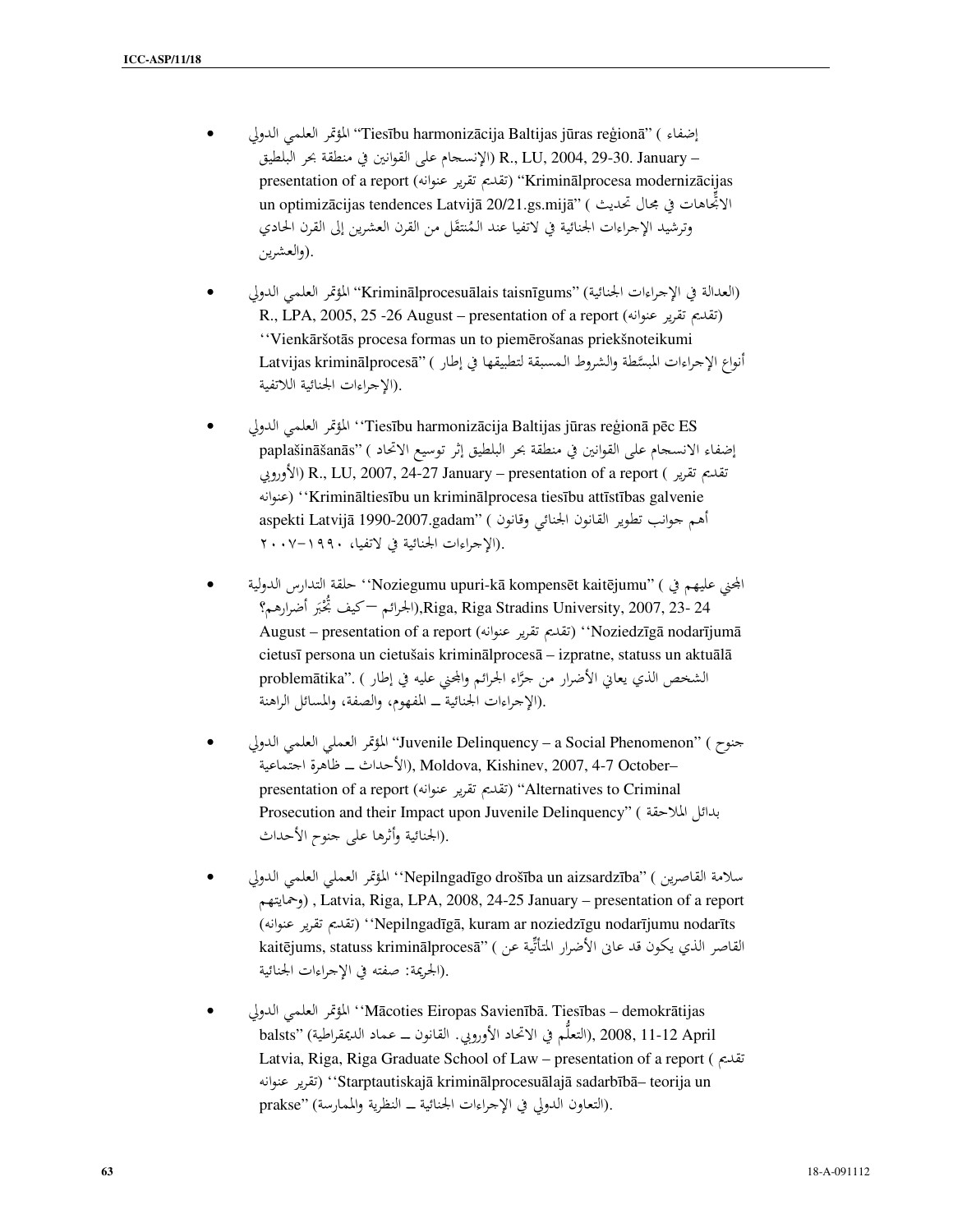- ®\*+ YD 6 ''Augstākās tiesas judikatūra un tās loma tiesiskās domas attīstībā Latvijā" (إقضاء المحليا ودوره في تطوير الفكر القانوني في لاتفيا), Latviaa, Riga, LU, 2010, 15 October – presentation of a report ( تقديم تقرير ~
=3) ''Latvijas tiesībzinātnieku atziņas Augstākās tiesas nolēmumos" (استنتاجات الفقهاء القانونيين اللاتفيين فيما يخص الأحكام الصادرة عن المحكمة العليا).
- ®\*+ YD 6 "Law as a Unifying Factor of Europe Jurisprudence and Practice" (القانون بمثابة عامل توحيد في أوروبا — الاجتهاد والممارسة), Slovakia, Bratislava, 2010, 21- 23 October - presentation of a report (اتقديم تقوير عنوانه) "Alternatives to Criminal Prosecution: Latvia's Experience" ( بدائل الملاحقة (الجنائية: تجربة لاتفيا.
- ,Zinātne>'' المؤتمر الثالث المشترك لفقهاء لاتفيا وفقهاء العالم والمؤتمر الرابع للدراسات اللاتفية → ●<br>من العالمية المنظمة العالمية العالمية العالمية العالمية العالمية العالمية العالمية العالمية العالمية العالمية sabiedrība un nacionālā identitāte" (العلم، والمحتمع، والهوية الوطنية), Latvia, Riga, 2011, 24-27 October – presentation of a report (~
=3 , s+,) ''Publisko un privāto interešu kolīzija kriminālprocesā" ( والمصالح ) جملتاط العامة والمصالح ) والمصالح العامة الحاصة في الإجراءات الجنائية.

تقاریر ًقُدِّمت فی مؤتمرات أخری

- تقديم ) presentation of a report ـ والخمسون لجامعة لاتفيا والخمسون لجامعة لاتفيا تقرير عنوانه) ''Kriminālatbildības noilguma krimināltiesiskā izpratne un فهم النظام الأساسي للحد في القانون الجنائي وأهميته في ) ''kriminālprocesuālā nozīme الإجراءات الجنائية).
	- -9 #;-\$ E
	.e 6, 2002, 6 February tttt presentation of a report ( , s+, مشكلات نظرية ) ''Pierādīšanas teorijas problēmas kriminālprocesā'' (عنوانه المُحاجَّة في الإجراءات الجنائية.<br>.
- 6 ''Kriminālprocesuālās likumdošanas pilnveides problēmas'' ( @256 - R., LPA, 2002, 26 April(في تحسين التشريعات المتعلِّقة بالإجراءات الجنائية presentation of a report (تقليم تقرير عنوانه) ''Problēmjautājumi un novitātes pierādīšanas priekšmeta noteikšanā kriminālprocesā'' ( المسائل الإشكالية والعناصر الحديدة في تحديد موضوع البرهان في الإجراءات الحنائية).
- المؤتمر العملي العلمي الذي عُقِد إحياءً للذكرى السنوية المائة للبروفيسور أ. لايد في إطار المؤتمر مستحدث ء<br>ا لرابع والستين لجامعة لاتفيا بشأن المسائل الراهنة في الإجراءات الجنائية, R., LU, 2006, 15 February – presentation of a report (تقليم تقرير عنوانه) ''Aizturēšanas kriminālprocesuālā būtība un izpausme Latvijas kriminālprocesā" ( #' الاحتحاز في الإجراءات الجنائية وظهوره في الإجراءات الجنائية اللاتفية.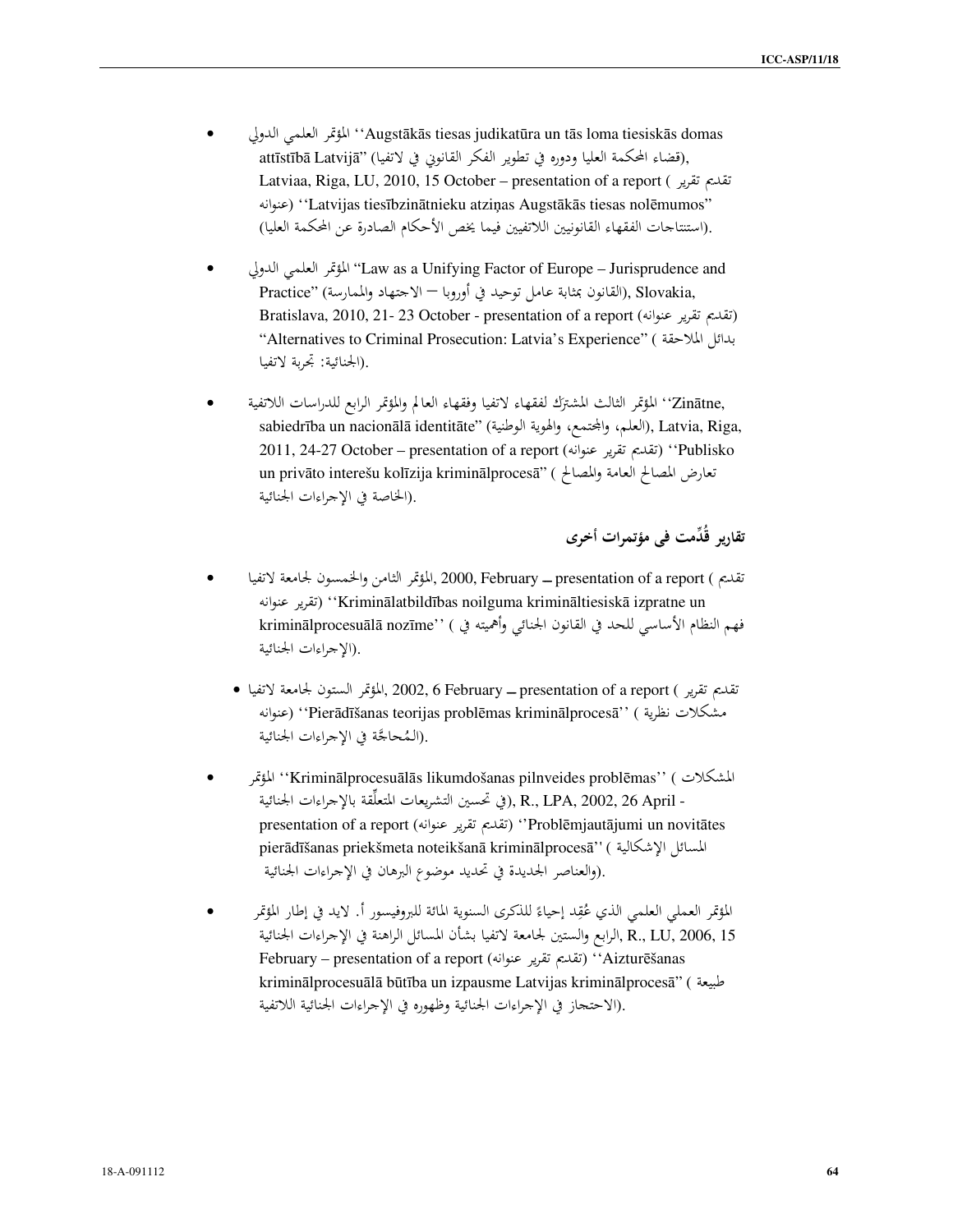- ; ''Latvijas Kriminālprocesa likuma piemērošanas pirmā gada problēmas" R., (المشكلات في تطبيق قانون الإجراءات الجنائية اللاتفي خلال السنة الأولى من نفاذه) R LPA, 2006, 15 December – presentation of a report (تقليم تقرير عنوانه) ''Kasācijas instances tiesas prakse Kriminālprocesa likuma normu skaidrojumā no 2005.gada 1.oktobra līdz 2006.gada 15.septembrim" ( ممارسة محكمة النقض في تفسير أحكام قانون الإجراءات الجنائية من الأول من تشرين الأول/أكتوبر .(۲۰۰۵ إلى ۱۰ أيلول/سبتمبر ۲۰۰٦
- مؤتمر مخصص :(النظام القانوني اللاتفي اليوم) ''Latvijas Tiesību sistēma šodien'' مؤتمر ,R (الاحتفال بصدور عددها الـ • • 0) ''Jurista vārds'' للذكرى السنوية للمحلة الأسبوعية LU, 2007, 16 November – presentation of a report (تقديم تقرير عنوانه) الاتَّحام العام والاتَّحام الخاص في ) ''Publiskā un privātā apsūdzība kriminālprocesā'' الإجراءات الجنائية).
- YD YD 6 ''Publisko apsūdzību kriminālprocesa uzsākšanas teorētiski raktiskās problēmas" ( المشكلات الخياء الجمراءات الجنائية على ) أساس الاتَّحام العام) , R., LPA, 2007, 12 December – presentation of a report (~
=3 , s+,) ''Personas, kurai nodarīts kaitējums, loma kriminālprocesa uzsākšanā" (دور الشخص الذي يكون قد عانى الأضرار في مباشرة الإجراءات الجنائية).
- #D tt #D +. #,D ''Cietušo tiesību realizācija kriminālprocesa ietvaros" (تحقيق حقوق المجني عليه في إطار الإحراءات الجنائية) ?ietvaros Justice, 2008, 25 September – presentation of a report (تقليم تقرير عنوانه) ``Cietušā tiesību realizācija kriminālprocesā'' ( إطار )''Cietušā tiesību realizācija kriminālprocesā الإجراءات الجنائية.
- #D tt #D +. #,D ''Cietušo tiesību realizācija kriminālprocesa ietvaros" (تحقيق حقوق المجني عليه في إطار الإحراءات الجنائية) ?ietvaros Justice, 2008, 25 September – presentation of a report (تقليم تقرير عنوانه) ''Privātās apsūdzības process un cietušā loma" ( \*U\* ±-¹ Z-{ Ir\_ ¥ .(عليه
- YD tt YD 6 ''Kurp ved kriminālprocesa likums?" ( E
-S Y>9 | Z\_ ¡ Ç#Q-=\$ @Ir) R., LU Faculty of Law, 2008, 14 November – presentation of a report (تقليم تقرير عنوانه) 'Kriminālprocess teorijā un praksē – ieguvumi un zaudējumi'' ( الإحراءات الجنائية في النظرية والممارسة ــ المنافع والخسائر).
- إلامَ يُفضِي قانون ) ''Kurp ved kriminālprocesa likums?'' المؤتمر العملي العلمي )<br>جو الفصائف 2000 2000 مرض العلمي العلمي ¡ Ç#Q-=\$ @Ir) R., LU Faculty of Law, 2008, 14 November – presentation of a report (تقليم تقرير عنوانه) ''Pierādīšana kriminālprocesā – aktualitātes teorijā un praksē" ( راهنة في aktualitātes teorijā un praksē" ( والمعاجَّة في الإجراءات الجنائية النظرية والممارسة).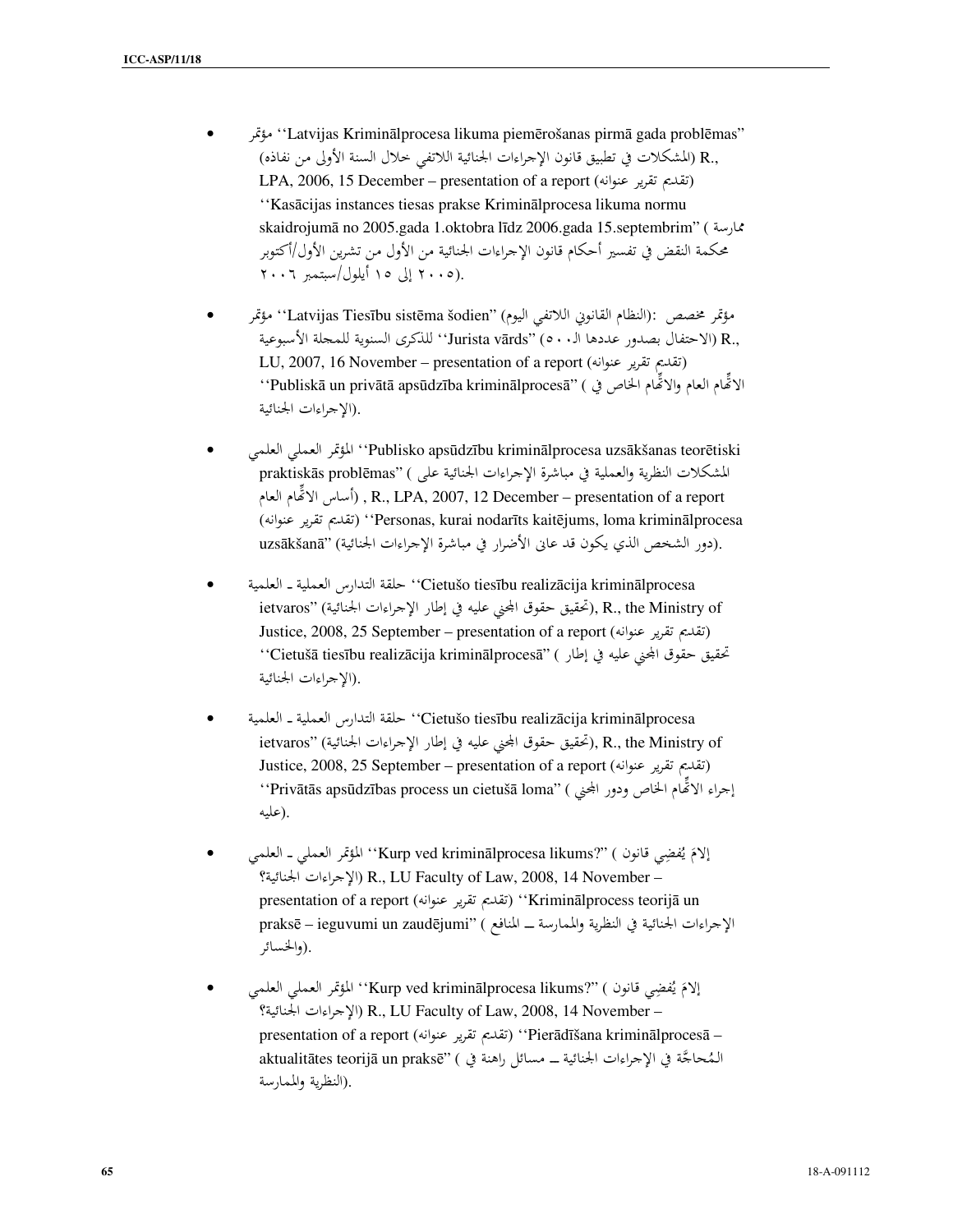- ; ''Krīze un tieslietas" (#+\* #;() R., LU, 2009, 27 November presentation of a report (تقليم تقرير عنوانه) 'Krīze un augstākā juridiskā izglītība Latvijā" (الأزمة والتعليم العالي في مجال القانون في لاتفيا).
- المشكلات ) ''Kriminālprocesa aktuālās problēmas'' حلقة التدارس العملية ــ العلمية الراهنة في الإجراءات الجنائية) R., LU, 2009, 19 November – presentation of a report (تقليم تقرير عنوانه) ''Kriminālatbildības noilguma konstatēšanas وضع النظام الأساسي للحد من المسؤولية الجنائية وفقاً ) ''kriminālprocesuālā kārtība للإجراءات الجنائية).
- -9 #;-\$ E
.e\* ;- 6, 2010, 9 February presentation of a report ( s+, تقرير عنوانه" (Ar pierādīšanu saistīto jautājumu aktualitātes Kriminālprocesa likumā, teorijā un praksē'' ( المسائل الراهنة المتَّصلة بالـمُحاجَّة في قانون الإجراءات<br>في المائة المسائل العاملية (الجنائية: النظرية والممارسة
- R., 2010, 24 September, حلقة عمل لسفارة سويسرا والجمعية السويسرية للشؤون الجنائية presentation of a report (introductory report) (عنوانه) (\$5 % ) iss (\*1) ieskats Latvijas krimināltiesiskajā sistēmā" ( الحاطة وجيزة بالنظام اللاتفي للقانون الجنائبي).
- $\bullet$   $\downarrow$ حلقة التدارس المعنية بالإفادة والملاحظات الختامية فيما يخص منحة بحث عنوانه ''Kriminālprocesa modernizācijas rezultāti un turpmākās attīstības virzieni" (انتائج تحديث الإجراءات الجنائية والتوجّهات الأخرى لتطويرها) .R., LU, 2010,<br>منظمة المستقدمات 16 December – presentation of a report (~
=3 , s+,) ''Lietiskais pierādījums kriminālprocesā – atsevišķi aktuāli jautājumi" ( الأدلة الهامة في الإجراءات الجنائية ــ بعض المسائل الراهنة.
- -9 #;-\$ E
.e\* }L-. 6, 2011, 8 February– presentation of a report ( s+, ~
=3 ,) ''Rīcība ar noziedzīga nodarījuma rīkiem, priekšmetiem un citiem ar noziedzīgu nodarījumu saistītiem objektiem kriminālprocesā" زتناول أدوات الجريمة، وموادها، وسائر الأشياء المُتَّصلة بما في الإجراءات الجنائية).
- مؤتمر قضاة لاتفيا، القسم المعني بمراجعة القانون الجنائي، المحكمة العليا في جمهورية لاتفيا بالتعاون • بع كلية القانون في جامعة لاتفيا , 2011, 25 November – presentation of a report تناول ) ''Rīcība ar noziedzīgi iegūtu mantu kriminālprocesā'' (تقديم تقرير عنوانه) الممتلكات المحصول عليها بصورة غير شرعية في الإجراءات الجنائية.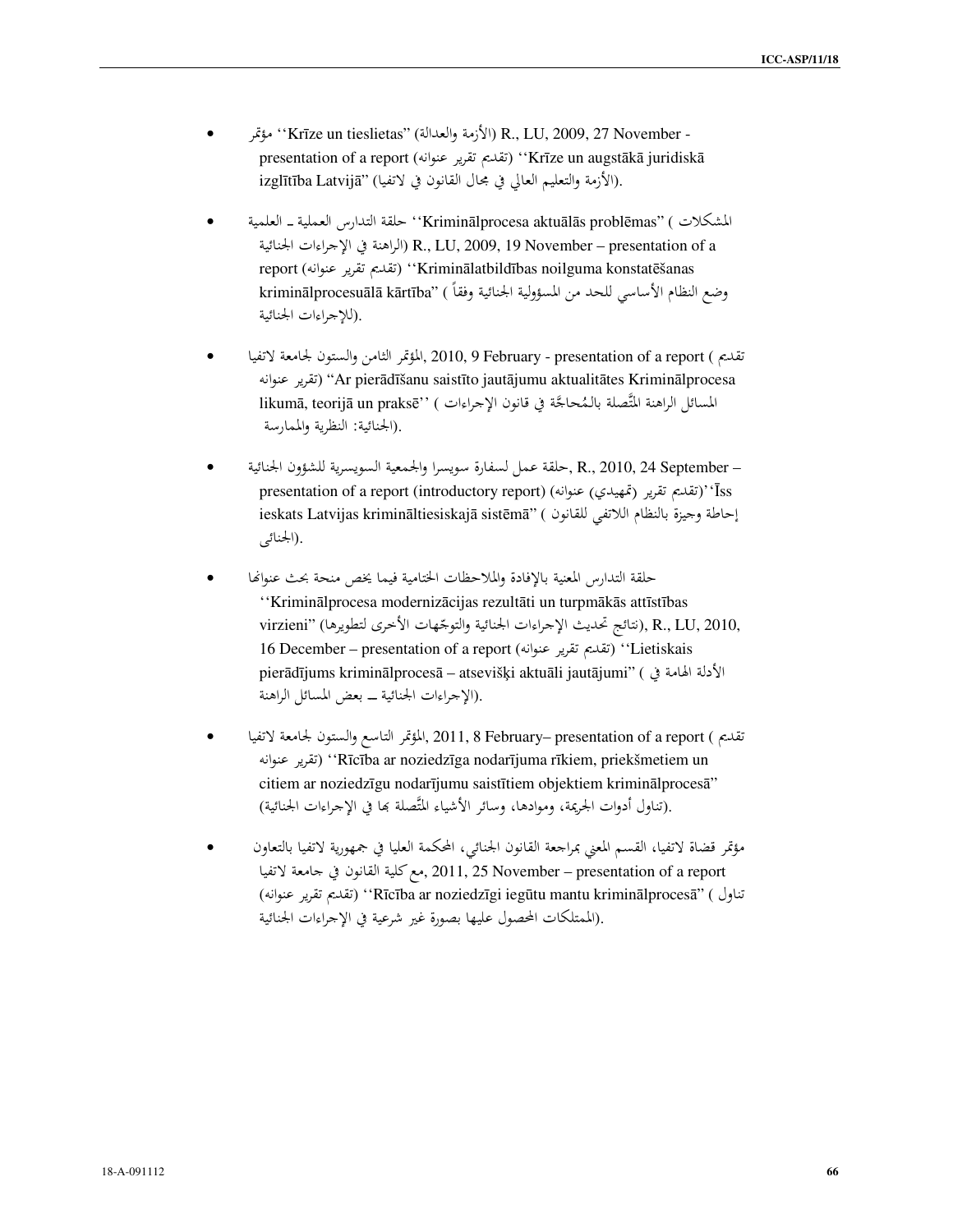- -9 #
< #DP+ 8\* ; ''Iekšlietu ministrijas sistēmas iestāžu personāla profesionālā izglītība" ( وزارة ) بون مؤسسات منظومة وزارة personāla profesionālā izglītība" ( ماين الداخلية), R., Ministry of Interior, 2012, 23 March – speech on the topic (كلمة في موضوع) ''Augstākā juridiskā izglītība Iekšlietu ministrijas sistēmas iestāžu personāla profesionālās kvalifikācijas nodrošināšanai Latvijā – esošā situācija un tās attīstības perspektīvas" ( التعليم العالي في مجال القانون الرامي إلى ضمان التأهيل المهني للعاملين في مؤسسات منظومة وزارة الداخلية في لاتفيا ــ الوضع الراهن وأفاق التطور.
- ; ''Tiesu procesu efektivizācija" (jc-R @Ir\_ #- 8U-), R., LU, 2012, 29 March – speech on the topic (كلمة في موضوع) "Using Information استخدام المعلومات المحصول ) "Obtained through Intelligence Activities as Proof وعليها من خلال أنشطة الاستخبار بمثابة أدلة إثبات.

الأنشطة التعليمية

الدورات التدريسية التي علَّمت فيها ـ الإجراءات الجنائية

نيسان/إبريل ۲۰۰۱–کانون الثاني/ يناير  $Y \cdot Y$ جامعة توريبا (٣ نقاط تحصيل) ـــ في إطار منهاج المرحلة الثانية من التعليم المهني العالي. ١٩٩٨– الوقت جامعة لاتفيا، كلية القانون (٦ نقاط تحصيل) ــ في إطار منهاج المرحلة الثانية من الحاضر التعليم المهني العالي؛ منذ السنة الجامعية ٢٠٠٦/٢٠٠٥ — في إطار منهاج البڭلوريوس. القانون الجنائي (٣ نقاط تحصيل) ٢٠٠٣– ٢٠٠٢ جامعة توريبا، في إطار منهاج المرحلة الثانية من التعليم المهني العالي.

نظرية الـُمحاجَّة في الإجراءات الجنائية (نقطتا تحصيل)

٢٠٠٣– ٢٠٠٢ جامعة توريبا ـــ منهاج المرحلة الثانية من التعليم المهني العالي.

٢٠٠٢ – الوقت جامعة لاتفيا،كلية القانون ــ في إطار المنهاج الجامعي للماجستير. الحاضر

مؤسسات إنفاذ القانون في لاتفيا وحارجها (نقطتا تحصيل)

 $(1 \cdot \cdot \cdot -)999$ ٢٠٠١–٢٠٠١، حامعة لاتفيا، كلية القانون ــ في إطار منهاج المرحلة الثانية من التعليم المهني ٢٠٠١–٢٠٠٢ العالي.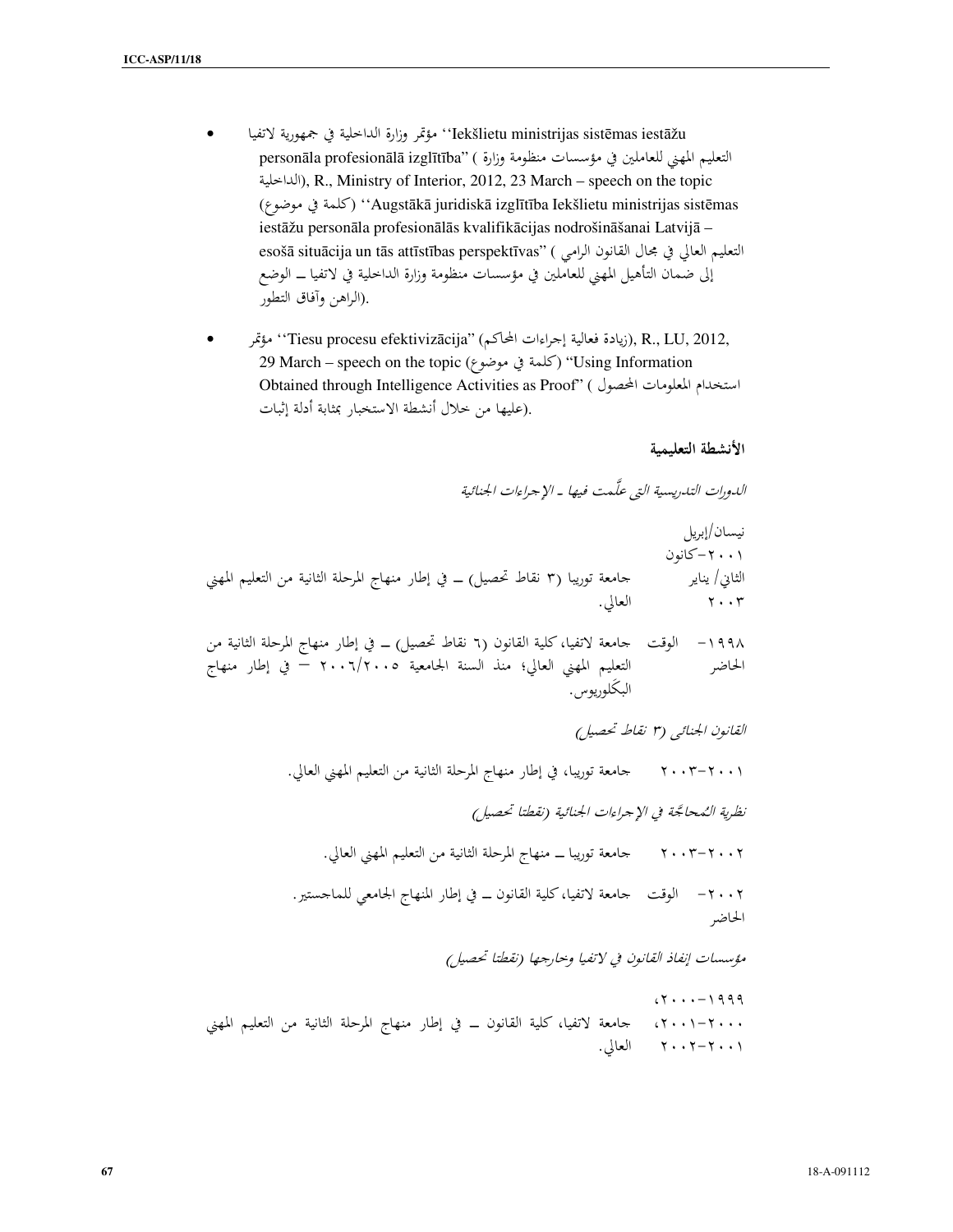المشكلات الراهنة في الإجراءات الجنائية (نقطتا تحصيل)

- ٢٠٠٤–٢٠٠٤ جامعة لاتفيا، كلية القانون ــ في إطار منهاج المرحلة الثانية من التعليم المهني العالي.
- جامعة لاتفيا، كلية القانون ــ في إطار منهاج المرحلة الثانية من التعليم المهني  $Y \cdot 7 - Y \cdot 6$ العالى: مشكلة المُحاجَّة في الإجراءات الجنائية (٤ نقاط تحصيل).
- ٢٠٠٧ الوقت جامعة لاتفيا، كلية القانون ــ في إطار منهاج دراسات الماجستير المهنية، ومنهاج الدراسات الجامعية للماجستير . الحاضر

قانون الإجراءات الجنائية الثمقارن

جامعة لاتفيا،كلية القانون ــ في إطار منهاج الدراسات الجامعية للماجستير.  $\mathbf{Y} \cdot \mathbf{Y} \cdot \mathbf{Y} \cdot \mathbf{Y}$ 

الجامعات الأجنسة

- الإجراءات الجنائية. جامعة كونكورديا الدولية (إستونيا).  $\mathbf{y} \cdot \cdot \mathbf{y}$
- محاضرات في الإجراءات الجنائية في إطار برنامج سقراط/إراسموس للتبادل الجامعي  $\mathbf{y} \cdot \mathbf{y}$ الدولي في جامعة ميكولو روميريو في لتوانيا.
- دراسة نظام التعليم المستمر للقضاة والمدَّعين العامين الكرواتيين في إطار برنامج  $\mathbf{y} \cdot \mathbf{y}$ للتبادل تتكفل به الشبكة القضائية الأوروبية.

العمل في مجلس برامج الدراسات

٢٠٠٣ - الوقت عضوة مجلس برامج الدراسات في العلوم القانونية في جامعة لاتفيا. الحاضر ٢٠٠٨-٢٠٠ ل رئيسة مجلس برامج الدراسات في العلوم القانونية في جامعة لاتفيا.

دورات الدراسة الكمعتَّقة

- الإجراءات الجنائية ــ دورة يجري تنفيذها في إطار منهاج الدراسات المهنية في العلوم القانونية.
- نظرية الـمُحاجَّة في الإجراءات الجنائية ـــ دورة يجري تنفيذها في إطار منهاج دراسات الماجستير  $\bullet$ في العلوم القانونية.
- المشكلات الراهنة في الإجراءات الجنائية ــ دورة يجري تنفيذها في إطار منهاج الدراسات المهنية في العلوم القانونية.
- نظرية الـمُحاجَّة في الإجراءات الجنائية ــ دورة يجري تنفيذها في إطار منهاج دراسات الماجستير المهنية في العلوم القانونية.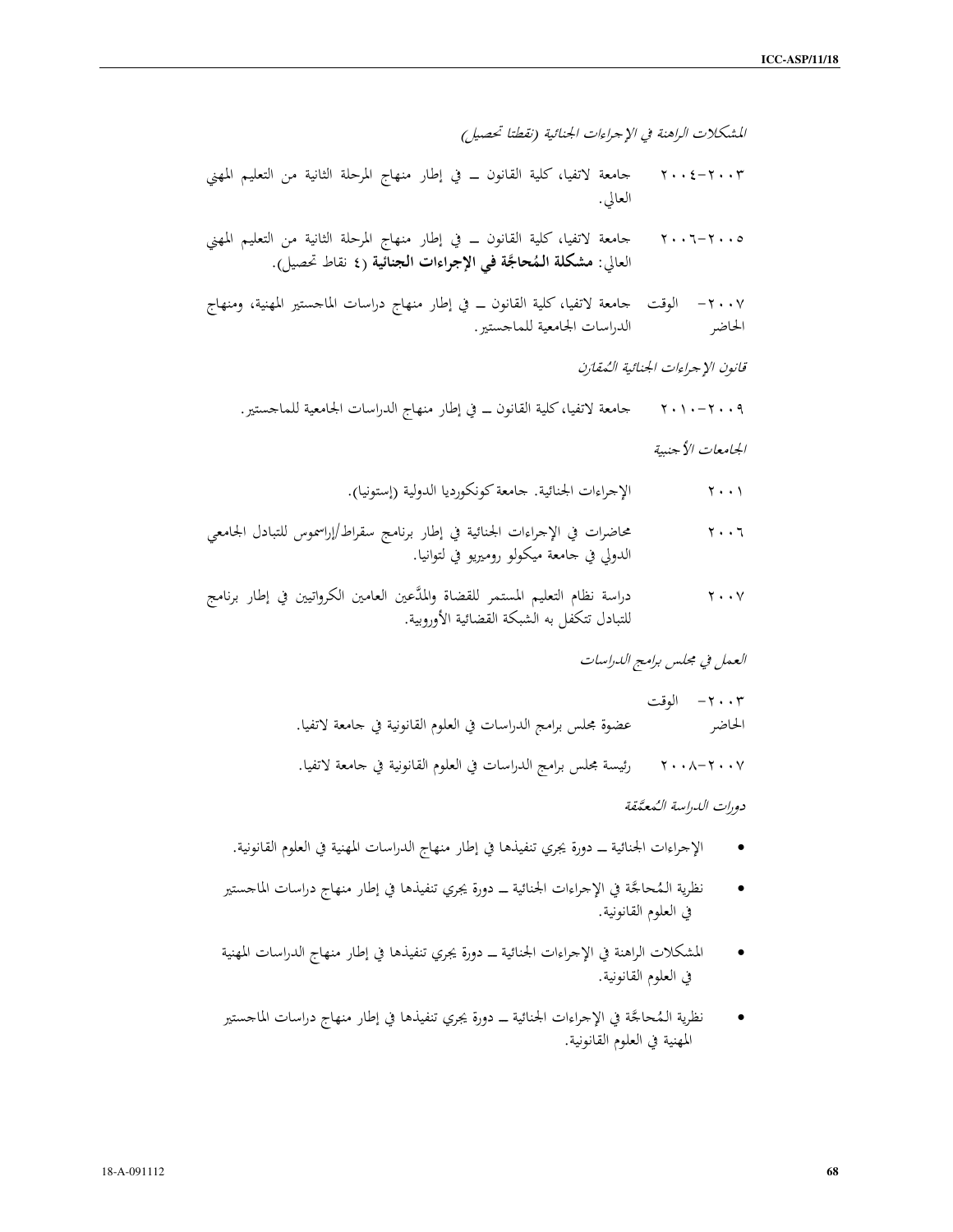برامج الدراسات التي أعلَّكْما

منهاج الدراسات الجامعية للبكَلوريوس في العلوم القانونية ومنهاج دراسات ماجستير التعليم المهني  $\bullet$ العالي في العلوم القانونية ــ أقرَّه مجلس إدارة جامعة لاتفيا في ٢٦ كانون الثاني/يناير ٢٠٠٤.

الإشراف على إعداد أطروحات الماجستير والدكتوراه

- أشرفت في الفترة الممتدة من عام ٢٠٠٢ إلى عام ٢٠١١ على أطروحات ماجستير زاد عددها  $\bullet$ عن ۳۰.
- أشرفت في الفترة الممتدة من عام ٢٠٠٢ إلى عام ٢٠١١ على أطروحات دكتوراه بلغ عددها ستة، مع العلم بأن أحد طلاب الدكتوراه مُخْرَج حالياً من عداد المسحَّلين باعتباره أتمَّ منهاج الدراسة.
- تمَّ في عام ٢٠٠٩ وعام ٢٠١٠ تقديمُ أطروحتين ومَنْحُ درجة الدكتوراه عليهما، وهما على الترتيب أطروحة أ. بندورس "نظرية المُحاجَّة القانونية والأدلَّة الظرفية، والأدلة ذات الأهمية الإجرائية في الإجراءات الجنائية" و أطروحة ف. زيبا-بريديتي "حصانة الموظفين العموميين من الإجراءات الجنائية".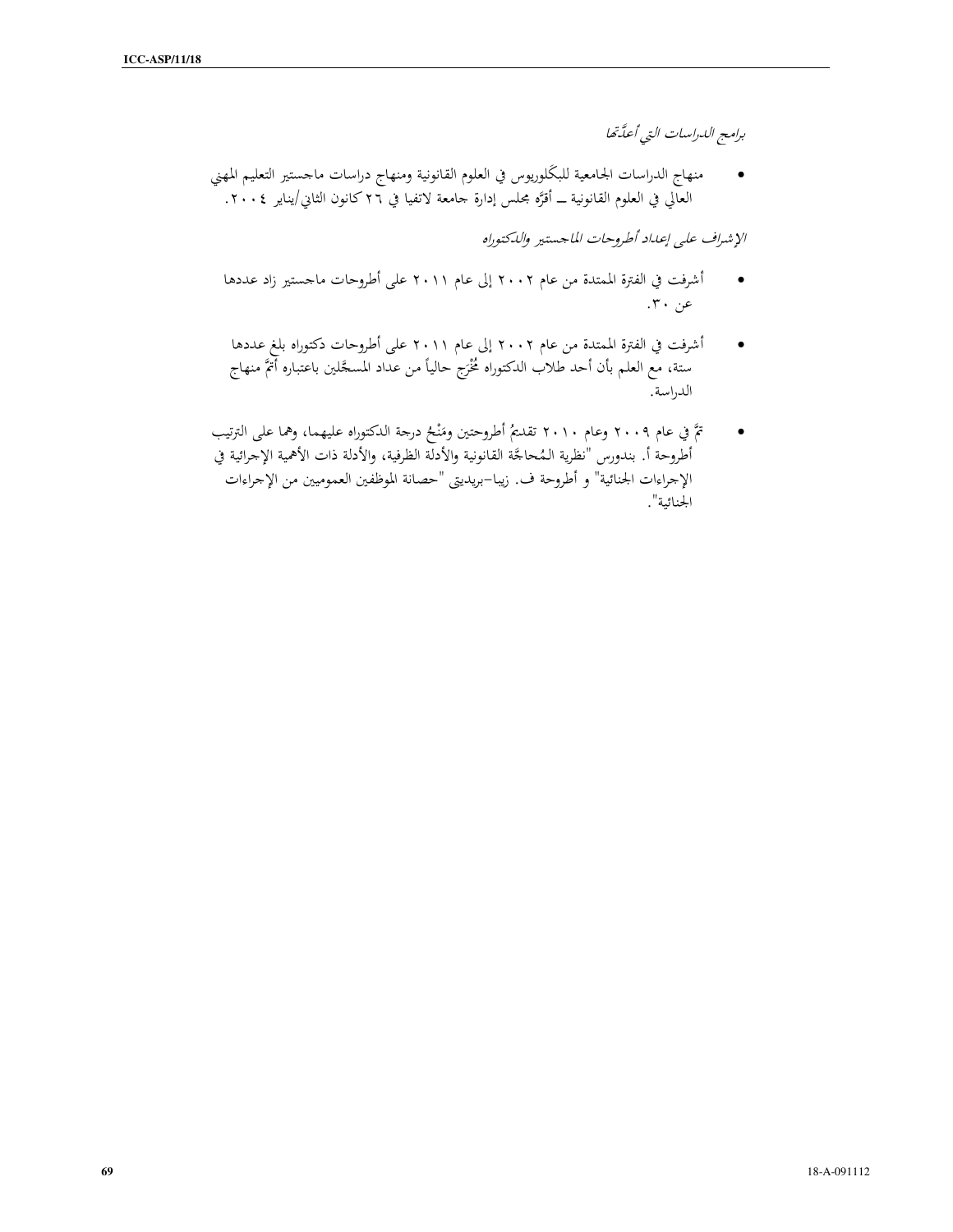```
الأنشطة التنظمية
الوقت - عضوة مجلس برامج الدراسات في العلوم القانونية في كلية القانون في جامعة لاتفيا.
                                                                                             -\gamma \cdot \cdot \tauالحاضر
٢٠٠٨-٢٠٠٦       رئيسة مجلس دعم جامعة لاتفيا في العلوم القانونية، القطاع الفرعي لقانون الدولة،
                                                 القانون الجنائي والقانون الدولي.
٢٠٠٨-٢٠٠٨         رئيسة بحلس برامج الدراسات في العلوم القانونية في كلية القانون في جامعة لاتفيا.
                                        ٢٠٠٨-٢٠٠٧ خبيرة مجلس الدراسات في جامعة لاتفيا.
الوقت عضوة الشبكة الأوروبية الجامعية للقانون الجنائبي، ومنسِّقة أنشطة هذه الشبكة في
                                                                                          -\gamma \cdot \cdot \gammaالحاضر
                                                                         لاتفيا.
                                                                                  الوقت
                                                                                           -7.1عضوة الجمعية التأسيسية لجامعة لاتفيا.
                                                                                              الحاضر
                                                                                   الوقت
                                                                                             -\tau \cdot \cdot \wedgeعضوة مجلس مؤسسة "مركز التدريب القضائي".
                                                                                              الحاضر
                                                                                  الوقت
                                                                                           -7.1.عضوة مجلس إدارة جامعة لاتفيا، ورئيسة لجنته الدستورية.
                                                                                              الحاضر
                                                                                             -\gamma \cdot \gamma \gammaالوقت
                 ممثلة جامعة لاتفيا في مجلس إدارة المنظمة الأوروبية للقانون العام.
                                                                                              الحاضر
                                                                                  الوقت
                                                                                             -\gamma \cdot \gamma \gammaعضوة فريق الخبراء المعنى بالسياسة الجنائية للاتحاد الأوروبي.
                                                                                               الحاضر
```
العمل في لجان تنظيم المؤتمرات، وما إلى ذلك

- "Uzņēmējdarbība un tās tiesiskā vide: procesi, tendences, ولعلمي الدولى" ,R (روح المبادرة وأثرها على البيئة القانونية: السيرورات، والاتجاهات، والنتائج) ''rezultāti .عضوة اللحنة التنظيمية، رئيسة قسم القوانين – University Turība, 2002, 12 April
- الاجتماع السنوي لمنسِّقى برنامج سقراط/إراسموس للتبادل الجامعي الدولي والندوة التي عُقدَت في  $\bullet$ الاتحاد الأوروبي بمثابة ) ''The European Union as a Uniform Legal Space'' إطاره فضاء قانوني موَّحد), Riga, the University of Latvia Law faculty, 2004, 27-29 May, المُنظَّمة المسؤولة.
- Collective'' الملتقى الصيفى لكلية القانون في جامعة لاتفيا وجامعة كاغلياري (إيطاليا)  $\bullet$ Labour Relationship" "علاقة العمل الجماعية" , Riga, the University of Latvia, .المُنظَّمة المسؤولة – 2004, 30 August – 3 September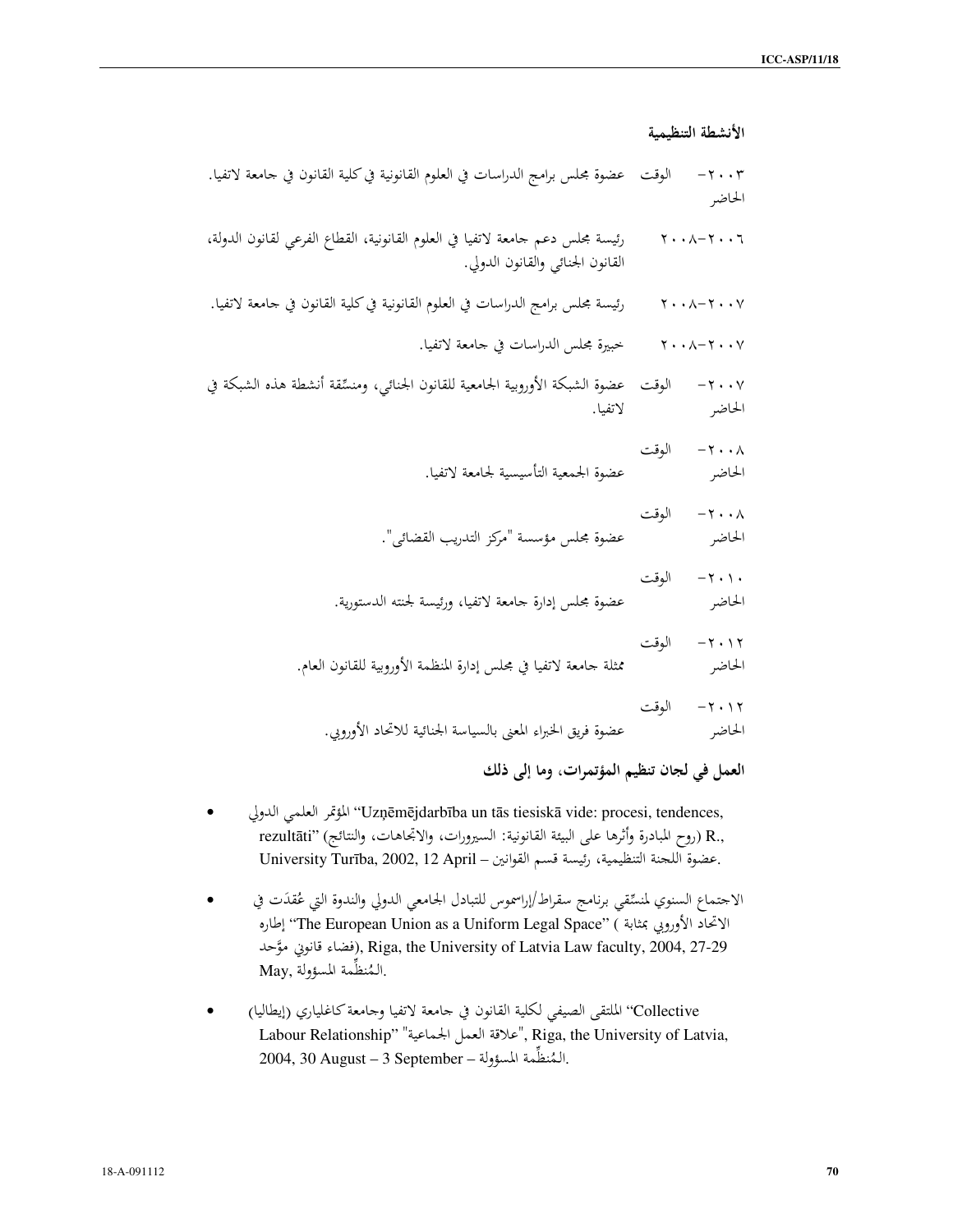- العدالة في الإجراءات الجنائية" ''Justice in Criminal Procedure'' المؤتمر العلمي الدولي''' . عضوة اللحنة التنظيمية، وعضوة هيئة تحرير مجموعة – R., LPA, 2005, 25-26 August المواد.
- 6 "Latvijas Kriminālprocesa likuma piemērošanas pirmā gada problēmas" (المشكلات القائمة في تطبيق قانون الإجراءات الجنائية اللاتفي خلال السنة الأولى من إنفاذه) R., LPA, 2006, 15 December – الحدومة المواد.
- ®\*+ YD 6 "Tiesību harmonizācija Baltijas jūras reģionā pēc ES إضفاء الانسجام على القوانين في منطقة بحر البلطيق إثر توسيع الاتحاد ) "paplašināšanās بحضوة اللحنة التنظيمية – J), R., LU, 2007, 24- 27 January (الأوروبي)
- YD tt YD 6 "Nepilngadīgo drošība un aizsardzība" ( A-, #;2L عضوة اللحنة التنظيمية، —J., Latvia, Riga, LPA, 2007, 24- 25 January, (وحمايتهم وعضوة هيئة تحرير مجموعة المواد.
- YD tt YD 6 "Kurp ved kriminālprocesa likums?" ( E
-S Y>9 | Z\_ ¡ Ç#Q-=\$ @Ir), Latvia, Riga, LU, the Faculty of Law, 2008, 14 November - عضوة اللجنة التنظيمية.
- قانونية ) "Kriminālprocesuālās aizturēšanas tiesiskums" المؤتمر العملي ــ العلمي • الاحتحاز في إطار الإجراءات الجنائية), Latvia, Riga, LPA, 2008, 9 December -عضوة هيئة تحرير مجموعة المواد
- ®\*+ 6 "Augstākās tiesas judikatūra un tās loma tiesiskās domas attīstīb<sup>ā</sup> Latvia, Riga, (أحكام المحكمة العليا ودورها في تطوير الفكر القانوني في لاتفيا), Latvijā LU, 2010, 15 October – منظّمة المؤتمر.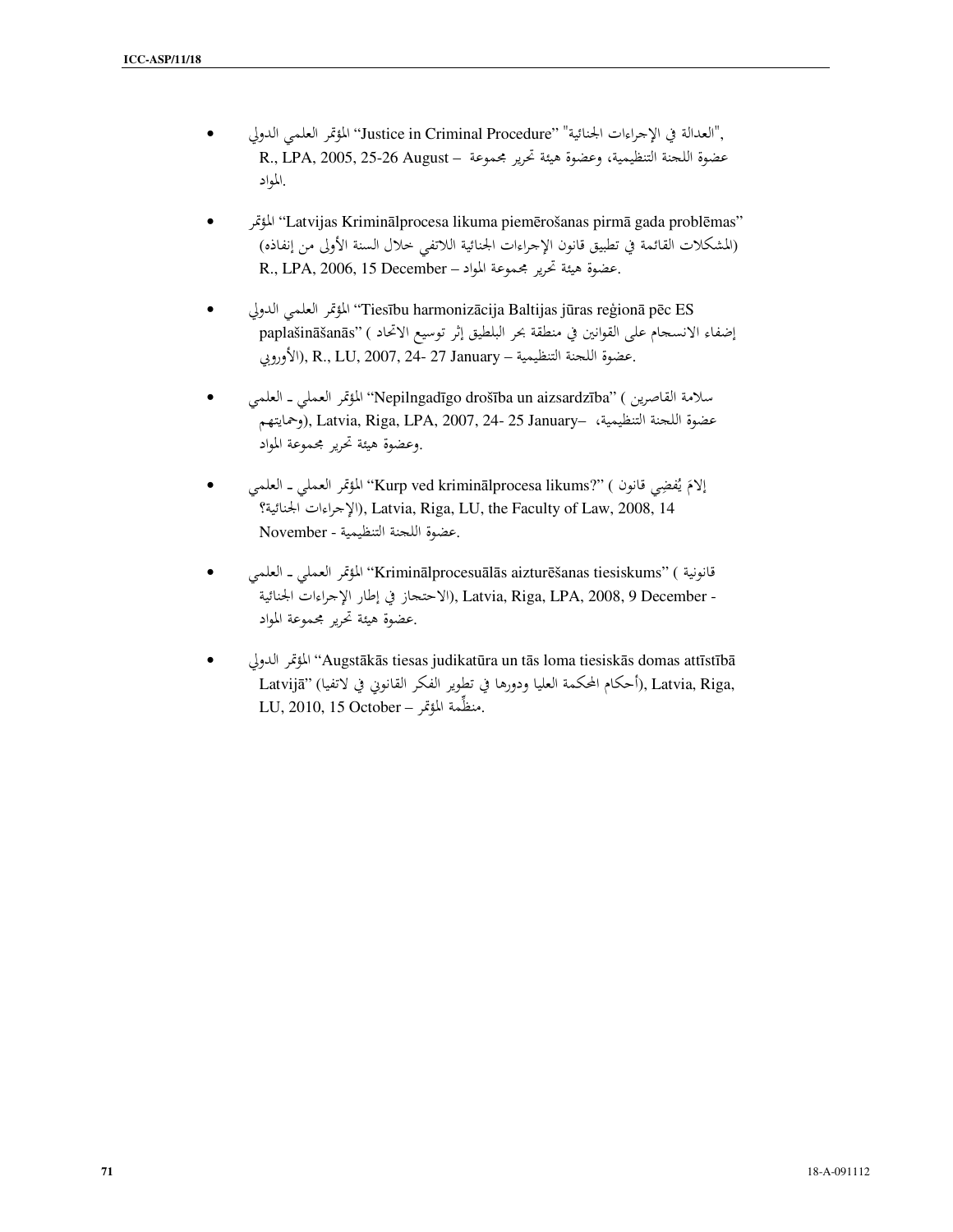| عاملةً بصفة خبير                                            | المشاركة في إسداء المشورة إلى المنظمات العمومية والمنظمات غير الحكومية، ولجان الخبراء،                                                                     |
|-------------------------------------------------------------|------------------------------------------------------------------------------------------------------------------------------------------------------------|
| منذ عام ٢٠٠٦                                                | أُجيزت بقرار مجلس العلوم اللاتفي بصفتها خبيرة في العلوم ــ مجال العلوم القانونية.                                                                          |
| غير ذلك                                                     |                                                                                                                                                            |
| $\mathbf{y} \cdot \mathbf{y}$                               | أعدَّت على أساس عقد صيغة أخرى من الفصل المتعلق بالأدلة والمُحاجَّة الوارد في<br>مشروع قانون الإجراءات الجنائية.                                            |
| $Y \cdot Y \cdot Y \cdot Y \cdot Y$                         | عضوة الفريق العامل المعني بإعداد مشروع قانون "تعديلات القانون الجنائي"، فيما<br>يتصل بالتوطئة إلى المسؤولية الجنائية الواقعة على عاتق الأشخاص الاعتباريين. |
| $Y \cdot \cdot \xi \cdot \zeta Y \cdot \cdot Y$             | خبيرة مدعوَّة إلى لجنة الشؤون القانونية في البرلمان <sub>(</sub> Saeima) من أجل تقديم فتوى<br>بشأن مشروع قانون الإجراءات الجنائية.                         |
| $-\gamma + \epsilon$<br>الوقت<br>الحاضر                     | عضوة الفريق العامل المعني ببرامج الدراسات في مركز التدريب القضائي.                                                                                         |
| $\mathbf{y} \cdot \mathbf{y}$ $\mathbf{y} \cdot \mathbf{y}$ | عضوة الفريق العامل الدائم في وزارة العدل المعني بإعداد تعديلات قانون الإجراءات<br>الجنائية.                                                                |

 $\ast\ast\ast$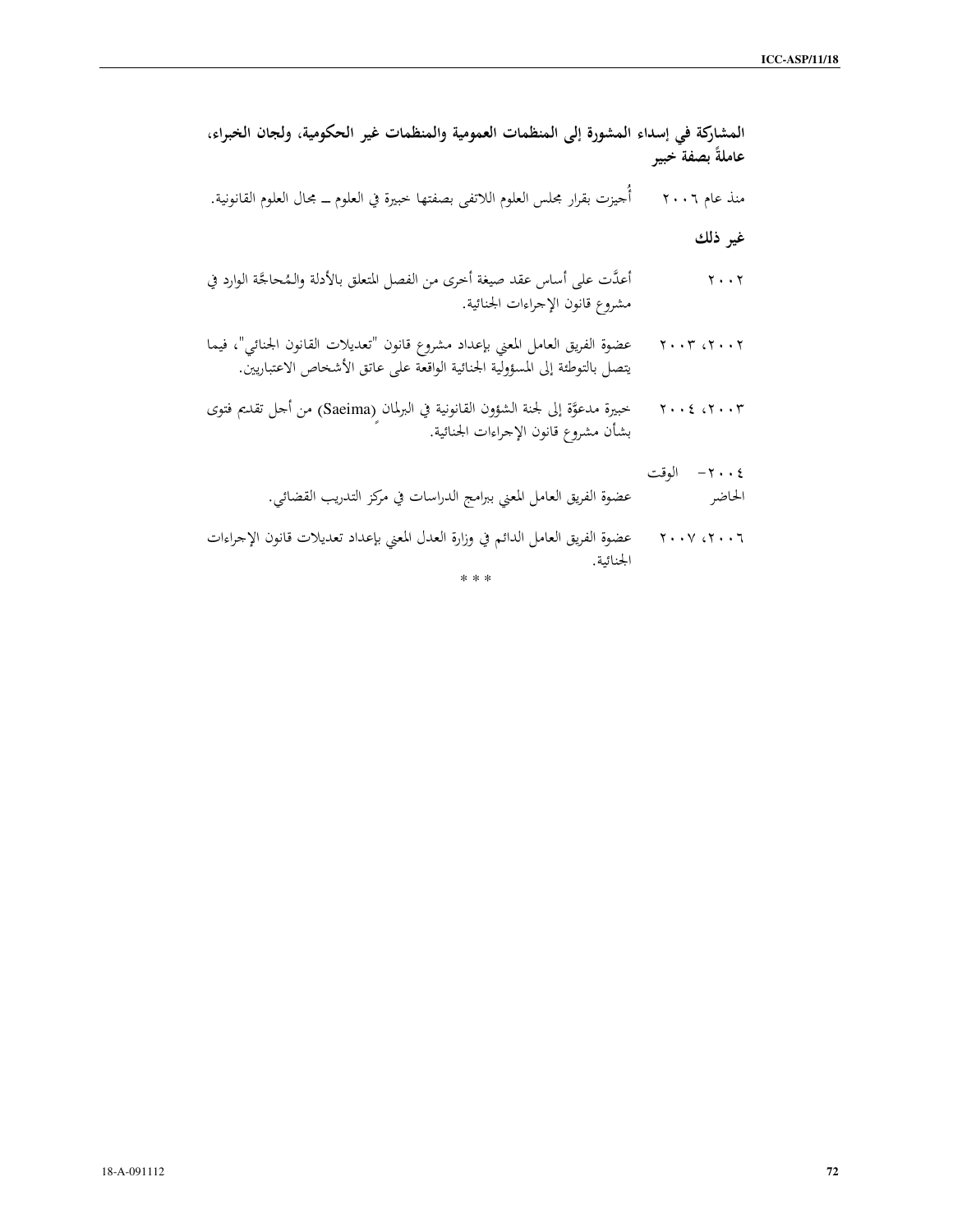۸– سوك، ريموند كلاوديوس (غامبيا)

[الأصل: إنكليزي]

مذكرة شفهية

تهدي سفارة جمهورية غامبيا تحياتها إلى أمانة جمعية الدول الأطراف، ويسرها أن توجِّه إليها ترشيح القاضي ريموند كلاوديوس سوك للانتخاب عضوأ في اللحنة الاستشارية المعنية بترشيحات قضاة المحكمة الجنائية الدولية. وتُرْفَق بَمذه المذكرة نسخة من بيان مؤهلاته وخبرته دعماً لهذا الترشيح.

\* \* \*

سوك، ريموند كلاوديوس (غامبيا)

[الأصل: إنكليزي]

بيان الوفاء بالمتطلبات

إن صاحب الوقار القاضي ريموند كلاوديوس سوك، حائز وسام استحقاق جمهورية غامبيا، قاضي المحكمة العليا فيها، تلقَّى تعليمه الابتدائي والإعدادي في غامبيا وواصل تعليمه في الولايات المتحدة الأمريكية، حيث حصل على بَكلوريوس الآداب بدرجة الشرف من معهد لويس وكلارك في بورتلند بأوريغن، وعلى ماجستير الآداب من جامعة ولاية بنسلفانيا؛ وفي لندن حيث تابع الدراسة في معهد القانون التابع لدور إعداد المحامين (الذي غدا جامعة سيتي في لندن) وفي واحدة من هذه الدور، هي جمعية ميدل تمبل، وقُبِل في نقابة المحامين قبولاً مشفوعاً بالتقدير؛ وفي أستراليا حيث حصل من معهد إعداد التشريعات الأسترالي على شهادة في إعداد التشريعات مشفوعة بالثناء.

وفي الوقت الحاضر يعمل القاضي سوك قاضياً في المحكمة العليا في غامبيا، التي تُعتبر أرفع محكمة في البلد، والمختصَّة بالاستئناف النهائي في الأمور المدنية والأمور الجنائية؛ وهو المدير العام لمعهد القانون في غامبيا، الذي أُنشئ في تشرين الأول/أكتوبر ٢٠١١؛ ونائب رئيس لجنة إصلاح القوانين.

لقد أمضى القاضي سوك معظم حياته المهنية في مكتب النائب العام ووزارة العدل، حيث ترقَّى في المناصب على مر السنين من منصب المحامي العام في عام ١٩٨٠ إلى منصب النائب العام ووزير العدل في عام ٢٠٠٥. وقد شارك خلال هذه الفترة مشاركة نشطة لا في إعداد التشريعات فحسب بل أيضاً في الإشراف على القضايا المدنية والجنائية والمقاضاة فيها بالنيابة عن الدولة.

وفي عام ١٩٨٩ أُعير القاضي سوك، إذ كان يشغل منصب النائب العام المساعد والأمين القانوني، للعمل لإنشاء المركز الإفريقي لدراسات الديمقراطية وحقوق الإنسان، حيث عمل رئيساً تنفيذياً أُولَ له، مسؤولاً عن إنشاء وإعمال برامجه الرئيسية، بما في ذلك العمل بالتعاون مع اللحنة الدولية للحقوقيين التي غدت منتدى المنظمات غير الحكومية العالمي الشهير الذي ينعقد مرة كل سنتين ويُعنَى بمشاركة المنظمات غير الحكومية في عمل اللجنة الأفريقية بشأن حقوق الإنسان وحقوق الشعوب. وفي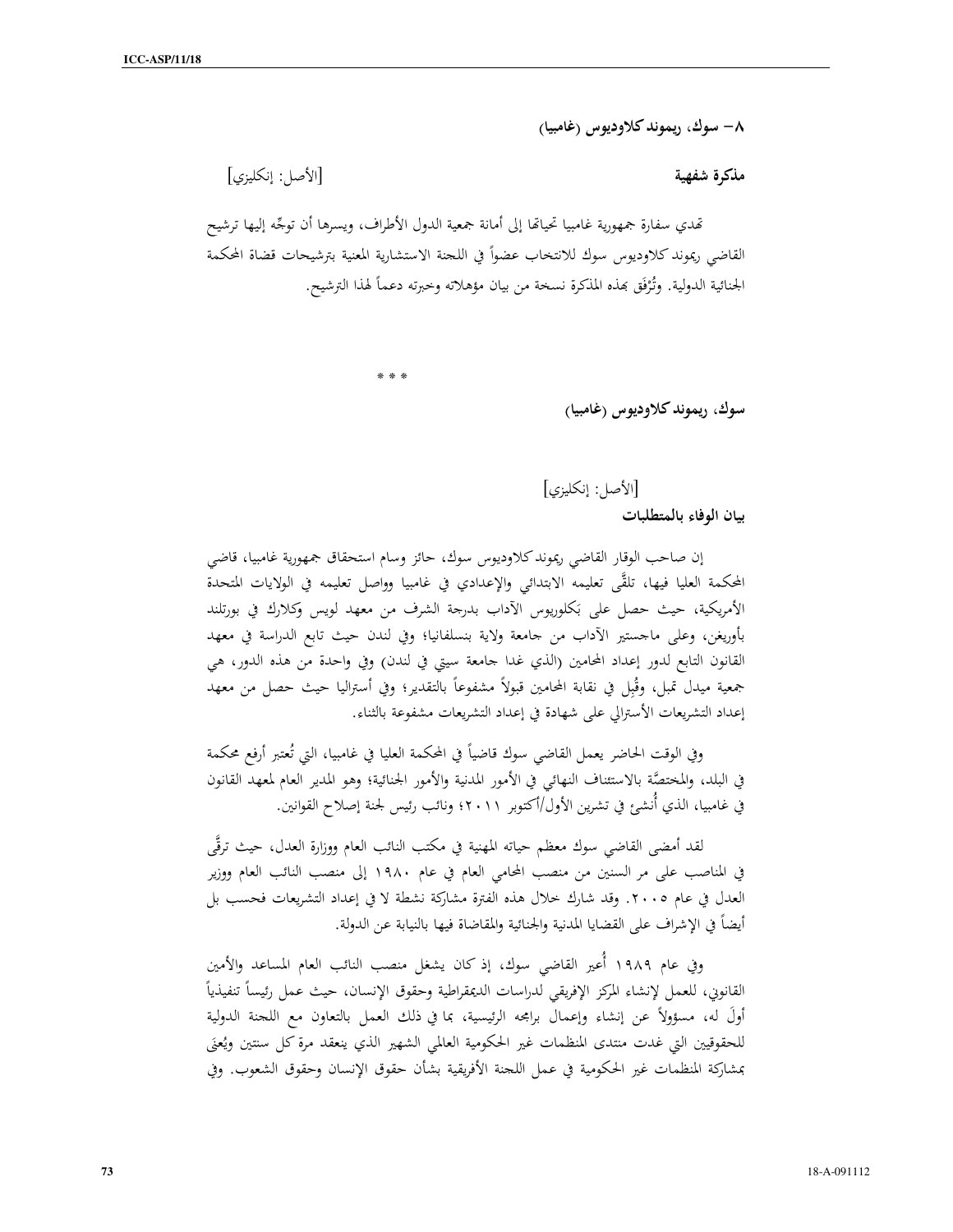الفترة الممتدة من عام ١٩٨٩ إلى عام ١٩٩٥ ألَّف القاضي سوك العديد من المقالات في مسائل حقوق الإنسان في أفريقيا ونظَّم الكثير من الاجتماعات وحلقات العمل المعنية بحقوق الإنسان وشارك فيها.

وفي الفترة الممتدة من عام ١٩٩٥ إلى عام ٢٠٠٠ انخرط القاضي سوك شريكاً رئيسياً في الممارسة القانونية بصفته الخاصة، حيث تناول قضايا مدنية وقضايا جنائية، منها قضايا قتل وقضايا حيانة. لكن ممارسته المهنة القانونية بالصفة الخاصة لم تدم طويلاً لأنه دُعِي من جديد في عام ٢٠٠٠ إلى مساعدة مكتب النائب العام بصفة نائب عام مساعد وأمين قانويي. وقد عمل لفترة قصيرة في عام ٢٠٠٥ بصفة نائب عام ووزير للعدل.

ومن عام ٢٠٠٥ إلى عام ٢٠١١ عمل القاضي سوك بصفة حبير استشاري لوزارة العدل، وبرنامج الأمم المتحدة الإنمائي، والجهاز القضائي للحماعة الاقتصادية لدول غرب أفريقيا، وظلَّ يعمل مع وزارة العدل بصفة خبير استشاري في إعداد التقارير الوطنية الدورية التي تُرفَع إلى الهيئات المعنية بمعاهدات الأمم المتحدة؛ وقد قدَّمت غامبيا مؤخراً بمساعدة منه المجموعة التي تضم وثيقتها الرئيسية وتقريرها الأولى بشأن الحقوق الاقتصادية والاجتماعية. وأعدَّ في أيار/مايو من هذه السنة ورقة تباحث (من أجل مكتب النائب العام) وشارك على نحوٍ نشط في ندوة دامت يومين بشأن إنشاء مؤسسة وطنية لحقوق الإنسان في غامبيا، برعاية من وحدة حقوق الإنسان التابعة لأمانة الكومنولث، يؤمّها جميع أصحاب المصلحة، بمن فيهم منظمات المجتمع الأهلي.

ويُرْفَق بمذه المذكرة بيان مؤهلات وخبرة القاضي ريموند كلاوديوس سوك لإتاحة الاستزادة من التفاصيل ولتسهيل الرجوع إلى المعلومات ذات الصلة.

\* \* \*

بيان المؤهلات والخبرة

البيانات الشخصية

ريموند كلاوديوس سوك الاسم

تاريخ الولادة ٥ حزيران/يونيو ١٩٤٦

> غامىية الجنسبة

> > الوظيفة الحالية

قاض في المحكمة العليا/المدير العام لمعهد القانون في غامبيا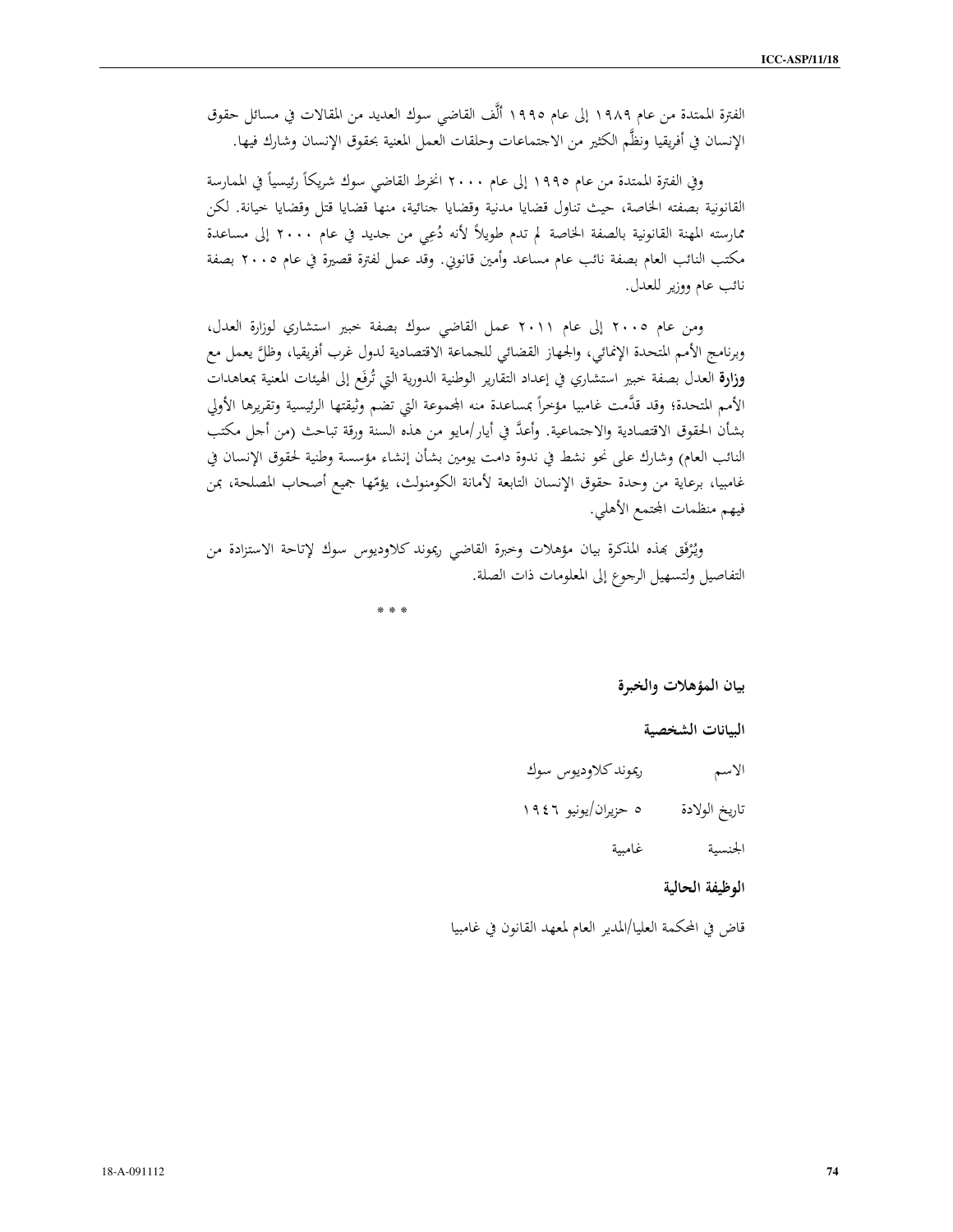عضوية الهيئات المهنية وغيرها من الهيئات

﴾ عضو رابطة المحامين الغامبية

# الدراسة والتدريب المهني

# الخبرة المهنية

أقلام المحاكم وكتبتها، وتدريبهم على استخدامه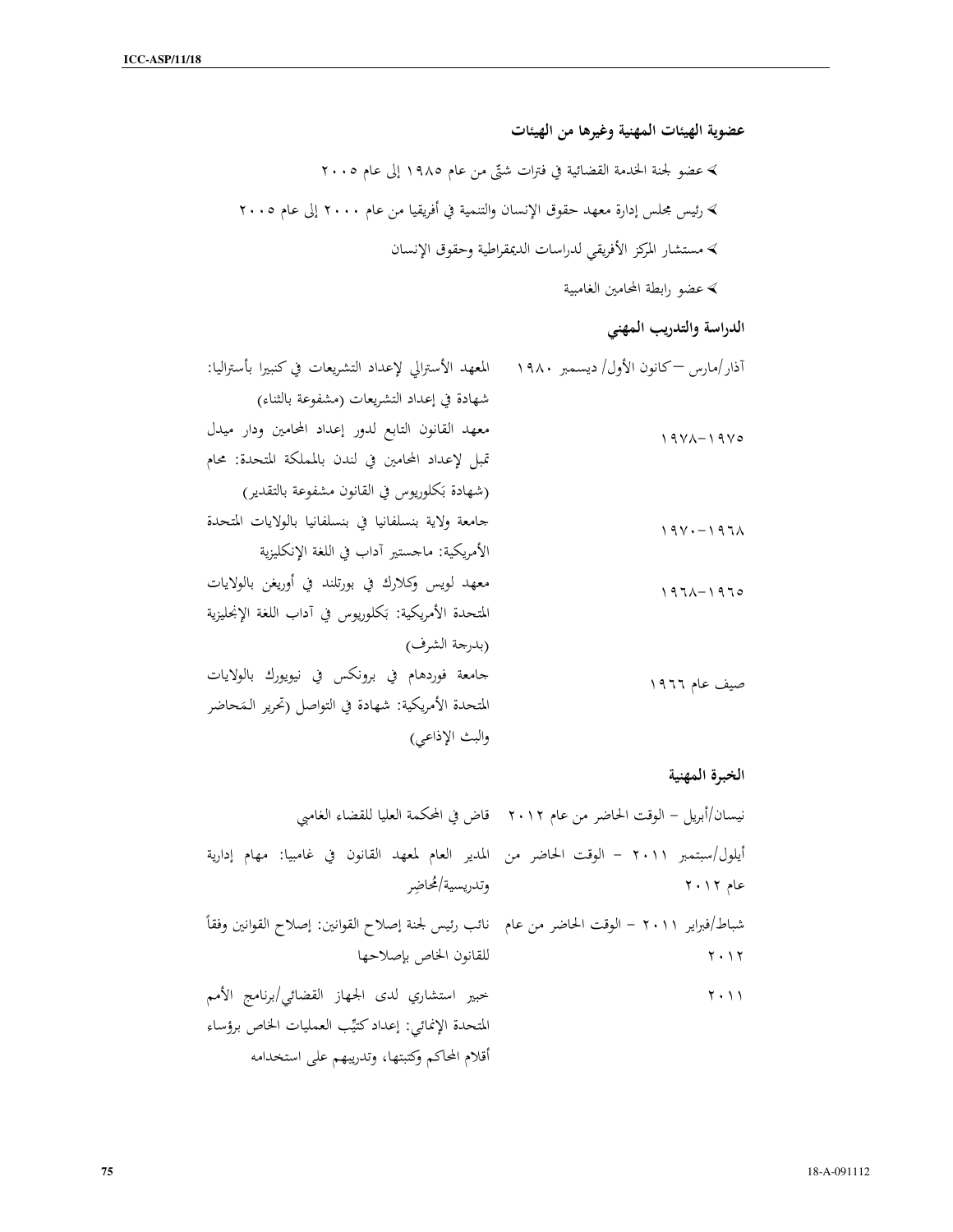| $Y \cdot 11 - 7 \cdot 1$                                           | خبير استشاري لدى الجهاز القضائي/برنامج الأمم                     |
|--------------------------------------------------------------------|------------------------------------------------------------------|
|                                                                    | المتحدة الإنمائ <sub>ى</sub> : إعداد كتيِّب العمليات الخاص بشعبة |
|                                                                    | إنفاذ القانون التابعة للمحكمة العليا                             |
| $\mathbf{y} \cdot \mathbf{y}$ .                                    | خبير استشاري لدى وزارة العدل/الأمانة المعنية بالحلول             |
|                                                                    | البديلة للمنازعات/برنامج الأمم المتحدة الإنمائي:                 |
|                                                                    | التوعية في جميع أنحاء البلد بشأن الحلول البديلة                  |
|                                                                    | للمنازعات وتدريب العاملين في المراكز الإقليمية                   |
|                                                                    | التجريبية                                                        |
| $\mathbf{y} \cdot \mathbf{y}$                                      | خبير استشاري لدى وزارة العدل/الأمانة المعنية بالحلول             |
|                                                                    | البديلة للمنازعات/برنامج الأمم المتحدة الإنمائي: تمييز           |
|                                                                    | وتقييم الثغرات في الأمانة المعنية بالحلول البديلة                |
|                                                                    | للمنازعات وفي المراكز الإقليمية التحريبية                        |
| $Y \cdot Y \cdot - Y \cdot \cdot Y$                                | مفوَّض مراجعة القوانين في وزارة العدل: مراجعة قوانين             |
|                                                                    | غامبيا . طبعة عام ٢٠٠٩ المنقَّحة . المؤلَّفة من ١٦               |
|                                                                    | مجلداً (ترقى أخر مراجعة للقوانين إلى عام ١٩٩٠)                   |
| $\mathbf{y} \cdot \mathbf{y}$                                      | خبير استشاري لدى الجهاز القضائي في غامبيا: إعداد                 |
|                                                                    | تعديلات قواعد المحكمة العليا تسريعاً لمباشرة إجراءاتها           |
| $\mathbf{y} \cdot \mathbf{y}$                                      | خبير استشاري لدى وزارة العدل: إعداد وثيقة                        |
|                                                                    | سياساتية لوزارة العدل                                            |
| $\mathbf{y} \cdot \mathbf{y}$                                      | خبير استشاري لدى الجماعة الاقتصادية لدول غرب                     |
|                                                                    | أفريقيا: الإسهام في تقديم المشورة التخصصية في جمع                |
|                                                                    | وتحضير مواد مجموعة قوانين الأعمال للدول غير                      |
|                                                                    | الأعضاء في منظمة مواءمة قوانين الأعمال في أفريقيا                |
|                                                                    | (OHADA)                                                          |
| آذار/مارس – أيلول/سبتمبر ٢٠٠٥                                      | النائب العام ووزير العدل، وزارة العدل: إدارة القضاء .            |
|                                                                    | الإشراف على المؤسسات المنتسبة                                    |
| $\mathbf{y} \cdot \cdot \mathbf{0} - \mathbf{y} \cdot \cdot \cdot$ | النائب العام المساعد والأمين القانوني في وزارة العدل:            |
|                                                                    | الإشراف على جميع أقسام مكتب النائب العام                         |
|                                                                    |                                                                  |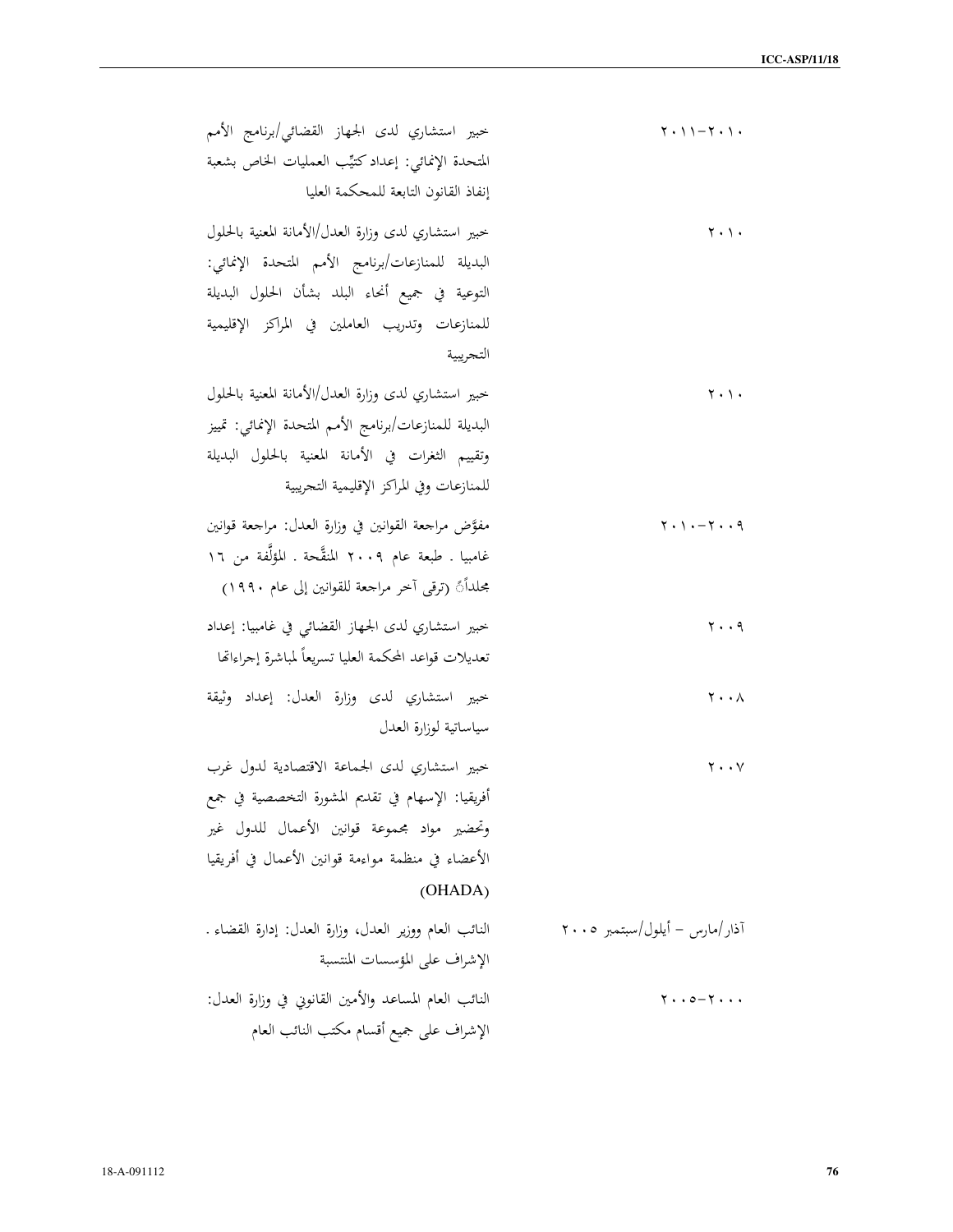| شريك رئيسي في مكتب سوك وبيتاي لممارسي المهن                                                                  | $\mathbf{Y} \cdot \cdot \cdot - 1990$ |
|--------------------------------------------------------------------------------------------------------------|---------------------------------------|
| القانونية، الممارسة القانونية بالصفة الخاصة في القضايا<br>المدنية والقضايا الجنائية                          |                                       |
|                                                                                                              |                                       |
| المدير التنفيذي للمركز الأفريقي لدراسات الديمقراطية<br>وحقوق الإنسان: أول مدير تنفيذي له مسؤول عن            | $1990 - 1919$                         |
| وضع وتنفيذ برامحه الرئيسية                                                                                   |                                       |
| النائب العام المساعد والأمين القانوني في وزارة العدل،:                                                       | $1919 - 1910$                         |
| الإشراف على جميع شعب مكتب النائب العام                                                                       |                                       |
| رئيس القلم العامُّ والولي المعني بالتركات غير المشمولة                                                       | $1910 - 1912$                         |
| بوصايا في وزارة العدل: تسحيل الصكوك، والمنشأت،                                                               |                                       |
| والشركات، وتسيير شؤون التركات غير المشمولة بوصايا                                                            |                                       |
| محرِّر قانوني في وزارة العدل: إعداد النصوص والقوانين                                                         | $19\lambda \xi - 19\lambda \eta$      |
| وحضور جلسات البرلمان                                                                                         |                                       |
| محام عام في قسم الصياغة في وزارة العدل: إعداد                                                                | $1911 - 191.$                         |
| نصوص التشريعات وحضور جلسات البرلمان                                                                          |                                       |
| أمين مساعد في وزارة الزراعة والموارد الطبيعية: الإدارة                                                       | $1900 - 1907$                         |
| العامة لوزارة الزراعة والموارد الطبيعية                                                                      |                                       |
| مدرِّس للغة الإنكليزية في ثانوية أرميتاج التابعة لوزارة                                                      | $19YY - 19YY$                         |
| التربية (مدرسة داخلية): تدريس اللغة والأدب                                                                   |                                       |
| الإنكليزيين                                                                                                  |                                       |
| معلِّم للغة الإنكليزية في مركز بدويل للثقافة والتدريب                                                        | $19VY - 19V.$                         |
| في بِطْبُره ببنسلفانيا: تعليم اللغة والأدب الإنكليزيين<br>للكبار في إطار برنامج خاص بالتشغيل تتولاه النقابات |                                       |
| معلِّم للغة الإنكليزية في إطار البرنامج الاتحادي                                                             |                                       |
| للأطفال المحرومين في برونكس في نيويورك بالولايات                                                             | صیف عام ۱۹۶۹                          |
| المتحدة الأمريكية: التعليم الإصلاحي وتشجيع                                                                   |                                       |
| الأطفال، بما في ذلك تفقُّدهم في بيوتمم                                                                       |                                       |
| مساعد تدريس في جامعة ولاية بنسلفانيا: تدريس                                                                  | $19Y - 197A$                          |
| الإنكليزية للمستحدِّين وطلاب الدراسات العليا الذين                                                           |                                       |
| يتعلمون الإنكليزية بمثابة لغة ثانية                                                                          |                                       |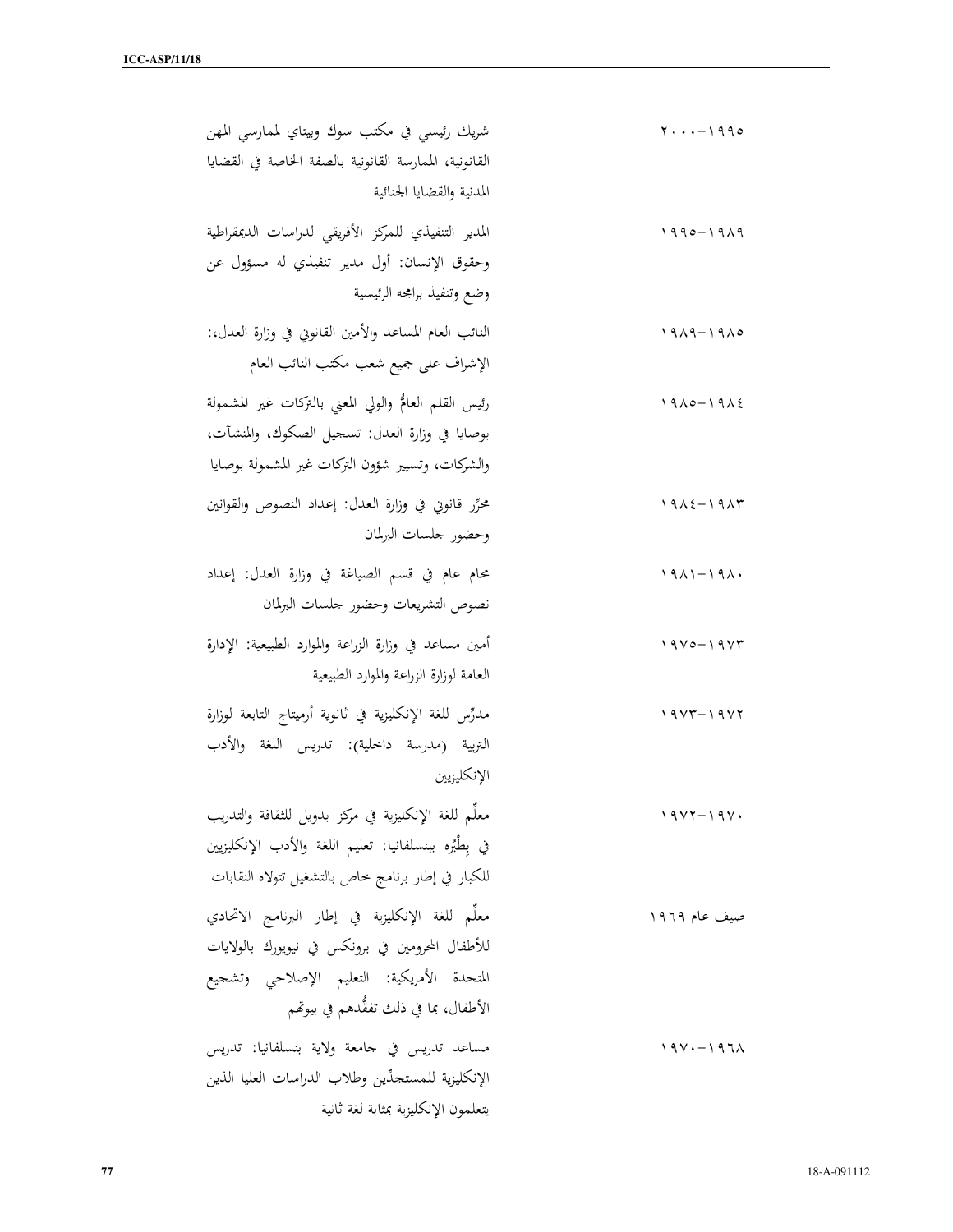| الأنشطة الأخرى                                |                                                                                                                                                                                                         |
|-----------------------------------------------|---------------------------------------------------------------------------------------------------------------------------------------------------------------------------------------------------------|
| ۱۹۸٦                                          | مراقب في المؤتمر القضائي الأول للكومنولث الذي عُقِد<br>في بنجول بغامبيا                                                                                                                                 |
| 1911                                          | رئيس الوفد الغامبي للتفاوض بشأن اتِّفاق مقرِّ اللحنة<br>الأفريقية المعنية بحقوق الإنسان والشعوب مع أمانة<br>منظمة الوحدة الأفريقية في أديس أبابا بإثيوبيا، والتوقيع<br>على هذا الاتِّفاق بالأحرف الأولى |
| ٢٤ أبريل/نيسان – ٢ أيار/مايو ١٩٨٩             | شارك في دورة التدريب على "وضع الاستراتيجيات<br>والآليات الوطنية لحماية حقوق الإنسان في أفريقيا<br>والنهوض بها" التي عُقدت في بنحول برعاية من المركز<br>الوطني المؤحد لحقوق الإنسان                      |
| ۱ و ۲ حزیران/یونیو ۱۹۸۹                       | شارك في حلقة العمل التدريبية التحريبية بشأن<br>"التدريب في محال حقوق الإنسان للمديرين العموميين<br>في دول الكومنولث" التي رعتها وحدات حقوق<br>الإنسان التابعة للكومنولث                                 |
| ۳ تموز/يوليو–٤ آب/أغسطس ١٩٨٩                  | برنامج الأمم المتحدة للزمالات في مجال حقوق الإنسان<br>الذي نُفِّذ في مركز حقوق الإنسان في مكتب الأمم<br>المتحدة في حنيف والمعهد الدولي لحقوق الإنسان في<br>ستراسبرغ بفرنسا                              |
| $1992 - 199.$                                 | مراقب في جلسات اللحنة الأفريقية المعنية بحقوق<br>الإنسان والشعوب                                                                                                                                        |
| ۱۲–۸ تموز/یولیو ۱۹۹۱                          | مراقب في حلقة التدارس التي نظَّمتها الأمم المتحدة<br>بشأن المعايير الدولية لحقوق الإنسان وإدارة شؤون<br>القضاء، التي شاركت في رعايتها اللحنة الأفريقية، في<br>القاهرة بمصر                              |
| ٢٩ تشرين الثاني/نوفمبر−٢<br>الأول/ديسمبر ١٩٩١ | كانون شارك بصفة اختصاصي في حلقة التدارس العربية<br>الأفريقية المعنية بالقضاء الجنائي وإصلاح السحون التي<br>عُقدت في تونس العاصمة                                                                        |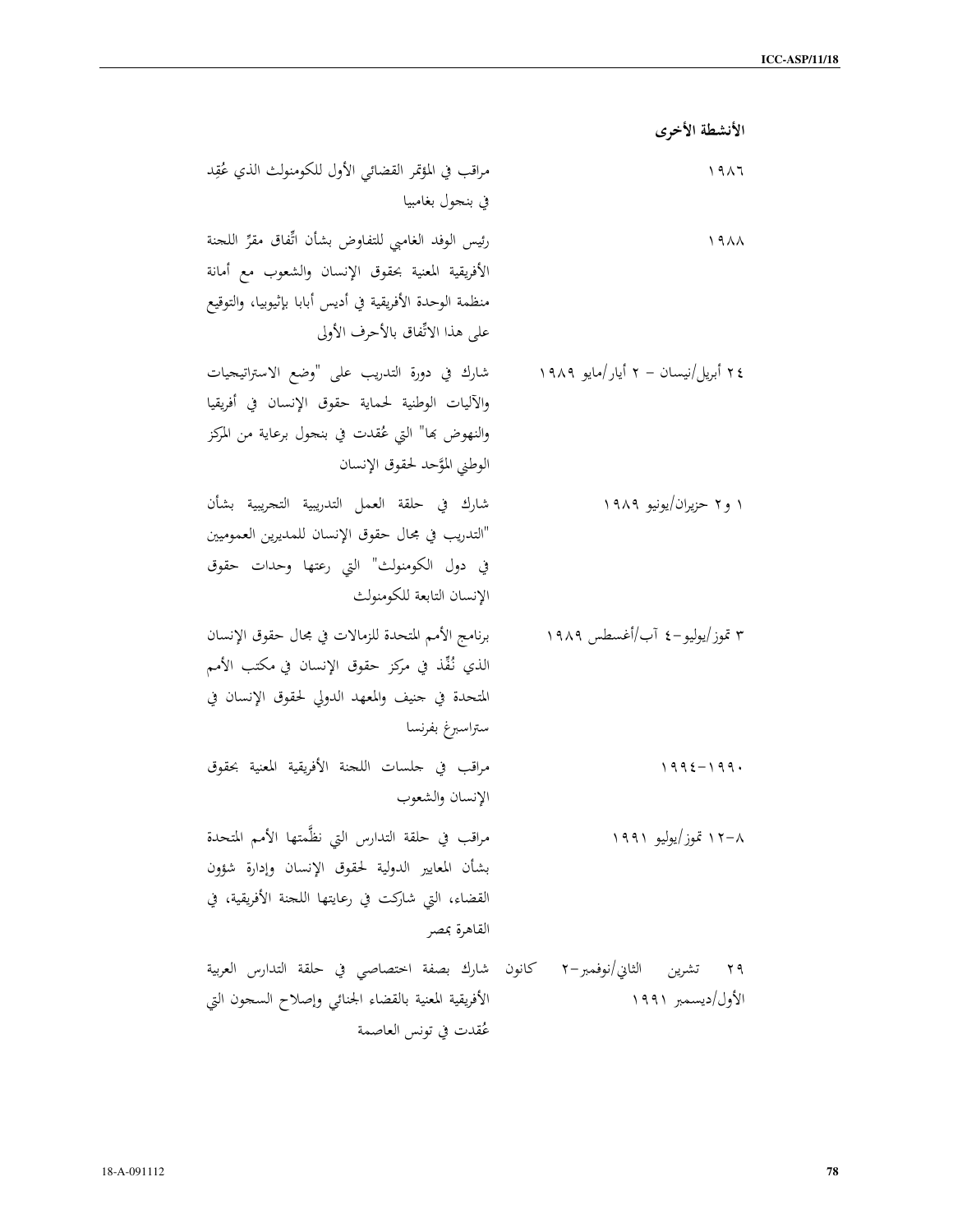| شارك في حلقة العمل الخامسة للحنة الدولية للحقوقيين<br>بشأن مشاركة المنظمات غير الحكومية في اللحنة<br>الأفريقية التي قَدَّم خلالها وثيقة عنوانها "ححج لصالح<br>إنشاء محكمة أفريقية لحقوق الإنسان والشعوب"                                                                                            | تشرين الثاني/نوفمبر ١٩٩٣     |
|-----------------------------------------------------------------------------------------------------------------------------------------------------------------------------------------------------------------------------------------------------------------------------------------------------|------------------------------|
| شارِك في احتماع فريق الخبراء الأفارقة المكلَّف بإعداد<br>بروتوكول لإنشاء محكمة أفريقية لحقوق الإنسان<br>والشعوب، اللحنة الدولية للحقوقيين في حنيف                                                                                                                                                   | كانون الثاني/يناير ١٩٩٤      |
| شارك بصفة اختصاصي في دورة تدريب على حماية<br>حقوق الإنسان خاصة بكبار الضباط العسكريين من<br>البلدان الأفريقية، التي نظَّمها المركز الأفريقي لدراسات<br>الديمقراطية وحقوق الإنسان في بنحول بغامبيا                                                                                                   | حزيران/يونيو ١٩٩٥            |
| عضو في وفد دولي مؤلف من أربعة أشخاص إلى ليبيريا<br>في إطار بعثة اللحنة الدولية للحقوقيين المكلَّفة بتقصِّي<br>الحقائق بشأن الجهاز القضائي في ليبيريا                                                                                                                                                | أيار/مايو ١٩٩٨               |
| شارك في حلقة التدارس المشتركة بين الجماعة<br>الاقتصادية لدول غرب أفريقيا واللحنة الدولية للصليب<br>الأحمر بشأن المحكمة الجنائية الدولية . أبيحان في كوت<br>ديفوار                                                                                                                                   | كانون الثاني/يناير ٢٠٠٠      |
| ممثل المركز الأفريقي لدراسات الديمقراطية وحقوق<br>الإنسان في "اجتماع استراتيجي بشأن مشاركة<br>المنظمات غير الحكومية في مجلس حقوق الإنسان؛<br>تقييم عمل ٢٠٠٦–٢٠٠٧ والتخطيط لعام ٢٠٠٨"،<br>بسان باولو بالبرازيل، نظَّمته منظمة كُنِّكْتَس لحقوق<br>الإنسان بالتشارك مع المَرْفِق الدولي لحقوق الإنسان | ٣–٣ تشرين الثاني/نوفمبر ٢٠٠٧ |
| شارك في ندوة عن إنشاء مؤسسات وطنية لحقوق<br>الإنسان وفقاً لمبادئ باريس، نُظِّمت في بنجول بغامبيا<br>برعاية أمانة الكومنولث                                                                                                                                                                          | ۲۲ و ۲٤ أيار/مايو ۲۰۱۲       |

\* \* \*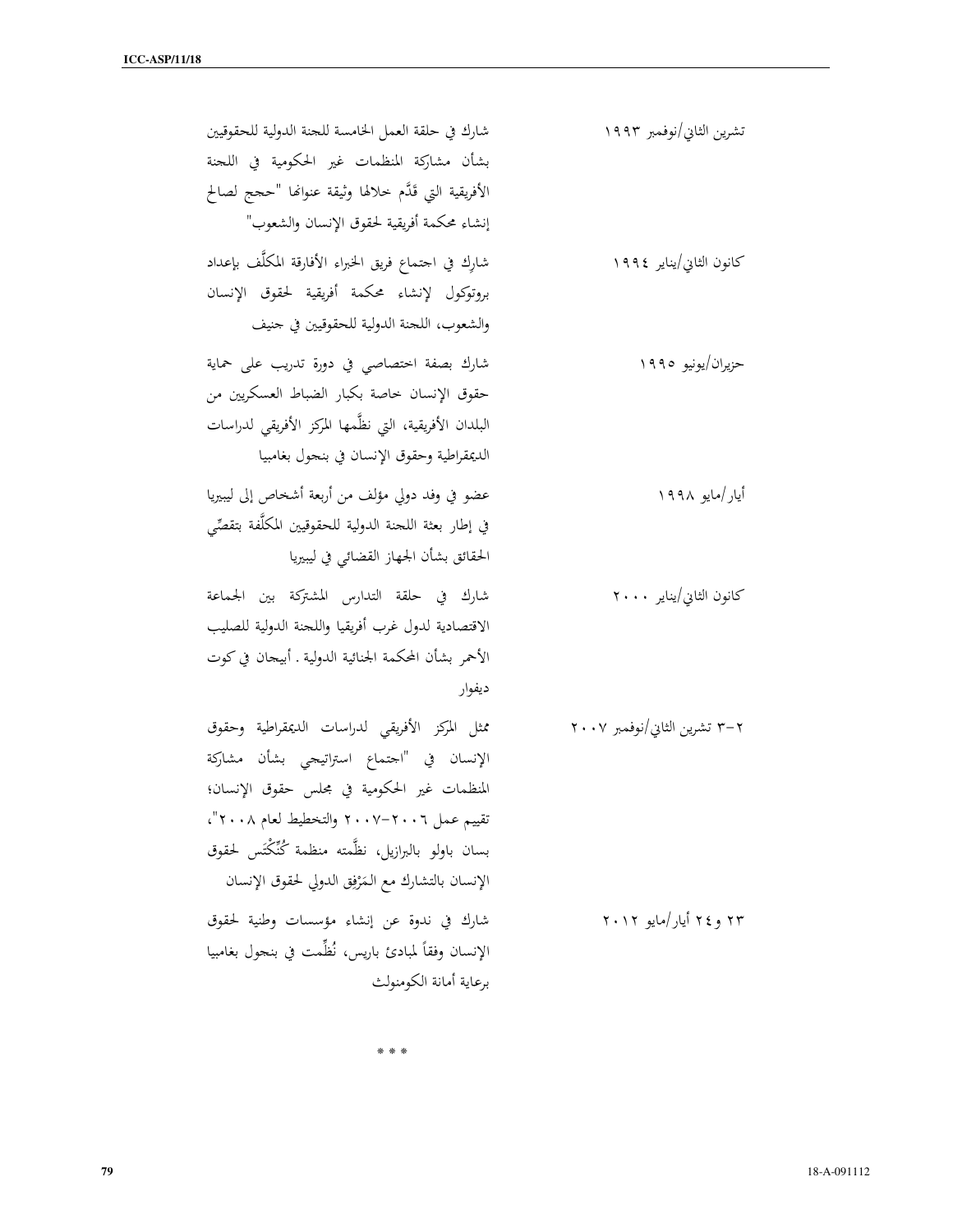۹– سيما، برونو (ألمانيا)

#### مذكرة شفوية

تهدى سفارة جمهورية ألمانيا الاتحادية تحياتها إلى أمانة جمعية الدول الأطراف، وتتشرف إذ تشير إلى المذكرة ICC-ASP/11/S/07 المؤرخة بـ١٤ أيار/مايو ٢٠١٢، بإعلام الأمانة بقرار جمهورية ألمانيا الاتحادية تسمية البروفيسور الدكتور برونو سيما مرشحاً لانتخاب أعضاء اللجنة الاستشارية المعنية بترشيحات قضاة المحكمة الجنائية الدولية.

ويُرْفَق بَمِذه المذكرة بيان مؤهلات وخبرة البروفيسور الدكتور برونو سيما وبيان لوفائه بالمتطلبات يُظهر مناقبه الأخلاقية الرفيعة وخبرته الواسعة في مجال القانون الدولي.

وتغتنم سفارة جمهورية ألمانيا الاتحادية هذه الفرصة لكي تُعرب من جديد عن سامي تقديرها لأمانة جمعية الدول الأطراف.

بيان الوفاء بالمتطلبات

البروفيسور برونو سيما

قرَّرت جمهورية ألمانيا الاتحادية تسمية البروفيسور برونو سيما مرشحاً للانتخاب عضواً في اللجنة الاستشارية المعنية بترشيحات قضاة المحكمة الجنائية الدولية.

إن البروفيسور سيما، الذي أُرفِق بيان مؤهلاته وخبرته بمذا البيان، يفي كل الوفاء بالمتطلبات المحدَّدة في وثيقة اختصاصات اللجنة الاستشارية، التي اعتمدتها جمعية الدول الأطراف مع القرار -ICC ASP/10/Res. 5: والتي تنص على ما يلي:

"يُختار أعضاء اللحنة من بين الأشخاص المعنيين والمهتمين البارزين الذين يتحلون بأخلاق رفيعة والذين يتمتعون بكفاءة ثابتة وخبرة في القانون الجنائي أو القانون الدولي".

لقد تحلَّى البروفيسور سيما طيلة حياته المهنية والشخصية بأرفع المناقب الأخلاقية. واشتملت سيرته المهنية الممتدة على مدى أكثر من أربعين عاماً على شغل مناصب في مؤسسات دولية وفي محكمة العدل الدولية في لاهاي، وعلى أنشطة تدريس في جامعات في شتى أنحاء العالم، ما أتاح له الجمع بين اتِّباع النهج الأكاديمي الصارم والممارسة التخصيصية في محال القانون الدولي.

لقد عمل البروفيسور سيما في المؤسسات الدولية للقانون الدولي الأكثر تميزاً. وقبل أن يعمل قاضياً في محكمة العدل الدولية من عام ٢٠٠٣ إلى عام ٢٠١٢، كان عضواً في لجنة الأمم المتحدة المعنية بالقانون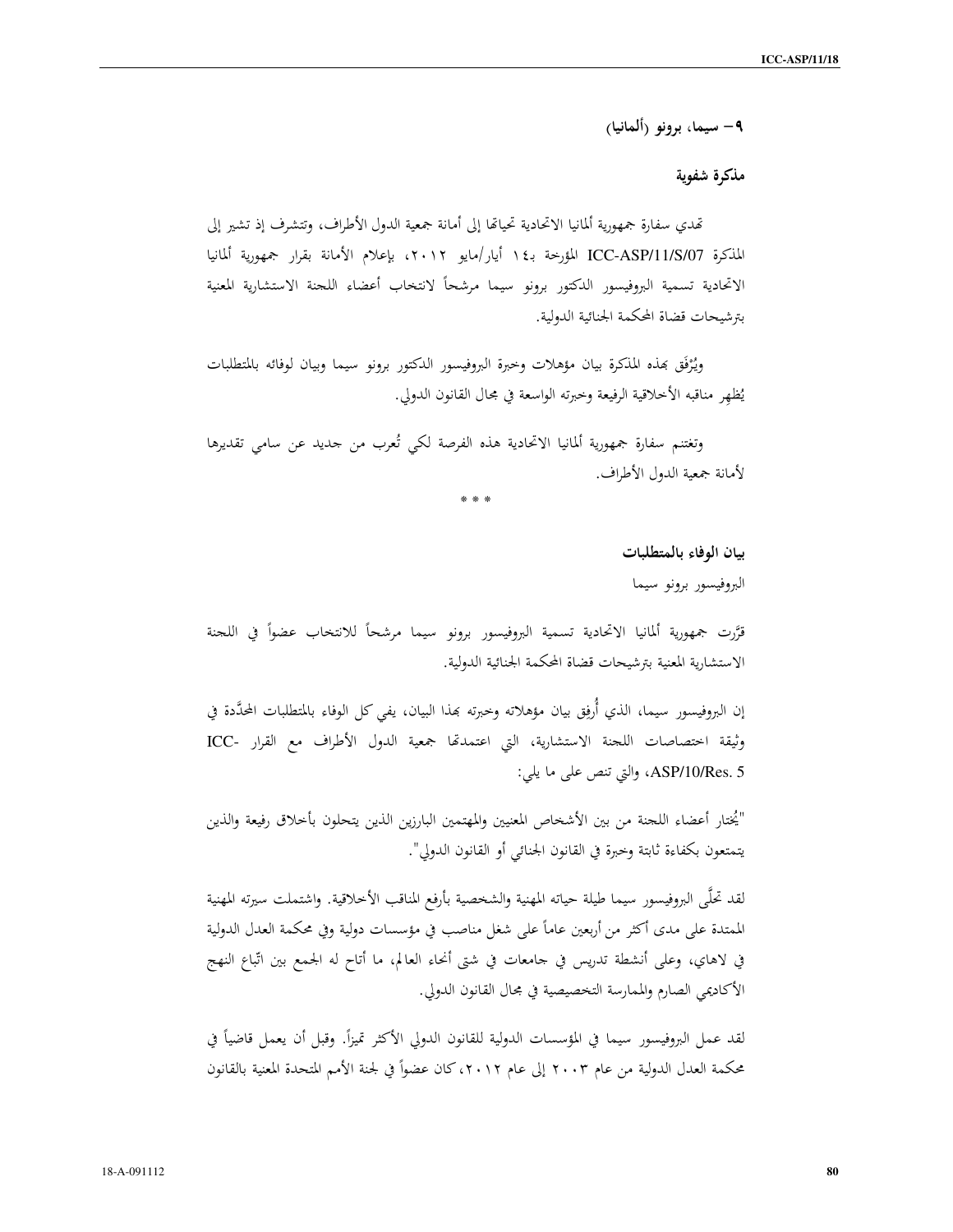الدولي (٢٠٠٣–٢٠٠٣)، بعد أن كان عضواً في لجنة الأمم المتحدة المعنية بالحقوق الاقتصادية والاجتماعية والثقافية (١٩٨٧–١٩٩٦). وقد تولَّى دور المحكَّم في قضايا تحكيم دولي في مناسبات شتِّي.

كما إن له سحلاً حافلاً بالمنحزات بصفته خبيراً أكاديمياً في مجال القانون الدولي. فالبروفيسور سيما واحد من أبرز الدارسين في مجال القانون الدولي في ألمانيا، وهو يتمتع بشهرة ممتازة في جميع أنحاء العالم. إنه مطلِّع على جميع النظم القانونية الرئيسية. والبروفيسور سيما هو حالياً أستاذ من مجموعة وليم كوك لأساتذة القانون المهتمين بعالميته في معهد القانون في جامعة متشيغان في آن أربور بالولايات المتحدة الأمربكية.

وفي الفترة الممتدة من عام ١٩٧٣ إلى عام ٢٠٠٣ عمل بصفة أستاذ للقانون الدولي وقانون الجماعة الأوروبية وبصفة مدير لمعهد القانون الدولي التابع لجامعة ميونخ. وكان خلال هذه الفترة أيضاً أستاذاً زائراً في جامعة سيينا بإيطاليا (١٩٨٤–١٩٨٥) وأستاذاً زائراً (١٩٨٦ و١٩٩٥) وأستاذاً للقانون (١٩٨٧– ١٩٩٢) وعضواً في كلية المنتسبين مما وراء البحار (اعتباراً من عام ١٩٩٧) في معهد القانون التابع لجامعة متشغان في آن أربور. كما إنه عمل محاضراً (١٩٩٥) ومدير دراسات (١٩٧٦ و١٩٨٢) في أكاديمية القانون الدولي في لاهاي.

وقد ألَّف البروفيسور سيما منشورات كثيرة في جميع مواضيع القانون الدولي.

فتحدو جمهوريةَ ألمانيا الاتحادية الثقةُ في أن من شأن ما يتمتع به البروفيسور سيما من خبرة مهنية ومناقب شخصية أن يفيد فائدة عظيمة في عمل اللجنة الاستشارية المعنية بترشيحات قضاة المحكمة الجنائية الدولية.

البروفيسور الدكتور برونو سيما مرشَّح جمهورية ألمانيا الاتحادية لعضوية اللحنة الاستشارية المعنية بترشيحات قضاة المحكمة الجنائية الدولية.

> بيان المؤهلات والخبرة مولود في كيرشيد (منطقة السار) بألمانيا بتاريخ ٢٩ آذار/مارس ١٩٤١.

> > أولاً – المناصب التي شغلها على الصعيد الدولي:

قاض في محكمة العدل الدولية (٢٠٠٣–٢٠١٢).

قاض مخصوص في القضية المتعلقة بـ *إنشاء طريق في كوستاريكا على امتداد نمر سان خوان* (قضية نيكاراغوا ضد كوستاريكا) (٢٠١٢-).

عضو في لجنة الأمم المتحدة المعنية بالقانون الدولي (١٩٩٦–٢٠٠٣).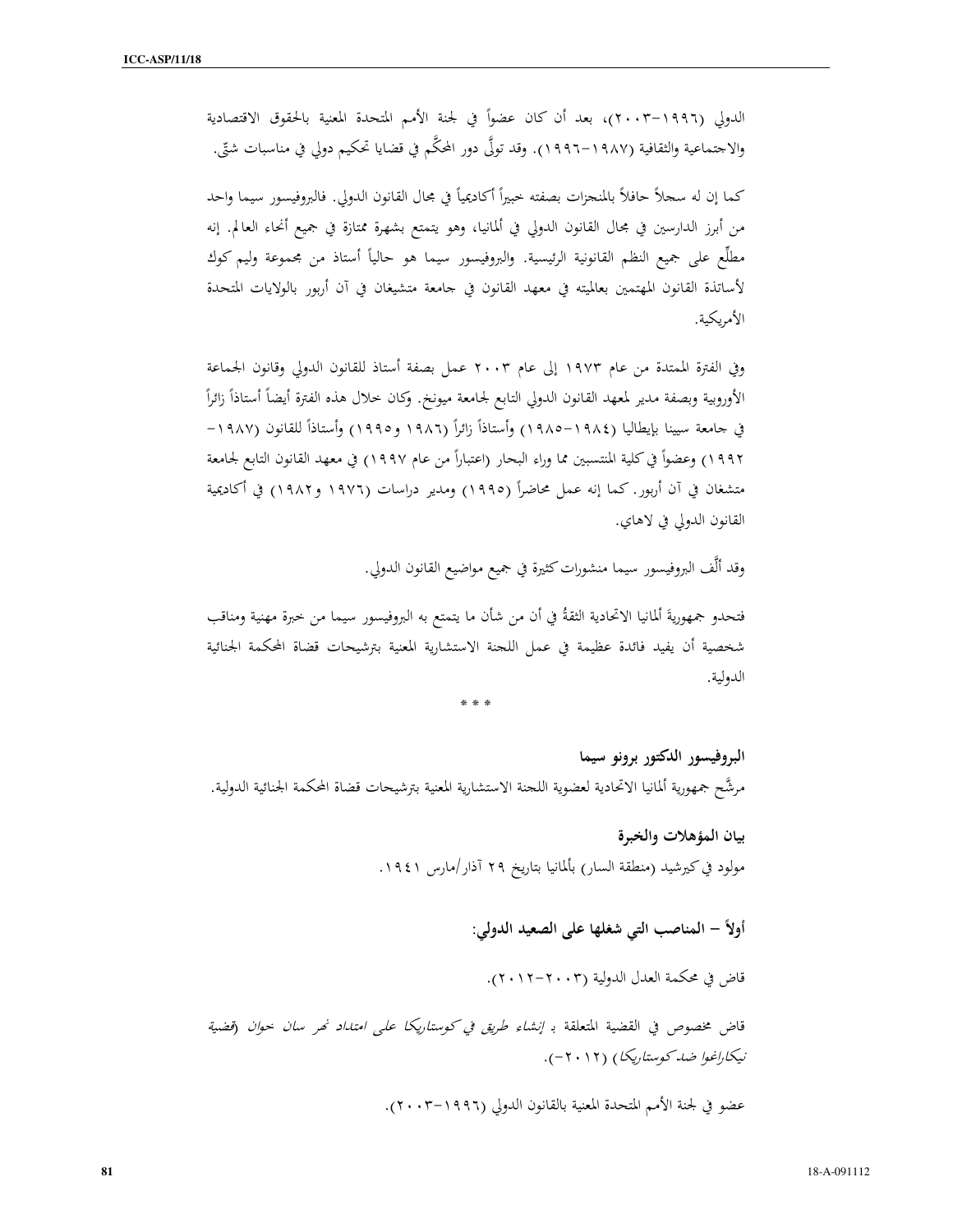عضوٍ في لجنة الأمم المتحدة المعنية بالحقوق الاقتصادية والاجتماعية والثقافية (١٩٨٧–١٩٩٦).

محكَّم للتحكيم في قضية خط سكة الحديد المسمّى "الرين الحديدي" بين بلجيكا وهولندا (٢٠٠٣– ٢٠٠٥)، وللتحكيم في قضية *كيشنغانغا* بين باكستان والهند (٢٠١٠)، *وللتحكيم بين كرواتيا وسلوفينيا (٢٠١١*)، وللتحكيم في عدد من قضايا الاستثمار الأجنبي (المعاهدات الثنائية بشأن الاستثمار) والقضايا التجارية الدولية. عضو في محكمة التحكيم المعنية بالرياضة (CAS).

خبير لدى مجلس أوروبا (مديرية الشؤون القانونية) (١٩٧٢). خبير معنى بآلية البعد الإنساني لمنظمة الأمن والتعاون في أوروبا وأنشطة منع النزاعات التي يضطلع بِما الأمين العام للأمم المتحدة.

ثانياً – المناصب الأكاديمية:

أستاذ من مجموعة وليم كوك لأساتذة القانون المهتمين بعالميته في معهد القانون التابع لجامعة متشغان في آن أربور بالولايات المتحدة الأمريكية (منذ عام ١٩٩٧).

أستاذ في القانون الدولي وقانون الجماعة الأوروبية، مدير معهد القانون الدولي في جامعة ميونخ (١٩٧٣–  $\cdot$  (۲  $\cdot$   $\cdot$  ۳)

أستاذ زائر في جامعة سيينا بإيطاليا (١٩٨٤–١٩٨٥). أستاذ زائر (١٩٨٦ و١٩٩٥)، وأستاذ للقانون (١٩٨٧–١٩٩٢) في معهد القانون التابع لجامعة متشغان في آن أربور بالولايات المتحدة الأمريكية. محاضر (١٩٩٥ و٢٠٠٩)، ومدير دراسات (١٩٧٦ و١٩٨٢) في أكاديمية القانون الدولي لاهاي.

الرئيس الأول للجمعية الأوروبية للقانون الدولي (٢٠٠٤–٢٠٠٧). عضو منتسب في معهد القانون الدولي. عضو في المجلس الدولي لقانون البيئة. عضو في المجلس الاستشاري لمعهد ماكس بلانك للقانون العام الأجنبي والدولي في هايدلبرغ. عضو في مجلس الجمعية الألمانية للقانون الدولي (منذ ١٩٨٧) ونائب لرئيسه (١٩٨٩–١٩٩٣). عضو في رابطات مهنية أخرى شتّي.

مشارك في تأسيس *المجلة الأوروبية للقانون الدولى* وفي تحريرها. عضو في المحالس الاستشارية لمحلات وحوليات شتَّى معنية بالقانون الدولي.

عضو في الهيئات الاستشارية المعنية بالقانون الدولي ومسائل الأمم المتحدة في وزارة الشؤون الخارجية الاتحادية الألمانية (حتى عام ٢٠٠٢).

محاضر في القانون الدولي في مركز تدريب الدبلوماسيين المبتدئين التابع لوزارة الشؤون الخارجية الاتحادية الألمانية (١٩٨١–١٩٨٩).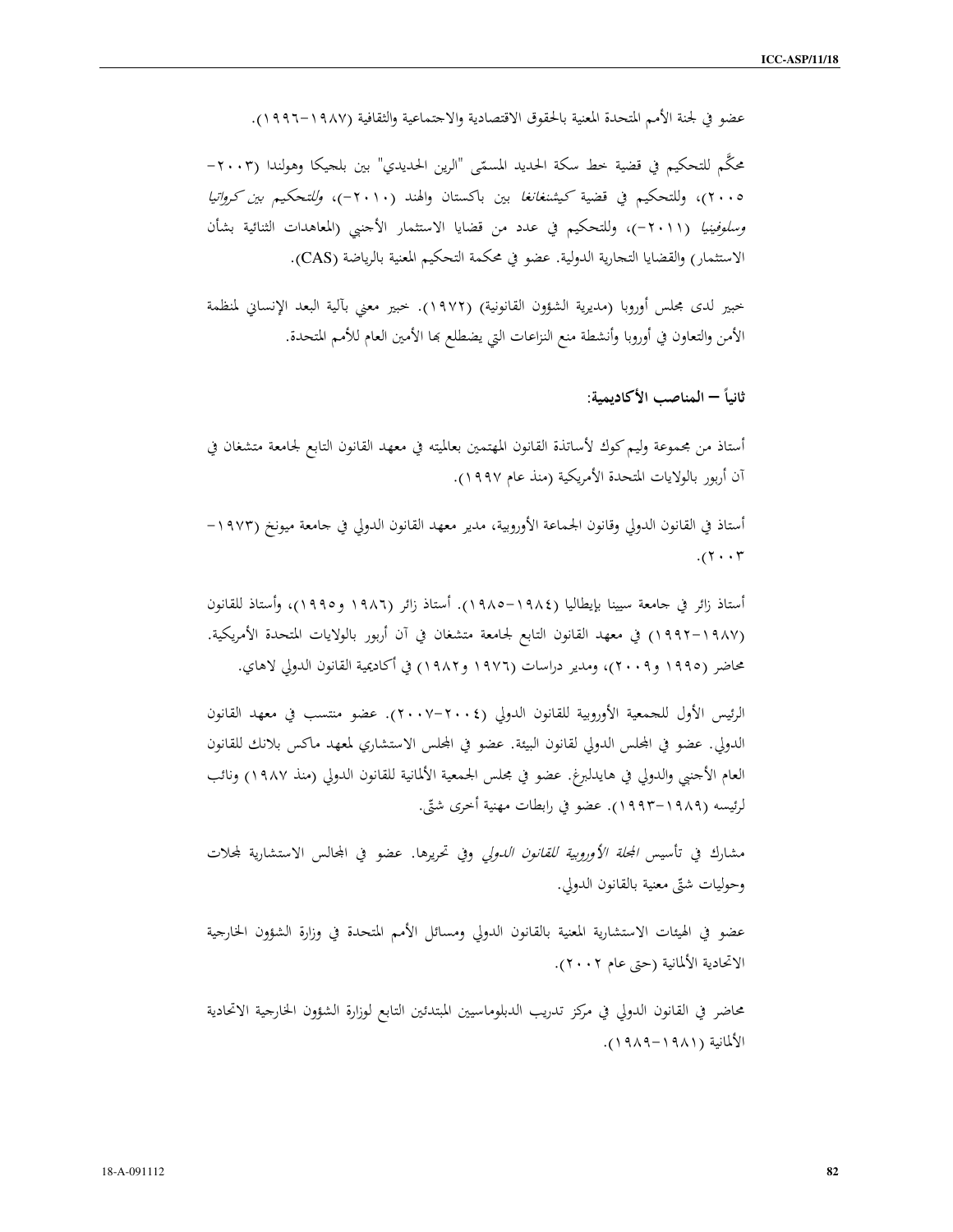مساعد في كلية القانون بجامعة إنسبروك (١٩٦٧–١٩٧٢). أستاذ مساعد (محاضر مجاز) في القانون الدولي والعلاقات الدولية (١٩٧١).

دكتور في القانون من جامعة إنسبروك بالنمسا (١٩٦٦). مارس المحاماة بصفة عضو في نقابة المحامين في إنسبروك (١٩٦٧).

حاز شهادة الاستحقاق من الجمعية الأمريكية للقانون الدولي (١٩٩٦). نال التقدير بصفة زميل في مدرسة القانون المهتمة بعالميته في معهد القانون التابع لجامعة نيويورك (٢٠٠٥). \* \* \*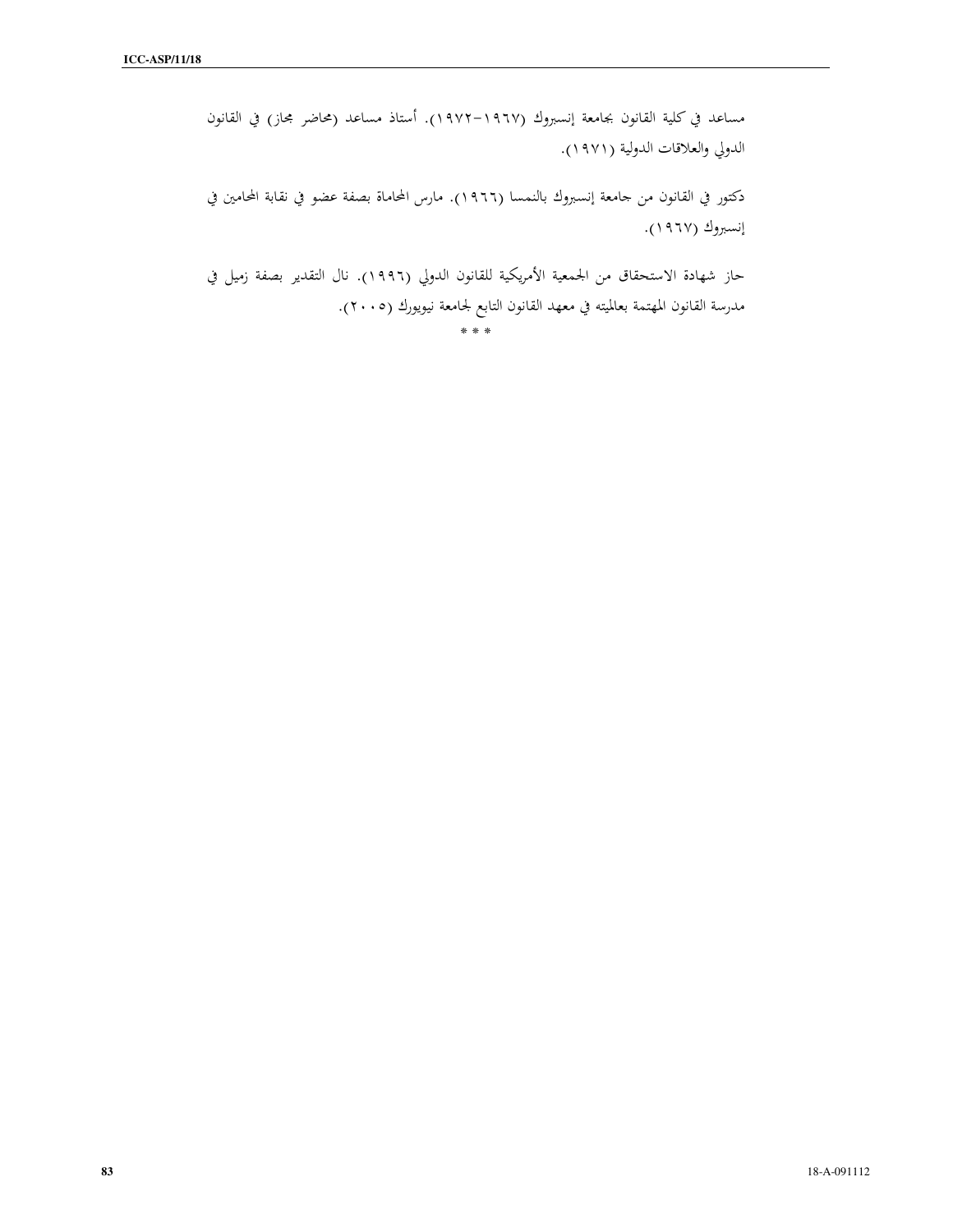۱۰– فوكودا، هيروشي (اليابان)

مذكرة شفوية

[الأصل: إنكليزي]

تَّحدي سفارة اليابان في هولندا تحياتما إلى أمانة جمعية الدول الأطراف في نظام روما الأساسي للمحكمة الجنائية الدولية وتتشرف، إذ تشير إلى المذكرة ICC-ASP/11/S/07 المؤرخة بـ١٤ أيار/مايو ٢٠١٢، بإعلامها بأن حكومة اليابان قرَّرت تسمية السيد هيروشي فوكودا، القاضي السابق في المحكمة العليا في اليابان، مرشَّحاً لانتخاب أعضاء اللحنة الاستشارية المعنية بترشيحات قضاة المحكمة الجنائية الدولية الذي سيُجرى خلال الدورة الحادية عشرة لجمعية الدول الأطراف في لاهاى من ١٤ إلى ٢٢ تشرين الثاني/نوفمبر ٢٠١٢.

ويُرْفَق بَمِذه المذكرة بيان مؤهلات وخبرة السيد هيروشي فوكودا، وبيان لوفائه بالمتطلبات ذات الصلة.

\* \* \*

بيان الوفاء بالمتطلبات

إن السيد هيروشي فيكودا يفي على نحو كامل بالمعايير المحدَّدة في وثيقة اختصاصات اللجنة الاستشارية التي تنص على ما يلي: "يُختار أعضاء اللجنة من بين الأشخاص المعنيين والمهتمين البارزين الذين يتحلون بأخلاق رفيعة والذين يتمتعون بكفاءة ثابتة وخبرة في القانون الجنائي أو القانون الدولي".

فسيرته بصفة دبلوماسي وبصفة قاض تبيِّن وفرة ما يتمتع به من دراية وحبرة في القانون الجنائبي والقانون الدولي على السواء. فهو قد اكتسب، منذ انضمامه إلى وزارة الشؤون الخارجية في عام ١٩٦٠ خبرة في القانون الدولي خلال ممارسته الدبلوماسية لمدة ٣٥ عاماً، إذ عمل نائباً لوزير الشؤون الخارجية (١٩٩٣–١٩٩٥)، وسفيراً لليابان في ماليزيا (١٩٩٠–١٩٩٢)، ومديراً عاماً لمكتب المعاهدات (١٩٨٩–١٩٩٠). وقد عُيِّن بعد مغادرته هذه الوزارة قاضياً في المحكمة العليا في اليابان في عام ١٩٩٥. وخلال ولايته التي امتدت عشر سنوات أسهم على نحو صارم، بصفته قاضياً يحظى بفائق الاحترام، في تحقيق العدالة من خلال ما أصدره من أحكام. وقد كرَّس السيد فوكودا نفسه، بعدما تقاعد من سلك القضاء، لتحقيق سيادة القانون بصفته وكيلاً لمكتب محاماة خاص رائد في اليابان (مكتب نيشيمورا وأساهي). وهو أيضاً عضوٍ في فريقٍ مصالحي المركز الدولي لتسوية النزاعات في مجال الاستثمار.

إن خبرته الواسعة المكتسبة في الميدان ودرايته العميقة بالقانون الدولي والقانون الجنائبي، وخبرته الوافرة المكتسَبة في العمل مع أشخاص من شتَّى الخلفيات الثقافية في أسيقة دولية، يناسبان فائق المناسبة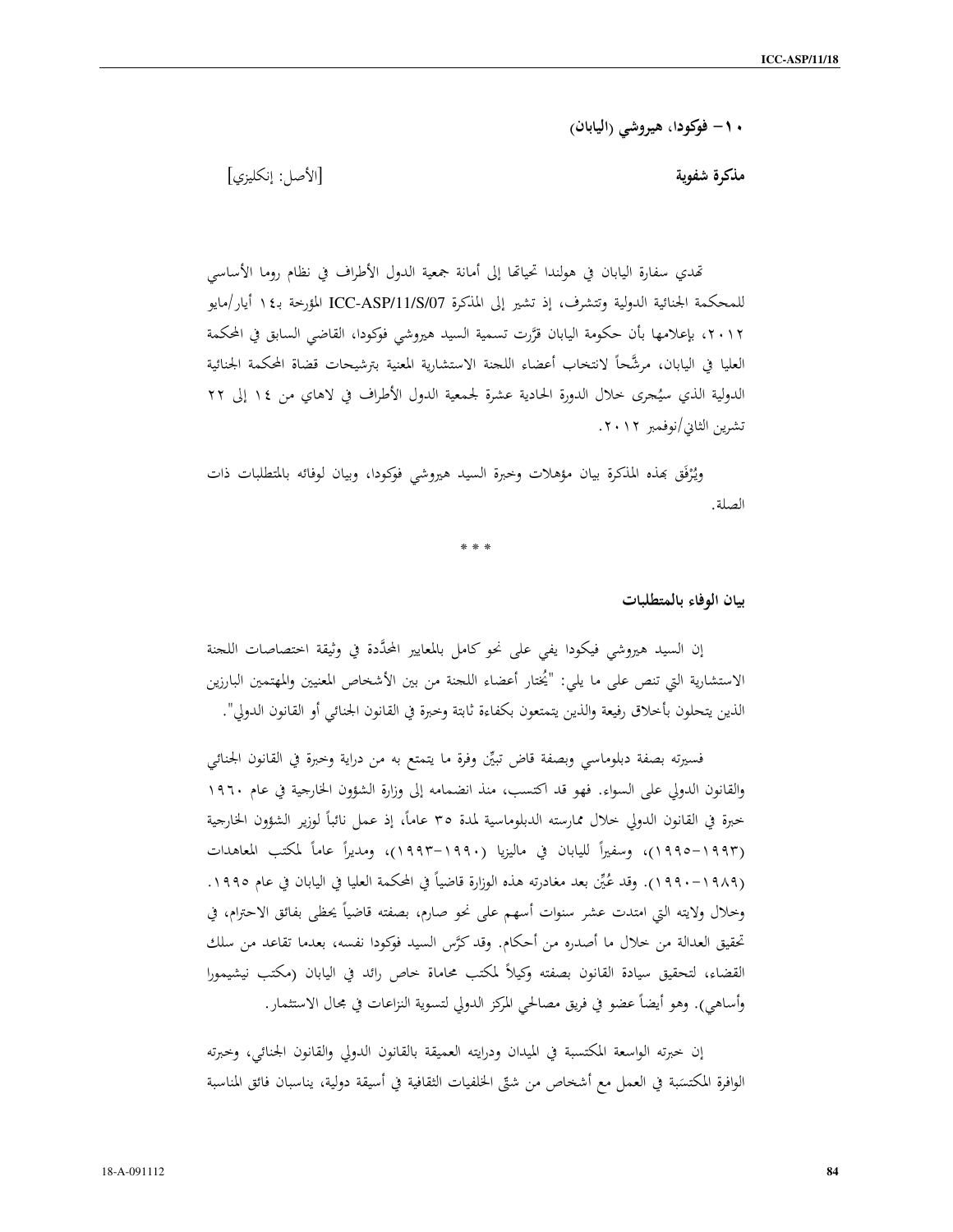عمل اللحنة الاستشارية المعنية بترشيحات قضاة المحكمة الجنائية الدولية، التي يتمثل هدفها في تعيين الأشخاص الأكثر تأهلاً قضاةً في هذه المحكمة.

لقد اعتُرِف اعترافاً واسع النطاق بأنه شخص من ذوي المناقب الأخلاقية الرفيعة. وهو كبير مديري رابطة المحامين اليابانيين منذ عام ٢٠٠٩. وقد حصل في عام ٢٠٠٧ على نيشان الشمس المشرقة من الدرجة الممتازة.

\* \* \*

بيان المؤهلات والخبرات البيانات الشخصية هيروشي فوكودا الاسم ذكر الجنس يابانية الجنسية الوظيفة الحالية

محام يعمل مع مكتب المحاماة نيشيمورا وأساهى (منذ عام ٢٠٠٦)

المناصب السابقة

قاضٍ في المحكمة العليا في اليابان نائب وزير الشؤون الخارجية، وزارة الشؤون الخارجية سفير اليابان في ماليزيا المدير العام لمكتب المعاهدات في وزارة الشؤون الخارجية

الدراسة

| 1997 | معهد كارلتون (دكتوراه فخرية في القانون)                |
|------|--------------------------------------------------------|
| 1977 | معهد يال للقانون (ماجستير في القانون)                  |
| 197. | جامعة طوكيو (دورة في القانون الخاص) (إجازة في القانون) |
| 1909 | جامعة طوكيو (دورة في القانون العام) (إجازة في القانون) |

#### الخبرة المهنية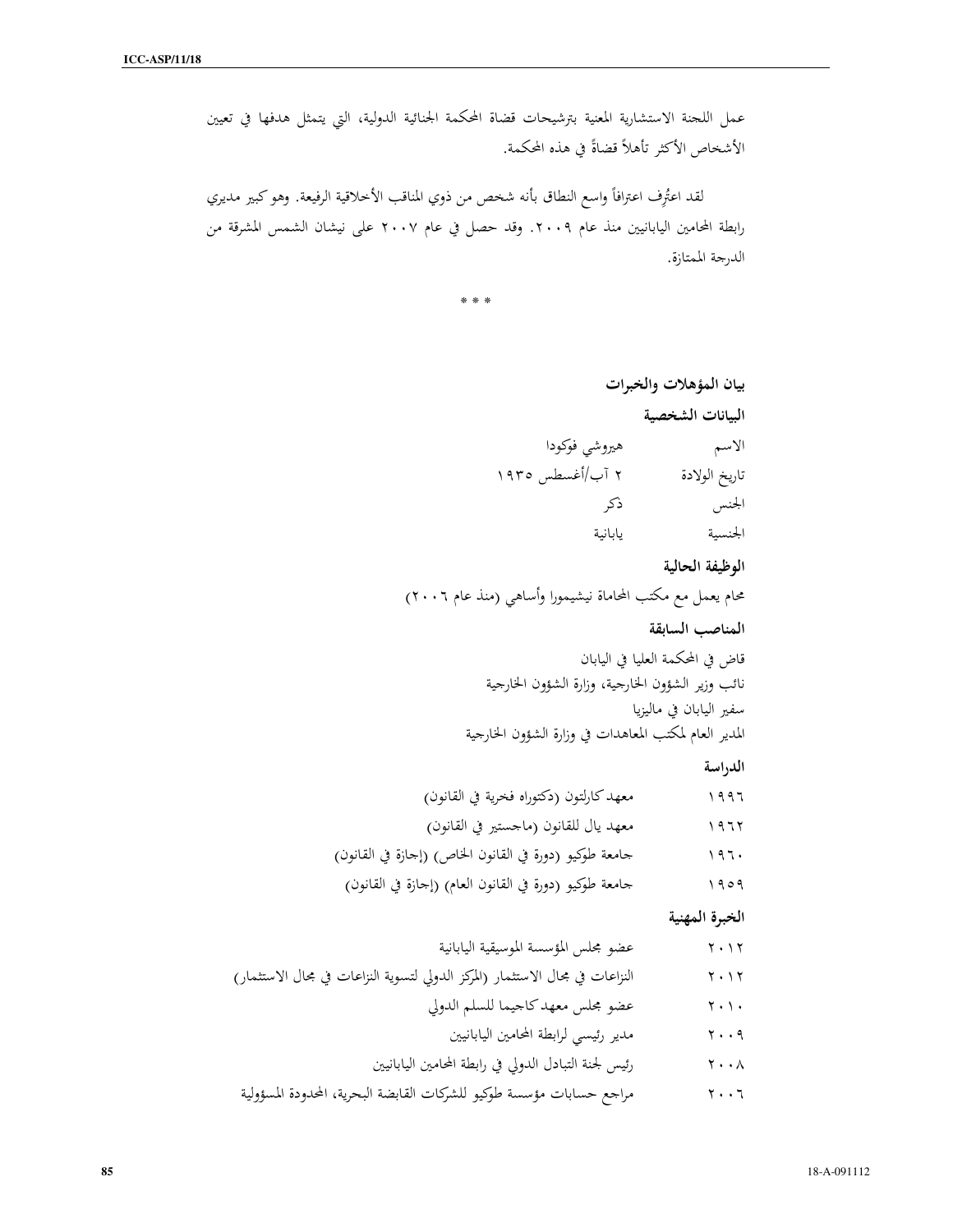الأوسمة

نیسان/أبریل<br>۲۰۰۷ نيشان وسام الشمس المشرقة من الدرجة الأولى

اللغات

الإنكليزية (بطلاقة) اليابانية (اللغة الأم)

 $* * *$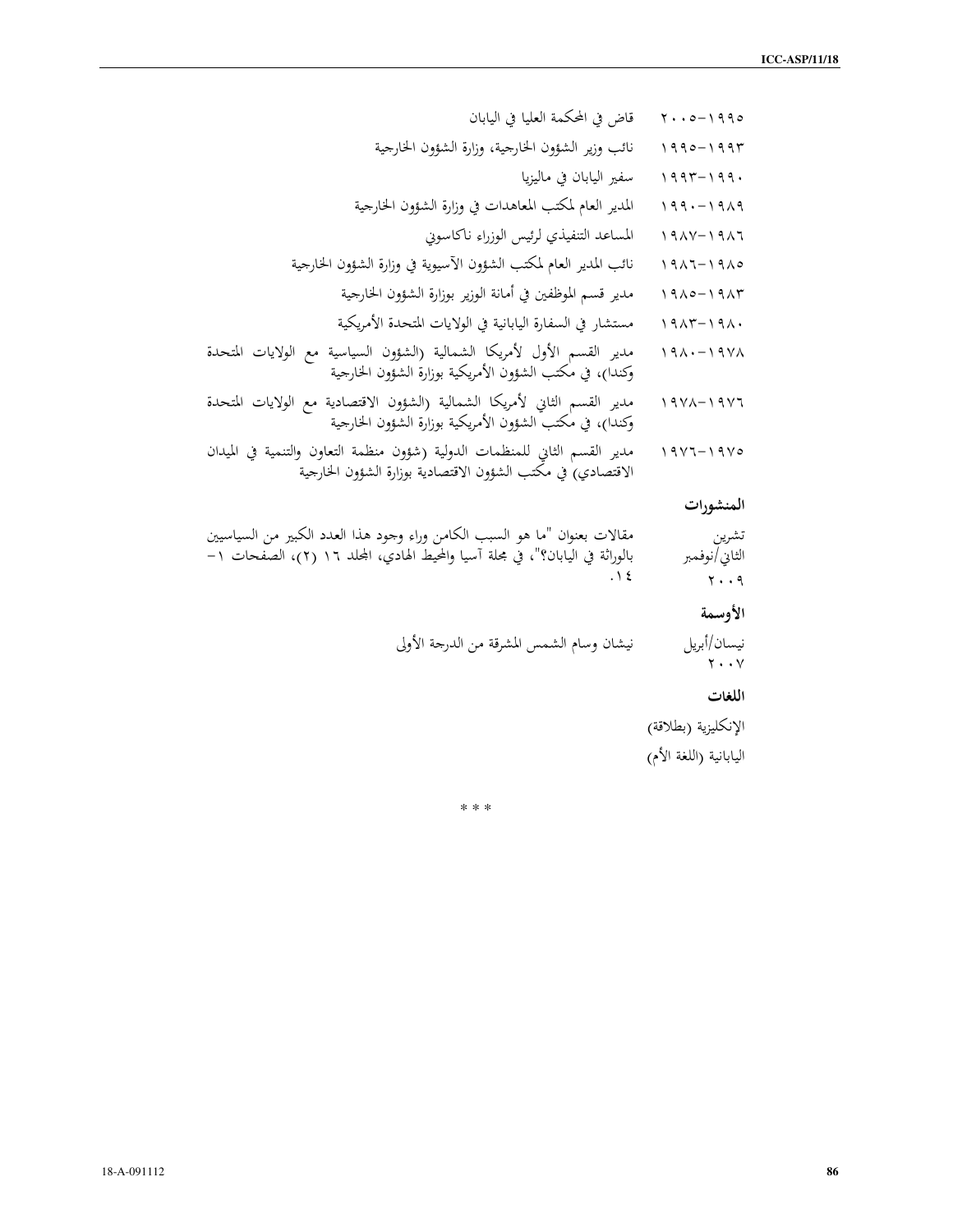١١- كيرش، فيليب (كندا)

[الأصل: إنكليزي]

مذكرة شفوية

تهدى سفارة كندا في مملكة هولندا تحياتها إلى أمانة جمعية الدول الأطراف، وتتشرف بالإشارة إلى قرار مكتب جمعية الدول الأطراف، الذي اتّْخِذ في اجتماعه الحادي عشر في الأول من أيار/مايو ٢٠١٢، بشأن انتخاب أعضاء اللحنة الاستشارية المعنية بترشيحات قضاة المحكمة الجنائية الدولية الذي سيحري في الدورة الحادية عشرة للجمعية.

إن حكومة كندا تتشرف بترشيح القاضي فيليب كيرش، محامى الملكة، لعضوية اللحنة الاستشارية المعنية بترشيحات قضاة المحكمة الجنائية الدولية. لقد عمل القاضي كيرش بصفة قاض في المحكمة الجنائية الدولية من عام ٢٠٠٣ إلى عام ٢٠٠٩ وكان أول رئيس لها. كما إنه، قبل عمله قاضياً في المحكمة الجنائية الدولية، عمل رئيساً للحنة الجامعة لمؤتمر الأمم المتحدة الدبلوماسي للمفوَّضين المعني بإنشاء محكمة جنائية دولية (مؤتمر روما)، وترأَّس أيضاً اللحنة التحضيرية للمحكمة الجنائية الدولية. ويُرْفَق بمذه المُذَكِّرة بيان مؤهلات وخبرة القاضي كيرش.

إن القاضي كيرش يفي بمقتضيات الفقرات [٣](أ) و(ب) و(ج) من المادة ٣٦ من نظام روما الأساسي. وهو عضو في نقابة محامي إقليم كيبك، وقد عيِّن محامياً للملكة في عام ١٩٨٨. وهو شخص يتحلَّى بالمناقب الأخلاقية الرفيعة، وبالحياد والنزاهة، ويتمتع بالمؤهلات التي يستلزمها التعيين في أعلى المناصب القضائية في كندا. ويُعتبر القاضي كيرش واحداً من أبرز المراجع في القانون الجنائي الدولي والقانون الدولي العام، ويتمتع بخبرة مستضيفة بالمحكمة الجنائية الدولية. ويتقن القاضي كيرش اللغتين الفرنسية والإنكليزية.

\* \* \*

بيان المؤهلات والخبرة

البيانات الشخصة

المنصب الحالي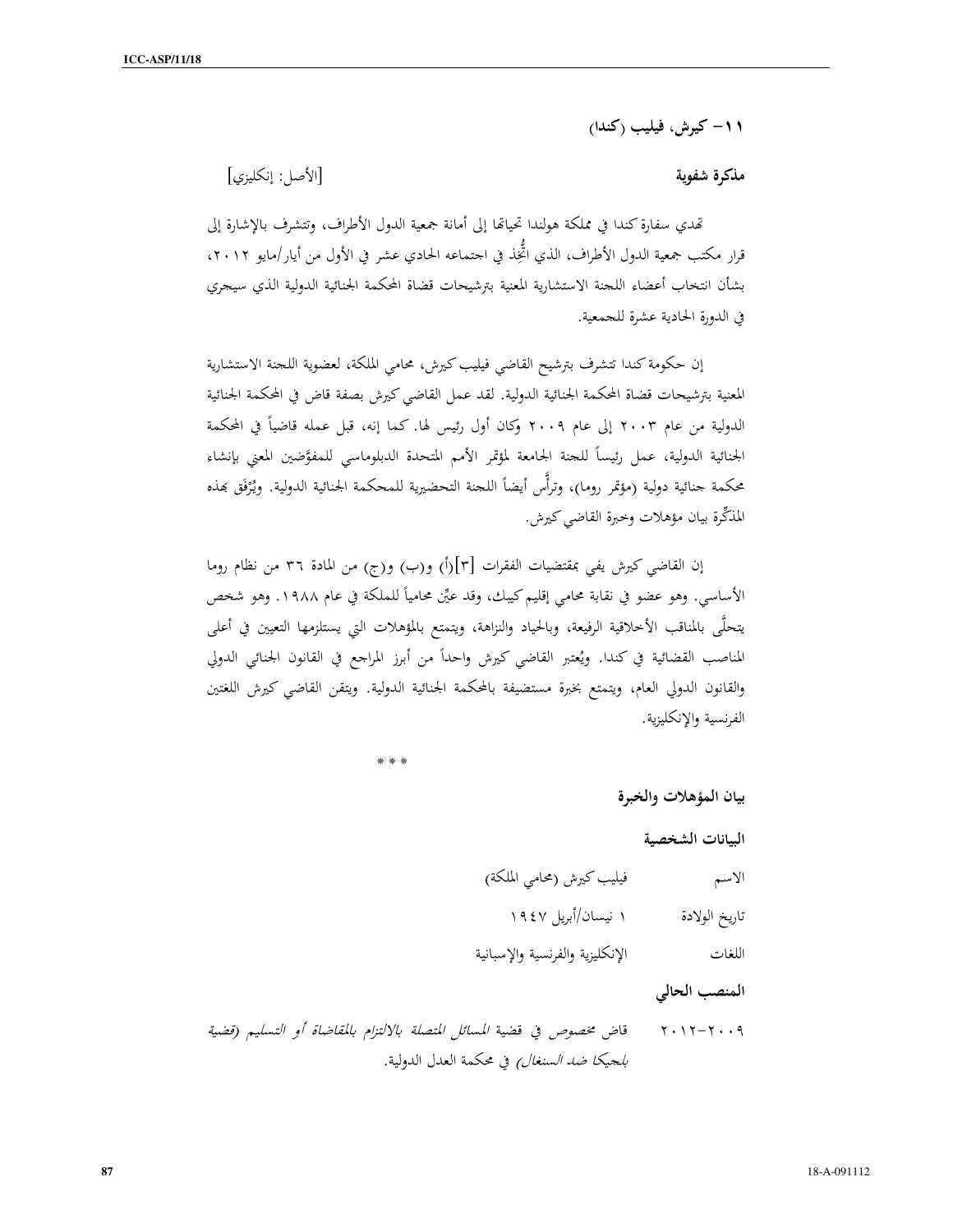الدراسة والتدريب المهنى

- أكاديمية القانون الدولي في لاهاي بمولندا.  $1919$
- ماجستير في القانون من جامعة مونتريال بكندا.  $19Y$ 
	- قُبل عضواً في نقابة محامي كيبك.  $19Y.$
- إجازة في القانون من جامعة مونتريال في كندا.  $1979$
- شهادة البكالوريا من معهد ستانسلاس في مونتريال بكندا.  $1977$

## المؤهلات المهنية

- عضو بعثة تقصِّي الحقائق في ميانمار ـ بورما، التابعة لمعهد حقوق الإنسان التابع  $Y \cdot Y$ للرابطة الدولية للمحامين.
- رئيس اللحنة الدولية للتحقيق في جميع ما ادُّعي به من انتهاكات القانون الدولي  $Y \cdot Y - Y \cdot Y$ لحقوق الإنسان في ليبيا، التابعة لمجلس حقوق الإنسان في الأمم المتحدة.
	- عضو لجنة التحقيق المستقلة في البحرين.  $Y \cdot Y$
	- رئيس المحكمة الجنائية الدولية، وقاض في دائرة الاستئناف فيها.  $Y \cdot 9 - Y \cdot 17$ 
		- سفير كندا لدى مملكة السويد.  $\mathbf{y} \cdot \mathbf{y} - \mathbf{y} \cdot \mathbf{y}$
- سفير كندا ووكيلها في قضي*ة قانونية استعمال القوة* المعروضة على محكمة العدل  $\mathbf{y} \cdot \mathbf{y} - \mathbf{y} \cdot \mathbf{y}$ الدولية.
	- مستشار قانوني في دائرة الشؤون الخارجية والتحارة الدولية في أوتاوا.  $1999 - 1992$
- مساعد نائب الوزير للشؤون القانونية والقنصلية في وزارة الشؤون الخارجية والتجارة  $1997 - 1992$ الدولية في أوتاوا.
- سفير كندا ووكيلها في قضي*ة الاختصاص فيما يتعلق بمصائد الأسماك* المعروضة على  $1991 - 1990$ محكمة العدل الدولية.
- المدير العام لمكتب الشؤون القانونية في وزارة الشؤون الخارجية والتحارة الدولية في  $1992 - 1997$ أوتاوا.
	- سفير كندا ونائب ممثلها الدائم لدى الأمم المتحدة في نيويورك.  $1997 - 1941$
	- مدير قسم العمليات القانونية في وزارة الشؤون الخارجية في أوتاوا.  $19\lambda\lambda-19\lambda\tau$
- سفير كندا ووكيلها في النزاع فيما يتعلق باستخدام الشباك في خليج سانت لورنس  $1911 - 1910$ (التحكيم في قضية "منطقة بريتانيا")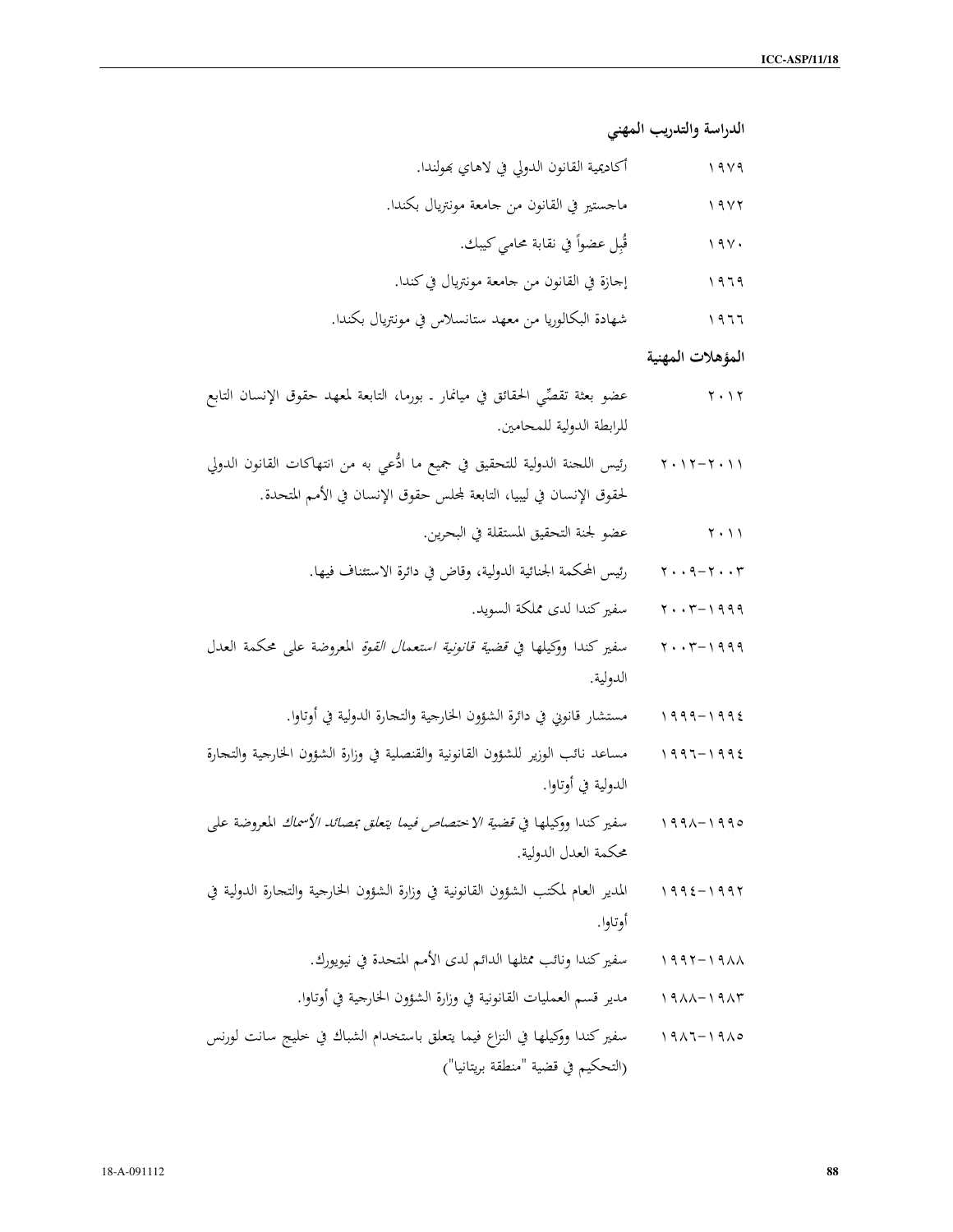سبق أن اضطلع بمهام لدى مكتب الشؤون القانونية وقسم الولايات المتحدة في وزارة الشؤون الخارجية (أوتاوا)، والسفارة الكندية في بيرو (مع اعتماد لدى بوليفيا) والبعثة الكندية لدى الأمم المتحدة في نيويورك.

الخبرة المهنية ذات الصلة

- ٢٠٠٢-١٩٩٩ ٢٠٠٢ مرئيس اللجنة التحضيرية للمحكمة الجنائية الدولية.
- رئيس اللحنة الجامعة لمؤتمر الأمم المتحدة الدبلوماسي للمفوَّضين المعنى بإنشاء  $199A$ محكمة جنائية دولية.

رئيس اللجنة الخاصة للأمم المتحدة والفريق العامل التابع للجنة السادسة  $\,1\,9\,9\,9\, - \,1\,9\,9\,V$ (القانونية) لجمعيتها العامة المعنى بقمع أعمال الإرهاب، الذي اعتمد الاتفاقية الدولية لقمع الهجمات الإرهابية بالقنابل والاتفاقية الدولية لقمع تمويل الإرهاب.

- الممثل المناوب لكندا في اللجنة المخصوصة المعنية بالإرهاب الدولي.  $1919$
- رئيس الفريق العامل للجنة المخصوصة للأمم المتحدة وللجنة جمعيتها العامة  $1992 - 1997$ السادسة (القانونية)، الذي اعتمد الاتفاقية بشأن سلامة موظفى الأمم المتحدة والموظفين المرتبطين بها.
- رئيس المؤتمر الدولي لقانون الجو المعنى بإعداد بروتوكول خاص بقمع أعمال العنف  $19\lambda\lambda-19\lambda V$ غير المشروعة التي تُرتكَب في المطارات التي يستخدمها الطيران المدني الدولي؛ رئيس الوفد الكندي إلى الدورة السادسة والعشرين للحنة القانونية لمنظمة الطيران المدني الدولي ورئيس الفريق العامل التابع لهذه اللجنة.
- رئيس اللجنة الجامعة للمؤتمر الدولي المعنى بقمع الأعمال غير المشروعة التي  $19\lambda\lambda - 19\lambda V$ تستهدف سلامة الملاحة البحرية؛ رئيس اللجنة التحضيرية للمنظمة البحرية الدولية.
- نائب رئيس اللجنة المخصوصة المعنية بإعداد اتفاقية دولية لمكافحة تجنيد المرتزقة  $1911$ واستخدامهم وتمويلهم وتدريبهم.
- رئيس الوفد الكندي في اللجنة المخصوصة المعنية بإعداد اتفاقية دولية لمناهضة أخذ  $1949$ الرهائن.
	- عضو فريق المستشارين الدوليين للحنة الدولية للصليب الأحمر.  $Y \cdot Y - Y \cdot \cdot \cdot$
- نائب رئيس المؤتمر الدولي السابع والعشرين للصليب الأحمر والهلال الأحمر ورئيس 1999 لجنة الصياغة في هذا المؤتمر.

رئيس اللحنة الوطنية الكندية المعنية بالقانون الإنساني.  $1999 - 1991$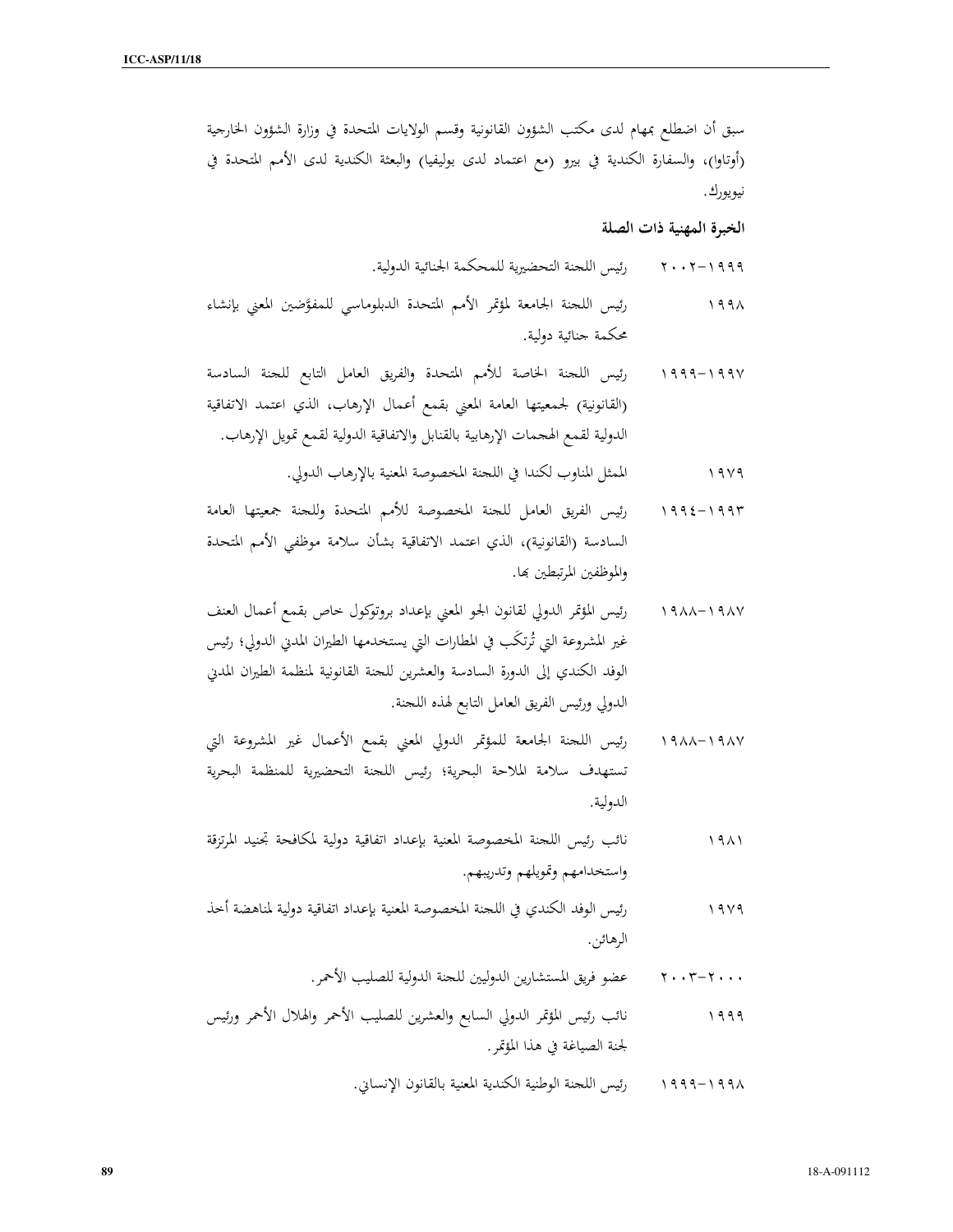$(1991 - 191)$ 

$$
\mathcal{L} \setminus \mathcal{R} \setminus \mathcal{L} \setminus \mathcal{L} \setminus \mathcal{R} \setminus \mathcal{L} \setminus \mathcal{L} \setminus \mathcal{L} \setminus \mathcal{L} \setminus \mathcal{L} \setminus \mathcal{L} \setminus \mathcal{L} \setminus \mathcal{L} \setminus \mathcal{L} \setminus \mathcal{L} \setminus \mathcal{L} \setminus \mathcal{L} \setminus \mathcal{L} \setminus \mathcal{L} \setminus \mathcal{L} \setminus \mathcal{L} \setminus \mathcal{L} \setminus \mathcal{L} \setminus \mathcal{L} \setminus \mathcal{L} \setminus \mathcal{L} \setminus \mathcal{L} \setminus \mathcal{L} \setminus \mathcal{L} \setminus \mathcal{L} \setminus \mathcal{L} \setminus \mathcal{L} \setminus \mathcal{L} \setminus \mathcal{L} \setminus \mathcal{L} \setminus \mathcal{L} \setminus \mathcal{L} \setminus \mathcal{L} \setminus \mathcal{L} \setminus \mathcal{L} \setminus \mathcal{L} \setminus \mathcal{L} \setminus \mathcal{L} \setminus \mathcal{L} \setminus \mathcal{L} \setminus \mathcal{L} \setminus \mathcal{L} \setminus \mathcal{L} \setminus \mathcal{L} \setminus \mathcal{L} \setminus \mathcal{L} \setminus \mathcal{L} \setminus \mathcal{L} \setminus \mathcal{L} \setminus \mathcal{L} \setminus \mathcal{L} \setminus \mathcal{L} \setminus \mathcal{L} \setminus \mathcal{L} \setminus \mathcal{L} \setminus \mathcal{L} \setminus \mathcal{L} \setminus \mathcal{L} \setminus \mathcal{L} \setminus \mathcal{L} \setminus \mathcal{L} \setminus \mathcal{L} \setminus \mathcal{L} \setminus \mathcal{L} \setminus \mathcal{L} \setminus \mathcal{L} \setminus \mathcal{L} \setminus \mathcal{L} \setminus \mathcal{L} \setminus \mathcal{L} \setminus \mathcal{L} \setminus \mathcal{L} \setminus \mathcal{L} \setminus \mathcal{L} \setminus \mathcal{L} \setminus \mathcal{L} \setminus \mathcal{L} \setminus \mathcal{L} \setminus \mathcal{L} \setminus \mathcal{
$$

- ١٩٧٧ -١٩٨٠ الممثل المناوب لكندا في اللحنة السادسة.
- ١٩٨٨–١٩٩١ ممثل كندا في الجمعية العامة للأمم المتحدة، ولجنتها السياسية الخاصة ولجنتها الرابعة (المعنية بإنَّفاء الاستعمار).

$$
(\set{9 \land 1} - 19 \land \cdot
$$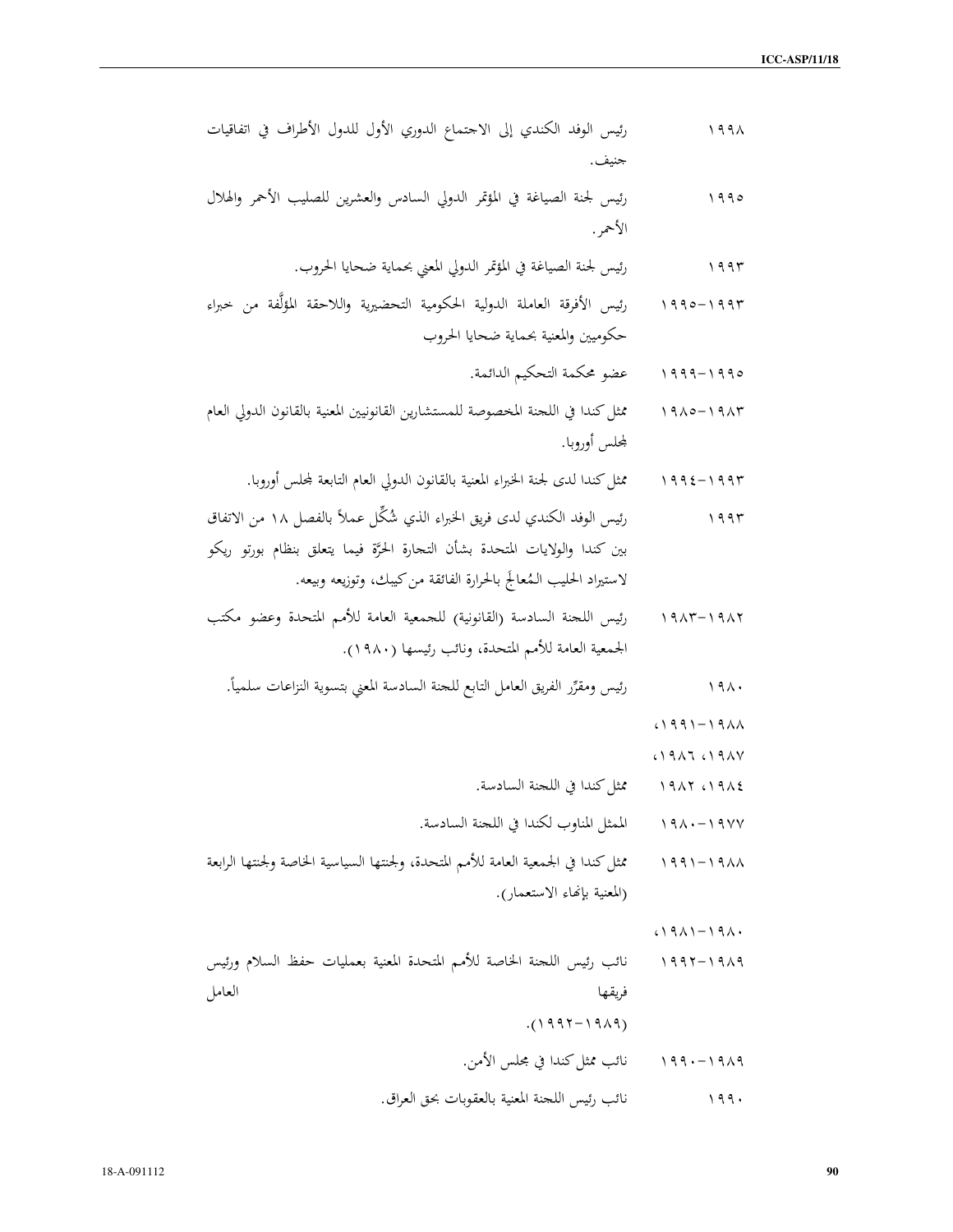## الرابطات المهنية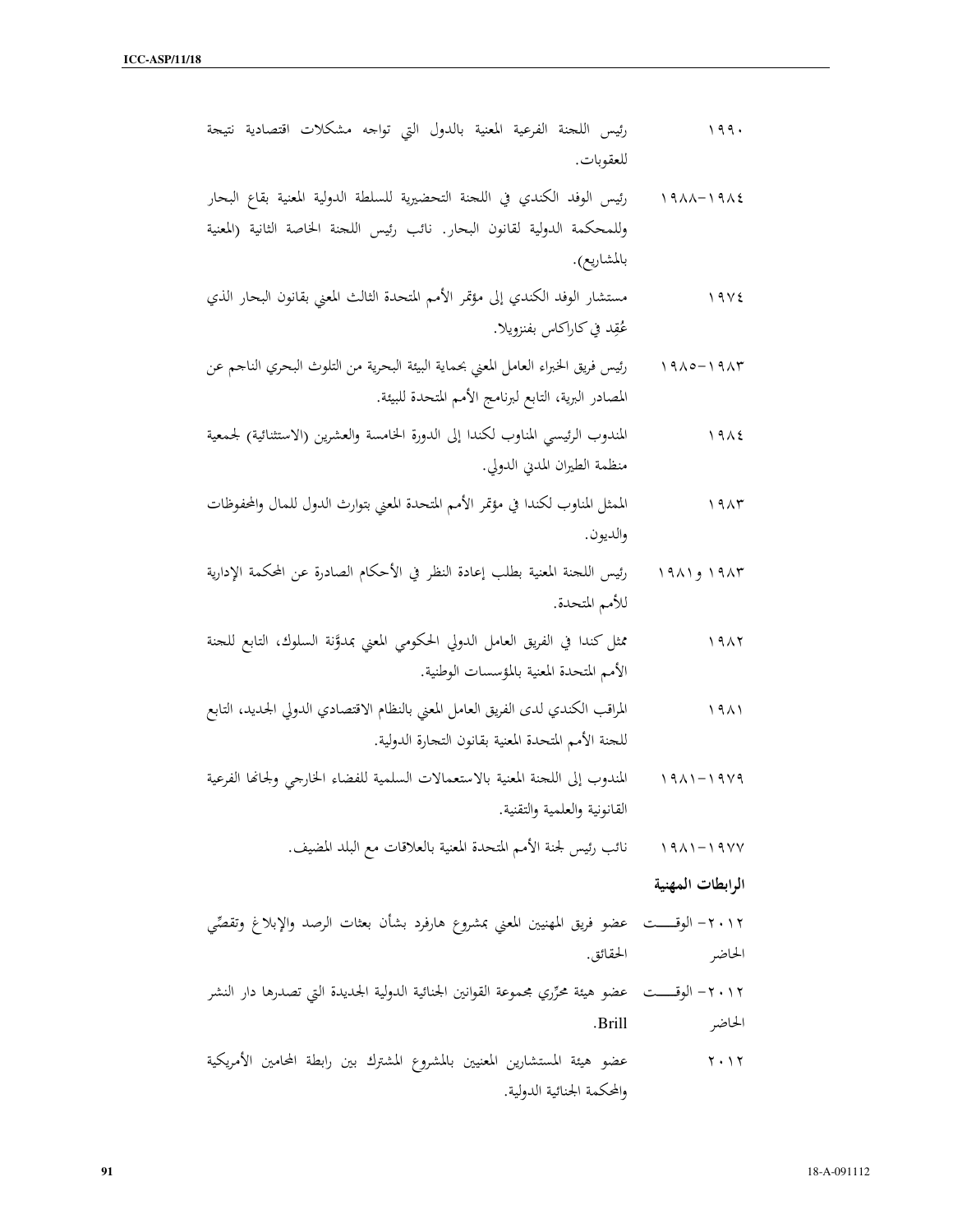| عضو المحلس الفخري للمركز الكندي للعدالة الدولية.            | $\mathbf{y} \cdot \cdot \mathbf{q}$ |
|-------------------------------------------------------------|-------------------------------------|
| عضو معهد القانون الدولي.                                    | $\mathbf{y} \cdot \mathbf{z}$       |
| عضو هيئة المستشارين لشبكة البرلمانيين من أجل العمل العالمي. | $\mathbf{y} \cdot \mathbf{y}$       |
| عضو هيئة مستشاري مجلة العدالة الجنائية الدولية.             | $\mathbf{y} \cdot \mathbf{y}$       |
| عضو اللحنة التنفيذية للمحلس الكندي للقانون الدولي.          | $1999 - 1992$                       |
| عضو الجمعية الأمريكية للقانون الدولي.                       | $1999 - 1992$                       |
| عضو نقابة محامي إقليم كيبك (متقاعد).                        | 194.                                |

التقادير والأوسمة

| $\mathbf{y} \cdot \mathbf{y}$ .     | صليب الاستحقاق السندياني برتبة أمر (لكسمبرغ).                                         |
|-------------------------------------|---------------------------------------------------------------------------------------|
| $\mathbf{y} \cdot \cdot \mathbf{q}$ | وسام الاستحقاق الكندي برتبة ضابط (كانون الأول/ديسمبر ٢٠٠٩).                           |
| $\mathbf{r} \cdot \cdot \mathbf{q}$ | صليب الاستحقاق الأكبر للتاج البلجيكي.                                                 |
| $\mathbf{y} \cdot \mathbf{y}$       | الدكتوراه الفخرية في القانون من المجلس العلمي لأكاديمية أوديسا الوطنية للقانون.       |
| $\mathbf{y} \cdot \cdot \mathbf{z}$ | الدكتوراه الفخرية في القانون من الجامعة الوطنية في آيرلندا.                           |
| $\mathbf{y} \cdot \cdot \mathbf{z}$ | الدكتوراه الفخرية في القانون من جامعة أوتاوا.                                         |
| $\mathbf{y} \cdot \mathbf{y}$       | الدكتوراه الفخرية في القانون من جامعة مونتريال.                                       |
| $\mathbf{y} \cdot \cdot \mathbf{y}$ | الدكتوراه الفخرية في القانون من جامعة كيبك في مونتريال.                               |
| $\mathbf{y} \cdot \mathbf{0}$       | جائزة فردريك كوكس الدولية للعمل الإنساني على الدفع بالعدالة العالمية قُدُماً،         |
|                                     | من مركز القانون الدولي التابع لجامعة Case Western Reserve.                            |
| $\mathbf{y} \cdot \cdot \mathbf{z}$ | جائزة السلام العالمية من الحركة الفدرالية العالمية في كندا.                           |
| $\mathbf{y} \cdot \mathbf{y}$       | حائزة الإنجاز المتميِّز في مجال الدفع بسيادة القانون والمجتمع الأهلي قُدُماً، من كلية |
|                                     | القانون في جامعة كولومبيا البريطانية بكندا.                                           |
| $\mathbf{y} \cdot \mathbf{y}$       | ميدالية كلية القانون في جامعة مونتريال بكندا.                                         |
| $\mathbf{y} \cdot \mathbf{y}$       | جوائز كندية وسويدية في مجال حقوق الإنسان.                                             |
| $\mathbf{y} \cdot \mathbf{y}$       | جائزة الدفاع عن الديمقراطية من شبكة البرلمانيين من أجل العمل العالمي.                 |
| $\mathbf{r} \cdot \cdot \mathbf{v}$ | ميدالية وليم ج. بتلر لحقوق الإنسان.                                                   |
| 1999                                | جائزة وزير الشؤون الخارجية للامتياز في مجال السياسة الخارجية.                         |

١٩٩٩ المستسمة التي يسم الله السلام التفاكيان التي المعلمين الإنسان.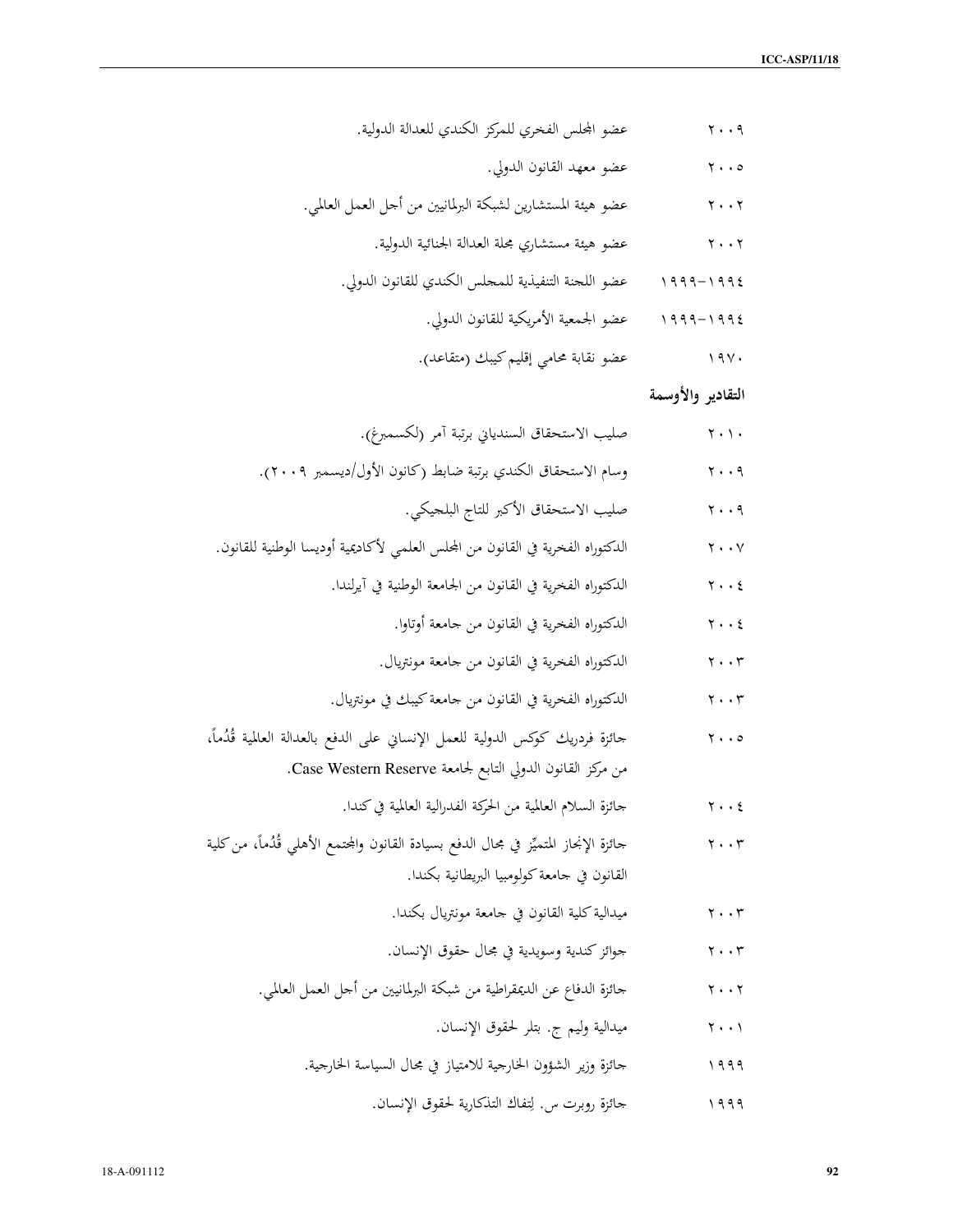المنشورات والمقالات المُعَدّة للنشر

عمل اللحنة الدولية ) ''The Work of the International Commission of Inquiry for Libya'' التحديات ) ''in "New Challenges for the UN Human Rights Machinery (للتحقيق في ليبيا What Future for the UN Treaty) (الجديدة التي تواجه جهاز الأمم المتحدة الخاص بحقوق الإنسان ما هو مستقبل نظام مجموعة ) (?Body System and Human Rights Council Procedures .11 Intersentia, December (معاهدات الأمم المتحدة وإجراءات مجلس حقوق الإنسان؟)

المحكمة الجنائية الدولية: السنوات ) « La Cour pénale internationale : les premières années" تعليق ), in Commentaire du Statut de Rome de la Cour pénale internationale ( الأولى .(*وشيك الصدور*) (Pedone 2011) (على نظام روما الأساسي للمحكمة الجنائية الدولية

المحكمة الجنائية الدولية: من روما ) « La Cour pénale internationale: de Rome à Kampala" الى كعبالا), Annuaire français des relations internationales (إلى كعبالا).

المحكمة الجنائية الدولية: من ) ''The International Criminal Court: from Rome to Kampala'' روما إلى كعبالا), 43 J. Marshall L. Rev.Volume 43, Spring 2010, Number 3.

الدور المحرِّك الذي ) « Le rôle moteur de l'Europe dans un système déjà international » in Vers une mise en dialogue des modèles de justice? (تؤديه أوروبا في نظام دولي قائم نحو تحقيق التحاور بين نماذج القضاء؟ العدالة ) Justice Et Mondialisation : Enjeux Et Défis والعولة: مواضيع الرهان والتحديات, Cahiers de la Justice, Dalloz, numéro spécial عدد خاص مكرَّس للذكرى ) consacré au cinquantenaire de l'École nationale de la Justice <u>(وشيك الصدور)</u> (السنوية الخمسين للمعهد الوطني للقضاء

"The International Criminal Court: Building on the Principal Legal Systems of the in ,(المحكمة الجنائية الدولية: العمل بالاستناد إلى النظم القانونية الرئيسية القائمة في العالم) 'World Multiculturalism and Contemporary International Law: Essays in Honor of ,(التعدد الثقافي والقانون الدولي المعاصر: مقالات ُننشر تكريمًا لإدوارد ماكويني) Edward McWhinney edited by Sienho Yee and Jacques-Yves Morin, Brill Academic Publishers, 2009.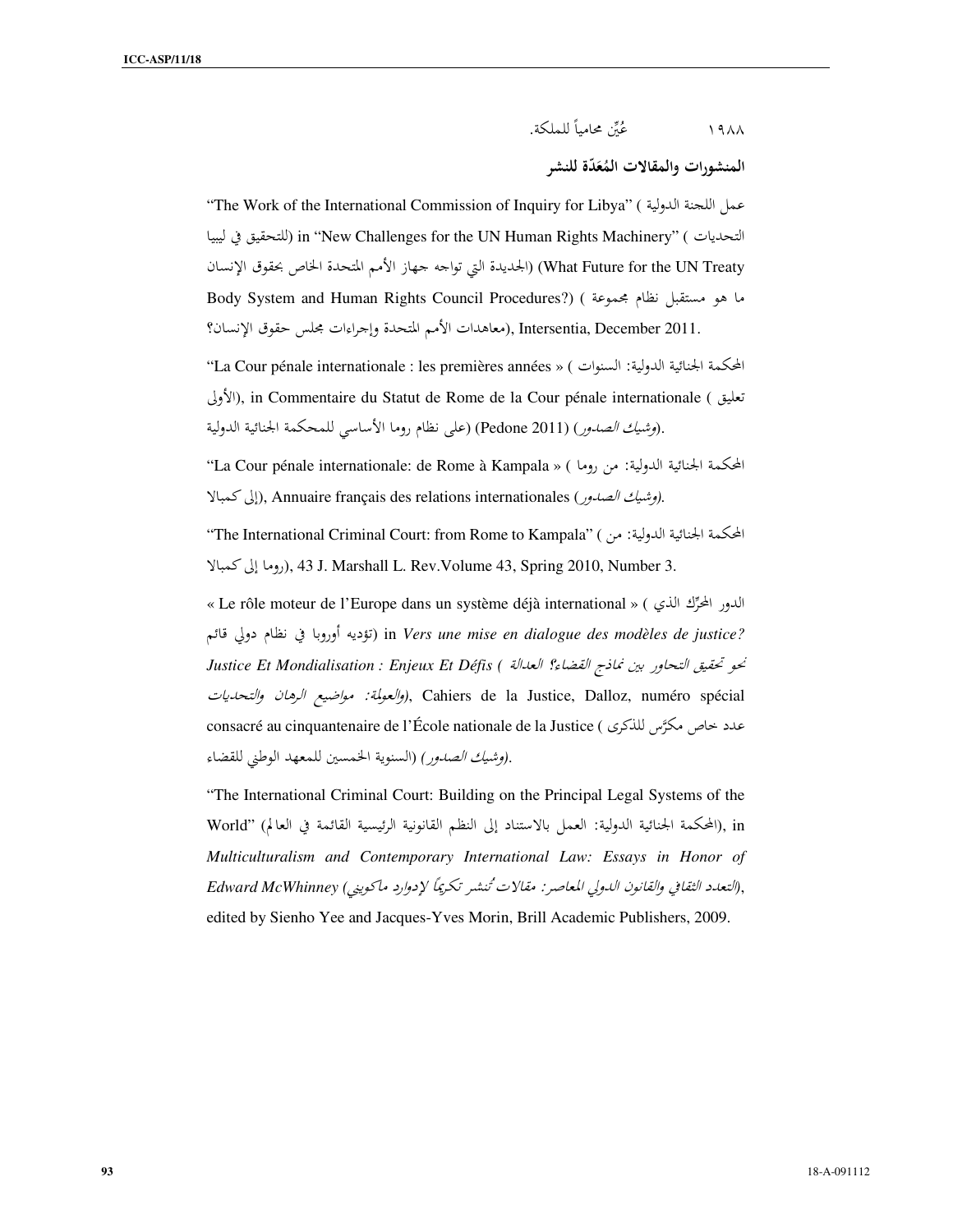"ICC marks five years since entry into force of Rome Statute" ( المحكمة الجنائية الدولية in *The Emerging Practice of the (تحتف*ل بمرور خمس سنوات على بدء نفاذ نظام روما الأساسي lnternational Criminal Court (الممارسة الناشئة للمحكمة الجنائية الدولية), edited by Carstten Stahn et Göran Sluiter, Martinus Nuihof Publishers, Leiden - Boston 2009.

Introduction to *Commentary on the Rome Statute of the International Criminal*  توطئة إلى *التعليق على نظام روما الأساسي ) Court: Observers' Notes, Article by Article* edited by Otto Triffterer, Second, اللمحكم*ة الجنائية الدولية: ملاحظات المراقبين، مادةً مادةً* Edition, Hart Publishing, Oxford, 2008.

An introduction to *The ICC and Domestic Legal Order, Volume II: Constitutional*  توطئة إلى *نظام المحكمة الجنائية الدولية والنظام ) Issues, Cooperation and Implementation* edited par Bruce Broomhall *(القانوني الوطني، الجلد الثاني: المسائل الدستورية، التعاون والتنفيذ* and al., 2005.

Introduction to *Archbold: International Criminal Courts: Practice, Procedure and*  edited ,(توطئة إلى مجمو*عة أرتشبولد: المحاكم الجنائية الدولية: الممارسة والإجراءات والأدلة) Evidence* by Karim Khan & Rodney Dixon, 2005.

"The International Criminal Court and the Enforcement of International Justice" (المحكمة الجنائية الدولية وإنفاذ العدالة الدولية), Nineteenth Annual Blaine Sloan Lecture on جاضرة بلين سلاون السنوية التاسعة عشرة في القانون الدولي) International Law *International Law Review*, vol. XVII, No.1, Spring 2005.

"The International Criminal Court: a New and Necessary Institution Meriting المحكمة الجنائية الدولية: مؤسسة جديدة وضرورية تستحق ) "Continued International Support .e6 ®\*+ j3+), *Fordham International Law Journal*, vol. 28, No.2, January 2005.

"The International Criminal Court and International Criminal Justice" ( المحكمة الجنائية ) تك*وين* ) Developing a Culture of Conflict Prevention (الدولية والعدالة الجنائية الدولية, in *Developing a Culture of Conf*lict Prevention @-3= }=6 #-,*)*, Anna Lindh Programme on Conflict Prevention, 2004.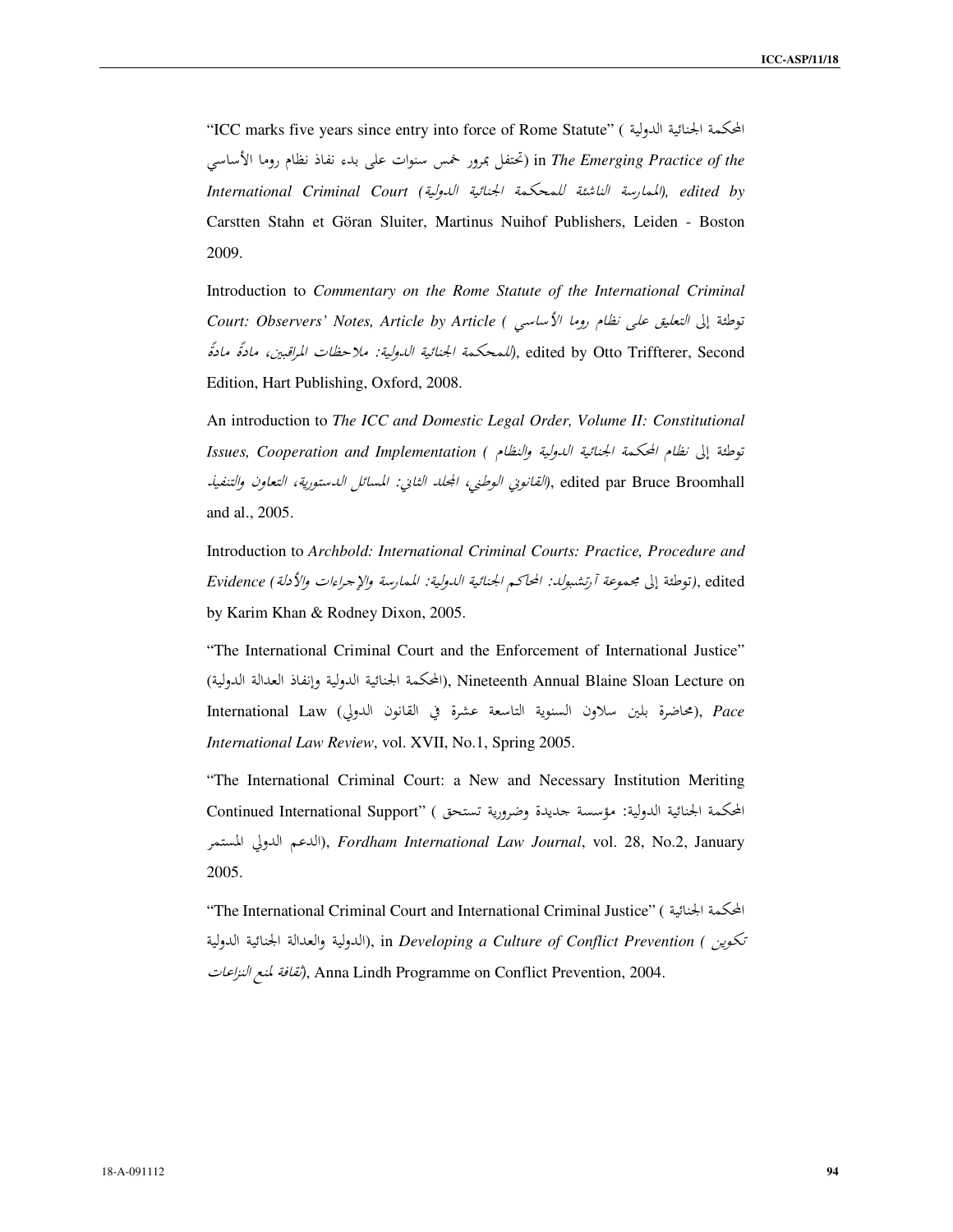"International Tribunals and Courts" (#\*+ jc-R) published in *The Security*  cdited by ,فجلس الأمن في عصر ما بعد الحرب الباردة) ( Council in the Post-Cold War Era David Malone, Lynne Rienner Publisher, 2004.

Introduction to *Elements of War Crimes under the Rome Statute of the*  توطئة إلى *أركان جرائم الحرب ) International Criminal Court – Sources and Commentary* edited by Knut, (بموجب نظام روما الأساسي للمحكمة الجنائية الدولية ـ مصادر وملاحظات Dörmann, Cambridge University Press, 2003.

"The Highway to the International Criminal Court: all Roads lead to Rome" ( السبيل الى المحكمة الجنائية الدولية: كل الطرق تفضي إلى روما(), Journées Maximilien-Caron, 1-2 May 2003, Canadian Institute for the Administration of Justice and Faculty of Law of the University of Montreal, 2003.

"International Humanitarian Law and the ICC Statute: Problems and Process" (القانون الإنساني الدولي والنظام الأساسي للمحكمة الجنائية الدولية: المشكلات والسيرورات), in *International Criminal Court, A new dimension in international justice. Questions and Prospects for a new humanitarian order, Proceedings of the Santorini*  المحكمة الجنائية الدولية، بعلٌّـ جديد في العدالة الدولية. المسائل والآفاق فيما يخص العمل ) Colloquium edited by Professor S. Perrakis, 2002. (من *أحل نظام إنساني جديد، أعمال ندوة سانتوريني* 

"La Cour pénale internationale face à la souveraineté des Etats » ( المحكمة الجنائية ) الجر*ائم ) i*n *Crimes internationaux et juridictions internationales* (الدولية أمام سيادة الدول ل*الدولية والمحاكم الدولية)*, A. Cassese and M. Delmas-Marty (director), P.U.F., 2002.

"Reaching Agreement at the Rome Conference" (بالتوصل إلى اتَّفاق في مؤتمر روما), "Referral by State Parties" (الإحالة من جانب الدول الأطراف) "Referral by State Parties" Proceedings by the Prosecutor" (سباشرة المدَّعي العام للإجراءات) (with Darryl Robinson); اللحنة التحضيرية لما بعد مؤتمر ) "The Post-Rome Conference Preparatory Commission" ريوما) (with Valerie Oosterveld), and "The Contribution of the Rome Statute to with the (إسهام نظام روما الأساسي في القانون الجنائي الدولي) ("International Criminal Law Board of Editors), in *The Rome Statute of the International Criminal Court - A*  cdited by Antonio*,(نظام روما الأساسي للمحكمة الجنائية الدولية – تعليق),* edited by Antonio Cassese, Paola Gaeta and John R.W.D. Jones, Oxford University Press, 2002.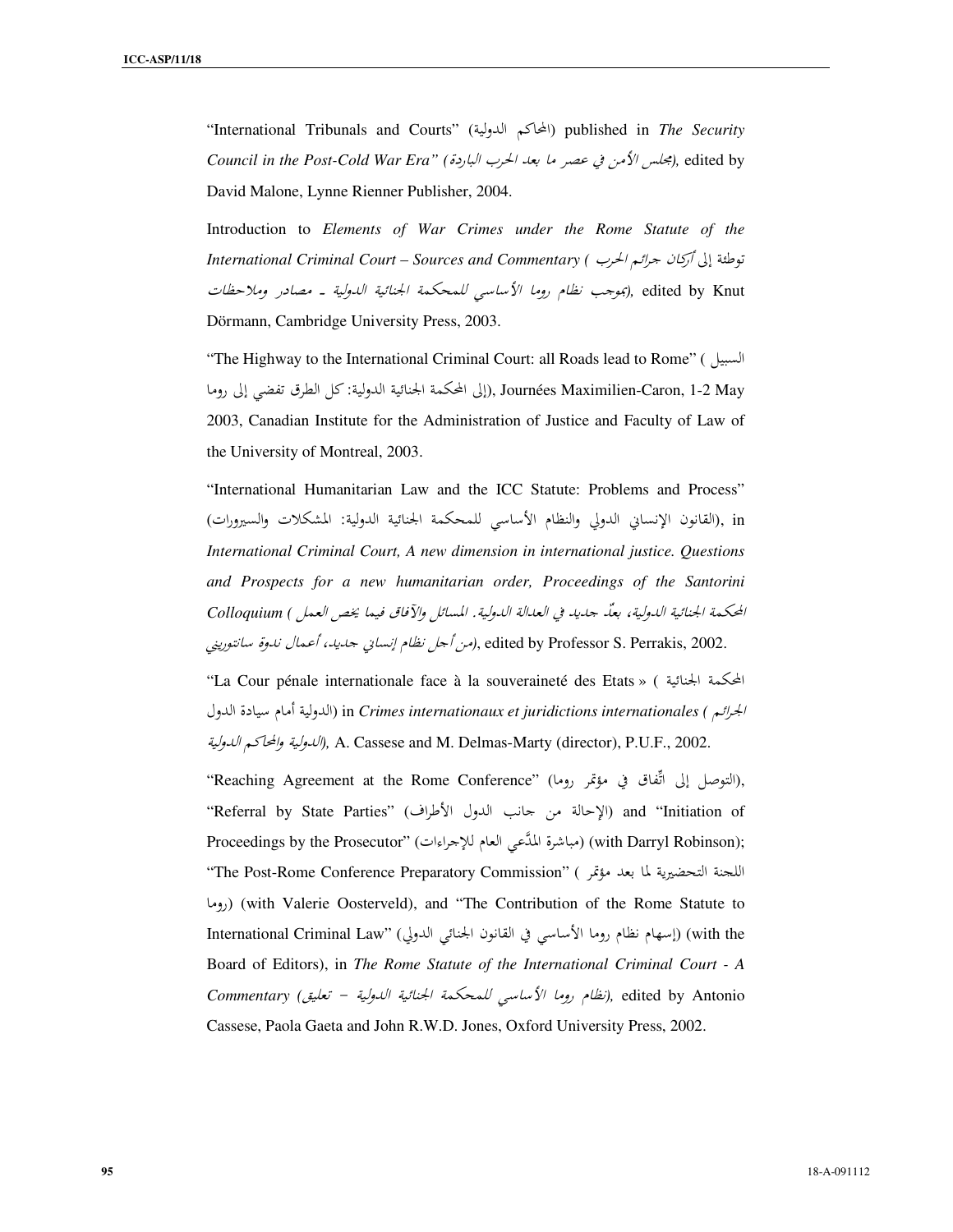"The Preparatory Commission for the International Criminal Court" ( #F>G. #=HD للمحكمة الجنائية الدولية), *Fordham International Law Journal*, vol. 25, No.3, March 2002.

« Terrorisme, Crimes contre l'humanité et la Cour pénale internationale » ( الإرهاب فياد الإنسانية والمحكمة الجنائية الدولية, in *Livre Noir (), e*dited by S.O.S. Attentats, February 2002.

Introduction to *Reflections on the International Criminal Court* - *Essays in Honour*  of Adriaan Bos (توطئة إلى *تأملات في المحكمة الجنائية الدولية ـ مقالات تنشر تكريماً لأندريان بوس),* edited by Herman A.M. Von Hebel, Johan G. Lammers and Jolien Schukking, Kluwer Academic Publishers, 2001.

"The International Criminal Court: Current Issues and Perspectives" ( المحكمة الجنائية ) *القانون والمشكلات ),* and *Law and Contemporary Problems ( الدولية: المسائل الراهنة والآفاق* 8A-6*),* School of Law, Duke University*,* vol. 64, No.1, Winter 2001.

"The Work of the Preparatory Commission" (#F>G. #=HD l3), in *The International Criminal Court: Elements of Crimes and Rules of Procedure and*  Evidence ( (المحكم*ة الجنائية الدولية: أركان الجرائم والقواعد الإجرائية وقواعد الإثبات),* edited by Roy S. Lee, Transnational Publishers, 2001.

"Negotiating an Institution for the Twenty-First Century: Multilateral Diplomacy and the International Criminal Court" ( التفاوض بشأن مؤسسة للقرن الحادي والعشرين: ) #\*+ #Q-=\$ #5R\* &'( 8U+.6 #L-;
D/+) (with Valerie Oosterveld), *McGill Law Journal,* vol. 46, No.4, August 2001.

"The International Criminal Court" (المحكمة الجنائية الدولية), *McGill Law Journal*, vol. 46, No.1, November 2000.

"The Preparatory Commission Today" (اللحنة التحضيرية اليوم), in *Establishment of the* International Criminal Court (إِ*بَشَاءِ المُحكَمَّة الجَنائيَّة الدولية)*, UM Publications of the Ministry of Foreign Affairs (Finland), February 2000.

"The International Criminal Court: Consensus and Debate on the International Adjudication of Genocide, Crimes Against Humanity, War Crimes, and المحكمة الجنائية الدولية: التوافق والتباحث بشأن إصدار الأحكام الدولية في جرائم ) "Aggression الإنادة الجماعية والجرائم ضد الإنسانية وجرائم الحرب وجريمة العدوان), *Cornell International Law Journal,* vol. 32, Number 3, 1999.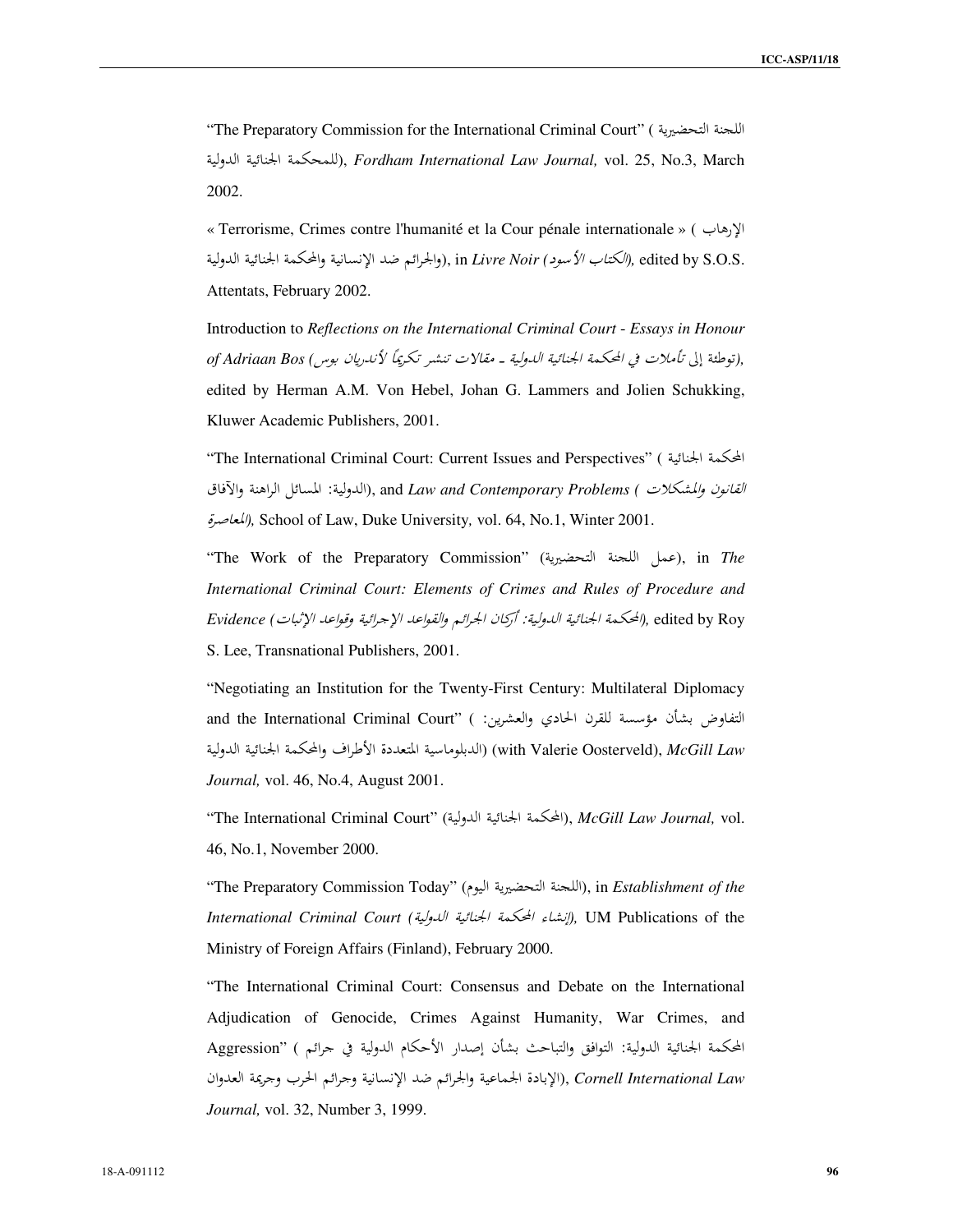Introduction to *Commentary on the Rome Statute of the International Criminal*  توطئة إلى *التعليق على نظام روما الأساسي ) Court: Observers' Notes, Article by Article* edited by Otto Triffterer, Nomos ,*المحكمة الجنائية الدولية: ملاحظات المراقبين، مادةً مادة* Verlagsgesellschaft, Baden-Baden, 1999.

"The Rome Conference on an International Criminal Court: The Negotiating Process" (مؤتمر روما بشأن إنشاء محكمة جنائية دولية: عملية التفاوض) "Process *The American Journal of International Law,* vol. 93, No.1, 1999.

"The Development of the Rome Statute" (إعداد نظام روما الأساسي)" *International Criminal Court: The Making of the Rome Statute: Issues,*  المحكمة الجنائية اللىولية: وضع نظام روما الأساسي: المسائل، والمفاوضات، ) ",Negotiations, Results ÅQ-.=\**)* edited by Roy S. Lee, Kluwer Law International, 1999.

"The Birth of the International Criminal Court: The 1998 Rome Conference" ( U2; uith John T. Holmes), *The Canadian (المحكمة الجنائية الدولية: مؤتمر روما لعام ١٩٩*٨ *Yearbook of International Law,* Volume XXXVI, 1998.

"The Convention on the Safety of United Nations and Associated Personnel" (الاتفاقية بشأن سلامة موظفي الأمم المتحدة والموظفين المرتبطين بما), *Conference "Les casques* bleus: policiers ou combattants ? " ( م*ُؤْمَّر "'ُزْرِقْ الْخُوَ*ّذ: شَرْ*طَة* أَم مُقَاتَلُونَ؟ ), Faculty of Law (Civil Law), University of Ottawa, 1995; Collection Bleue, Wilson & Lafleur ltée, Montreal, 1997.

"Legal Aspects of Peacekeeping" (الجوانب القانونية لحفظ السلام)*, Canadian Defence Quarterly,* vol. 23, No.1, Special No.2, September 1993.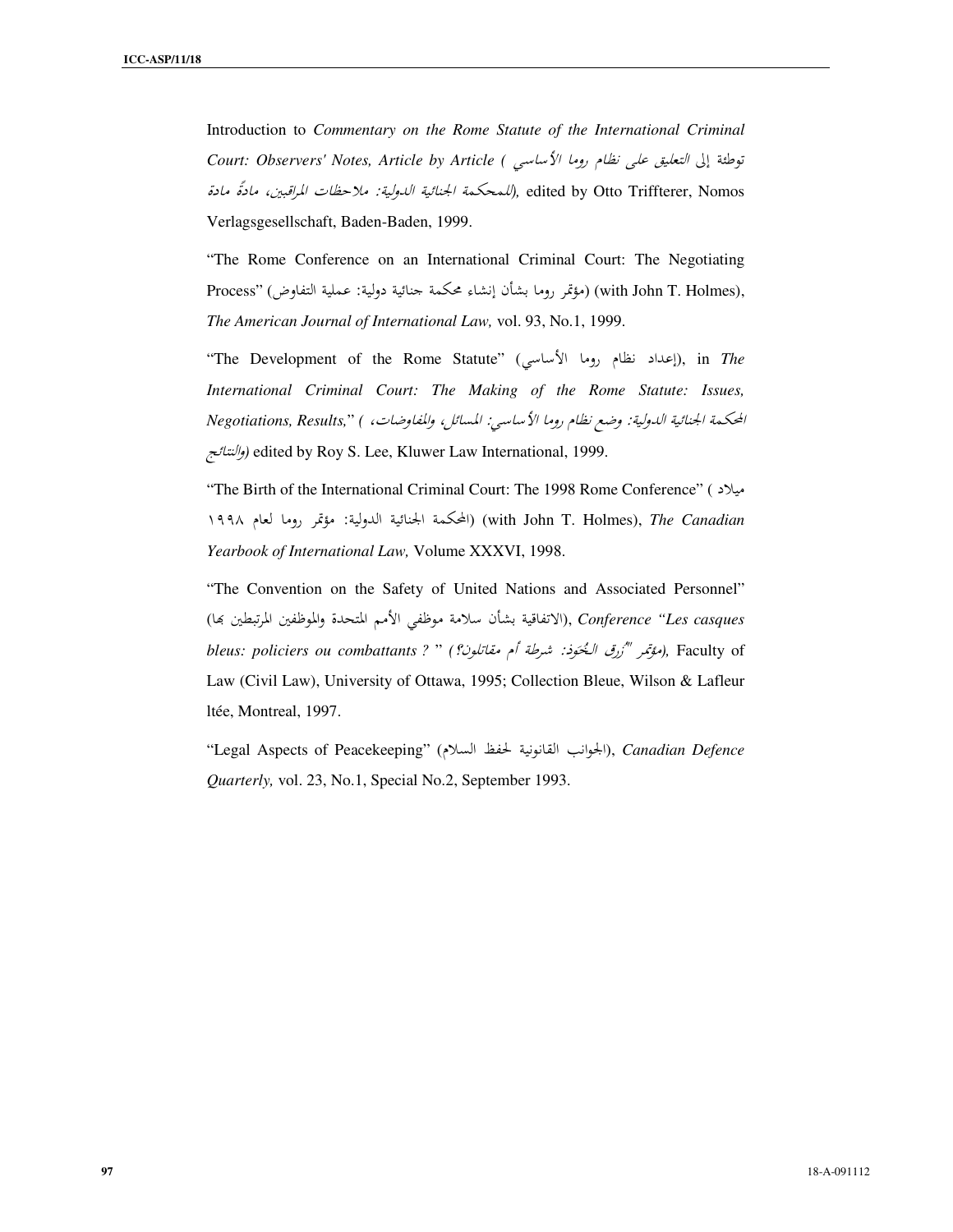"International Law and Arms Control in Outer Space: New Approaches for a New in ,(القانون الدولي والحدّ من الأسلحة في الفضاء الخارجي: نحوج حديدة من أحل عهد حديد) ''Era Outer Space in the 1990's: The Role of Arms Control - Security, Technical and Legal Implications. Proceedings of the Symposium at McGill University, Montreal الفضاء الخارجي في تسعينات القرن العشرين: دور الحد من الأسلحة ـ الأمن، والتبعات التقنية ) ,(والقانونية. أعمال الندوة التي مُقلدت في جامعة ماكحيل بمونتريال في تشرين الثاني/نوفمبر ١٩٩٢ November 1992, McGill Institute of Air and Space Law Association Newsletter, Winter 1992-1993.

"Weaponry and Institutions" (الأسلحة والمؤسسات), chapter 9 in Glen Plant, Environmental Protection and the Law of War: a "fifth Geneva Convention" on حماية البيئة وقانون الحرب: ) the Protection of the Environment in Time of Armed Conflict ,Belhaven Press ,("اتفاقية خامسة من اتفاقيات جنيف" بشأن حماية البيئة إبَّان النزاعات المسلحة London and New York, 1992.

توسيع نطاق دور الأمم ) "The Expanding Peacemaking Role of the United Nations" المتحدة في حفظ السلام), Proceedings of the 86th Annual Meeting of the American أعمال الاجتماع السنوي السادس والثمانين للجمعية الأمريكية ) Society of International Law للقانون اللدولي), Washington, D.C., 1992; Moscow Journal of International Law, No.3, 1992.

"L'impact des événements actuels sur le droit de la paix et de la sécurité internationales" (أثر الأحداث الراهنة على قانون السلام والأمن الدوليين) "internationales de droit international, vol. 7, No.2, 1991-1992.

"The Changing Role of the Security Council" (تغيُّر دور مجلس الأمن), *Occasional Papers Series*, No. II, The Ralph Bunche Institute on the United Nations, The City University of New York, New York, 1990.

"The 1988 ICAO and IMO Conferences: an International Consensus against مؤتمرًا عام ١٩٨٨ لمنظمة الطيران المدنى الدولي والمنظمة البحرية الدولية: توافق دولي ضد ) "Terrorism الإرهاب), *Dalhousie Law Journal*, vol. 12, No.1, April 1989.

ست سنوات على ) "The Law of the Sea Preparatory Commission after Six Years" اللجنة التحضيرية لقانون البحار) (with Douglas Fraser), Canadian Yearbook of International Law, vol. XXVI, 1988.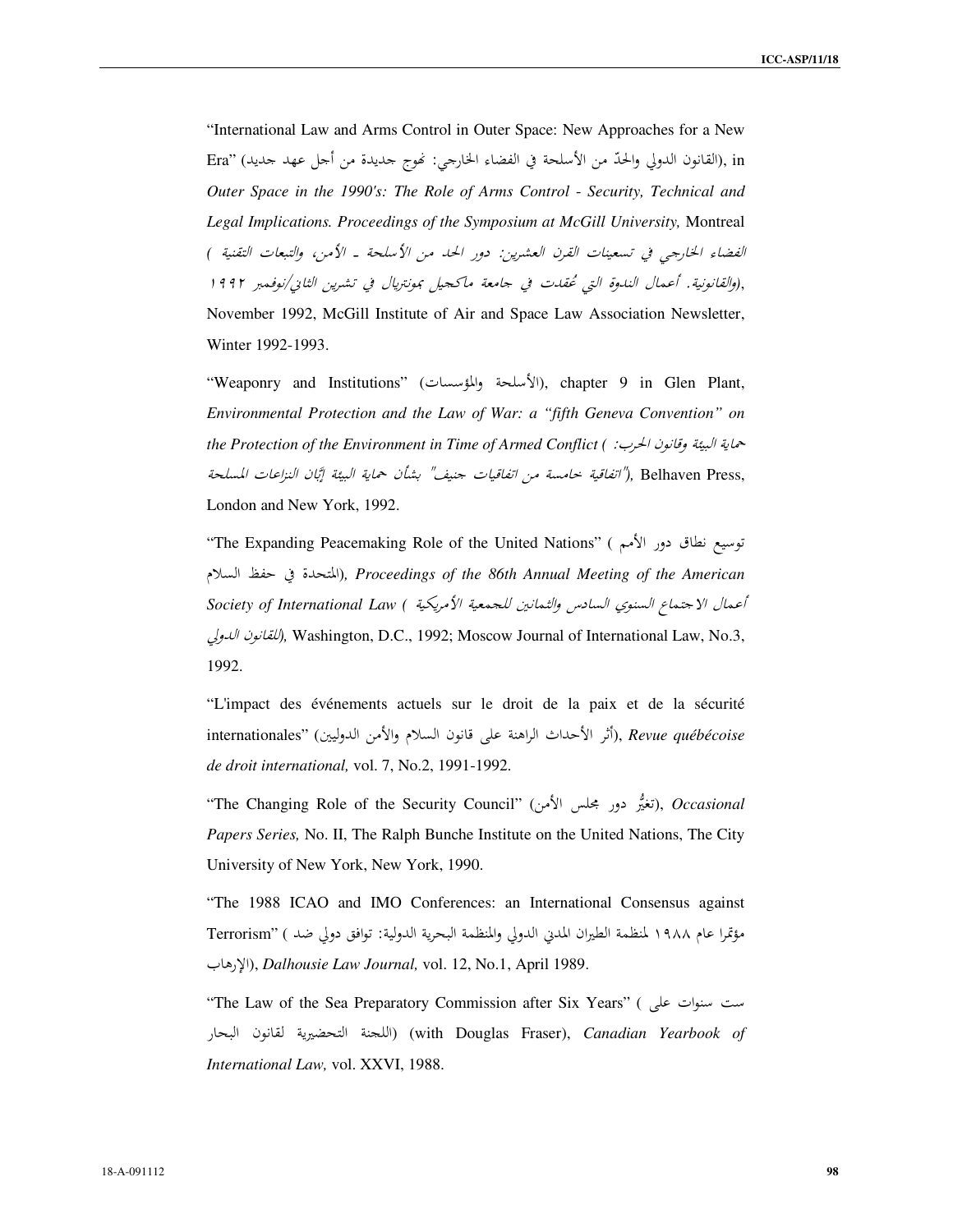"التشريع من خلال المؤسسات الدولية) "Law-Making through International Institutions" (with Professor D .M. McRae) in International Law: Critical Choices for Canada القانون الدولي: اختيارات حاسمة الأهمية فيما يخص كندا للفترة الممتدة من عام ١٩٨٥ / 2000 – 1985  $\uparrow \cdot \cdot \cdot$ وایی عام), Queen's Law Journal, 1986.

الكثير من الخطابات والمحاضرات والمقابلات (التلفازية والإذاعية والصادرة في الأوساط المكتوبة) في العدالة الجنائية الدولية، والقانون الإنساني الدولي، والقانون الدولي العام.<br>\* \* \*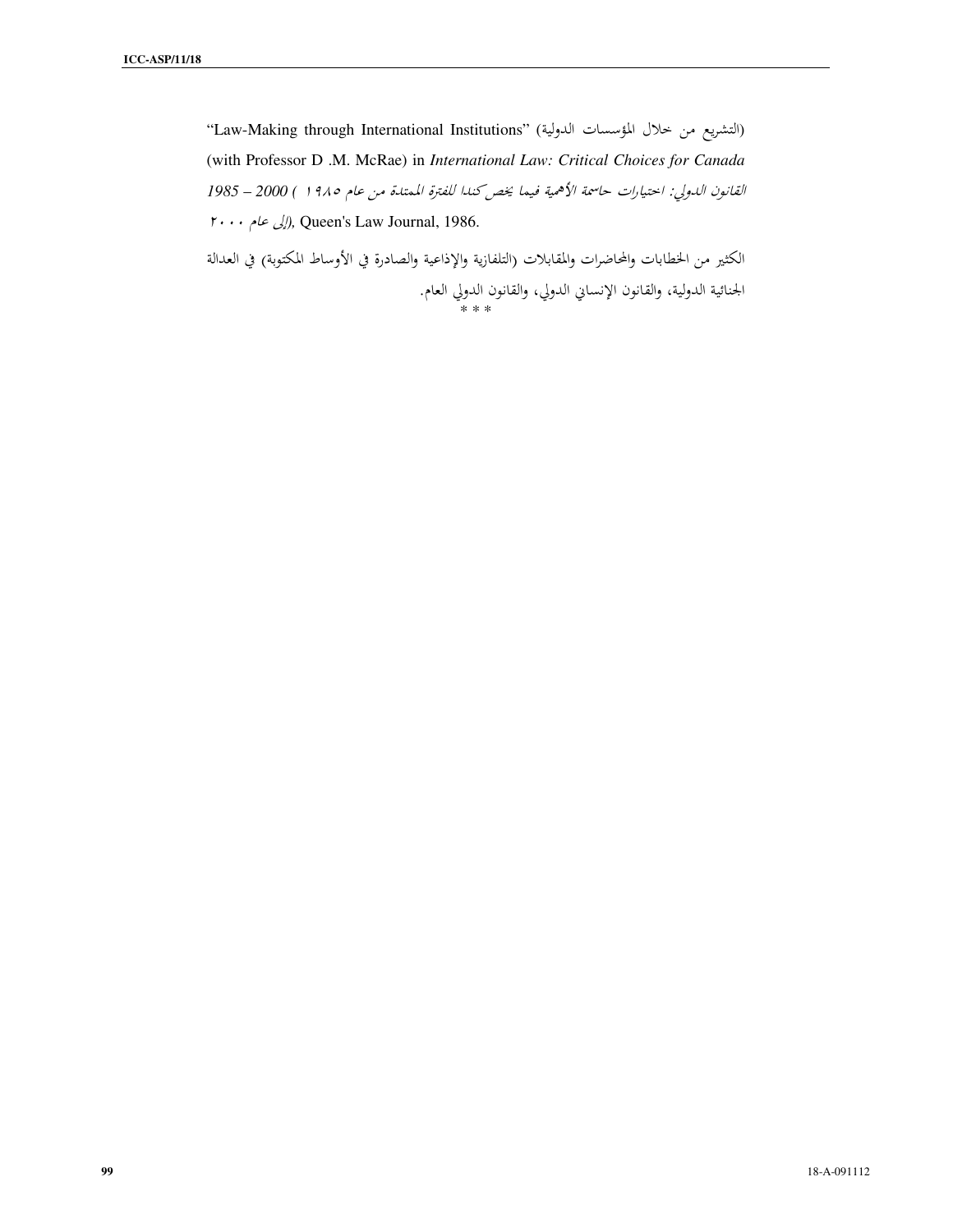١٢- ماير، إخبرت (هولندا)

[الأصل: إنكليزي]

مذكرة شفوية

تهدى وزارة الشؤون الخارجية لمملكة هولندا تحياتها إلى أمانة جمعية الدول الأطراف، وتتشرف بالإشارة إلى قرار مكتب جمعية الدول الأطراف، الذي اتَّخِذ في اجتماعه الحادي عشر في الأول من أيار/مايو ٢٠١٢، بشأن انتخاب أعضاء اللجنة الاستشارية المعنية بترشيحات قضاة المحكمة الجنائية الدولية، الذي سيجري في الدورة الحادية عشرة للجمعية.

إن الوزارة تُعلِم الأمانة بأن حكومة مملكة هولندا قرَّرت ترشيح القاضي إخبرت ماير لعضوية اللجنة الاستشارية المعنية بترشيحات قضاة المحكمة.

ويُرْفَق بَمذه المذكرة بيانٌ لدعم ترشيح القاضي ماير وبيانُ مؤهلاته وخبرته.

\* \* \*

بيان الوفاء بالمتطلبات

تتشرف مملكة هولندا بترشيح القاضى إخبرت ماير لعضوية اللجنة الاستشارية المعنية بترشيحات قضاة المحكمة الجنائية الدولية. إن القاضي ماير شخص مرموق ذو مناقب أخلاقية عالية، ويتمتع بكفاءة وخبرة راسختين في القانون الجنائبي والقانون الدولي، ويفي على نحو كامل بمتطلبات العضوية في اللجنة الاستشارية كما اعتمدتها جمعية الدول الأطراف مع القرار ICC-ASP/10/Res.5.

لقد كانت للقاضي ماير سيرة مهنية قانونية مديدة ومتميِّزة سواء في هولندا أم في المحكمة الأوروبية لحقوق الإنسان. فقبل أن يعمل بصفة قاض في هذه المحكمة، كان قاضياً في المحكمة المحلية في زُتفين ونائباً لرئيسها، والمحامى العام في محكمة الاستئناف في لاهاي، والمحامي العام الرئيسي في محكمة الاستئناف في أمستردام. ويؤكد ما يتمتع به من خبرة مستفيضة في المحال القانوني على الصعيدين الوطني والدولي كفاءته وخبرته في مجال حقوق الإنسان والقانون الجنائي.

ويضاف إلى ذلك أن للقاضي ماير سحلاً حافلاً بالمنحزات على الصعيد الأكاديمي. فهو حالياً أستاذ للقانون الجنائي وحقوق الإنسان في جامعة أمستردام الحرة ومحاضر زائر في الجامعة الكاثوليكية في لوفِن. وقد نشر كتباً ومقالات وشروحاً كثيرة في قانون حقوق الإنسان والقانون الجنائي. واشترك في تأليف *دليل حقوق الإنسان الخاص بالمدَّعين العامين* الصادر عن الرابطة الدولية للمدَّعين العامين.

لقد شارك القاضي ماير، طيلة سيرته المهنية والأكاديمية، في أنشطة كثيرة في مجال القانون الجنائي وقانون حقوق الإنسان. وأسهم، بصفته رئيس التحرير المؤسِّس *للنشرة الهولندية لقانون حقوق الإنسان* (NCJM) إسهاماً ذا شأن في النهوض بقانون حقوق الإنسان في هولندا. وكان رئيساً لمنتدى حقوق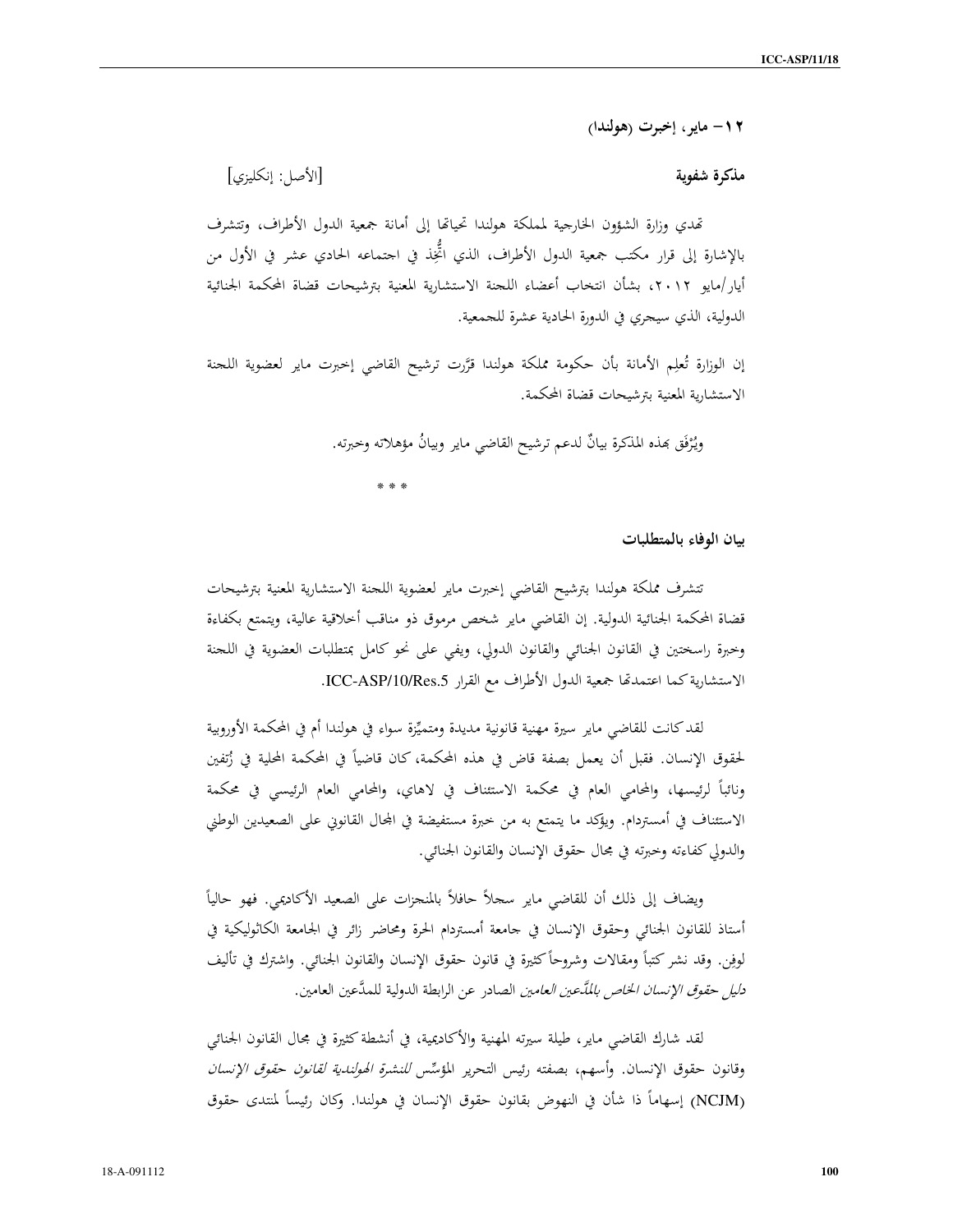الإنسان التابع للرابطة الدولية للمدَّعين العامين (٢٠٠٠-٢٠٠٤) وعضواً في اللحنة التنفيذية لهذه الرابطة من عام ۲۰۰۱ إلى عام ۲۰۰٤.

إن مساهمة القاضي ماير البارزة في تحقيق العدل حظيت بالاعتراف في عام ٢٠٠٠ إذ وسَّمته الملكة بياتريكس ضابطاً من ضباط وسام أورَنج-ناساو. ونال القاضي ماير بالإضافة إلى ذلك ميدالية الاستحقاق من مجلس أوروبا في عام ٢٠٠١ وشهادة الاستحقاق من الرابطة الدولية للمدَّعين العامين في عام ٢٠٠٤. وعُيِّن في عام ٢٠١١ عضواً فخرياً في هيئة التدريس في دار لِنكُلْن اللندنية لإعداد المحامين.

وقد أبدى القاضى ماير، في عمله بصفة قاض في المحكمة الأوروبية لحقوق الإنسان، إتقانه الإنكليزية والفرنسية، لغتَى عمل المحكمة الجنائية الدولية. إنه يقرأ ويتكلم ويكتب بماتين اللغتين بطلاقة. كما إنه يقرأ ويتكلم ويكتب بالألمانية، ناهيك عن الهولندية، لغته الأم.

فمملكةَ هولندا على ثقةِ فائقةِ بأن من شأن مواهب القاضي ماير المهنية ومناقبه الشخصية أن تسهم إسهاماً قيِّماً في العمل الهام الذي ستضطلع به اللجنة الاستشارية المعنية بترشيحات قضاة المحكمة الجنائية الدولية.

\* \* \*

بيان المؤهلات والخبرة

الأنشطة المهنية الحالية

الوقت \_ أستاذ القانون الجنائي وحقوق الإنسان في جامعة أمستردام الحرة بمولندا  $-\gamma + \cdots$ 

الحاضر

٩

## الأنشطة المهنية السابقة

١٩٨٦–١٩٩١ نائب رئيس المحكمة المحلية في زُتفين بمولندا ورئيس دوائرها الجنائية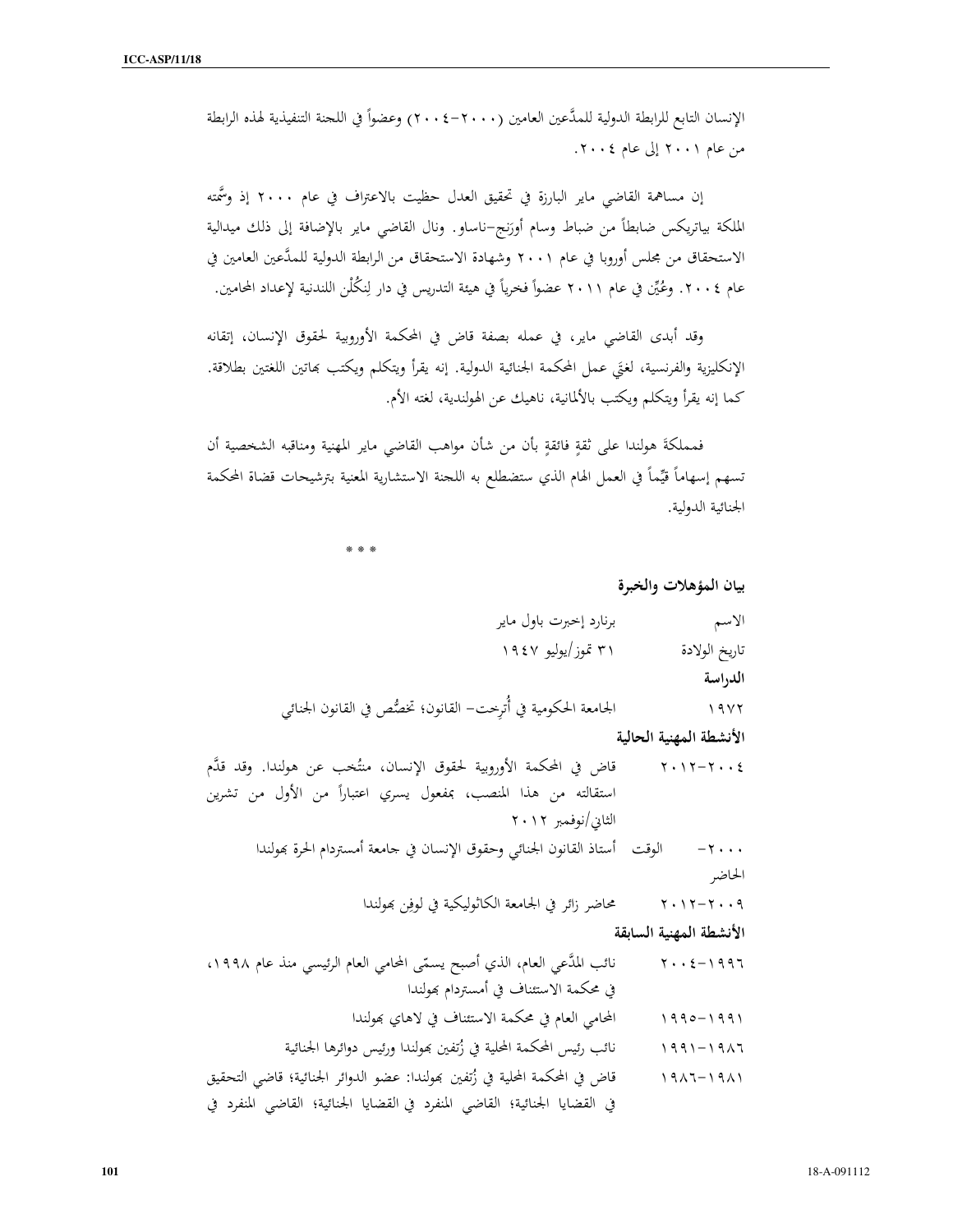القضايا المدنية والعائلية

قاض متدرب في المحكمة المحلية في زُنفين بمولندا؛ نائب عميد مركز التدريب والدراسات الخاص بالجهاز القضائي الهولندي في زُتفين بمولندا

باحث مساعد في مجال القانون الجنائبي في جامعة لايدن الحكومية بمولندا  $\begin{array}{c}\n\diagup 1 & 0 \\
\diagup 0 & 0 \\
\diagdown 0 & 0\n\end{array}$ 

- الأنشطة السابقة في مجال القانون الجنائي و/أو حقوق الإنسان
- (اعتباراً من الأول من تشرين الثاني/نوفمبر ٢٠١٢) عضو مجلس المؤسسة المعنية بالطلبة اللاجئين (UAF)
- (اعتباراً من الأول من تشرين الثاني/نوفمبر ٢٠١٢) عضوٍ في هيئة تحرير  $\bullet$ النشرة الهولندية ربع السنوية لحقوق الإنسان
	- مشاركة في محاكاة جلسات محاكم دولية  $\bullet$ 
		- إعداد تقارير تخصّصية لمحلس أوروبا
	- إلقاء محاضرات في القانون الجنائي وحقوق الإنسان في جميع أنحاء أوروبا  $\bullet$ وأستراليا والصين وجنوب أفريقيا
	- عضو في اللحنة التنفيذية للرابطة الدولية للمدَّعين العامين (٢٠٠١- $\bullet$  $(1 \cdot 2)$ 
		- رئيس منتدى حقوق الإنسان للرابطة الدولية للمدَّعين العامين  $(1 \cdot \cdot \xi - 1 \cdot \cdot \cdot)$
	- إعداد مقرَّرات دراسية في حقوق الإنسان خاصة بالجهاز القضائي الهولندي، وتنظيم/ترؤس زيارات وفود دراسية لستراسبُرغ قام بما أعضاء الجهاز القضائي الهولندي (١٩٨٢-٢٠٠٤)
		- المحرِّر المؤسِّس للنشرة الهولندية لقانون حقوق الإنسان (NJCM)  $(Y \cdot \xi - 19V)$ 
			- نائب أمين هيئة تحرير المجلة الهولندية للقانون الجنائي ( Delikt en  $(19Y9 - 19Y5)$  (Delinkwent

#### المنشورات

كتب ومقالات وشروح في حقوق الإنسان والقانون الجنائي، منها مؤلَّف مشترك مع نيكولاس كوديري وباري هانكوك هو دليل حقوق الإنسان الخاص بالمدَّعين العامين الصادر عن الرابطة الدولية للمدَّعين العامين (٢٠٠٢؛ صدرت طبعته الثانية المنقَّحة في عام ٢٠٠٩)، الذي تُرجم إلى الفرنسية والروسية والأُكرانية والتركية والأرمنية والإسبانية والعربية

#### التقادير والأوسمة

- حائز شهادة استحقاق من الرابطة الدولية للمدَّعين العامين  $\mathbf{y} \cdot \cdot \mathbf{z}$ 
	- حائز ميدالية الاستحقاق من محلس أوروبا  $\gamma \cdot \cdot \gamma$
- حائز وسام الاستحقاق الهولندي أوزنج ــ ناساو برتبة ضابط  $\mathbf{y} \cdot \cdot \cdot$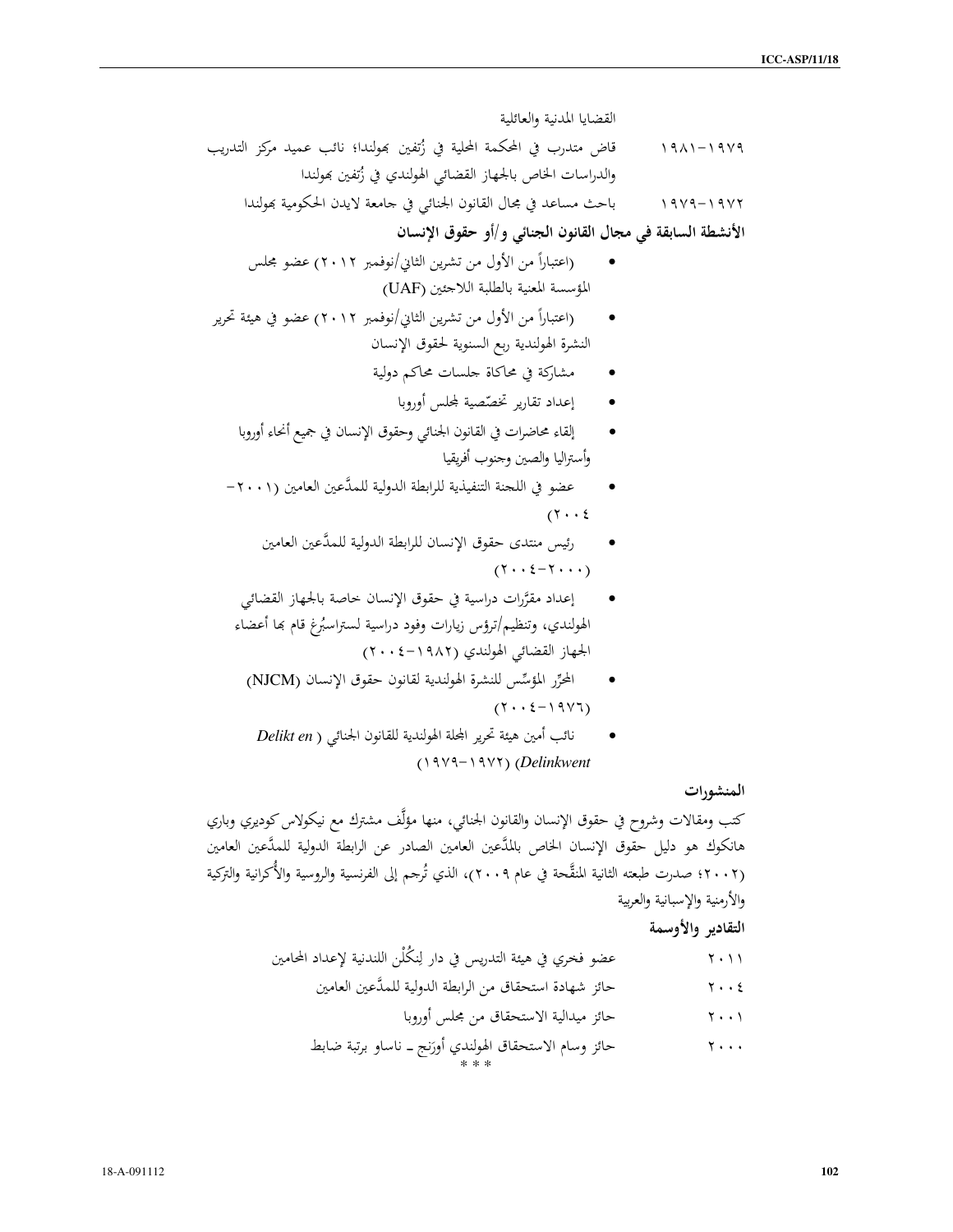۱۳– میر، فیلیب (بلجیکا)

تُّهدى الممثلية الدائمة لمملكة بلجيكا في لاهاى تحياتما إلى أمانة جمعية الدول الأطراف في نظام روما الأساسي للمحكمة الجنائية الدولية، وتتشرف، رداً على مذكرتما الشفوية ICC-ASP/11/S/07 المؤرخة بـ٤ ٢٠١٢/٥/١)، بإعلامها بأن الحكومة البلحيكية قرَّرت أن تقدِّم ترشيح السيد للانتخاب عضواً في اللجنة الاستشارية المعنية بترشيحات قضاة المحكمة الجنائية الدولية.

ويُرْفَق بَحذه المذكرة بيان مؤهلات وخبرة السيد فيليب مير، وبيان وفائه بالمتطلبات ذات الصلة.

وتغتنم الممثلية الدائمة لمملكة بلحيكا في لاهاي هذه الفرصة لكي تُعرِب من جديد عن أسمى تقديرها لأمانة جمعية الدول الأطراف في نظام روما الأساسي للمحكمة الجنائية الدولية.<br>\* \* \*

#### بيان وفاء السيد فيليب مير بالمتطلبات

قرَّرت بلحيكا أن تقدِّم ترشيح السيد فيليب مير لانتخاب أعضاء اللحنة الاستشارية المعنية بترشيحات قضاة المحكمة الجنائية الدولية.

إن ترشيح السيد فيليب مير، المرفق بيان مؤهلاته وخبرته ببيان وفائه بالمتطلبات هذا، يفي بجميع الشروط المطلوبة في وثيقة اختصاصات اللحنة الاستشارية المعنية بترشيحات هؤلاء القضاة، المرفقة بالقرار -ICC ASP/10/Res.5 الذي اعتمدته جمعية الدول الأطراف في نظام روما الأساسي للمحكمة الجنائية الدولية في ٢٠ كانون الأول/ديسمبر ٢٠١١، والذي ينص على ما يلي:

"يُختار أعضاء اللحنة من بين الأشخاص المعنيين والمهتمين البارزين الذين يتحلون بأخلاق رفيعة والذين يتمتعون بكفاءة ثابتة وخبرة في القانون الجنائي أو القانون الدولي".

فالسيد فيليب مير يتمتع بخبرة واسعة في القانون الجنائي والقانون الجنائي الدولي. وهو قاض اتحادي منذ عام ٢٠٠٢. وهو مكلَّف بملفات القانون الإنساني الدولي، والإرهاب، والجريمة المنظَّمة، منذ قدومه إلى النيابة العامة الاتحادية، وقد عيِّن في عام ٢٠٠٧ ملَّـعياً عاماً بالنيابة ومسؤولاً عن قسم القانون الإنساني الدولي والاختصاصات في المحال العسكري.

ويتولَّى السيد فيليب مير منذ عام ٢٠٠٢، بصفته القاضي البلجيكي الأول المكلَّف بالملاحقات في مجال الانتهاكات الخطيرة للقانون الإنساني الدولي، دور المنسِّق البلجيكي القضائي للعلاقات مع الهيئات القضائية الجنائية الدولية: المحكمة الجنائية الدولية، والمحكمة الجنائية الدولية ليوغوسلافيا السابقة، والمحكمة الجنائية الدولية لرواندا، والمحكمة الخاصة بسيراليون، والمحكمة الخاصة بلبنان. وهو أيضاً، منذ عام ٢٠٠٢، العضو البلجيكي في الشبكة الأوروبية للمنسِّقين فيما يخص الأشخاص المسؤولين عن جرائم الإبادة الجماعية والجرائم ضد الإنسانية وجرائم الحرب.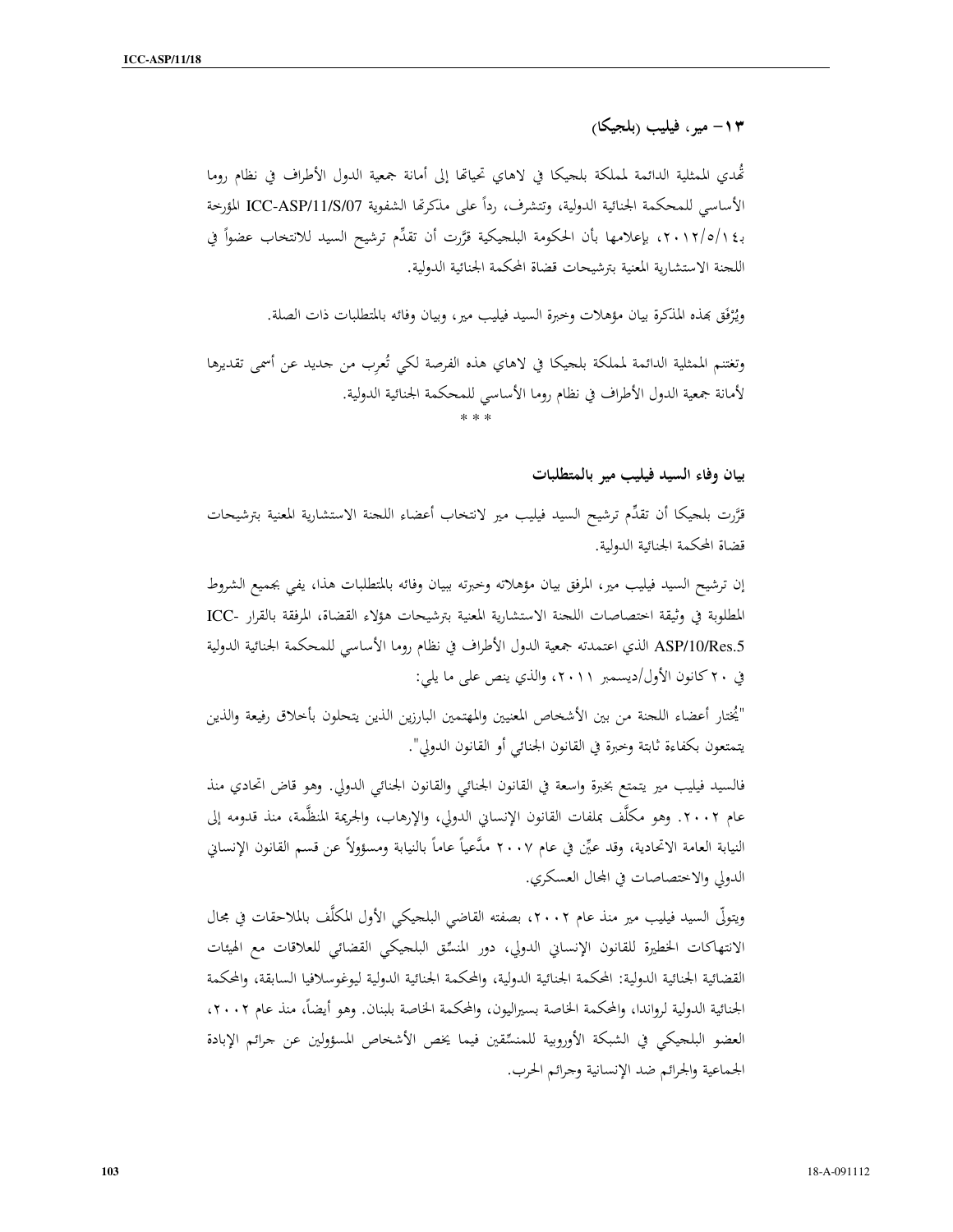كما إن السيد فيليب مير عضو مُنتخَب في المجلس الأعلى البلجيكي للقضاء الذي يتولَّى بصورة خاصة المسؤولية عن ترشيح وتعيين القضاة (بدءاً من الأول من أيلول/سبتمبر ٢٠١٢)، وعضو الجمعية الدولية للقانون العسكري ولقانون الحرب. ويضاف إلى ذلك أنه يدرِّس القانون الإنساني الدولي في المعهد الوطني لبحوث الشرطة الاتحادية البلجيكية وفي معهد التدريب القضائي البلجيكي. وقد ألَّف مقالات وأعمالاً وعروضاً — في المضمارين الوطني والدولي- تتعلق بالقانون الإنساني الدولي. فتحدو بلجيكا الثقةُ بأن خبرة السيد فيليب مير المهنية ومؤهلاته يمكن أن يُسحَّرا على نحو مفيد لعمل اللحنة الاستشارية المعنية بترشيحات قضاة المحكمة الجنائية الدولية.

 $* * *$ 

## فيليب مير

المرشح البلحيكي لانتخاب أعضاء اللحنة الاستشارية المعنية بالترشيحات لشغل منصب قاض في المحكمة الجنائية الدولية

### بيان المؤهلات والخبرة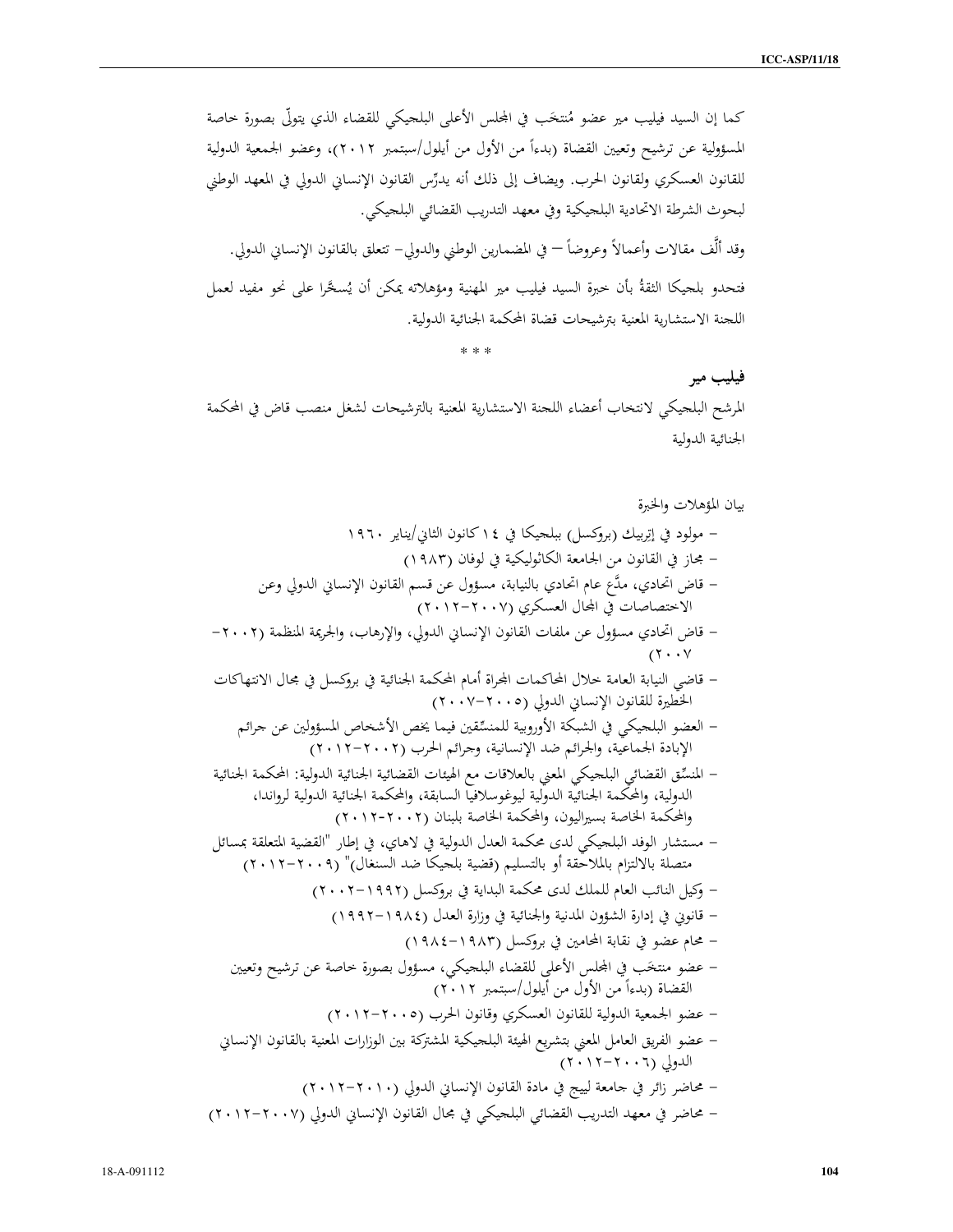$\ast\ast\ast$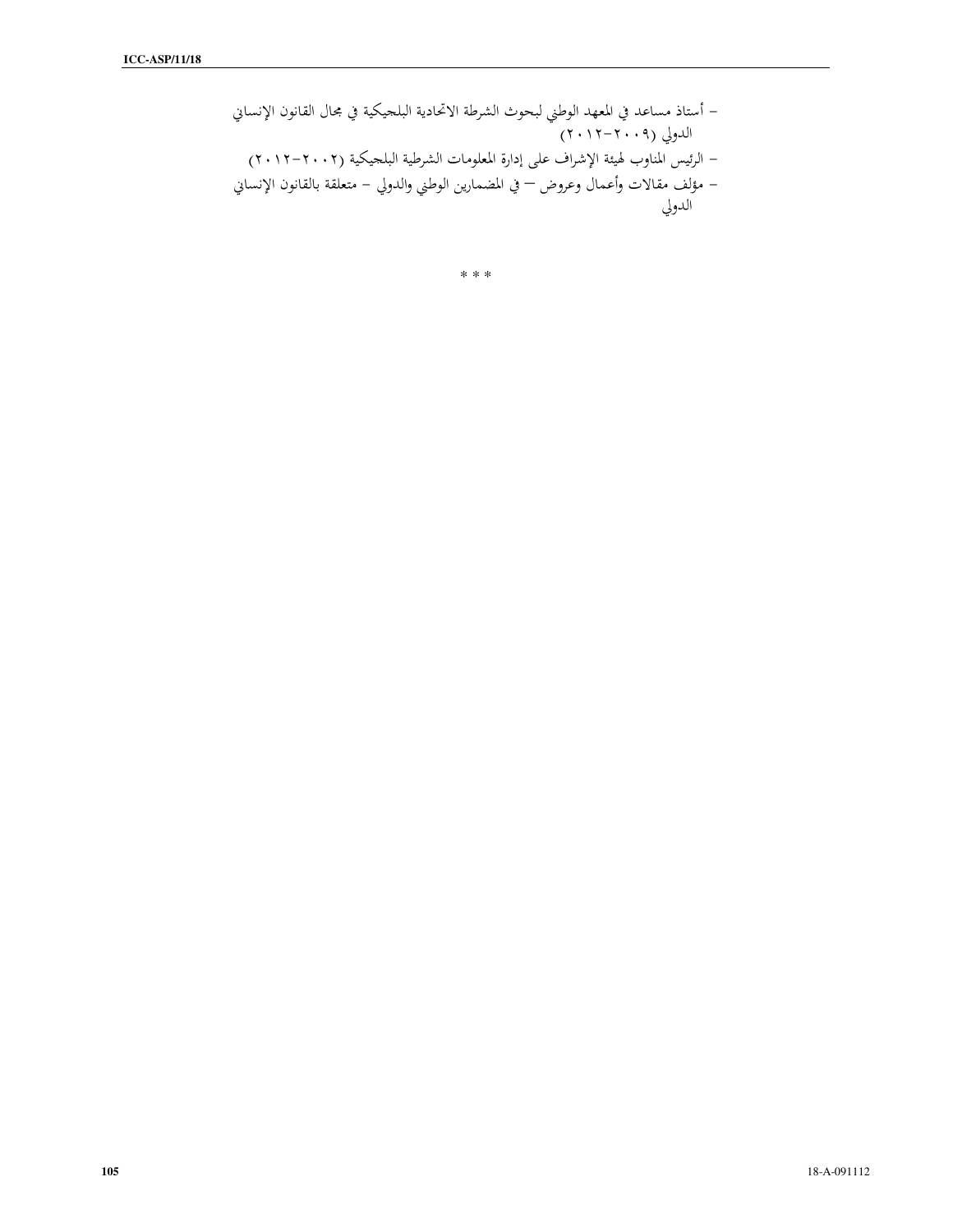٤ ١ – نسريكو ، دانييل دافيد نتاندا (أوغندا)

مذكرة شفوية

[الأصل: إنكليزي]

تَّمدي البعثة الدائمة لجمهورية أوغندا لدى بلدان البينيلوكس والاتحاد الأوروبي تحياتها إلى أمانة جمعية الدول الأطراف في المحكمة الجنائية الدولية، وتتشرف بإعلامها بأن حكومة أوغندا تسمّى بمذه المذكرة القاضي دانييل دافيد نتاندا نسريكو مرشَّحاً للانتخاب عضواً في اللحنة الاستشارية المعنية بانتخابات قضاة المحكمة الجنائية الدولية وذلك في الانتخاب الذي سيُجرى في الدورة الحادية عشرة لجمعية الدول الأطراف، في تشرين الثاني/نوفمبر ٢٠١٢.

إن القاضي نسريكو يحظى بالتقدير لما يتمتع به من حبرة بصفته قاضياً وعلمه المتميِّز في القانون الدولي، والقانون الجنائي الدولي، والقانون الإنساني الدولي، وحقوق الإنسان، ولما يتمتع به من مهارات بصفته محامياً لدى الدوائر الابتدائية. ولأغراض ترشيحه هذا يُرجى الاطِّلاع على بيان مؤهلاته وحبرته وبيان وفائه بالمتطلبات وسائر الوثائق الداعمة المرفقة بمذه المذكرة.

半半斗

نسریکو ، دانییل دافید نتاندا (أوغندا)

[الأصل: إنكليزي]

بيان الوفاء بالمتطلبات

إن القاضي دانييل دافيد نتاندا نسريكو يفي بمتطلبات انتخابه عضواً في اللحنة الاستشارية المعنية بانتخابات قضاة المحكمة الجنائية الدولية، إذ أنه:

مشهور بمناقبه الأخلاقية الرفيعة، وبعدم تحيُّزِه وبنزاهته بصفة قاض ومحام في المحكمة العليا في أوغندا.

إنه يمتلك كفاءة راسخة في القانون الجنائي والإجراءات الجنائية. وهو يعمل في الوقت الحاضر قاضياً في دائرة الاستئناف في المحكمة الخاصة بلبنان. وقد عمل قبل ذلك قاضياً في دائرة الاستئناف في المحكمة الجنائية الدولية وكان رئيساً لشعبة الاستئناف فيها. وهو محام في المحكمة العليا في أوغندا ومارس بَعده الصفة المحاماة أمام المحاكم العليا والمحاكم الفرعية في أوغندا. وقد أُدرج اسم القاضى نسريكو، قبل انتخابه قاضياً في المحكمة الجنائية الدولية، في قائمة المحامين الذين يمكن أن يُعيَّنوا ليمثِّلوا المتهمين والمجنى عليهم أمامها.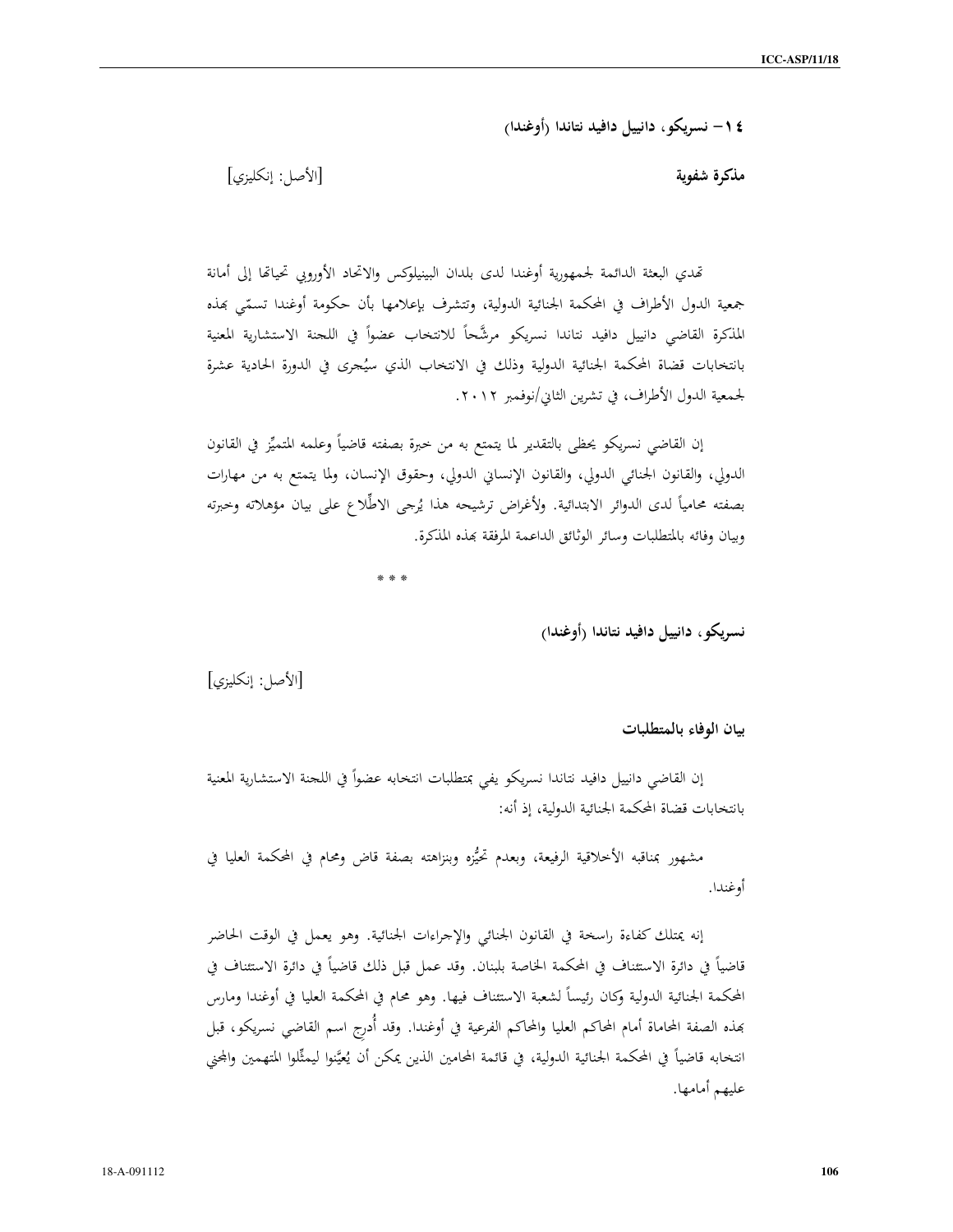إنه يتمتع بكفاءة راسخة ومعترف بما دولياً في القانون الدولي، والقانون الجنائي الدولي، والقانون الإنساني الدولي، وقانون حقوق الإنسان. وقد درَّس هذه المواضيع في جامعة ماكيريري في أوغندا وفي جامعة بتسوانا حيث عمل أستاذاً ورئيساً لقسم القانون. وقد أجرى بحوثاً ونشر مقالات علمية/ فقهية كثيرة في أعمال مشهورة دولياً. كما إنه شارك في أنشطة مهنية تستلزم امتلاك ناصية القانون في هذه المحالات، مثل إصدار فتاوى قانونية تخصصية والعمل في اللحنة الاستشارية التابعة لمكتب البحوث في جرائم الحرب التابع لمعهد القانون في الجامعة الأمريكية والاضطلاع بمهمات تحقيق في انتهاكات لحقوق الإنسان وللقانون الإنساني مدَّعي بارتكابها.

وهو يجيد اللغة الإنكليزية كتابةً وتكلماً.

إن انتخاب القاضي نسريكو، المنحدِر من منطقة أفريقيا ومن بلد يُعمَل فيه بالقانون الإنكليزي (Common law)، سيأتي لصالح سدٍّ ضرورة تمثيل النظم القانونية الرئيسية في العالم؛ وسيحعل تمثيل أفريقيا في اللجنة المعنية أكثر إنصافاً.

وبالنظر إلى قوة شخصية القاضي نسريكو ونزاهته، وكفاءته المعترِّف بما دولياً في القانون الجنائبي والإجراءات الجنائية، والقانون الدولي، والقانون الجنائبي الدولي، والقانون الإنساني الدولي، وقانون حقوق الإنسان (كما يشهد به بيان مؤهلاته وخبرته)، فلا شكَّ في أنه، في حال انتخابه، سيُسهم كبيرَ الإسهام في عمل اللجنة الاستشارية.

\* \* \*

نسریکو ، دانپیل دافید نتاندا (أوغندا)

[الأصل: إنكليزي]

بيان المؤهلات والخبرة

أولأ– البيانات الشخصية

Special Tribunal العنوان for Lebanon Dokter van der Stamstraat 1 2265 BC Leidschendam

The Netherlands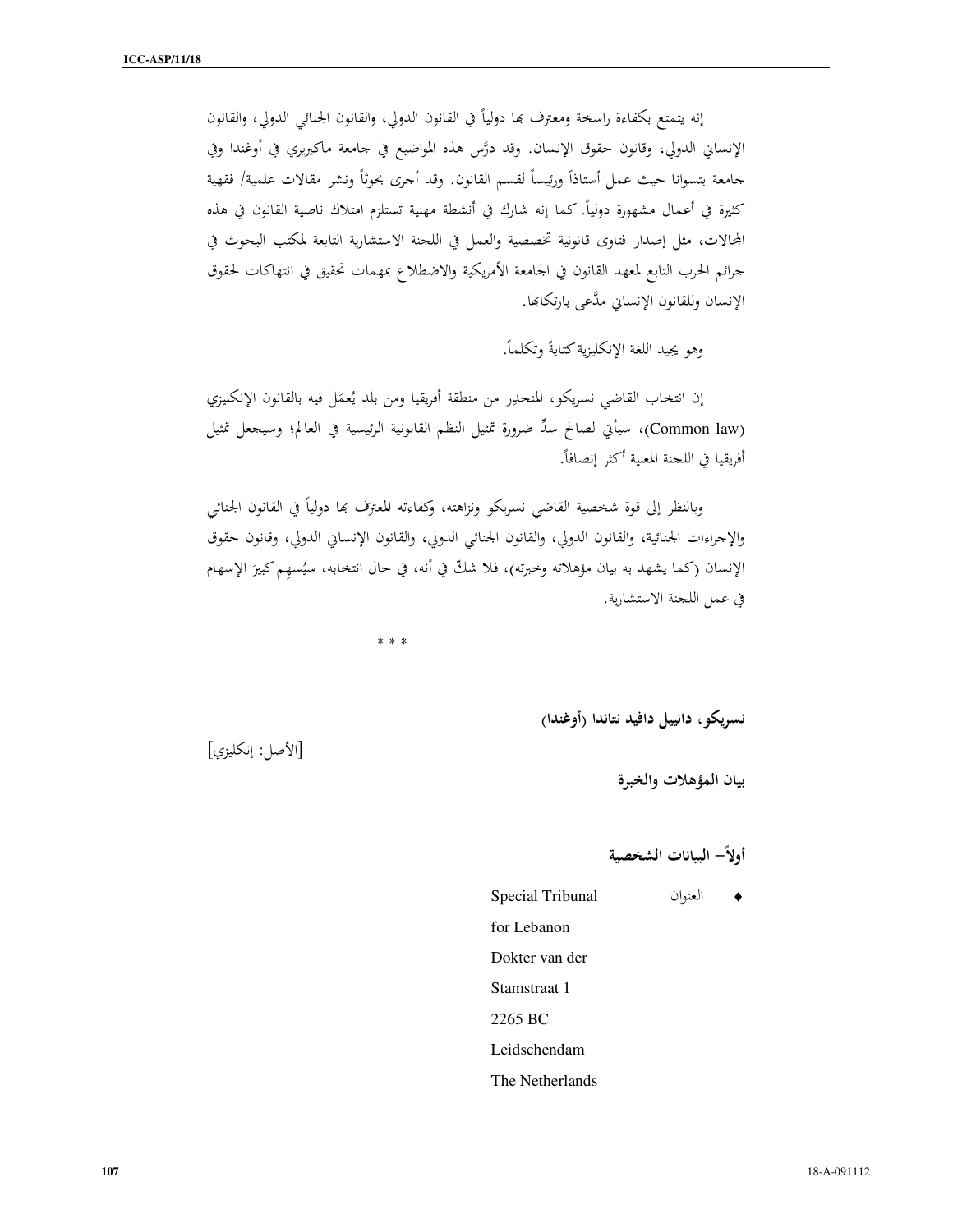- ♦ الجنسية: أوغندية
	- ذكر ♦ الجنس:
- ♦ الوضع متزوج العائلي:

ثانياً– الدراسة

- د*كتوراه في علم القانون* من معهد القانون التابع لجامعة نيويورك، نيويورك، ولاية  $19V0 - 19V5$ نيويورك، الولايات المتحدة الأمريكية
- ماجستير في *القانون* من معهد القانون التابع لجامعة نيويورك، نيويورك، ولاية  $19Y1$ نيويورك، الولايات المتحدة الأمريكية
	- شه*ادة في القانون الدولي* من أكاديمية لاهاي  $19Y$
- م*اجستير في الفقه المقارن* من معهد القانون التابع لجامعة هوارد، واشنطن  $19Y.$ العاصمة، الولايات المتحدة الأمريكية
	- *إجازةٍ في القانون م*ن جامعة أفريقيا الشرقية في دار السلام بتنزانيا  $197\lambda$

المؤةًنلات المهنية

أُدرج في قائمة محامي المحكمة الجنائية الدولية الحائز تعينهم لتمثيل  $\mathbf{y} \cdot \mathbf{y}$ المتَّهمين أو المحنى عليهم أمامها

ثالثاً– الخبرة المكتسَبة في سياق العمل

الوظائف التي سبق شغلها:

آذار/مارس ٢٠١٢ - قاض في دائرة الاستئناف في المحكمة الخاصة بلبنان، في لاهاي هولندا الوقت الحاضر

٢٠١٠-٢٠١٠ من رئيس شعبة الاستئناف في المحكمة الجنائية الدولية، في لاهاي بمولندا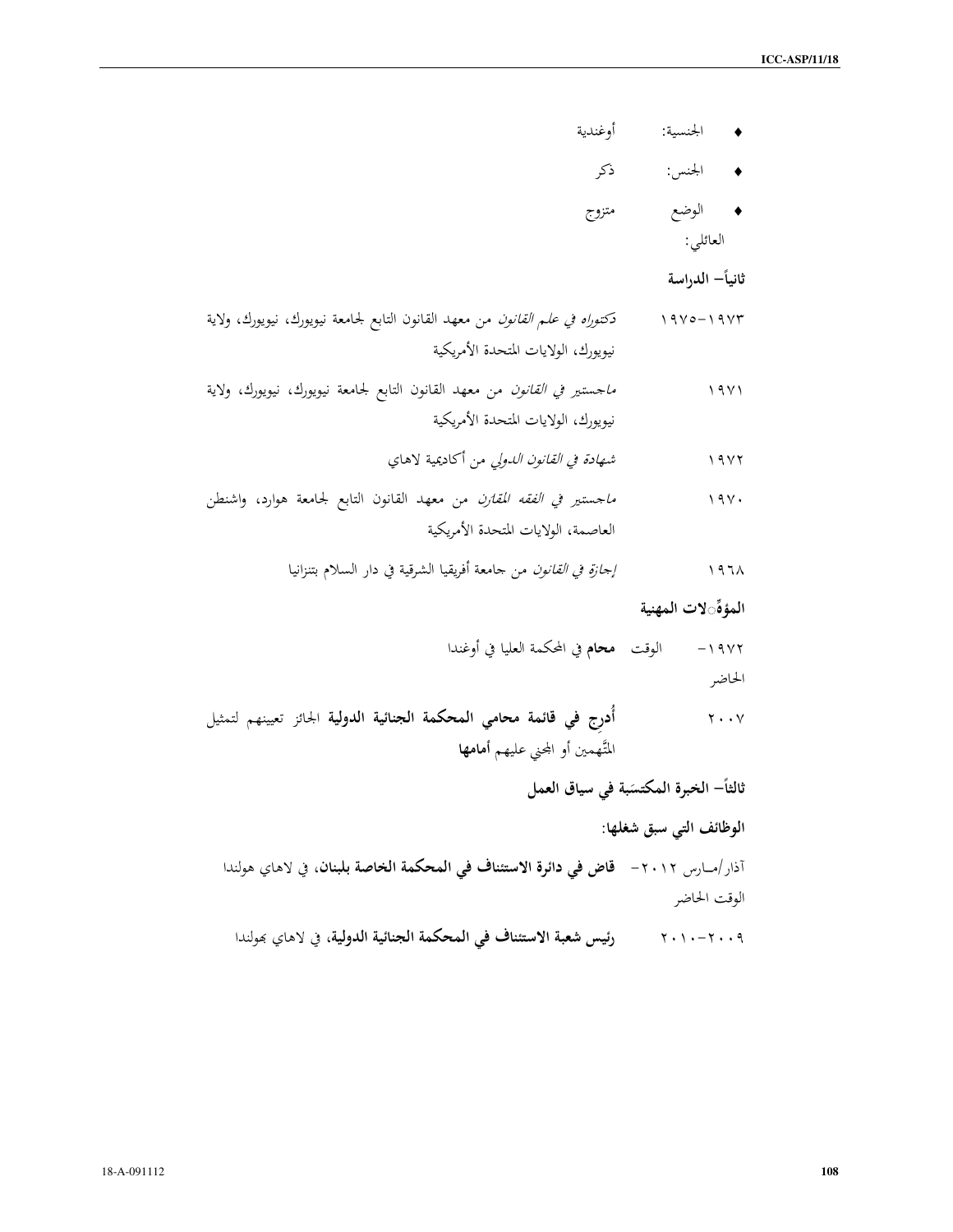۲۰۰۸ - آذار /مسارس لاهای بھولندا  $\mathbf{y} \cdot \mathbf{y}$ قاض في المحكمة الجنائية الدولية في لاهاي بمولندا (في الشعبة الابتدائية من كانون الثاني/يناير إلى تموز/يوليو ٢٠٠٨، وفي شعبة الاستئناف من آب/أغسطس ۲۰۰۸ إلى آذار/مارس ۲۰۱۲) عمل بصفة القاضي رئيس الدائرة في دعاوى الاستئناف التالية البيان: (١) الحالة في دارفور بالسودان، قضية المدَّعى العام ضد عبدالله بندا أبكر نورين وصالح محمد جريو جاموس، دعوى استئناف قرار الدائرة الابتدائية الرابعة ذي العنوان "قرار بشأن طلب الادِّعاء الإذن باستئناف القرار ذي العنوان 'علل الأمر بترجمة بيانات الشهود (199-03/09-02/05) والتعليمات الأخرى المتعلقة بالترجمة '"؛ (٢) ا*لوضع في جمهورية كينيا*، دعوى استئناف حكومة كينيا للقرار ذي العنوان "قرار بشأن طلب المساعدة الذي قُدِّم بالنيابة عن حكومة جمهورية كينيا عملاً بالمادة ٩٣(١٠) من النظام الأساسي والقاعدة ١٩٤ من القواعد الإجرائية وقواعد الإثبات"، ٤ تموز/يوليو ٢٠١١؛ (٣) قضية المدَّعبي العام ضد روتو وآحرين و قضية المدَّعبي العام ضد ماثورا و*أخرين*، دعوى استئناف حكومة كينيا للقرار بشأن الطلب الذي قدمته حكومة كينيا طعناً في مقبولية القضية عملاً بالمادة ١٩(٢)(ب) من النظام الأساسي، ٢٠ حزيران/يونيو ٢٠١١؛ (٤) \_ قضية المدَّعي العام ضد جرمان كاتانغا وماتيو نغوجولو شوي: دعوى استئناف القرار ذي العنوان "قرار بشأن التماس الدفاع عن جرمان كاتانغا القضاء بعدم قانونية احتجازه وتعليق الإجراءات"، ١٢ تموز/يوليو ١٠١٠؟

- (٥) قضية المدَّعي العام ضد جرمان كاتانغا وماتيو نغوجولو شوي: دعوى استئناف السيد كاتانغا للقرار ذي العنوان "قرار شفوى صادر عن الدائرة الابتدائية الثانية في ١٢ حزيران/يونيو ٢٠٠٩ بشأن مقبولية القضية"، ٢٥ أيلول/سبتمبر ٢٠٠٩؛
- (٦) قضي*ة المدَّعي العام ضد جوزيف كوني*: دعوى استئناف الدفاع للقرار ذي العنوان "قرار بشأن مقبولية القضية بموجب المادة ١١(١) من النظام الأساسي"، ١٦ أيلول/سبتمبر ٢٠٠٩.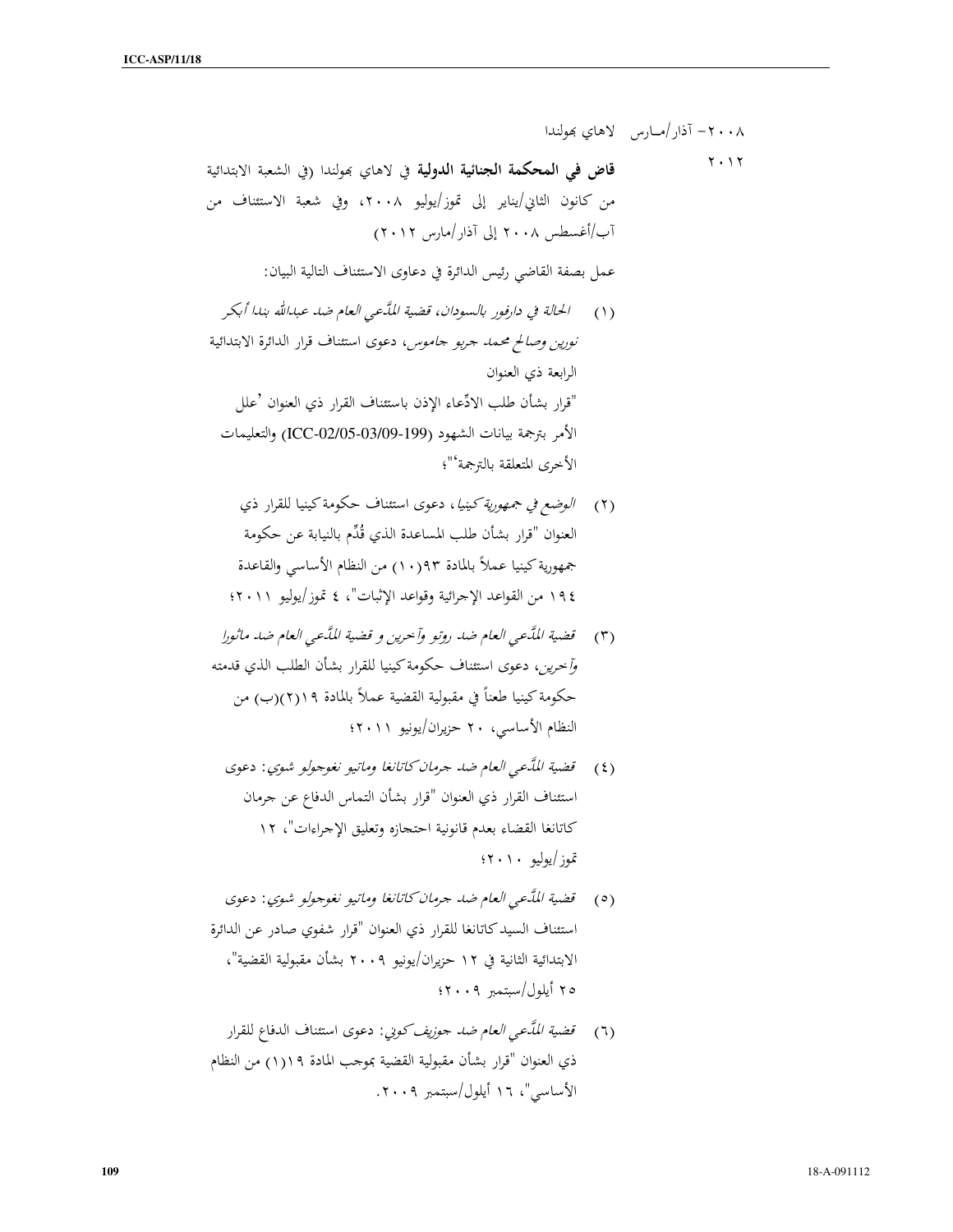- محاضر رئيسي في القانون في جامعة بتسوانا  $1997 - 1912$
- أستاذ في القانون ضمن مجموعة ولتر ستوارت أوين للمحاضرين، في كلية  $1992 - 1997$ القانون بجامعة كولمبيا البريطانية في فنكوفر بكندا
- موظف مسؤول عن الشؤون الاجتماعية في مركز الولايات المتحدة للتنمية  $19AT$ والشؤون الإنسانية في نيويورك بولاية نيويورك في الولايات المتحدة الأمريكية
- خبير استشاري في شعبة الوقاية من الجريمة والعدالة الجنائية التابعة لمركز الأمم  $19\lambda\xi - 19\lambda\tau$ المتحدة للتنمية الاجتماعية والشؤون الإنسانية في نيويورك بولاية نيويورك في الولايات المتحدة الأمريكية
	- التفرغ لممارسة المحاماة بالصفة الخاصة في كمبالا بأوغندا  $1917 - 1911$
	- محاضر رئيسي في القانون في جامعة ماكيريري في كمبالا بأوغندا  $19Y\lambda - 19Y0$ 
		- محاضر في القانون في جامعة ماكيريري  $19Y0 - 19Y1$
	- **محام متدرب** في مكتب المحامين كيوانوكا وشركاه في كمبالا بأوغندا  $197\lambda$

رابعاً– الأنشطة المهنية

ممارسة المحاماة

مراقب محاكمات

عمل باسم منظمة العفو الدولية م**راقبَ محاكمات** في أثيوبيا؛ فاضطلع بمهام  $1997$ منها مراقبة المحاكمة الجنائية لأكثر من خمسين شخصاً مدّعى عليهم من بين مسؤولي حكومة أثيوبيا السابقة متهمين بالإبادة الجماعية وبجرائم ضد الإنسانية، .<br>وأعد تقريراً سرياً شاملاً عن هذه المحاكمة في ضوءٍ معاييرٍ حقوق الإنسان الدولية.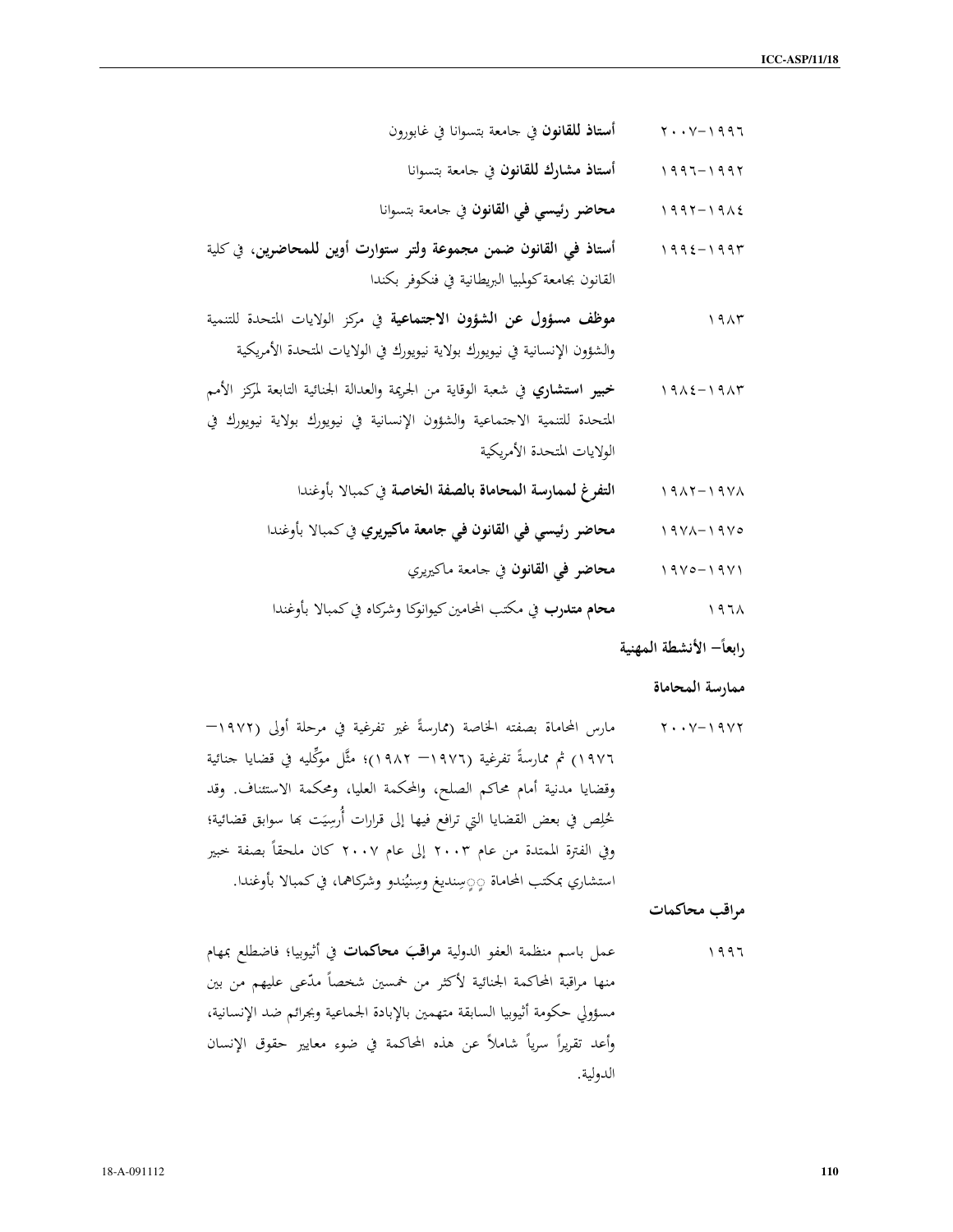المهمات الخاصة

خبير/استشاري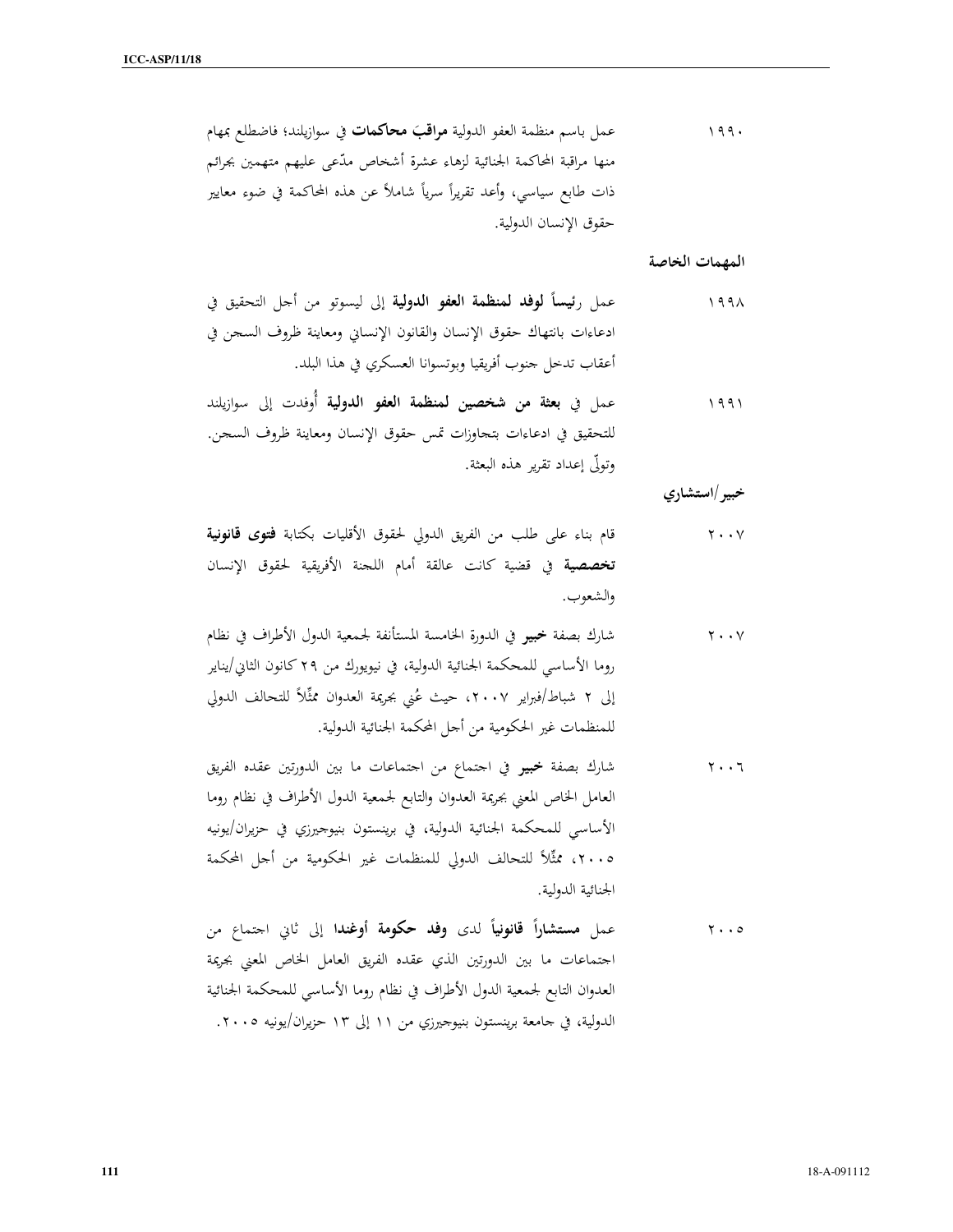| قام بناءً على طلب المدّعي العام الرئيسي للمحكمة الجنائية الدولية بكتابة <b>فتوى</b> | $\mathbf{y} \cdot \cdot \mathbf{z}$ |
|-------------------------------------------------------------------------------------|-------------------------------------|
| <b>قانونية تخصصية</b> تتعلق بتفسير ونطاق بعض أحكام نظام روما الأساسي                |                                     |
| للمحكمة الجنائية الدولية.                                                           |                                     |

- عمل مستشاراً قانونياً لدى وفد حكومة أوغندا إلى احتماع من اجتماعات ما  $Y \cdot \cdot 2$ بين الدورتين عقده الفريق العامل الخاص المعنى بجريمة العدوان التابع لجمعية الدول الأطراف في نظام روما الأساسي للمحكمة الجنائية الدولية، في جامعة برينستون بنيوجيرزي من ٢١ إلى ٢٣ حزيران/يونيه ٢٠٠٤.
- شارك في ندوة المائدة المستديرة للخبراء الأفارقة المعنية بالمدَّونات الانتقالية  $\mathbf{y} \cdot \cdot \mathbf{z}$ الخاصة بمشروع العدالة الجنائية لما بعد النزاعات، التي نظمها معهد الولايات المتحدة للسلام والمركز الأيرلندي لحقوق الإنسان التابع لجامعة غالواي الوطنية الآيرلندية، في أبوجا بنيجيريا يومَى ٧ و٨ حزيران/يونيه ٢٠٠٤.
- عمل عضواً في الوفد الحكومي الأوغندي إلى الدورة الأولى لجمعية الدول  $\mathbf{y} \cdot \mathbf{y}$ الأطراف في النظام الأساسي للمحكمة الجنائية الدولية، التي عُقدت في نيويورك من ٣ إلى ١١ أيلول/سبتمبر ٢٠٠٢.
- شارك بصفة خبير في الدورة التاسعة للحنة التحضيرية للمحكمة الجنائية  $\mathbf{y} \cdot \mathbf{y}$ الدولية، التي عُقدت في نيويورك من ٨ إلى ١٩ نيسان/أبريل ٢٠٠٢، مُثَّلاً لتحالف المنظمات غير الحكومية من أجل المحكمة الجنائية الدولية ورئيساً مشاركاً لفريق هذا التحالف المعنى بجريمة العدوان.
- شارك بصفة خبير في الدورة الثامنة للجنة التحضيرية للمحكمة الجنائية الدولية،  $\mathbf{y} \cdot \cdot \mathbf{y}$ التي عُقدت في نيويورك من ٢٤ أيلول/سبتمبر إلى ٥ تشرين الأول/أكتوبر ٢٠٠١، ممثِّلاً لتحالف المنظمات غير الحكومية من أجل المحكمة الجنائية الدولية ورئيساً مشاركاً لفريق هذا التحالف المعنى بجريمة العدوان.
- شارك بصفة خبير في الجلسات الخامسة والسادسة والسابعة (حزيران/يونيو  $\mathbf{y}$ ... وتموز/يوليو وكانون الأول/ديسمبر ٢٠٠٠) للجنة التحضيرية للمحكمة الجنائية الدولية، عضواً في تحالف المنظمات غير الحكومية من أجل المحكمة الجنائية الدولية.
- عمل خبيواً ا**ستشارياً** لدى المحكمة الجنائية الدولية لرواندا، فكتب للمحكمة 1999 فتوى قانونية في مسائل قانونية معقَّدة في قضية معروضة على المحكمة.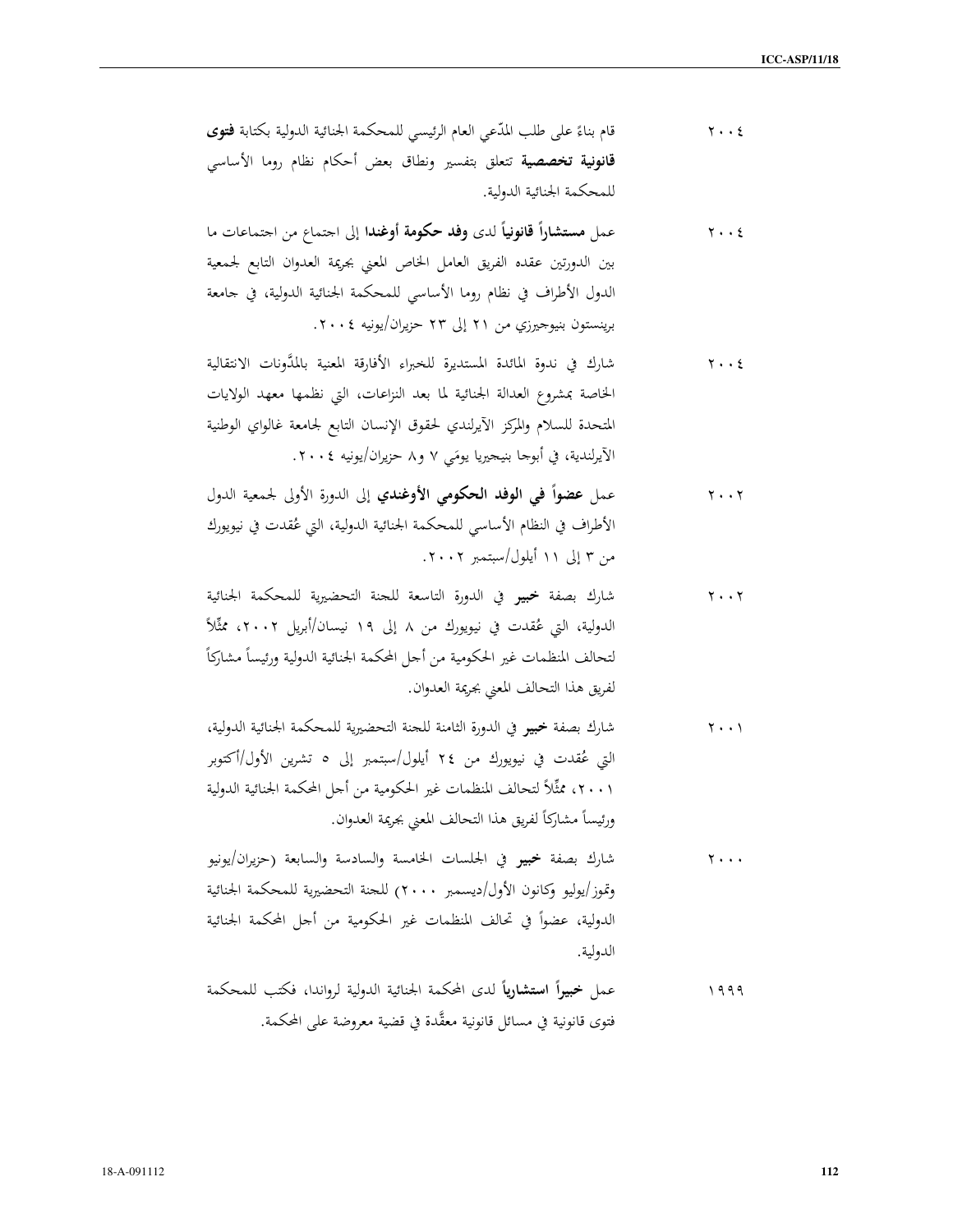| شارك بصفة خبير، بناءً على دعوة من تحالف المنظمات غير الحكومية من أجل         | 199/ |
|------------------------------------------------------------------------------|------|
| إنشاء محكمة جنائية دولية، في المؤتمر الدبلُماسي للمفوضين المعنى بإنشاء محكمة |      |
| جنائية دولية، الذي عُقد في روما بإيطاليا من ١٥ حزيران/يونيه إلى تموز/يوليه   |      |
| .1991                                                                        |      |

- شارك بصفة خبير في اجتماع أب/أغسطس واجتماع كانون الأول/ديسمبر  $199V$ للجنة التحضيرية للأمم المتحدة المعنية بإنشاء محكمة جنائية دولية، اللذين عُقدا في نيويورك، عضواً في تحالف المنظمات غير الحكومية من أجل إنشاءِ محكمة جنائية دولية.
- شارك في اجتماع لفريق خبراء معنى بـ "المجنى عليهم في الجرائم وحالات إساءة  $1990$ استعمال السلطة في السياق الدولي" عقدته شعبة الأمم المتحدة لمنع الجريمة والعدالة الجنائية في فيينا بالنمسا، وانتُخب مقرِّراً لهذا الاجتماع. وقد أعد هذا الفريق خطة عمل شاملة لمنع إيذاء المجنى عليهم في الجرائم وحالات إساءة استعمال السلطة ولحمايتهم وتقديم المساعدة إليهم، وذلك عملاً بإعلان الأمم المتحدة المتعلق بضحايا الإجرام.
- عمل عضواً في لجنة الخبراء المعهود إليها باستعراض مشروع النظام الأساسي  $1990$ للمحكمة الجنائية الدولية واقتراح تعديلات له. وقد أنشأت هذه اللحنةَ الرابطةُ الدولية للقانون الجنائي ومعهد ماكس بلانك للقانون الجنائي الأجنبي والدولي.
- عمل في روما بإيطاليا خبيراً ا**ستشاريا**ً لدى الأمم المتحدة معنياً بمشروع يتعلق ۱۹۸۰ بإعداد خطط لإصلاح نظام العدالة الجنائية في ناميبيا.
- عمل خبيراً استشارياً لمؤتمري الأمم المتحدة لمنع الجريمة ومعاملة المجرمين، اللذين  $19A0$ عُقدا في ميلانو بإيطاليا (١٩٨٥) و في كاراكاس بفنزويلا (١٩٨٠)؛ ولاجتماعات تحضيرية إقليمية وأقاليمية عُقدت في لاهاي بمولندا (١٩٨٠)، وفي أديس أبابا بإثيوبيا (١٩٧٨)، وفي لوساكا بزامبيا (١٩٧٥).
- عمل خبيواً استشارياً لشعبة منع الجريمة والعدالة الجنائية التابعة لمركز الأمم  $1912$ المتحدة للتنمية الاجتماعية والشؤون الإنسانية، وشارك في إعداد نص إعلان الأمم المتحدة المتعلق بحقوق ضحايا الإجرام.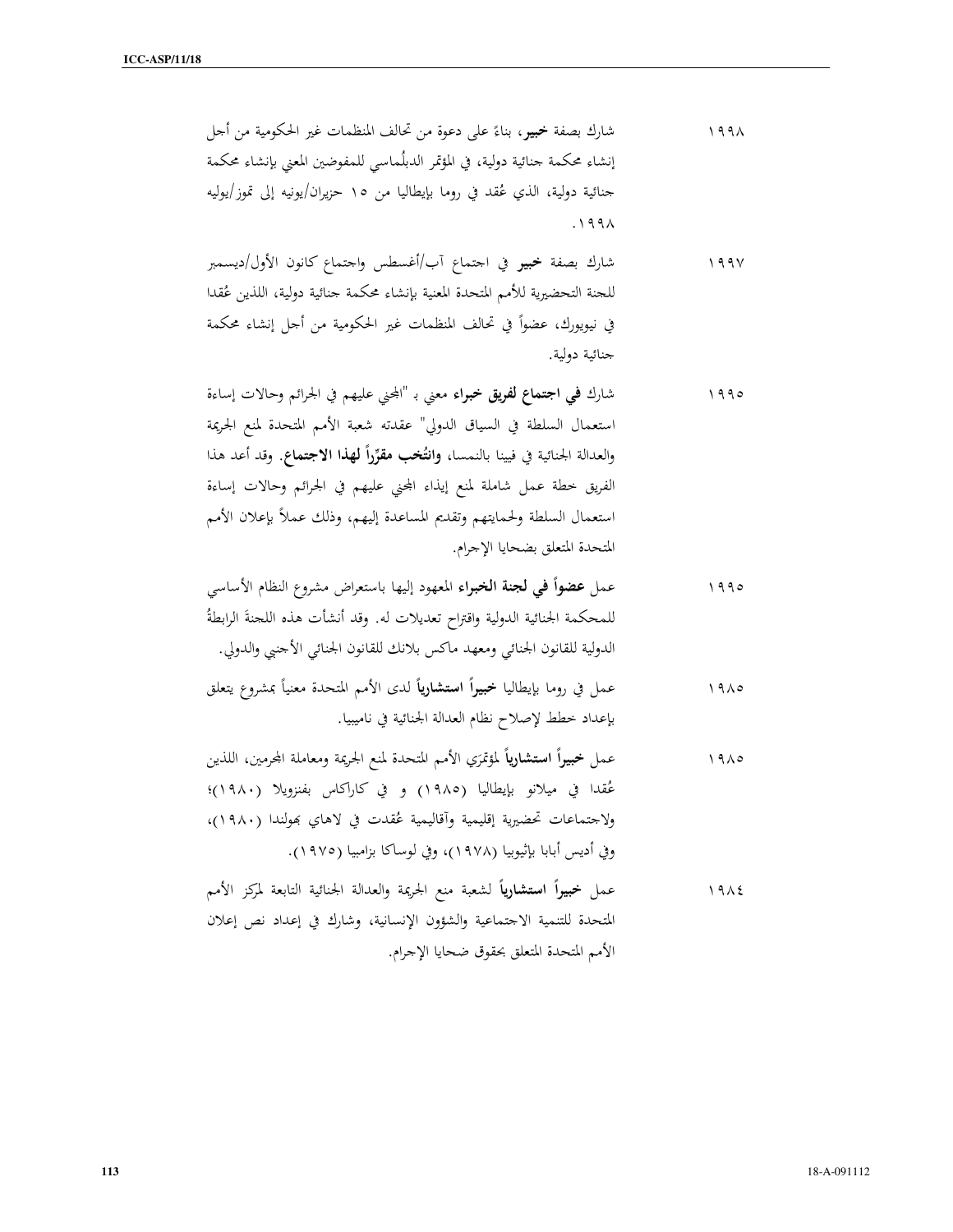العمل بصفة اختصاصي/محاضر زائر

ألقى كلمة بشأن "مناداة المحاميات الأفريقيات" في إطار حملة قادها مكتب  $Y \cdot Y$ رئيسة قلم المحكمة الجنائية الدولية، في فندق Imperial Resort Beach، في أنتيبي بأوغندا بتاريخ ٦ أيار/مايو ٢٠١١. .<br>ألقى محاضرة بشأن "المحكمة الجنائية الدولية: استعراض للسمات الأساسية ولآخر المستجدات" في كلية القانون في جامعة كوازولو ناتال في دُربان بجنوب أفريقيا بتاريخ ١٠ أيار/مايو ٢٠١١.

قدَّم وثيقة بشأن "الآفاق الجديدة بعد مؤتمر كمبالا لاستعراض النظام الأساسي  $\mathbf{y} \cdot \mathbf{y}$ . والمسائل الأفريقية" في ملتقى سالزبُرغ الدراسي القانوني الثاني عشر المعنى بالقانون الجنائي الدولي، والقانون الإنساني وحقوق الإنسان، في سالزيُرغ بالنمسا من ١٢ إلى ٢٠ آب/أغسطس ٢٠١٠.

ترأس نقاشاً في إطار فريق معنى بـ"دول أفريقيا في فترة ما بعد استعمارها والنحاة من العقاب" في مؤتمر بشأن أفريقيا ومستقبل العدالة الجنائية الدولية في معهد وتسواترند للقانون في جوهانسبرغ بجنوب أفريقيا، من ١٤ إلى ١٦ تموز/يوليو  $.7.1.$ 

شارك في حلقة نقاش بشأن "الجرائم ضد الإنسانية ومسؤولية الدولة عن منعها" في مؤتمر بشأن صوغ اتفاقية خاصة بالجرائم ضد الإنسانية، دعا إليه معهد القانون التابع لجامعة واشنطن، ضمن إطار مبادرة من معهد ويتني روبسون هاريس العالمي للقانون، وذلك في معهد بروكنغس في واشنطن العاصمة يومَى ۱۱ و ۱۲ آذار/ مارس ۲۰۱۰.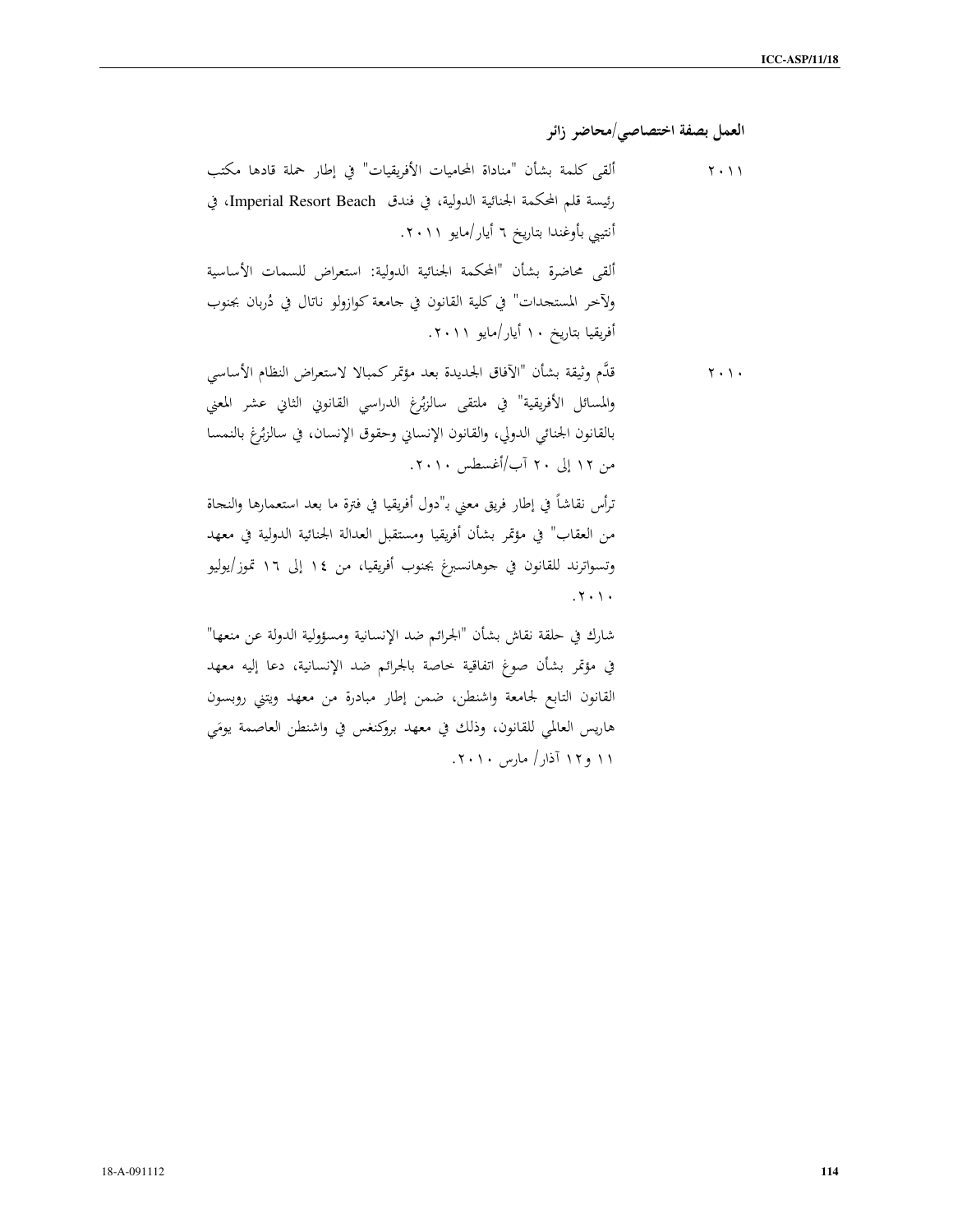| قدَّم ورقة عنواها "الأطفال في النزاعات المسلحة والمحكمة الجنائية الدولية" في<br>المؤتمر الدولي العاشر لكبار قضاة العالم، في لَكناو بالهند، من ١١ إلى ١٤<br>كانون الأول/ديسمبر ٢٠٠٩.                                                                                                                     | $\gamma \cdot \cdot \gamma$         |
|---------------------------------------------------------------------------------------------------------------------------------------------------------------------------------------------------------------------------------------------------------------------------------------------------------|-------------------------------------|
| قدَّم ورقة عنواها "أفريقيا والمحكمة الجنائية الدولية" في حلقة عمل خاصة بأعضاء<br>البرلمان نظَّمتها شبكة "برلمانيون من أحل العمل العالمي" في كمبالا بأوغندا<br>بتاريخ ۳۰ حزيران/يونيو ۲۰۰۹.                                                                                                              |                                     |
| ألقى محاضرة عنوانها "السمات الأساسية للمحكمة الجنائية الدولية" في دورة<br>تدريب لقضاة ومدَّعين عامين من الأردن، نظّمها منتدى لاهاي للخبرة<br>القضائية، في لاهاي بتاريخ ٢٢ نيسان/أبريل ٢٠٠٩.                                                                                                             |                                     |
| قدَّم ورقة عنوانَها "ست سنوات من عمل المحكمة الجنائية الدولية" في المؤتمر<br>بشأن مستقبل العدالة الجنائية الدولية، الذي دعا إليه مركز ويست بوينت المعنى<br>بسيادة القانون، في قسم القانون في الأكاديمية العسكرية للولايات المتحدة<br>الأمريكية، في ويست بويت في نيويورك، من ١٥ إلى ١٧ نيسان/أبريل ٢٠٠٩. |                                     |
| قدَّم ورقة عنوانُها "حقوق الأطفال والمحكمة الجنائية الدولية" في المؤتمر الدولي<br>التاسع لكبار قضاة العالم، في لَكناو بالهند بتاريخ ١٥ كانون الأول/ديسمبر<br>$\cdot$ $\cdot$ $\cdot$ $\wedge$                                                                                                           | $\mathbf{Y} \cdot \cdot \mathbf{A}$ |
| قدَّم ورقة عنوانُها "الإجراءات الابتدائية في المحكمة الجنائية الدولية" في المؤتمر<br>الدولى المعنى بالمحكمة الجنائية الدولية الذي نظَّمته المحكمة العليا للأكاديمية<br>القضائية الفلبينية بالتشارك مع السفارة الإيطالية في مانيلا بالفلبين، يومَى ٢٥                                                    |                                     |

عمل بصفة اختصاصي في حلقة تدارس نظمتها رابطة المحامين الموزمبيقية برعاية  $Y \cdot \cdot 7$ مؤسسة فرِدريخ إيبرت بشأن "المحكمة الجنائية الدولية: محكمة للمستقبل" في مابوتو بموزنبيق بتاريخ ٩ آذار/مارس ٢٠٠٦، فقدم ورقة عنوانها "المحكمة الجنائية الدولية: تحرية بوتسوانا".

و٢٦ أيلول/سبتمبر ٢٠٠٨.

عمل **محاضراً زائراً، فأ**لقى محاضرة عنوانها "العلاقات بين المحكمة الجنائية  $\mathbf{y} \cdot \cdot \mathbf{0}$ الدولية ومجلس الأمن التابع للأمم المتحدة"، في الدورة السابعة لملتقى سالسبُرغ الدراسي المعني بالقانون، في سالسبُرغ بالنمسا من ٨ إلى ١٠ أب/أغسطس  $.7 \cdot .0$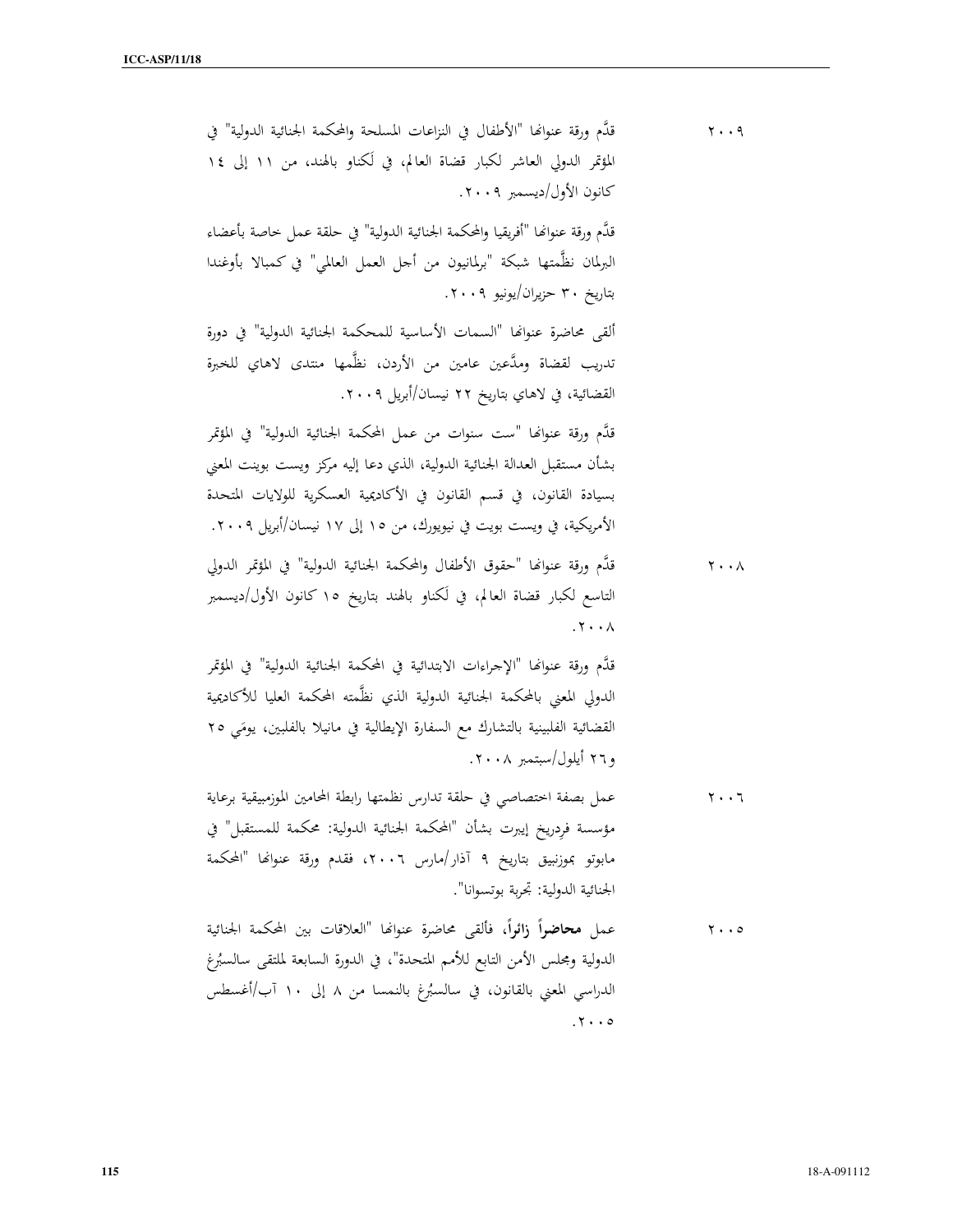| عمل <b>محاضراً زائراً</b> ، فألقى محاضرة عن جريمة الإبادة الجماعية، في دورة المحكمة  | $\mathbf{y} \cdot \cdot \mathbf{z}$ |
|--------------------------------------------------------------------------------------|-------------------------------------|
| الجنائية الدولية لتدريب المسؤولين الحكوميين الأفارقة التي نظمتها جامعة               |                                     |
| نوتِنغهام وجامعة كيب تاون، في كيب تاون بجنوب أفريقيا من ٢٨ حزيران/يونيه              |                                     |
| إلى ٣ تموز/يوليه ٢٠٠٤.                                                               |                                     |
| عمل <b>محاضراً زائراً</b> ، فألقى محاضرة عن "الصلاحية التقديرية المخوَّلة للادعاء    | $\mathbf{y} \cdot \mathbf{y}$       |
| أمام المحاكم الوطنية والدولية"، تندرج ضمن سلسلةٍ من محاضرات زائري مكتب               |                                     |
| المدعى العام للمحكمة الجنائية الدولية، وذلك في لاهاي بمولندا بتاريخ ١٩               |                                     |
| كانون الأول/ديسمبر ٢٠٠٣. انظر الموقع الشبكي: -http://www.icc                         |                                     |
| .cpi/otp/lecturers_dn.html                                                           |                                     |
| عمل <b>محاضراً زائراً</b> أمام طلبة ماجستير القانون في قسم القانون في جامعة          | $\mathbf{y} \cdot \mathbf{y}$       |
| تيرامو في إيطاليا، من ٢٥ شباط/فبراير إلى ١ آذار/مارس ٢٠٠٠. فألقى                     |                                     |
| محاضرات في وضع الفرد بموجب القانون الدولي، وفي استخدام القوة بموجب                   |                                     |
| ميثاق الأمم المتحدة، وفي جريمتَي الإبادة الجماعية والعدوان.                          |                                     |
| عمل <b>محاضراً زائراً</b> أمام طلبة ماجستير القانون في كلية القانون في جامعة كيب     | $\mathbf{y} \cdot \mathbf{y}$       |
| تاون بجنوب أفريقيا في آب/أغسطس ٢٠٠١. فألقى محاضرات في جريمتَي                        |                                     |
| العدوان والإبادة الجماعية.                                                           |                                     |
| عمل <b>اختصاصياً</b> في حلقة عمل خاصة بالنساء الأفريقيات بشأن العدالة بين            | $\mathbf{y}$                        |
| الجنسين والمحكمة الجنائية الدولية، نظمتها جماعة النساء العاملات من أجل               |                                     |
| تحقيق العدالة بين الجنسين بالتعاون مع وحدة البحوث في مجال القانون والأعراق           |                                     |
| وقضايا الجنسين في حامعة كيب تاون في كيب تاون بجنوب أفريقيا من ٢٤ إلى                 |                                     |
| ٢٦ آب/أغسطس ٢٠٠٠.                                                                    |                                     |
| عـمل <b>محاضراً زائراً</b> في ملتقى سالسبُرغ الدراسي المعني بالقانون الجنائي الدولي، | $\mathbf{y}$                        |
| في سالسبُرغ بالنمسا في آب/أغسطس ٢٠٠٢. فألقى محاضرات في جريمتَي                       |                                     |
| العدوان والإبادة الجماعية وفي شأن المحكمة الجنائية الدولية لرواندا.                  |                                     |
| عمل مليواً علمياً لمعهد غابورون للدراسات المتعلقة بالولايات القضائية الجنائية        | ۹۹۹ (                               |
| الدولية، في غابورون ببوتسوانا (تشرين الأول/أكتوبر ١٩٩٩).                             |                                     |
| عمل <b>محاضواً زائراً</b> في ملتقى سالسبُرغ الدراسي المعني بالقانون الدولي، في       | ۱۹۹۹                                |
| سالسبُرغ بالنمسا. فألقى محاضرات في جريمة الإبادة الجماعية.                           |                                     |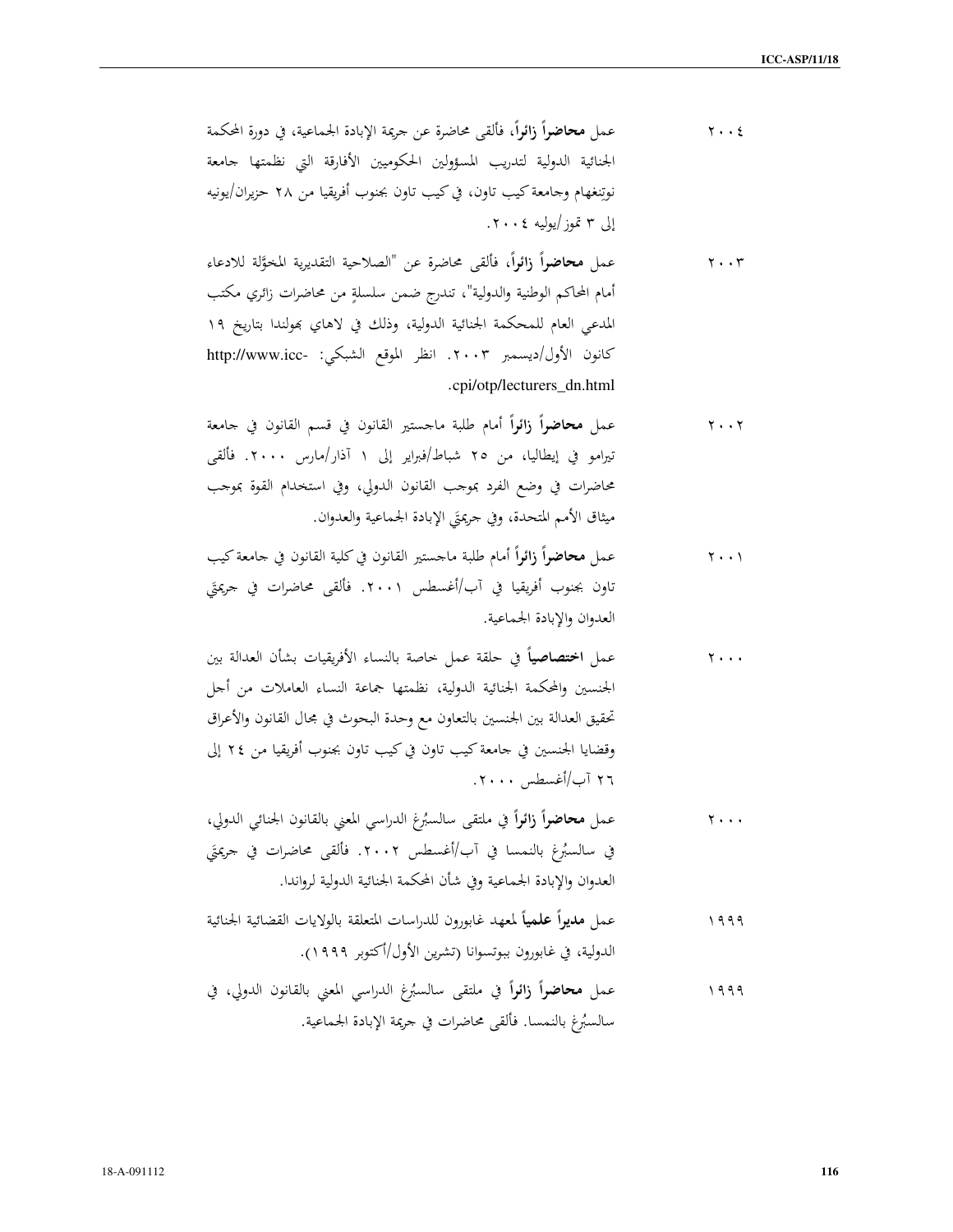العضوية في شتى الهيئات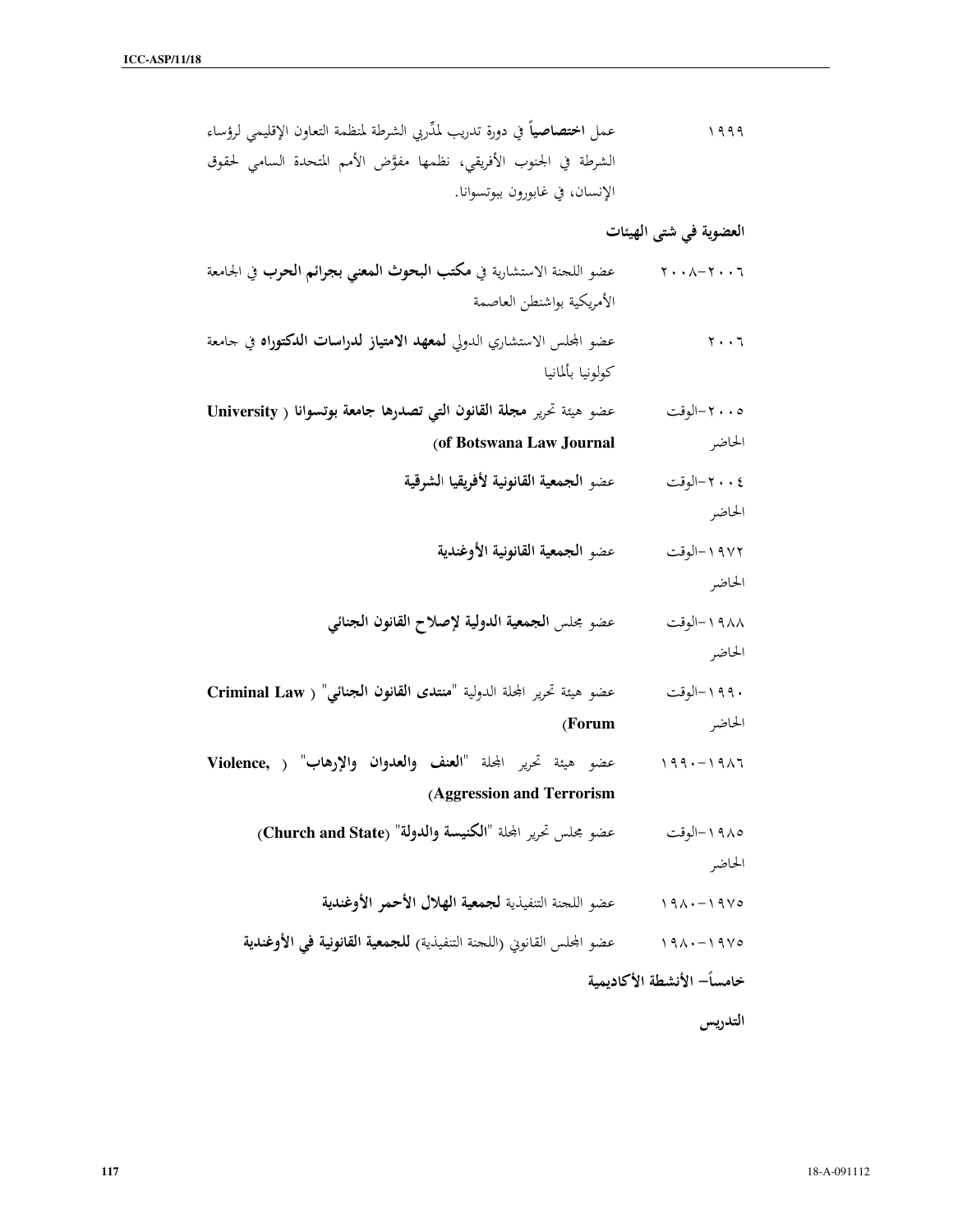| جامعة بوتسوانا، في بوتسوانا:<br>القانون الدولي العام، والقانون الجنائبي الدولي، والقانون الدولي لحقوق الإنسان،<br>والقانون الجنائي، والإجراءات الجنائية، والأدلة، والقانون الدستوري، والقانون<br>الإداري، والأخلاقيات في مجال القانون | $Y \cdot Y - 19\lambda$             |  |
|---------------------------------------------------------------------------------------------------------------------------------------------------------------------------------------------------------------------------------------|-------------------------------------|--|
| جامعة كولومبيا البريطانية، في فنكوفر بكندا:<br>القانون الدولي لحقوق الإنسان                                                                                                                                                           | ۱۹۹٤ – ۱۹۹۳                         |  |
| جامعة ماكيريري، في أوغندا:<br>القانون الدولي العام، والإجراءات الجنائية، والإجراءات المدنية، والأدلة، وقانون<br>الأسرة، وقانون رابطات الأعمال                                                                                         | $19Y1 - 19Y$                        |  |
|                                                                                                                                                                                                                                       | الإدارة الأكاديمية                  |  |
| عمل مديراً لقسم القانون في جامعة بوتسوانا                                                                                                                                                                                             | $1997 - 1910$                       |  |
| (أدى لدى الجامعات المعنية بصفته فاحصاً خارجياً دور "الرقيب" على تطبيق<br>المعايير العلمية؛ فأقر الامتحانات، ودقق في أوراقها، وأشرف على الأطروحات)                                                                                     | العمل فاحصأ<br>خارجياً              |  |
| جامعة سوازيلند، في كوالوسيني بسوازيلند                                                                                                                                                                                                | $Y \cdot \cdot 7 - Y \cdot \cdot Y$ |  |
| جامعة دار السلام، في تنزانيا                                                                                                                                                                                                          | $Y \cdot Y - Y 991$                 |  |
| جامعة سوازيلند، في كوالوسيني بسوازيلند                                                                                                                                                                                                | 1995                                |  |
| جامعة ليسوتو الوطنية ، في روما بليسوتو                                                                                                                                                                                                | $1997 - 1997$                       |  |
| جامعة زامبيا، في لوساكا بزامبيا                                                                                                                                                                                                       | $1997 - 1991$                       |  |
| جامعة نيروبي، في نيروبي بكينيا                                                                                                                                                                                                        | $199 - 191V$                        |  |
|                                                                                                                                                                                                                                       | العمل مقيِّماً خارجياً              |  |
| عمل في إطار لجنة لشهادة الدكتوراه في <b>جامعة أمستردام</b> مكلَّفة بتقييم مدى<br>جودة أطروحة مقدَّمة لنيل درجة الدكتوراه في القانون                                                                                                   | $Y \cdot Y - Y \cdot Y$             |  |
| عمل مقيِّماً حارجياً <b>لجامعة دار السلام</b> : قرأ منشورات المرشَّحين للترقية إلى<br>مرتبة الأستاذ المشارك والمرشَّحين للترقية إلى مرتبة الأستاذ وكتب تقييماً مفصَّلاً<br>لها                                                        | ۲۰۰۰                                |  |
|                                                                                                                                                                                                                                       |                                     |  |

عمل مقيِّماً خارجياً **لجامعة لاغوس،** أكوكا، يابا، نيحيريا: قرأ منشورات  $1995$ المرشَّحين للترقية إلى مرتبة الأستاذ المشارك وكتب تقييماً مفصَّلاً لها

```
العمل محكَّماً في شأن الجدارة بالنشر في مجلات
```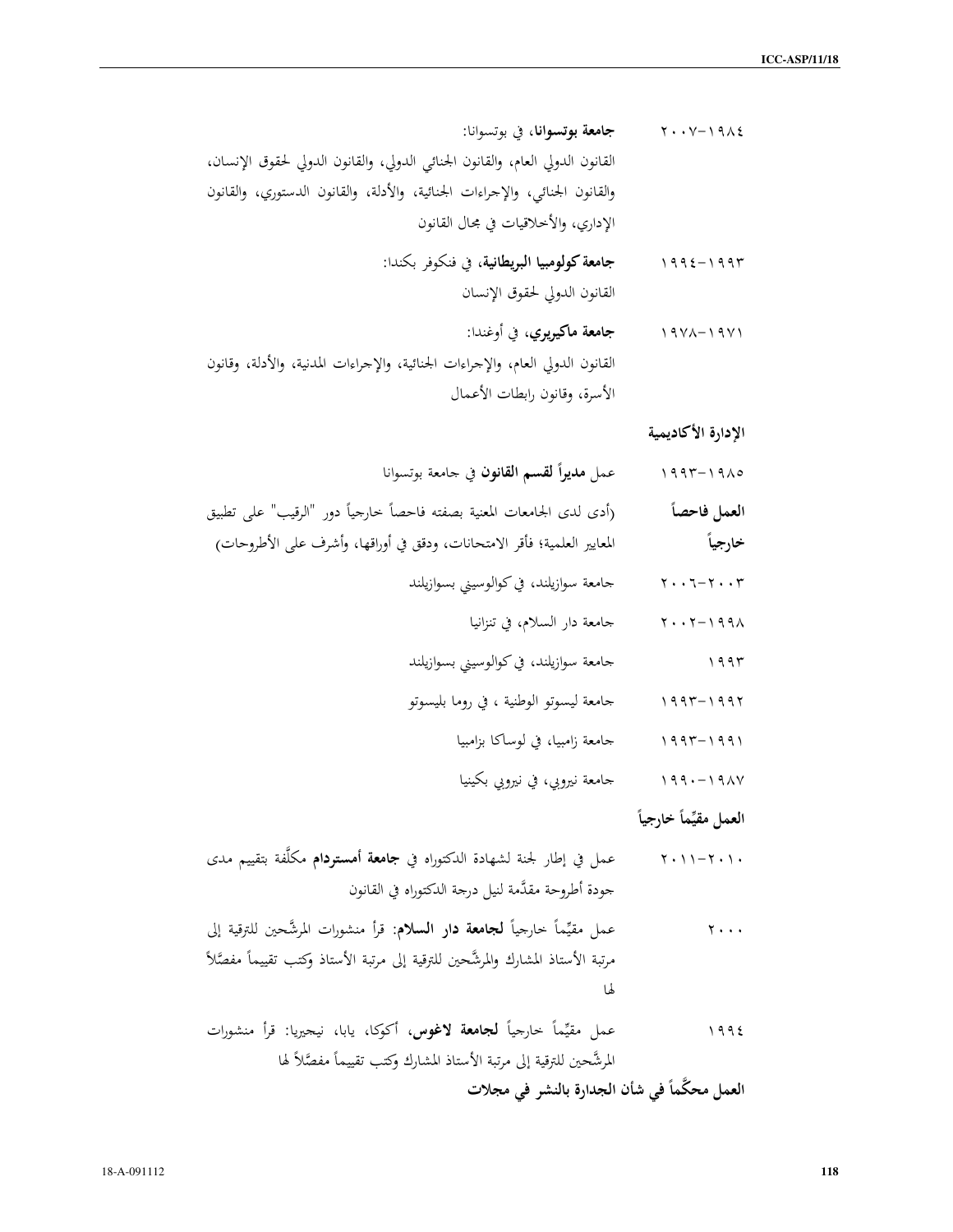j5¥ <sup>|</sup> -O.# ^9 -(9( O  o\_ Z+¥ | S )-,; E-5;\_ EgM - .Eg 0 - 8
6 z+Lg (**South African Law Journal**)

 o\_ Z+¥ | S )-,; E-5;\_ EgM - j5¥ <sup>|</sup> N =9( O =96 ) ) (Melbourne Journal of International Law) فأسدى المشورة في هذا الشأن.

> n سادساً– المنشورات

> > الكتب:

- (i) *Criminal Law in Botswana/U) القانون الجنائي في بتسوانا (i* Kluwer, Deventer, The Netherlands, 2011) – ISBN 9789-041-136- 213 [369 pages]
	- (ii) With K. Solo**,** *Legal Ethics in Botswana: Cases and بالتشارك مع* ك. سولو ، الأخلاقيات في مجال القانون في بتسوانا: /Materials بالات ومواد ذات صلة (University of Botswana, Department of Law, Private Bag 0022 Gaborone. 2004). ISBN No. 99912-949-5-3) [448 pages]
- iii) *القانون الدس*تور*ي في بتسوانا /Constitutional Law in Botswana* INTERNATIONAL ENCYCLOPAEDIA OF LAWS (Kluwer International Publishers, Deventer, The Netherlands. 2002. ISBN 90 6544 9442 and ISBN 90K 330 022X). Republished by Pula Press, Gaborone, Botswana , 2002. ISBN 999 61 97 4 [323 pages]
- (iv) *Twejjukanye Oluganda [Luganda Language Grammer]/[* 9/ ]9 Q*]* (University of Botswana 2001) ISBN 99912-950-0-3 [150 pages]
- (v) *Criminal Procedure in Botswana: Cases and Materials الإجراءات الجنائية في بتسوانا: قضايا ومواد ذات صلة (الطبعة /(.3r<sup>d</sup>ed)* (P P *(*Pula Press, Gaborone.2002. ISBN 99912-61-61-3). [506 pages]
- *القانون الجنائي والإجراءات Criminal Law and Procedure in Uganda*/ وvi) in the INTERNATIONAL ENCYCLOPAEDIA) *الجنائية في أوغندا* OF LAWS, Prof. Dr. L. Dupont and Prof. Dr. C. Fijnaut of Leuven University, (eds.), (Kluwer Law International Publishers,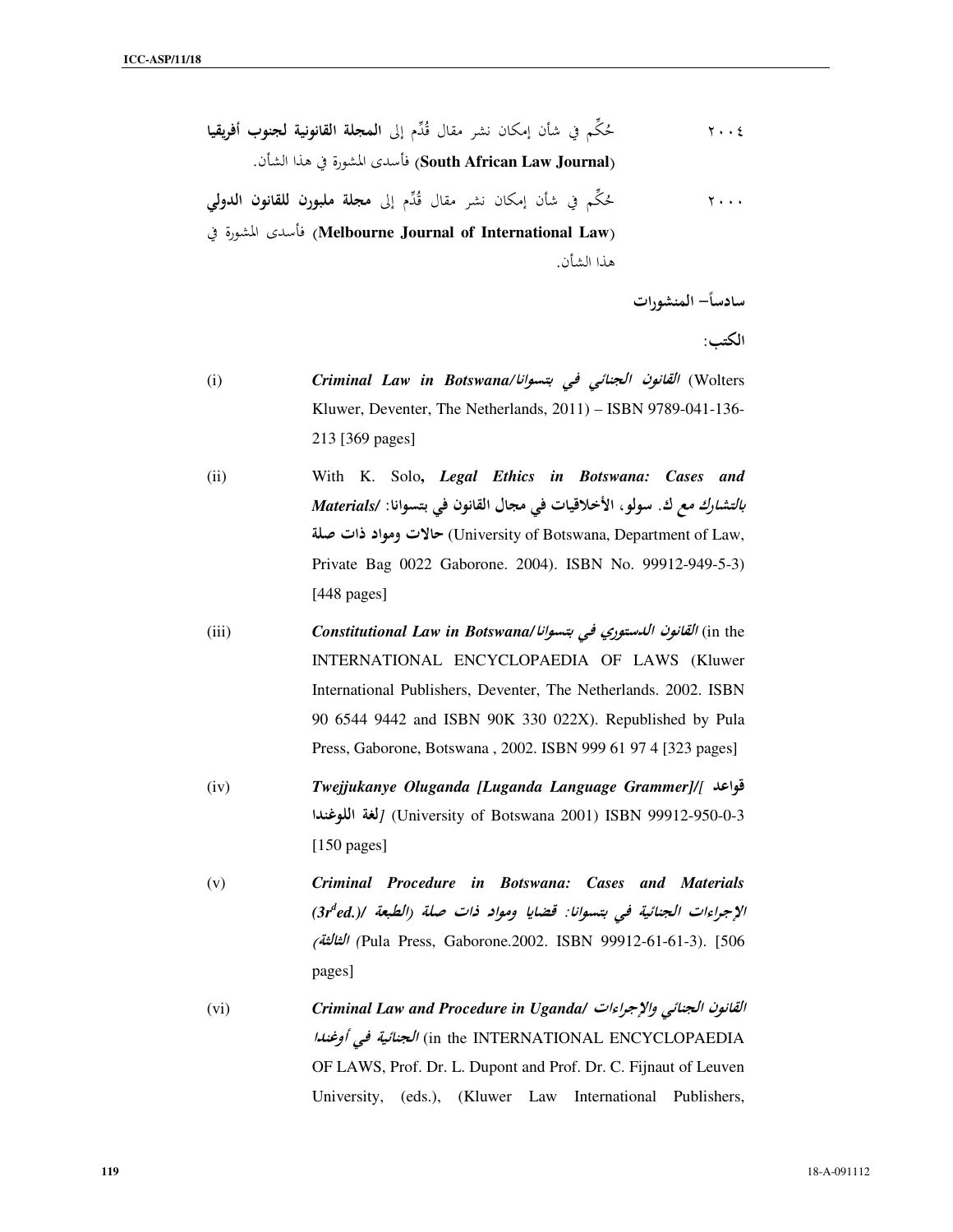Deventer, The Netherlands. 1996. ISBN 900 T 337 0085). [329 pages]

- (vii) *Eddembe Lyaffe* [a treatise written in the Luganda language, literally meaning "Our Rights"; it discusses various aspects of human rights and has four appendices which are translations of رسالة مكتوبة بلغة اللوغندا، عنوانها ]/[key UN human rights instruments يعني حرفياً "حقوقنا"؛ وتُبحَث فيها شتّى جوانب حقوق الإنسان ولها أربعة ذيول تنطوي على ترجمات لأهم صكوك الأمم المتحدة الخاصة بحقوق = H(K**]**, (Nabinene Emporium Ltd., P.O. Box 3675 Kampala, Uganda. 1995). Published with the assistance of the Danish Agency for International Development (DANIDA). [201 pages]
- قاموس قانوني بالإنكليزية ولغة /viii) *English Luganda Law Dictionary* اللوغنلدا (University of Botswana. 1993 ISBN 99912-0-082-7). (Indexed in *The African Book Publishing Record*, West Sussex, England, 1994). [149 pages]
- ix) *Antigone: a Greek Play by Sophocles/ س*وخية سوفوكليس ترجمة إلى لغة اللوغندا) الإغريقية. Marianum Press, Kampala,Uganda. 1989). [63 pages]

## الأمالي

- الحماية الدولية للاجئين /The International Protection of Refugees (Doctoral dissertation submitted to New York University School of أطروحة دكتوراه قدَّمت إلى معهد القانون التابع لجامعة نيويورك في )/ (Law, 1975 : Z-3). [379 pages]
	- (ii) *Police Powers and the Rights of the Individual in*  Makerere) صلاحيات الشرطة وحقوق الفرد في أوغندا/Ug*anda* University - Kampala, Uganda 1973). [134 pages]

فصول في كتب: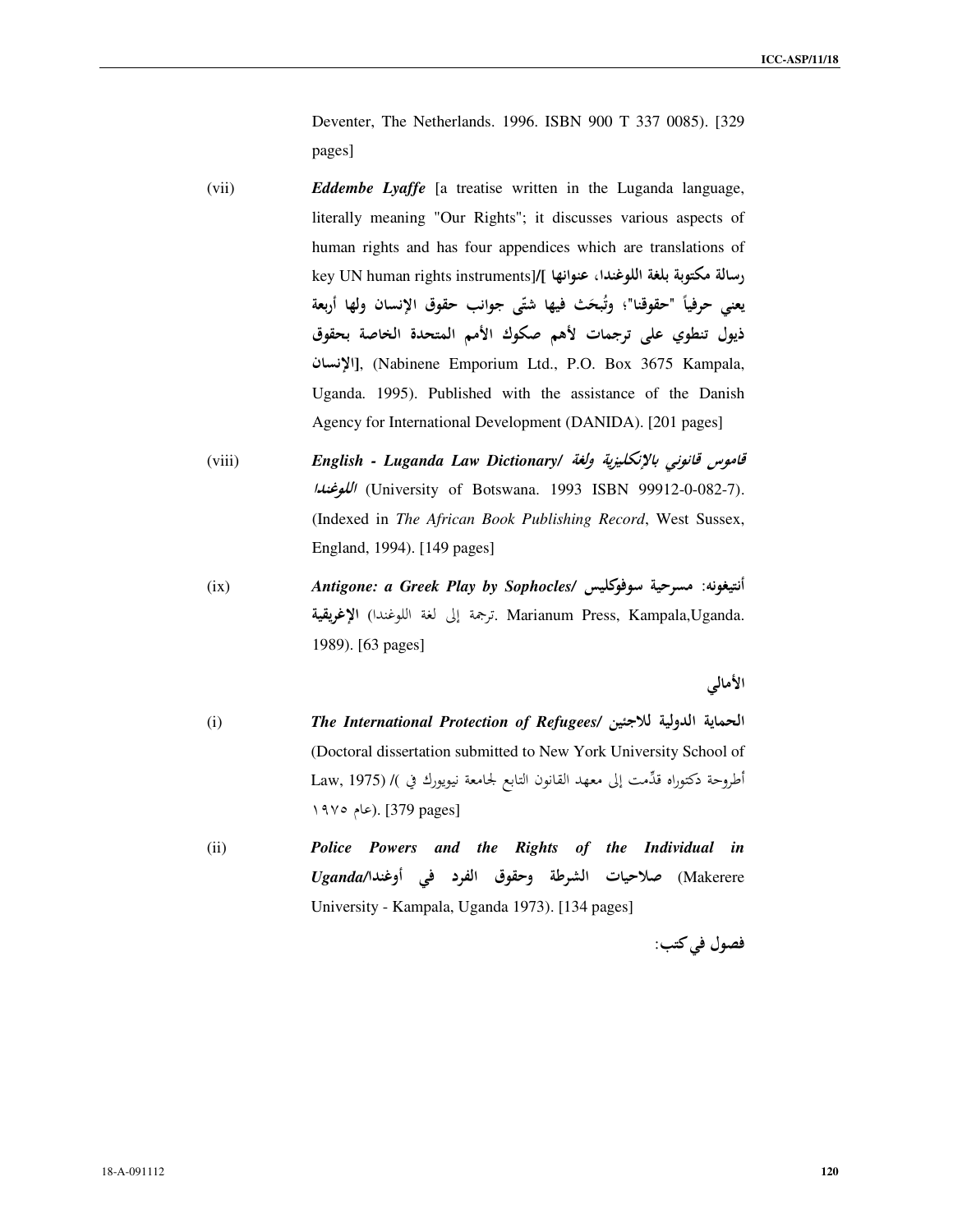"المحكمة الجنائية الدولية /'',The International Criminal Court and Africa'' المحكمة الجنائية الدولية '' "-,C\* in Manisuli Ssenyonjo. (ed.) *African regional Human Rights System: Thirty Years after the Adoption of the African*  النظام الإقليمي الأفريقي /Charter on Human and Peoples' Rights لحقوق الإنسان: بعد انقضاء ثلاثين سنة على اعتماد الميثاق الأفريقي لحقوق (Koninklijke Brill NV, Leiden, 2011) الإنسان والشعوب)

 (ii) "Cooperation with the Court in Matters of Arrest and Surrender of Indicted Fugitives: Lessons from the ad hoc Tribunals and "التعاون مع المحكمة في أمور توقيف المتهمين الفارِّين /'',National Jurisdictions وتقديمهم إلى المحكمة: الدروس المستخلَّصة من المحاكم المخصوصة والمحاكم الوطنية" in Jose Doria, Hans-Peter Gasser and M. Cherif Bassiouni, *The Legal Regime of the International Criminal Court: Essays in*  النظام القانوني للمحكمة /eds) Honour of Professor Igor Blishshenku الجنائية الدولية: مقالات في الكتاب الصادر تكريماً للبروفيسور إيغور بليشنكو, (Martinus Nijhoff Publishers, 2009) ISBN 978 90-041630-89 [at pp.975-999]

 (iii) "Sentencing at the International Criminal Tribunal for the former "العقوبات التي يُقضَى بما في المحكمة الجنائية الدولية ليوغوسلافيا /'Yugoslavia' #,/-e in Andre Klip and Goran Sluiter (eds), *Annotated Leading Cases of International Criminal Tribunals: The International*  شروح بشأن قضايا بارزة نظرت فيها /Criminal Tribunal for Yugoslavia , Vol. XV ,*المحاكم الجنائية الدولية: المحكمة الجنائية الدولية ليوغوسلافيا* (Intersentia, Antwerp, 2008) ISBN 978-90-5095-794-6 [at pp.723- 730]

in "المشاركة في الجرائم في بتسوانا"/'Participation in Crime in Botswana''/'' في الجرائم في بتسوانا Ulrich Sieber (ed.) *Participation in Crime: Criminal Liability of Leaders of Criminal Groups and Networks – A Comparative*  المشار*كة في الجرائم: المسؤولية الجنائية لزعماء المجموعات Analysis/* Max Planck Institute for Foreign) *والشبكات الإجرامية . تحليل مُقارَن* and International Criminal Law, Freiberg.,2007).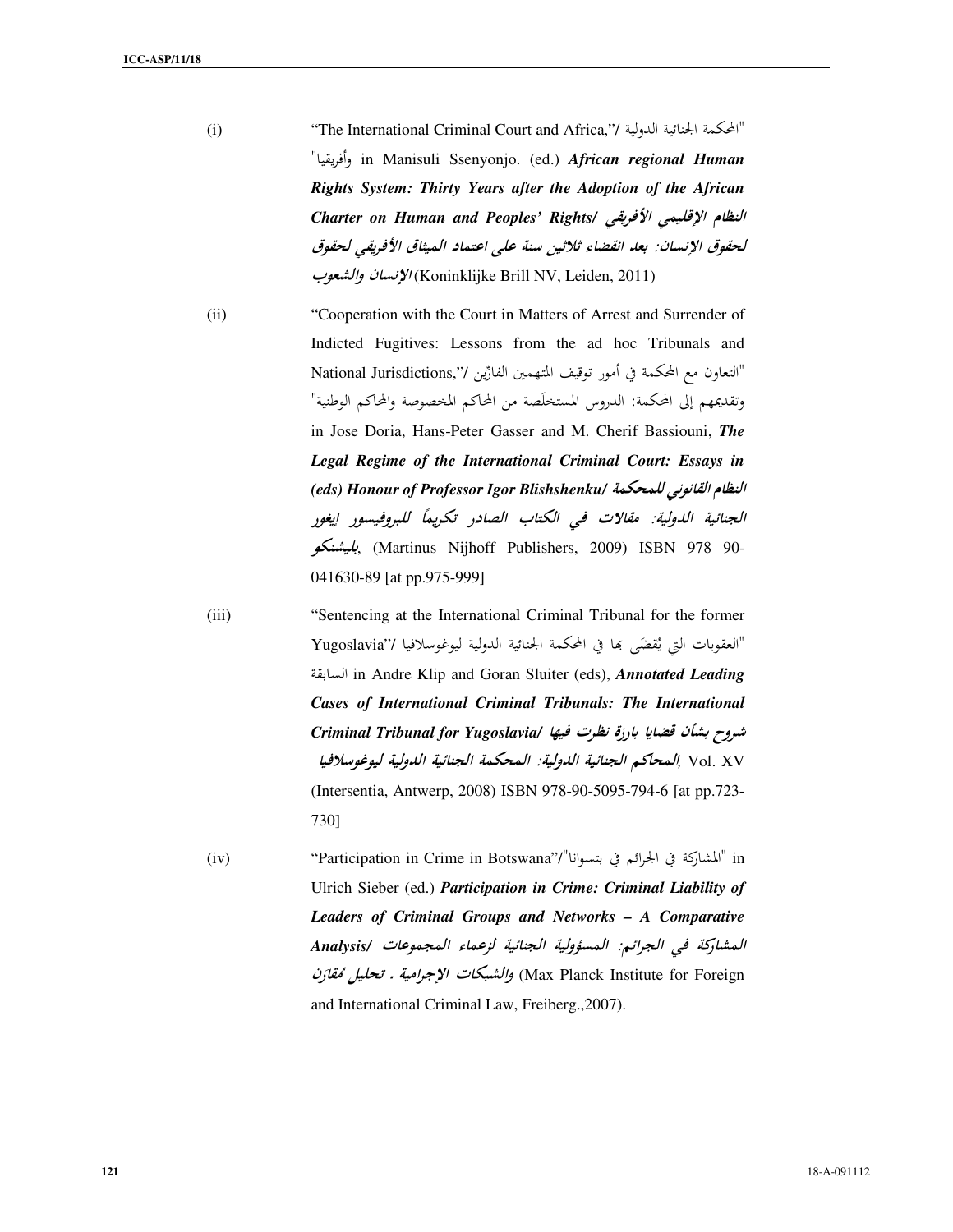| (v) | "Expeditious Trial"/"المحاكمة المستعجلة "Expeditious Trial"/"          |
|-----|------------------------------------------------------------------------|
|     | Sluiter (eds), Annotated Leading Cases of International Criminal       |
|     | تسروح بشأن قضايا /Tribunals: The Special Court for Sierra Leone        |
|     | Vol پارزة نظرت فيها المحاكم الجنائية الدولية: المحكمة الخاصة بسيراليون |
|     | 9 (Intersentia, Antwerp, 2006. ISBN 90-5095. [at pp. 690-697]          |

- (vi) "Right to Counsel"/"الحق في توكيل محام"/"in Andre Klip and Goran Sluiter (eds), *Annotated Leading Cases of International Criminal Tribunals: The International Criminal Tribunal for Yugoslavia/* شروح بشأن قضايا بارزة نظرت فيها المحاكم الجنائية اللولية: المحكمة لجن*ائية الدولية ليوغوسلافيا ,* Vol. 8 (Intersentia, Antwerp, 2005. ISBN 90-5095-397-2).[at pp. 375-386]
- (vii) "Forcible Transfer of Children"/"النقل القسري للأطفال" in Shelton, Dinah (ed.) *Encyclopaedia of Genocide and Crimes Against*  .yet جوسو*عة الإبادة الجماعية والجرائم ضد الإنسانية Humanity/* (Detroit, Mich: Macmillan Reference USA, 2005. ISBN 0028658477). [at pp. 370-376]
- (viii) "The Indictment"/" الاتَّخَام", in Andre Klip and Goran Sluiter (eds), *Annotated Leading Cases of International Criminal Tribunals:*  me International Criminal Tribunal for Rwanda/ شروح بشأن قضايا بارزة نظرت فيها المحاكم الجنائية الدولية: المحكمة الجنائية الدولية (, Vol. 6 (Intersentia, Antwerp, 2003. ISBN 90-5095-319-0). [at pp.  $49 - 58$ ]
- ix) "الأمور التمهيدية: الاتَّحام"/"Preliminary Matters: the Indictment") الأمور)", in Adre Klip and Goran Sluiter (eds), *Annotated Leading Cases of International Criminal Tribunals: The International Criminal*  شروح بشأن قضايا بارزة نظرت فيها المحاكم /Tribunal for Yugoslavia Vol. IV ,الجنائية اللولية: المحكمة الجنائية اللولية ليوغوسلافيا (Intersentia, Antwerp, 2002. ISBN 90-5095-213-5). [at pp. 58-68]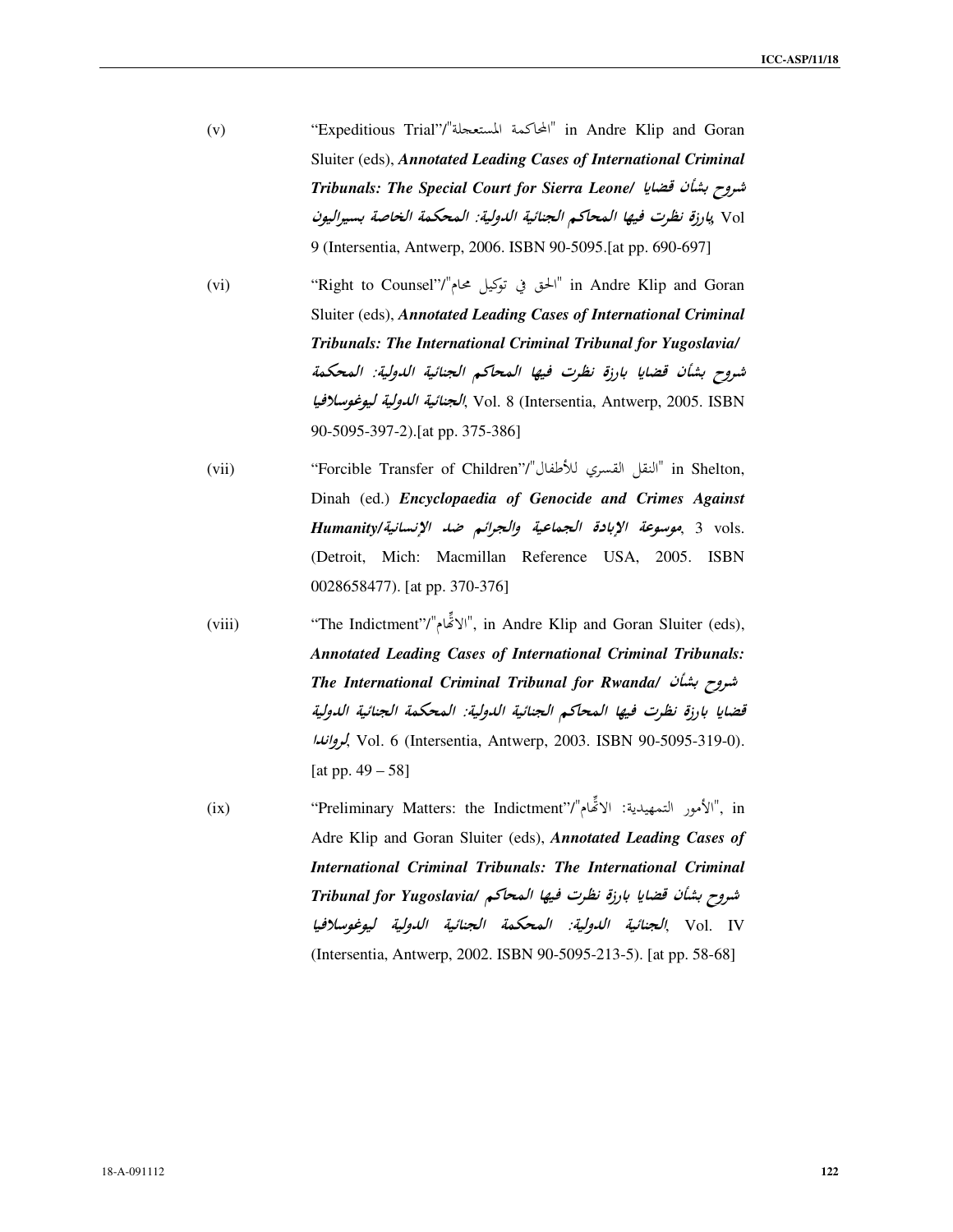(x) "Social Change and Organised Crime in Southern Africa"/ ) G." "الاحتماعي والجريمة المنظّمة في أفريقيا الجنوبية", in Apollo Rwomire (ed.), Bocial Problems in Africa/ألمشكلات الاجتماعية في أفريقيا *Social Problems in Africa* Publishers, Westport, CT., U.S.A., 2001. ISBN 0-275-96343-8)

[at pp.209-228]

- (xi) "The African Great Lakes Region and the International Criminal "منطقة البحيرات الكبرى في أفريقيا والمحكمة الجنائية /''Tribunal for Rwanda "الدولية لرواندا, in ELSA (eds.), *International Law as we Enter the* BERLIN) القانون الدولي إذ نستهلُّ القرن الحادي والعشرين/21st Century VERLAG Arno Spitz GmbH, 2001. ISBN 3-8305-0249-4). [at pp.  $73 - 85$ ]
- (xii) "The Implementation of the ICC Statute within the Southern "تنفيذ النظام الأساسي للمحكمة الجنائية /''(African Community (SADC الدولية ضمن الجماعة الإنمائية للجنوب الأفريقي", in Claus Kress & Flavia Lattanzi (eds.), *The Rome Statute and Domestic Legal Orders Volume I: General Aspects and Constitutional Issues/ نظام روما* الأساسي والأوامر القانونية الوطنية . المجلد الأول: الجوانب العامة والمسائل للدمستورية) (Nomos Verlagsgesellschaft, Baden-Baden, Germany, 2000. ISBN 88-8784-00-2). [at pp. 169-182]
- "الأحكام التمهيدية /"Preliminary Rulings Regarding Admissibility"/ "الأحكام التمهيدية" in Otto Triffterer (ed.),  ${\it Commentary~on}$  المنطوق بما فيما يتعلق بالمقبولية" *تعلیق علی اthe Rome Statute of the International Criminal Court* Nomos Verlagsgesellschaft) *نظام روما الأساسي للمحكمة الجنائية الدولية* Baden-Baden, Germany, 1999. ISBN 3-7890-6173-5) [at pp. 395- 404]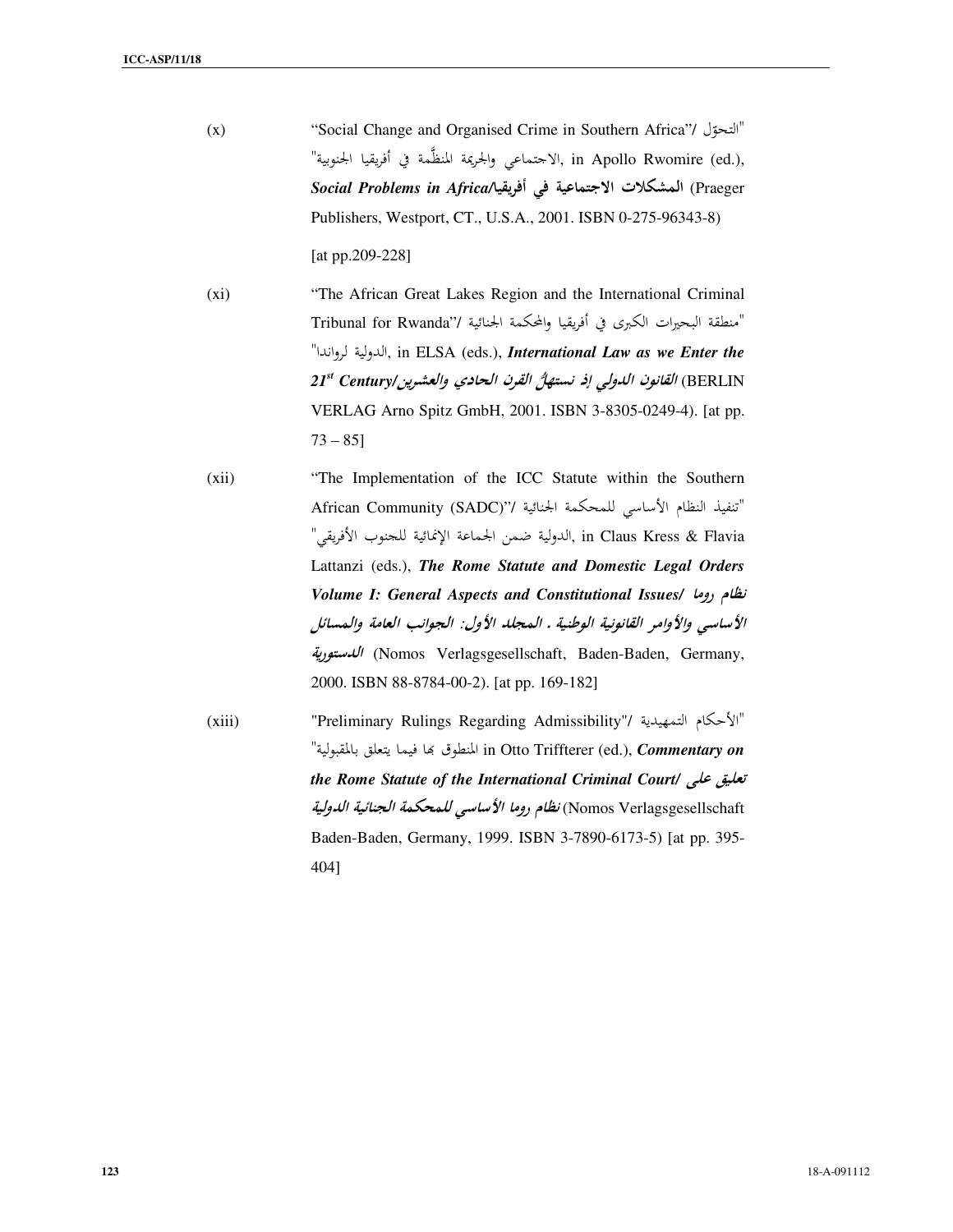| (xiv) | "الإبادة الجماعية: جريمة ضد /''Genocide: A Crime Against Mankind''           |
|-------|------------------------------------------------------------------------------|
|       | "الإنسانية", in Gabrielle Kirk McDonald and Olivia Swak-Goldman              |
|       | (eds.), The Law and Enforcement of International Offences $-$                |
|       | The Experience of International and National Courts/ القانون                 |
|       | وإنفاذه فيما يتعلق بالجرائم الدولية . تجربة المحاكم الدولية والمحاكم الوطنية |
|       | (Kluwer Law International, The Hague, The Netherlands, 1999.)                |
|       | ISBN 90-411-1133-6). [at pp. 113-140].                                       |

- (xv) "Controlling Executive Power in Southern Africa: the Role of the "مراقبة السلطة التنفيذية في أفريقيا /"Courts and Administrative Tribunals للجنوبية: دور المحاكم والمحاكم الإدارية", in Hugh Corder and Tiyanjana **Maluwa** (eds.), *Administrative Justice in Southern Africa/ القضاء* ,University of Cape Town, Cape Town) *الإداري في أفريقيا الجنوبية* 1997. ISBN 0-7992-1892-8). [at pp. 95-116]
- (xvi) "Reparations in the Criminal Law: the Case of Uganda"/ "جبر الأضرار "أوغندا (بل الجنائي: حالة أوغندا , in Albin Eser and Susanne Walther *Wiedergutmachung im Strafrecht: Internationale Perspektiven* (edition iuserim, Max-Planck Institute for Foreign and International Criminal Law, Freiburg, Germany, 1997. ISBN 3- 86113-971-5). [at pp. 319-354]
- "مسائل التنفيذ /"Issues of Implementation and Co-ordination"/ المسائل التنفيذ /" "والتنسيق, with Roger Clark, in Yael Danieli, Nigel Rodley and Lars Weisaeth (eds) *International Responses to Traumatic Stress/* Baywood Publishing) *اللدولية حيال التوتر الناتج عن الصدمات* Company, Amityville, N.Y., 1995. ISBN 0-89503-132-9). [at pp. 425-437]
- (xviii) "Victims of Crime and their Rights"" المجني عليهم في الجرائم وحقوقهم"", in T.M. Mushanga (ed.) *Criminology in Africa/* -O.# N. ~K 2 **,** (United Nations International Crime and Justice Research Institute, Rome, 1992. ISBN 92-9078-021-6). [at pp. 21-42]
- (xix) "The Rights of Children in Botswana"/"خقوق الأطفال في بتسوانا"/ *The Rights of the Child/رخقوق الطفل (Initiative Ltd., Nairobi 1989.* ISBN 9966-42-001-0). [at pp. 25-31]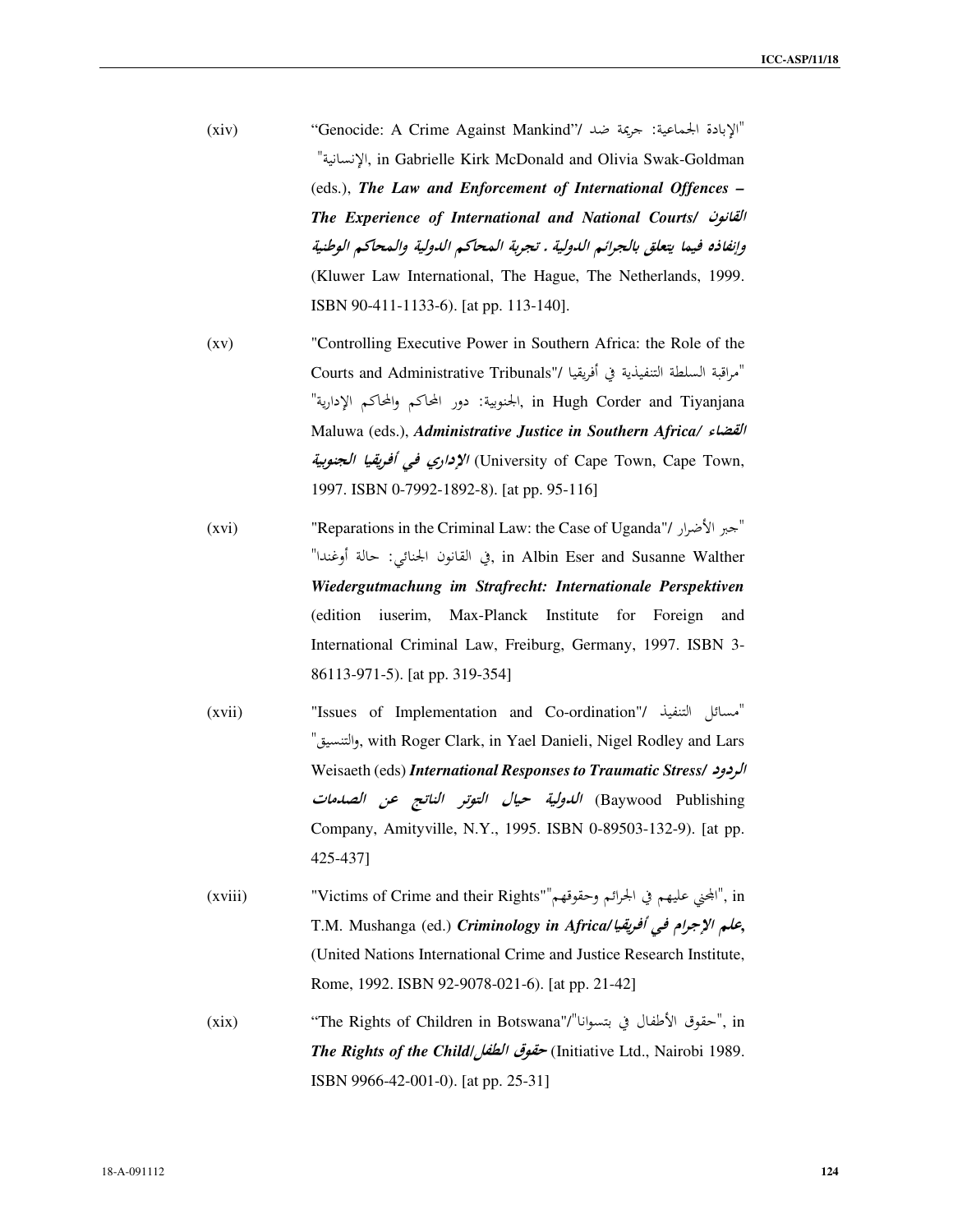- "Human Rights: A Legal Perspective"/"احقوق الإنسان: المنظور القانوني"/  $(xx)$ in D.Rubadiri (ed.), Human Rights and You/أنتَ وحقوق الإنسان/in D.Rubadiri (ed.), Human Rights and You D.Rubadiri (ed.),(Macmillan Botswana Ltd. 1989. ISBN 0-333 52364-4). [at pp. 11-16]
- $(xxi)$ "Arbitrary Deprivation of Life: Controls on Permissible "الحرمان التعسُّفي من الحياة: ضوابط مراقبة حالات الحرمان /"Deprivations in B.G. Ramcharan (ed) *The Right to Life in International*,المجازة" , Martinus Nijhoff Publishers) ,الحق في الحياة وفق القانون الدولي/Law The Netherlands, 1985. ISBN 90-247-3074-0). [at pp. 245-283]

استعراض الكتب:

Review of D. Dyzenhaus, Hard Cases in Wicked Legal Systems: South African استعراض كتاب د.ديزنهاوس، ذي العنوان /Law in the Perspective of Legal Philosophy :Oxford)"الحالات الصعبة في النظم القانونية الرديئة: قانون جنوب أفريقيا من منظور الفلسفة القانونية" المجلة الكندية /Clarendon Press 1991) 28 *Canadian Journal of African Studies* .(1994) 3-150 *للدراسات الأفريقية* 

مقالات نُشرَت في مجلات على أساس مشورة بجدارتها بالنشر صادرة عن نظير من الخبراء المعترف بهم دولياً:

- "The Kampala Review Conference: The Capstone of the Rome  $(i)$ 22 "مؤتمر كمبالا لاستعراض نظام روما الأساسي. ذروة نظام روما"/"System منتلدى القانون /Criminal Law Forum: An International Journal .Forthcoming – (2011) الجنائي: صحيفة دولية
- "The Role of Victims in Criminal Proceedings Lessons National  $(ii)$ "دور المجني عليهم في الإجراءات /''Jurisdictions can take from the ICC الجنائية . الدروس التي يمكن أن تستخلصها المحاكم الوطنية من المحكمة الجنائية منتلىك /21 Criminal Law Forum: An International Journal الدولية" -399-414 (2010); DOI 10.1007/s10609 *القانون الجنائي: مجلة دولية* 010-9126-6.
- $(iii)$ "The Role of International Criminal Tribunals in the Promotion of Peace: the Case of the International Criminal Court"/ دور المحاكم /"Peace l9 Criminal الجنائية الدولية في النهوض بالسلام: حالة المحكمة الجنائية الدولية" منتلى القانون الجنائي: مجلة /Law Forum: An International Journal .(2008) 373 - 373 دولية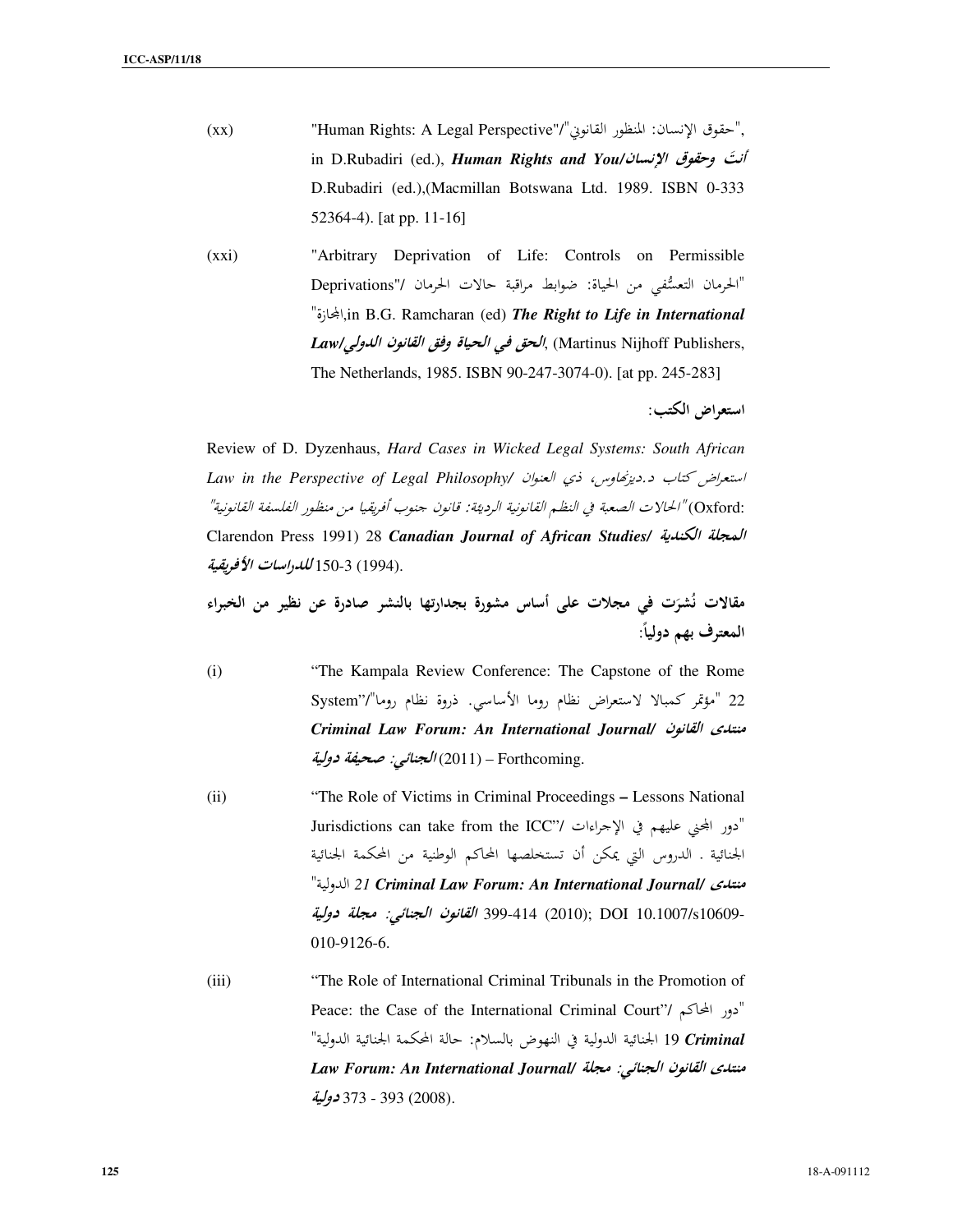- $(iv)$ "The Abuse of Process Docrtrine in the Administration of Criminal Justice before National Courts and International "إساءة استعمال مبدأ المحاكمة في إقامة العدالة الجنائية أمام المحاكم /''Tribunals "الوطنية والمحاكم الدولية, 7 University of Botswana Law Journal 29 -71  $(2008).$
- $(v)$ "Relationship between the International Criminal Court and the "العلاقة بين المحكمة الجنائية الدولية /''United Nations Security Council g. 13 Zetschrift Fur Internationale ,ومجلس الأمن التابع للأمم المتحدة" Starfrechtsdogmatik 500 (2007).(http://www..zis-online.com)
- "Bringing Aggressors to Justice: From Nuremberg  $(vi)$ to Rome"/"مقاضاة المعتدين: من نورمبرغ إلى روما"/"Rome Law Journal 4 -32 (2005).
- $(vii)$ "The SADC Protocol against Corruption: Example of the Region's "بروتوكول الجماعة الإنمائية للجنوب /''Response to an International Scourge ,الأفريقي الخاص بمكافحة الفساد: مثال على تصدّي المنطقة لهذه الآفة الدولية" with Zein Kebonang, 1 University of Botswana Law Journal 85-119 (2005).
- "Prosecutorial Discretion before National Courts and International  $(viii)$ "الصلاحية التقديرية التي يتمتع بما الادِّعاء أمام المحاكم الوطنية والمحاكم /''Tribunals الدولية". 2 Journal of International Criminal Justice 124-144  $(2005).$
- "Triggering the Jurisdiction of the International Criminal  $(ix)$ Court"/"إعمال اختصاص المحكمة الجنائية الدولية"/"Court Rights Law Journal 256-274 (2004).
- "Defining the Crime of Aggression: An Important Agenda Item for  $(x)$ the Assembly of States Parties to the Rome Statute of the "تعريف جريمة العدوان: بند هام من بنود /''International Criminal Court جدول أعمال جمعية الدول الأطراف في نظام روما الأساسى للمحكمة الجنائية "الدولية, Acta Juridica Journal 256- 286 (2003) [University of Cape Town, South Africa].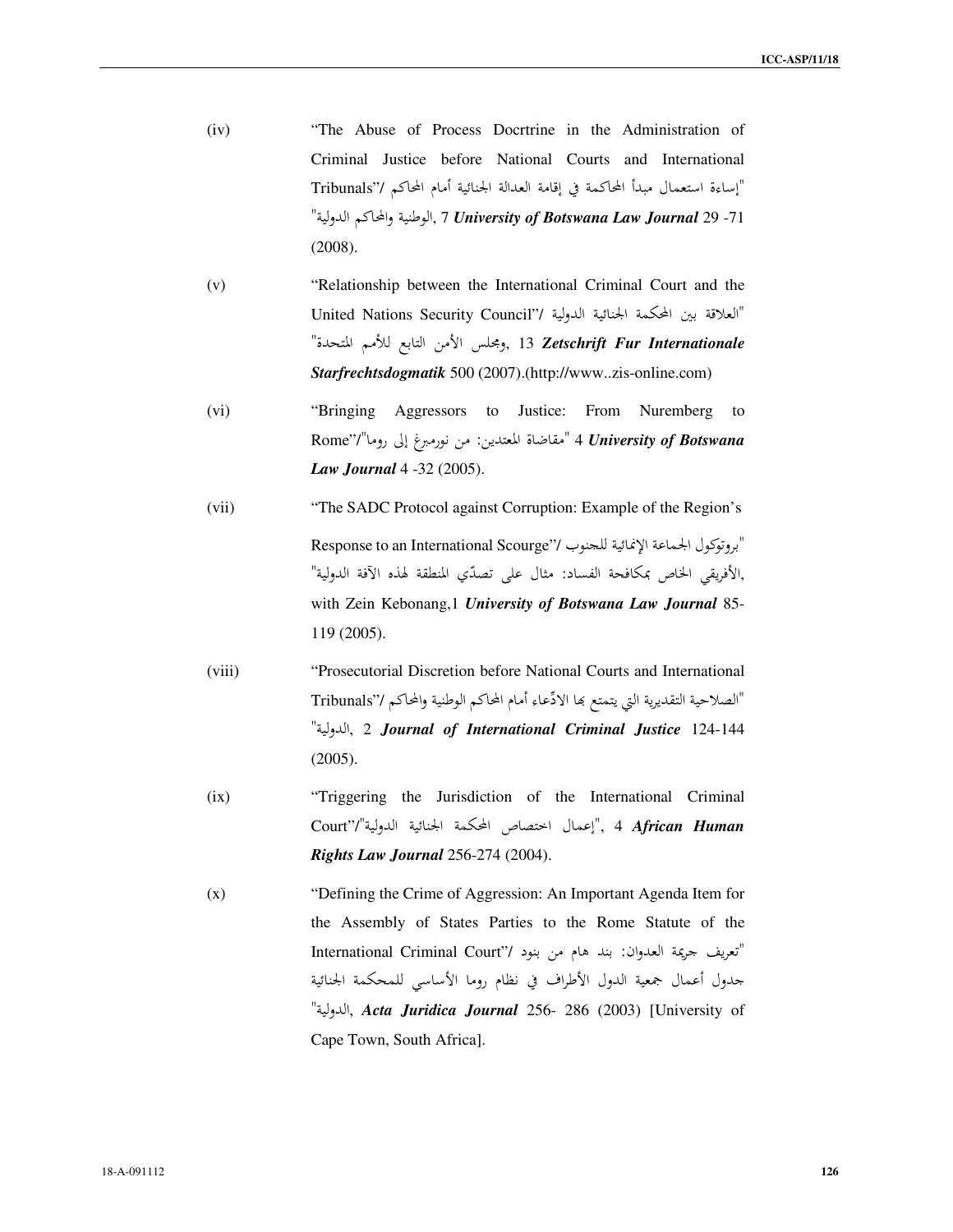|      | <b>Nordic Journal of International Law, 497-521 (2002).</b>              |
|------|--------------------------------------------------------------------------|
|      | 71 The "العدوان بموجب نظام روما الأساسي للمحكمة الجنائية الدولية"/"Court |
| (xi) | "Aggression Under the Rome Statute of the International Criminal         |

- "The Ethical Obligations of Counsel in Criminal Proceedings:  $(xii)$ "الالتزامات الأخلاقية للمحامى في /'Representing an Unwilling Client الإجراءات الجنائية: تمثيل موكِّل غير راغب" , 12 Criminal Law Forum: an International Journal 487 - 507 (2001).
- $(xiii)$ "Genocidal Conflict and the International Criminal Tribunal for ,"النزاعات المنطوية على إبادة جماعية والمحكمة الجنائية الدولية لرواندا"/'Rwanda 48 Netherlands International Law Review 31-65 (2001).
- $(xiv)$ "Minimum Sentences and their Effect on Judicial Discretion"/"العقوبات الدنيا وأثرها على سلطة القضاء التقديرية"/"Discretion" Law and Social Change: An International Journal 363-384  $(1999).$
- "منع /"Crime Prevention in Southern Africa: A Legal Perspective"  $(xy)$ الجريمة في أفريقيا الجنوبية: منظور قانون" International Law Journal of Southern Africa 247-265 (1999).
- "The International Criminal Court: Jurisdictional and Related  $(xvi)$ 10 ,"المحكمة الجنائية الدولية: مسائل الاختصاص وما يتعلق به"/"Issues Criminal Law Forum: An International Journal 87-120 (1999).
- $(xvii)$ "Police Informers and Agents Provocateurs: Accomplices or Handmaidens of the Law? Perspectives from the Courts of Eastern "مخبرو الشرطة والعملاء المستدرِ حون: أهُمْ متواطئون أم /''and Southern Africa 9 Criminal Law خَدَمة للقانون؟ منظور المحاكم في أفريقيا الشرقية والجنوبية" Forum: An International Journal 151-169 (1998/99).
- "Indigenous Justice  $(xviii)$ Systems: An Eastern African 24 ,"نظم العدالة للسكان الأصليين: منظور لأفريقيا الشرقية"/?Perspective Indian Socio-Legal Journal 23-30 (1998).
- Borders: A Southern  $(xix)$ "When Crime Crosses African Perspective"/"عندما تجتاز الجريمة الحدود: منظور لأفريقيا الجنوبية"/"Perspective of African Law 192-200 (1997) (University of London).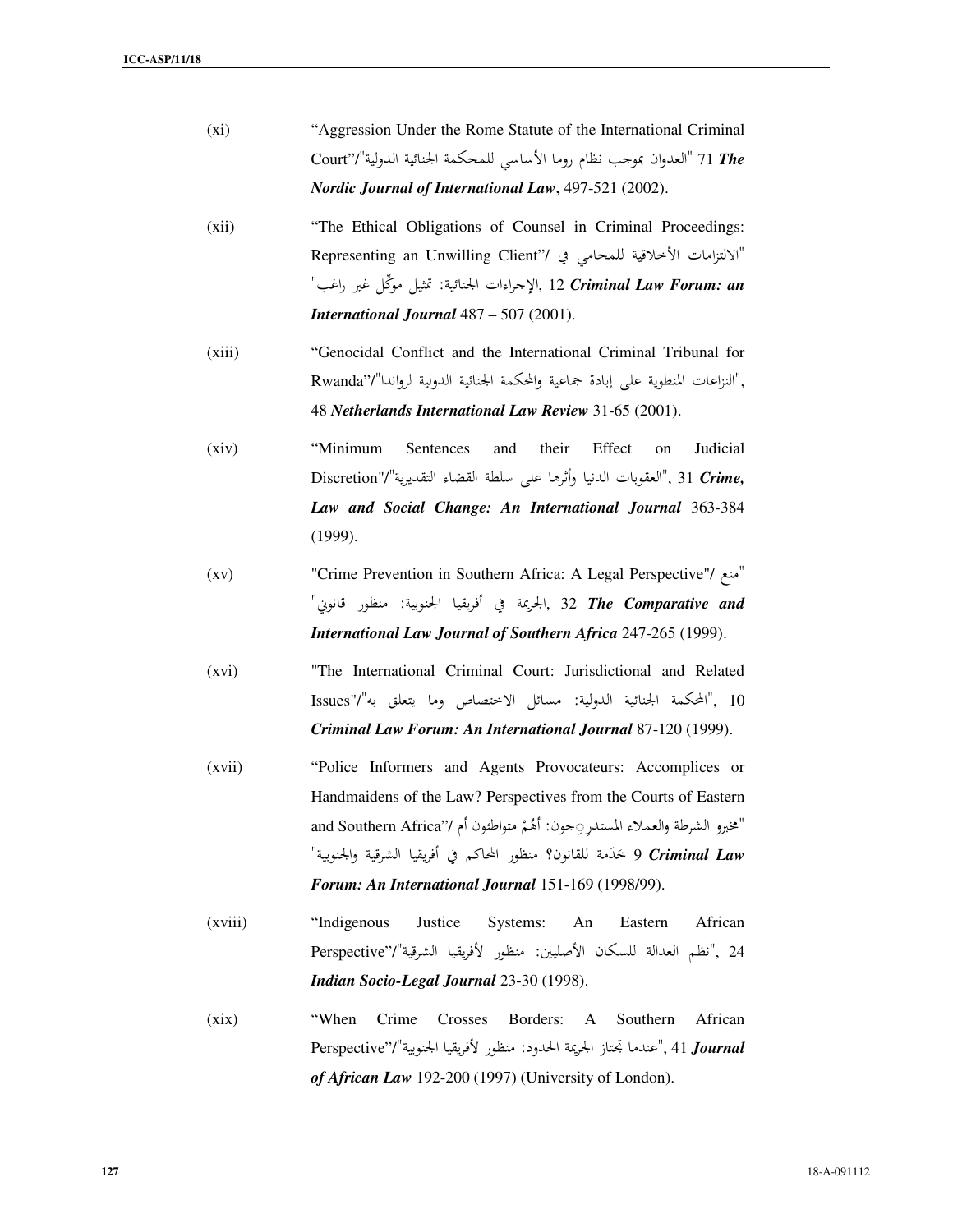| (xx) | "Witchcraft as a Criminal Defence, From Uganda to Canada and               |
|------|----------------------------------------------------------------------------|
|      | 24 ,"الشعوذة بوصفها جريمة جنائية، من أوغندا إلى كندا ذهاباً وإياباً"/"Back |
|      | <b>Manitoba Law Journal</b> 38-59 (1996) (University of Manitoba).         |

 (xxi) "Rules of Procedure and Evidence of the International Tribunal for "القواعد الإجرائية وقواعد الإثبات للمحكمة الجنائية /"the Former Yugoslavia للدولية ليوغوسلافيا السابقة" 5 *Criminal Law Forum: An International Journal 5*07-555 (1994). Reprinted as a chapter in/ أعيد طبعه بمثابة - lO Roger Clark and Madeleine Sann (eds.), *The Prosecution of International Crimes* (Transaction Publishers, Rutgers - The State University of New Jersey, New Brunswick, N.J., 1996. ISBN 1-56000-269-7). [at p. 293-341]

- (xxii) "Victims of Abuse of Power, with Special Reference to 28 "ضحايا إساءة استعمال السلطة، مع إشارة خاصة إلى أفريقيا"/"Africa *University of British Columbia Law Review* 171-192 (1994). Reprinted in 60 *The Review of the International Commission of Jurists* 199-219 (1998).
- (xxiii) "The Poisoned Tree: Responses to Involuntary Confessions in Criminal Proceedings in Botswana, Zambia, and Uganda"/ "الشحرة" المسمومة: المواقف إزاء الاعترافات غير الطوعية في الإجراءات الجنائية في بتسوانا "+=w\*C\* -;\* 5 *African Journal of International & Comparative Law* 609-633 (1993). (London). Reprinted as a chapter in/ أعيد طبعه - lO #/- M. Cherif Bassiouni and Ziyad Motala (eds), *The Protection of Human Rights in African Criminal Proceedings (*Martinus Nijhoff Publishers, Dordrecht, The Netherlands. 1995). [at 83-102]
- (xxiv) "The Police, Human Rights, and the Constitution: An African 15 ,"الشرطة، وحقوق الإنسان، والدستور: منظور أفريقي"/"Perspective *Human Rights Quarterly* 465-484 (1993)(John Hopkins University Press). This article was abstracted in/ أَشِر مقتطف من هذا Ĵ - )-,6 the 1994 *International Political Science Abstracts* (27 Rue Saint-Gallium, 75341 Paris Cedex 07, France).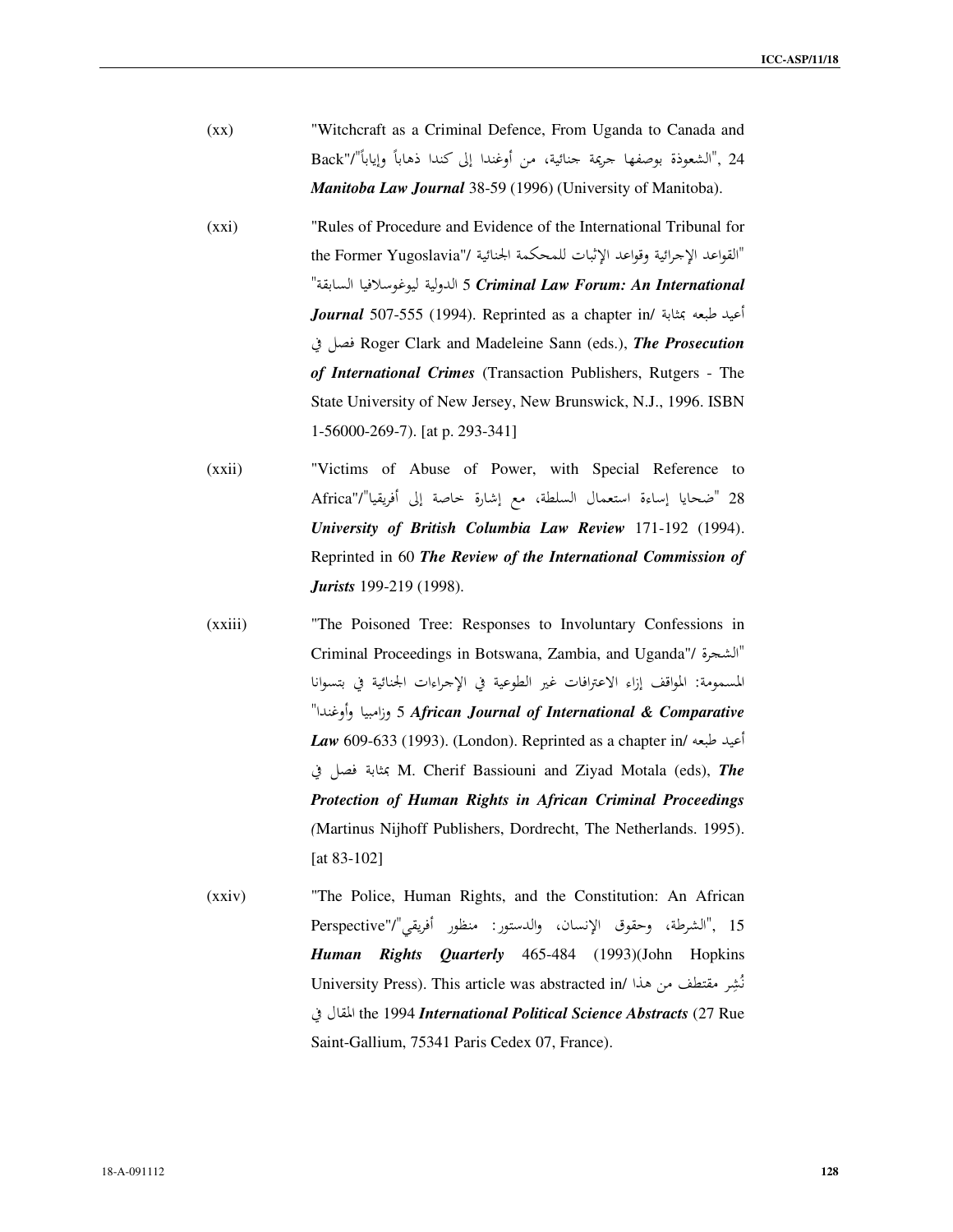| (xxy)            | "الحرية الدينية /",Religious Liberty and the Law in Botswana Today"<br>34 Journal of Church and State 843-862 والقانون في بتسوانا اليوم"<br>(1992) (Baylor University).                                                               |
|------------------|---------------------------------------------------------------------------------------------------------------------------------------------------------------------------------------------------------------------------------------|
| (xxvi)           | "الدين والقانون في /"La religion et la Loi au Botswana aujourd'hui"<br>"جسوانا اليوم" 43 <i>Conscience et Liberte</i> 89-93 (1992) (Bern,<br>Switzerland).                                                                            |
| (xxvii)          | "Extenuating<br>Circumstances in<br>Capital<br>Offences<br>1n<br>2 ,"الظروف المخفَّفة في الحرائم التي يعاقَب عليها بالإعدام في بتسوانا"/'Botswana<br>Criminal Law Forum: An International Journal 235-268 (1991).                     |
| (xxviii)         | "تعويض المجني /"Compensating the Victims of Crime in Botswana"<br>57-171 ,33 Journal of African Law, عليهم في الجرائم في بتسوانا"<br>(1989) (University of London).                                                                   |
| (xxix)           | "الحق في التمثيل /''The Right to Legal Representation in Botswana''<br>"القانوني في بتسوانا, (1988) Israel Yearbook on Human Rights 211-<br>227 (Tel-Aviv University).                                                                |
| $(\mathbf{XXX})$ | "الدين والقانون والدولة في /"Religion, the Law and the State in Africa"<br>28 Journal of Church and State 268-287 (1986) (Baylor أفريقيا"<br>University).                                                                             |
| (xxxi)           | "الحق في العودة إلى /''The Right to Return Home in International Law''<br>الوطن بموجب القانون الدولي" 21 Indian Journal of International Law<br>335-351 (1981).                                                                       |
| (xxxii)          | "The Nature and Function of Marriage Gifts in Customary African<br>23 ,"طبيعة ووظيفة هدايا الزواج في الزيجات الأفريقية العرفية"/'Marriages<br>American Journal of Comparative Law 682-704 (1975)<br>(University of California).       |
| (xxxiii)         | "The Consul as a Defendant: His Amenability to the Jurisdiction of<br>"القنصل بصفته مدَّعى عليه: إمكانية إخضاعه للولاية /"the Receiving State<br>"القضائية للدولة المضيفة, 15 Indian Journal of International Law 333-<br>350 (1975). |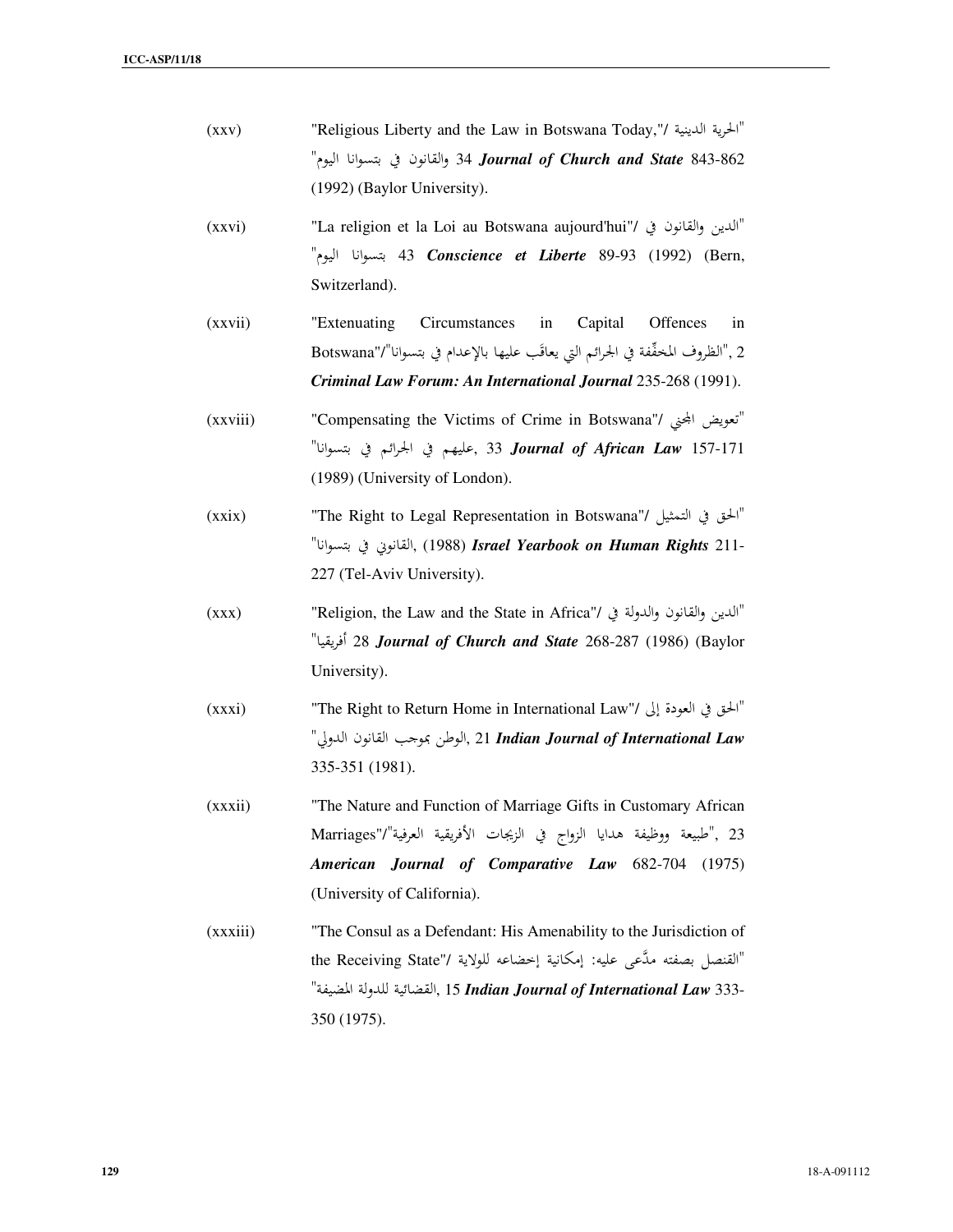- (xxiv) "The International Court, Impartiality and Judges Ad Hoc"/ "ألمحكمة" الدولية، وعدم التحيُّز، والقضاة الم*خص*وصون" , 13 *Indian Journal of International Law* 207-230 (1973). [This article was included in/ - )-,6 0 VU |C J.C. Merrills' *A Current Bibliography of International Law*, (Butterworths, London, 1978), 188.
- (xxxv) "The Tanzania Nationalisation Laws"/"اقوانين التأميم في تنزانيا"), 3 *Eastern African Law Review* 1-23 (1970) (The University of Dar Es Salaam).

أوراق قُدِّمت في مؤتمرات وغيرها من الأوراق

- (i) "المحكمة الجنائية الدولية ''The ICC Targets Impunity, not Africa'' "ستهدف النجاة من العقاب لا أفريقيا, article published in the newsletter of the Uganda Coalition on the International Criminal Court, Kampala, Uganda, July 2011.
- "جبر أضرار الجحني عليهم ''Reparations for Victims of Crime in Uganda'' الجمع الشهر (ii) in Eduardo Vetere & David Pedro, *Victims of* في الجرائم في أوغندا" *Crime and Abuse of Power: Festschrift in honour of Irene المجني عليهم في الجرائم وإساءة استعمال السلطة: مجموعة مقالات تُنشَر /Melup* مؤتمر الأمم المتحدة الحادي عشر المعني بمنع الجريمة والعدالة ) *تكريماً لإيرين ميلوب* الجنائية، الذي عُقد في بانكوك في نيسان/أبريل ٢٠٠٥).<br>.
- (iii) "Bringing Aggressors to Justice: From Nuremberg to "مقاضاة المعتدين: من نورمبرغ إلى روما"، مقال ڤَدَّم بمثابة محاضرة افتتاحية /'Rome في جامعة بتسوانا في غابورون في ١٣ نيسان/أبريل ٢٠٠٥
- (iv) "The Right to Legal Representation before the International Tribunal for the former Yugoslavia"/ المحكمة /''Tribunal for the former Yugoslavia الجنائية الدولية ليوغوسلافيا السابقة"، مقال قُدِّم في المؤتمر الدولي الثامن عشر للجمعية الدولية لإصلاح القوانين الجنائية الذي عُقِد في مونتريال بكندا من ٨ إلى .١٢ آب/أغسطس ٢٠٠٤
- "استقلال الجحهاز القضائي"، مقال /''The Independence of the Judiciary'' قُدِّم في مؤتمر كبار قضاة الجماعة الإنمائية للحنوب الأفريقي الذي عُقِد في كازان .بېتسوانا في تموز/يوليو ٢٠٠٤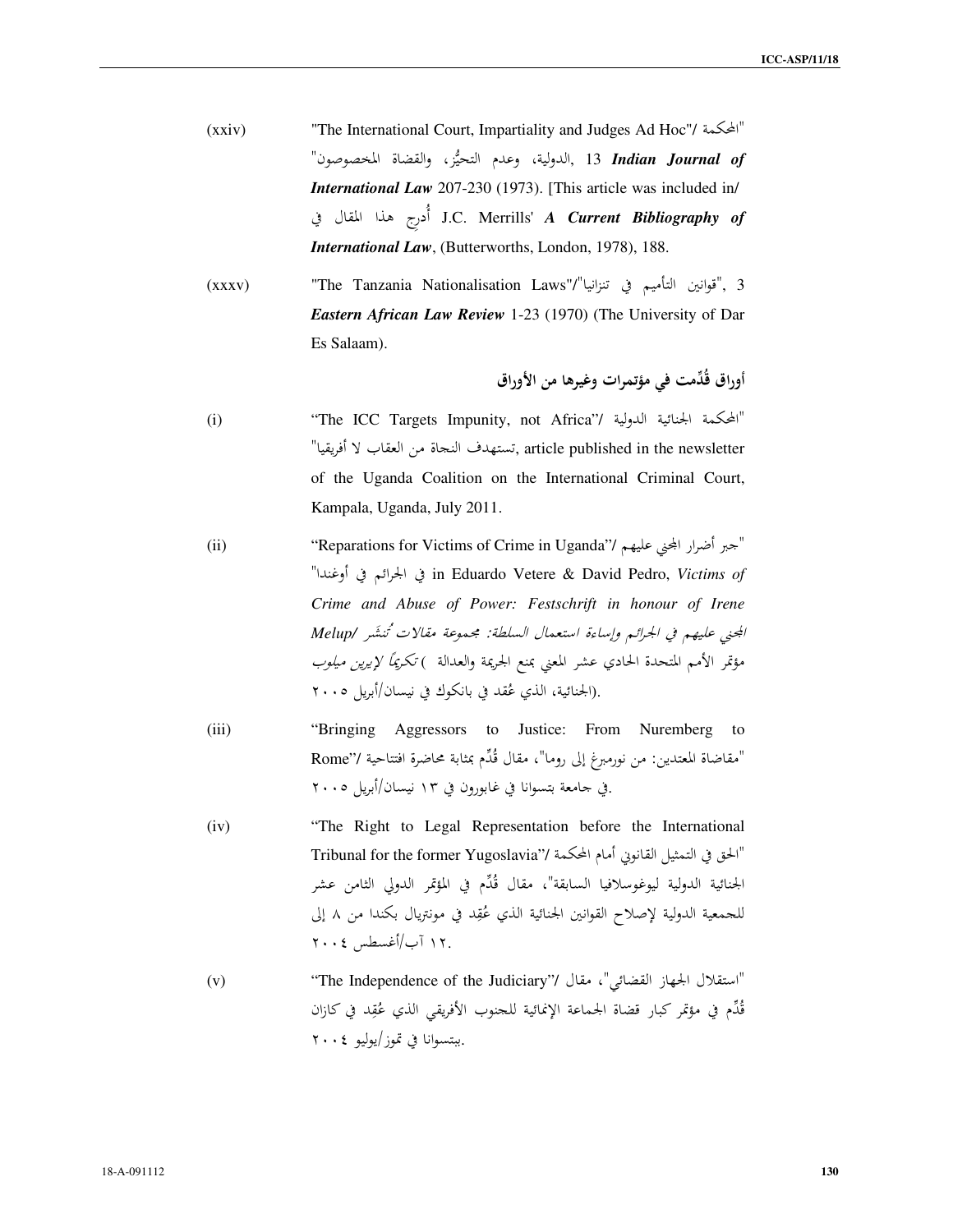| (vi) | "Prosecutorial Discretion before National and International"                             |
|------|------------------------------------------------------------------------------------------|
|      | "الصلاحية التقديرية التي يتمتع بَما الادِّعاء أمام المحاكم الوطنية والمحاكم /''Tribunals |
|      | الدولية"، محاضرة من سلسلة محاضرات قدَّمها محاضرون زائرون لمكتب المدَّعى العام            |
|      | للمحكمة الجنائية الدولية في لاهاي بمولندا (١٩ كانون الأول/ديسمبر ٢٠٠٣).                  |
|      | http://www.icc-cpi/otp/lecturers_dn.html انظر الموقع الشبكي                              |

- $(vii)$ "Implementation of the Rome Statute: Making the National "تنفيذ قانون نظام روما الأساسي: /"Criminal Justice Systems Able in Law التمكين القانوني لنظم القضاء الجنائي الوطني"، مقال قُدِّم في الاجتماع السنوي للشبكة الدولية للقانون الجنائي، الذي عُقِد في لاهاي بمولندا من ١٧ إلى ١٩ كانون الأول/ديسمبر ٢٠٠٣
- "Triggering the Jurisdiction of the International Criminal  $(viii)$ "إعمال اختصاص المحكمة الجنائية الدولية"، مقال قُدِّم في ندوة بشأن /''Court "المجتمع الأهلي والقضاء في زمبابوي"، عُقِد في جوهانسبرغ بجنوب أفريقيا من ١١ إلى ١٣ آب/أغسطس ٢٠٠٣
- $(ix)$ "The Definition of the Crime of Aggression: Challenge facing the "تعريف جريمة العدوان: التحدي الذي يواجه /''Assembly of States Parties مقال قُدِّم في المؤتمر الدولي بشأن "المحكمة الجنائية الدولية: ) جمعية الدول الأطراف" بعض الأسئلة الواردة من المنطقة العربية والأجوبة عنها"، الذي عُقِد في القاهرة بمصر (من ۹ إلى ۱۱ أيار/مايو ۲۰۰۲
- "الجحيثيون الروانديون الذين /''Rwandan Adventists on Trial for Genocide''  $(x)$ مُحَاكَمون لإبادة جماعية" (2000) Adventist Lawyer 36.
- "Treatment of Prisoners and the International Law of Human  $(xi)$ "معاملة السجناء والقانون الدولي لحقوق الإنسان"، ورقة قُدِّمت في حلقة /"Rights التدارس الخاصة برؤساء مؤسسات السحون في البلدان الأفريقية، التي عُقِدت في هراري بزمبابوي من ٢٣ شباط/فبراير إلى ٥ آذارممارس ١٩٨٨
- "عقوبة الإعدام في بتسوانا"، ورقة قُدِّمت /"The Death Penalty in Botswana"  $(xii)$ في مؤتمر "إصلاح القانون الجنائمي" الذي عُقد في دور إعداد المحامين في لندن من ٢٦ Oxford) إلى ٢٩ تموز/يوليو ١٩٨٧. استشهد به روجيه هود في "*عقوبة الإعدام"* University Press, Oxford 1989).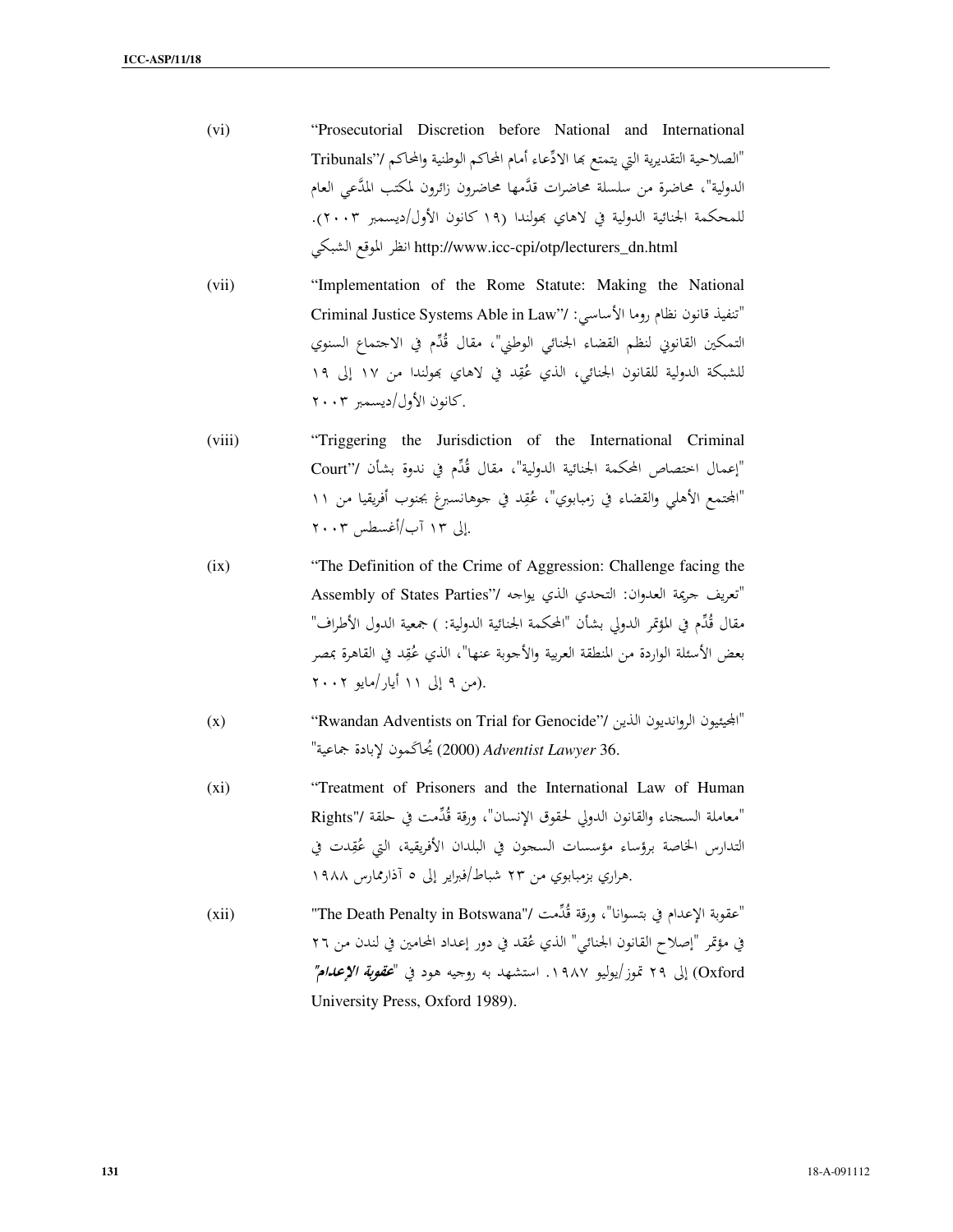| (xiii) | "السجين وحقوق الإنسان"/"The Prisoner and Human Rights"              |
|--------|---------------------------------------------------------------------|
|        | Frimpong, K.(ed.), The Law, The Convict And The Prisons             |
|        | University of <i>القانون والمدانون والسجون</i> (أملية)/(Mimeograph) |
|        | Botswana, Gaborone, 1987. [at p. 210-224]                           |

- "Capital Punishment in Botswana"/"سوانا"/"Capital Punishment in Botswana"  $(xiv)$ M.J.A. Glickman in United Nations, Crime and Criminal Justice Newsletter, 12 and 13 (November 1986), p. 51.
- "ميثاق غليظ من أجل المجنى /"A Magna Carta for Victims of Crime"  $\left( xy\right)$ ليهم في الجرائم", in *Departmental Seminar Papers* Vol. I (1985/86).
- "المسيحية وحقوق الإنسان"، ورقة قُدِّمت /"Christianity and Human Rights"  $(xvi)$ في حلقة عمل نظَّمها قسم اللاهوت والدراسات الدينية في جامعة بتسوانا عام  $19A0.$
- "Group Victims of Crime and other Illegal Acts Linked to the  $(xvii)$ "مجموعات /"Abuse of Public Power with Special Reference to Africa المجنى عليهم في الجرائم وسائر الأفعال غير القانونية المرتبطة بإساءة استعمال السلطة العامة مع إشارة خاصة إلى أفريقيا" (ورقة أُعدَّت من أجل شعبة منع الجريمة والعدالة الجنائية التابعة لمركز الأمم المتحدة للتنمية الاجتماعية والشؤون الإنسانية في نيويورك (١٩٨٣ ). Cited in the Working Paper Prepared by the UN Secretariat for the 7th UN Congress on the Prevention of Crime and Treatment of Offenders, Milan, Italy/ ورقة عمل ابات and Treatment of Offenders, Milan, Italy *أعلَّتها الأمانة العامة للأمم المتحدة* للمؤتمر السابع المعني بمنع الجريمة ومعاملة ,UN Doc. A/CONF.121/6 المجرمين الذي عُقِد في ميلانو بإيطاليا عام ١٩٨٥ 1 August 1985.
- "The Church in an Emerging Legal System: The Case of  $(xviii)$ "الكنيسة في النظام القانوني الناشئ: حالة أوغندا"، ورقة قُدِّمت في المؤتمر ["Uganda الدولي للمحامين المسيحيين الذي عُقِد في جنيف بسويسرا عام ١٩٨١
- "Torture: A Crime Against Human Dignity"/" حريمة بحق "/'Torture: A Crime Against Human Dignity  $(xix)$ The Exposure مقال نُشِر في/an article published in ,"الكرامة الإنسانية (magazine, Kampala, Uganda. 1980).

سابعاً– الجوائز /التقاديه